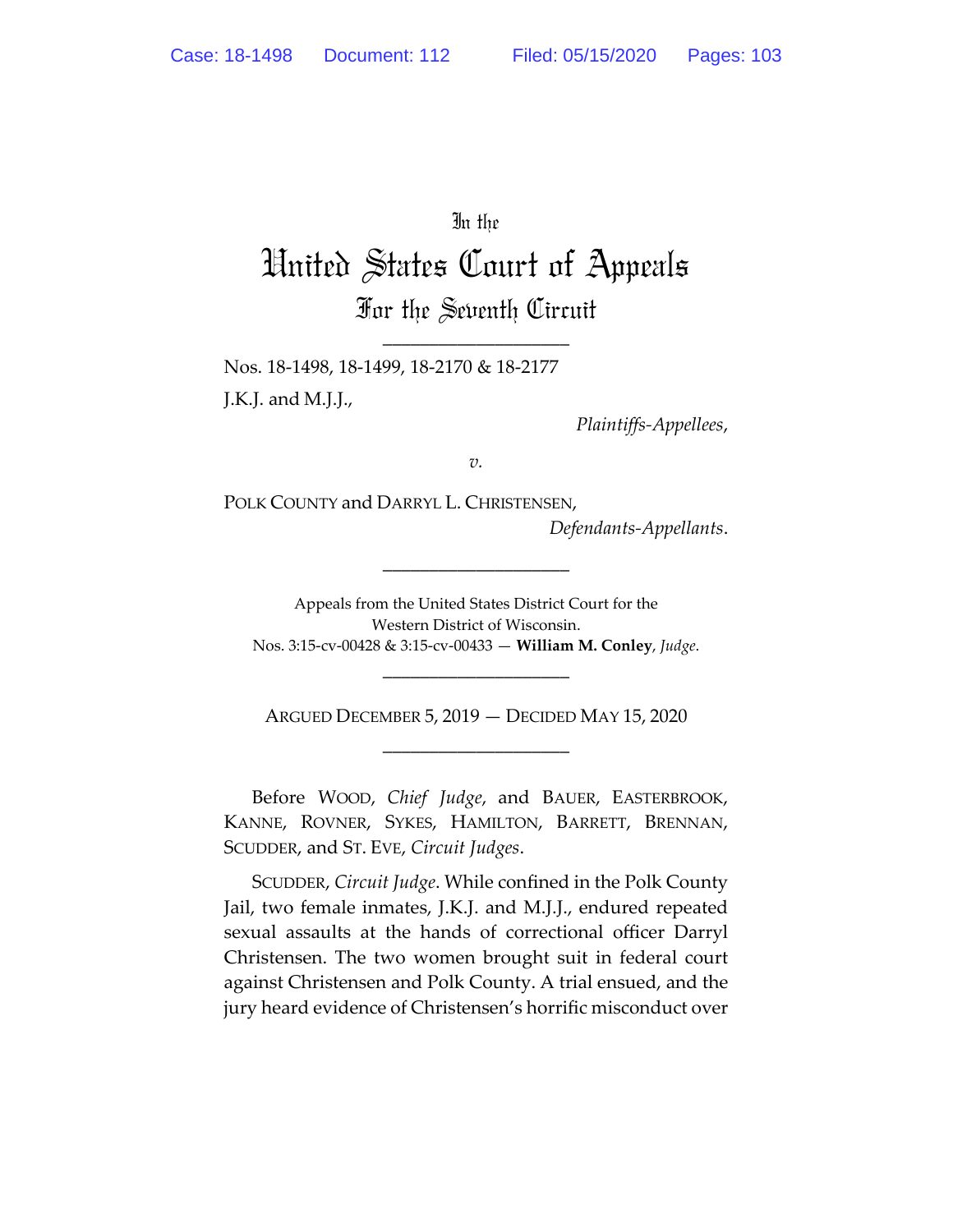a three-year period. The County's written policy prohibited sexual contact between inmates and guards but failed to address the prevention and detection of such conduct. Nor did the County provide any meaningful training on the topic. What is more, toward the beginning of the relevant period, the County learned that another guard made predatory sexual advances toward a different female inmate. The trial evidence showed that the County imposed minor discipline on the guard but from there took no institutional response—no review of its policy, no training for guards, no communication with inmates on how to report such abuse, no nothing. In the end, the jury returned verdicts for J.K.J. and M.J.J.

The case against Christensen was open and shut. But a divided panel of this court overturned the jury's verdict against Polk County, determining that the trial evidence failed to meet the standard for municipal liability under *Monell v. Department of Social Services*, 436 U.S. 658 (1978). We decided to rehear the case en banc and now affirm the jury's verdicts against both Christensen and Polk County. While the standard for municipal liability is demanding—designed to ensure that a municipality like Polk County is liable only for its own constitutional torts and not those of employees like Christensen—the evidence was sufficient to support the verdict against the County.

**I** 

J.K.J. and M.J.J. sued Christensen and Polk County under 42 U.S.C. § 1983, alleging that the defendants violated the Eighth and Fourteenth Amendments by acting with deliberate indifference to a serious risk of harm to their safety and well-being. They also brought a negligence claim under Wisconsin law against the County. The district court consolidated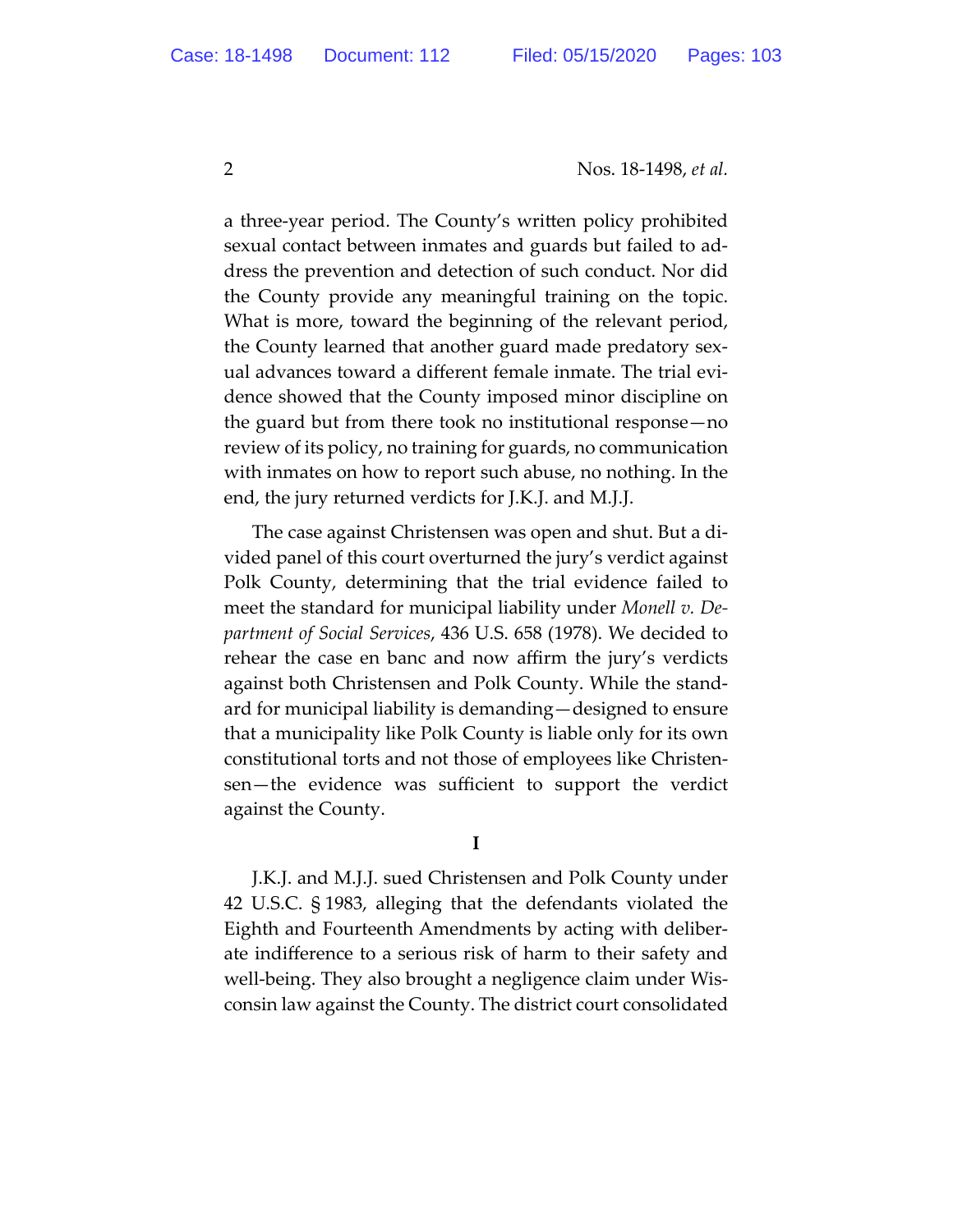the cases for trial. The five-day trial ended with the jury finding both defendants liable on all claims, and we recount the facts in the light most favorable to that verdict. See *Martin v. Milwaukee County*, 904 F.3d 544, 547 n.1 (7th Cir. 2018).

A

J.K.J. and M.J.J. suffered from addictions and committed crimes that landed them in the Polk County Jail intermittently between 2011 and 2014. Located in northwest Wisconsin, the institution houses up to 160 inmates, including a small number of women, and employs about 27 correctional officers. Christensen worked for 19 years as one of the guards tasked with protecting the inmates—a duty he severely betrayed.

J.K.J. and M.J.J.'s experiences with Christensen were unique but shared a basic pattern. Christensen began by commenting on their appearances—remarks like "nice ass" and "you're looking good"—with the verbal harassment then escalating to explicit sexual overtures. In time came physical contact, which began with Christensen groping and kissing the women and from there advanced to oral sex and digital penetration and eventually to intercourse. J.K.J. could not pinpoint the total number of times Christensen assaulted her but, by way of example, stated that, during a two-month period in the summer of 2012, he insisted on sexual contact every time he was on duty. For her part, M.J.J. estimated that Christensen engaged in sexual contact with her 25 to 75 times. These events spanned about three years.

Christensen took steps to conceal his misconduct within the jail. While making inappropriate sexual comments in front of others, he always made sure to take J.K.J. and M.J.J. to hidden areas to engage in the physical contact. Christensen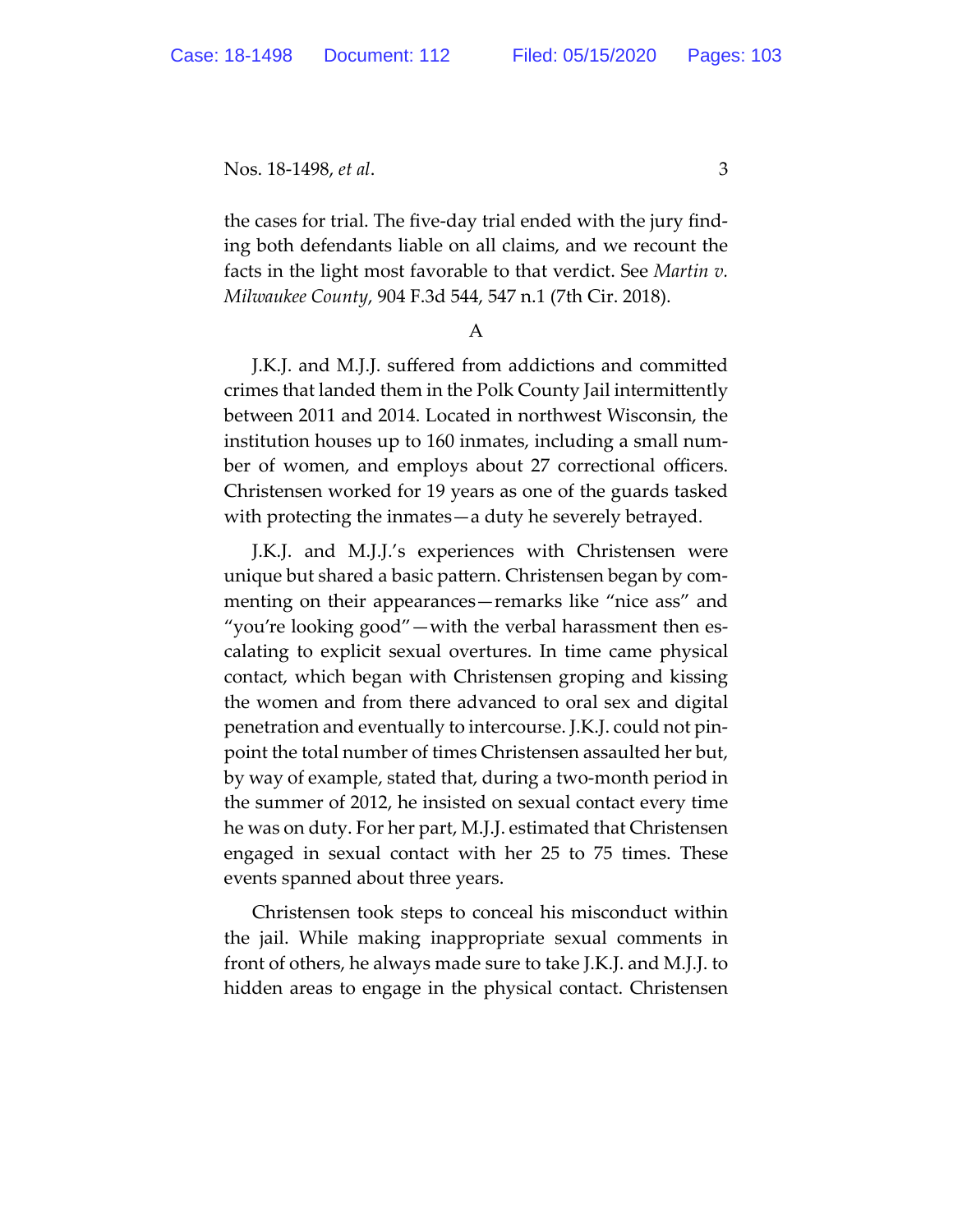also instructed both women not to tell anyone of the encounters because, if word got out, he would lose his job and family. For the most part, the women heeded his admonishment and kept the abuse to themselves during their incarceration. J.K.J. and M.J.J. explained their silence in terms familiar to many victims of sexual harassment and assault—shame, doubt anyone would believe them, and fear of retaliation.

But the truth eventually came out. Another county's investigator called Polk County to report an allegation that Christensen had sexual contact with an inmate. Polk County responded by commencing an internal investigation, and Christensen resigned upon being confronted. A criminal investigation followed and led the Wisconsin Department of Justice to J.K.J. and M.J.J. After expressing initial reluctance to talk, both women eventually felt safe enough to trust the investigators with their stories. Christensen later pleaded guilty to criminal charges and is now serving a 30-year sentence.

B

Christensen's conduct was not the only evidence of sexual misconduct at the Polk County Jail that the jury heard. In 2012, toward the beginning of Christensen's assaults of J.K.J. and M.J.J., complaints surfaced that correctional officer Allen Jorgenson had an inappropriate relationship with a female inmate known as N.S. Sergeant Steven Schaefer brought the complaints to Captain Scott Nargis, the day-to-day head (effectively the warden) of the jail. Schaefer reported that Jorgenson had touched N.S. on her waist and rear end, adding that the complaints did not come as a surprise because "[w]e have all heard complaints about [Jorgenson's] inappropriate comments to both inmates and staff."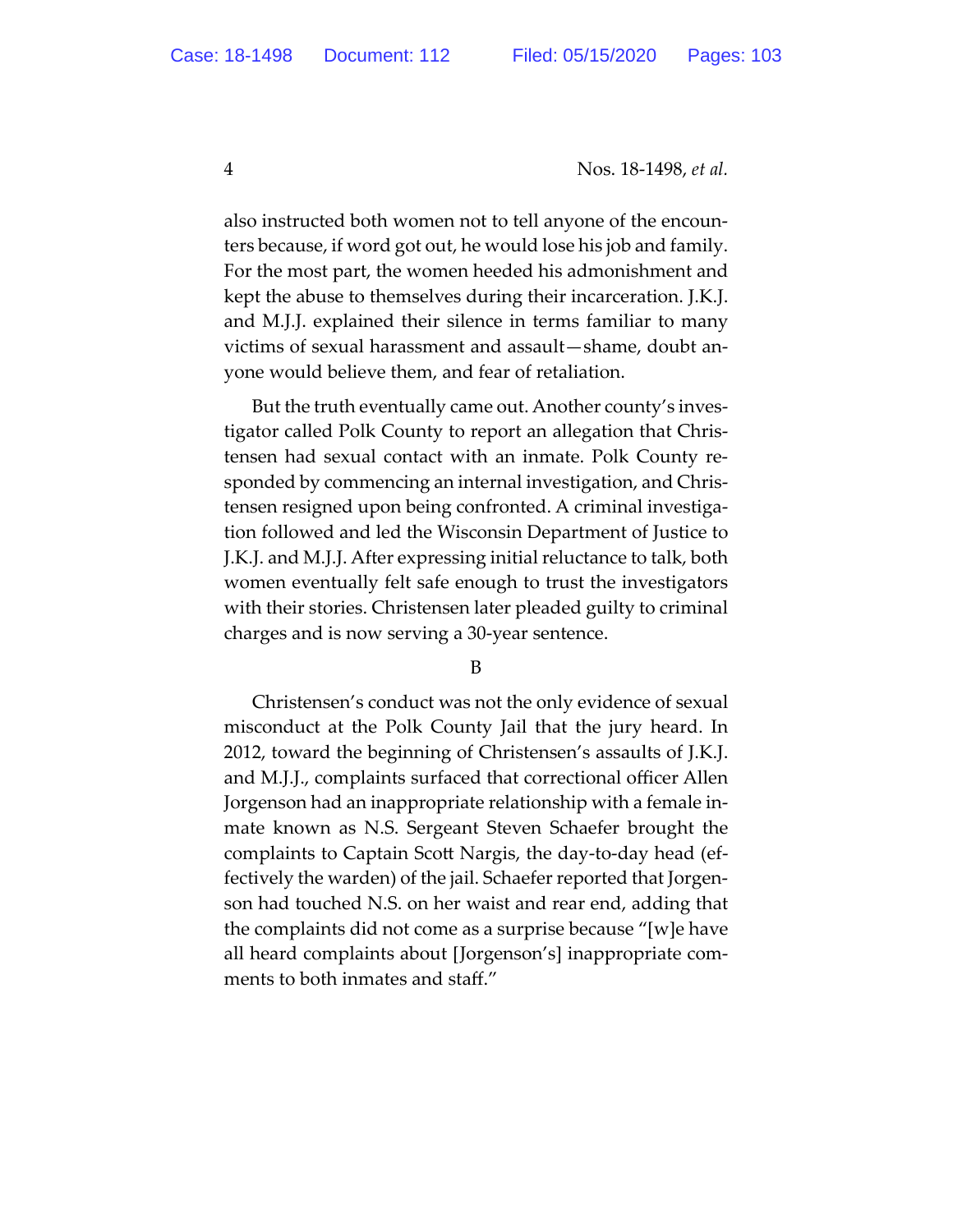Captain Nargis responded by partnering with Deputy Sheriff Steven Moe to investigate the contentions. Although Jorgenson and N.S. denied any wrongdoing, Nargis and Moe believed lines had been crossed. Indeed, the investigation revealed that Jorgenson not only flirted with female inmates, but also focused video cameras on the female housing pod for an inordinate amount of time, and fostered an inappropriate relationship with N.S. But Moe testified that he initially did not believe Jorgenson had a sexual relationship with N.S.

Based on those findings, Moe and Captain Nargis decided that the right response was to issue a written reprimand to Jorgenson. As part of doing so they assured Jorgenson that the reprimand was not a "major deal" and he could move on from it. "After having confronted Allen," Moe testified, "we felt that it was important that we recognize and support Allen's prior work history. He was a good employee. He was a go-to employee. We appreciated his efforts and his work, so we wanted to salvage him as an employee."

But the issue reawakened when N.S. sent Captain Nargis a letter, dated January 19, 2012, explaining that she had lied in denying the allegations about Jorgenson. At J.K.J. and M.J.J.'s trial, the district court admitted N.S.'s letter not for its truth, but for the non-hearsay purpose of informing the jury of allegations of sexual misconduct that Polk County received during the relevant period.

N.S. began her letter by saying "I'm sorry for lying" and "I would like to tell the truth about the allegations made against Allen Jorgenson" because "[t]here are many things [Jorgenson] has said & done that have been inappropriate in a sexual manner towards me" and other inmates. Before detailing her own account, N.S. emphasized that "I did not tell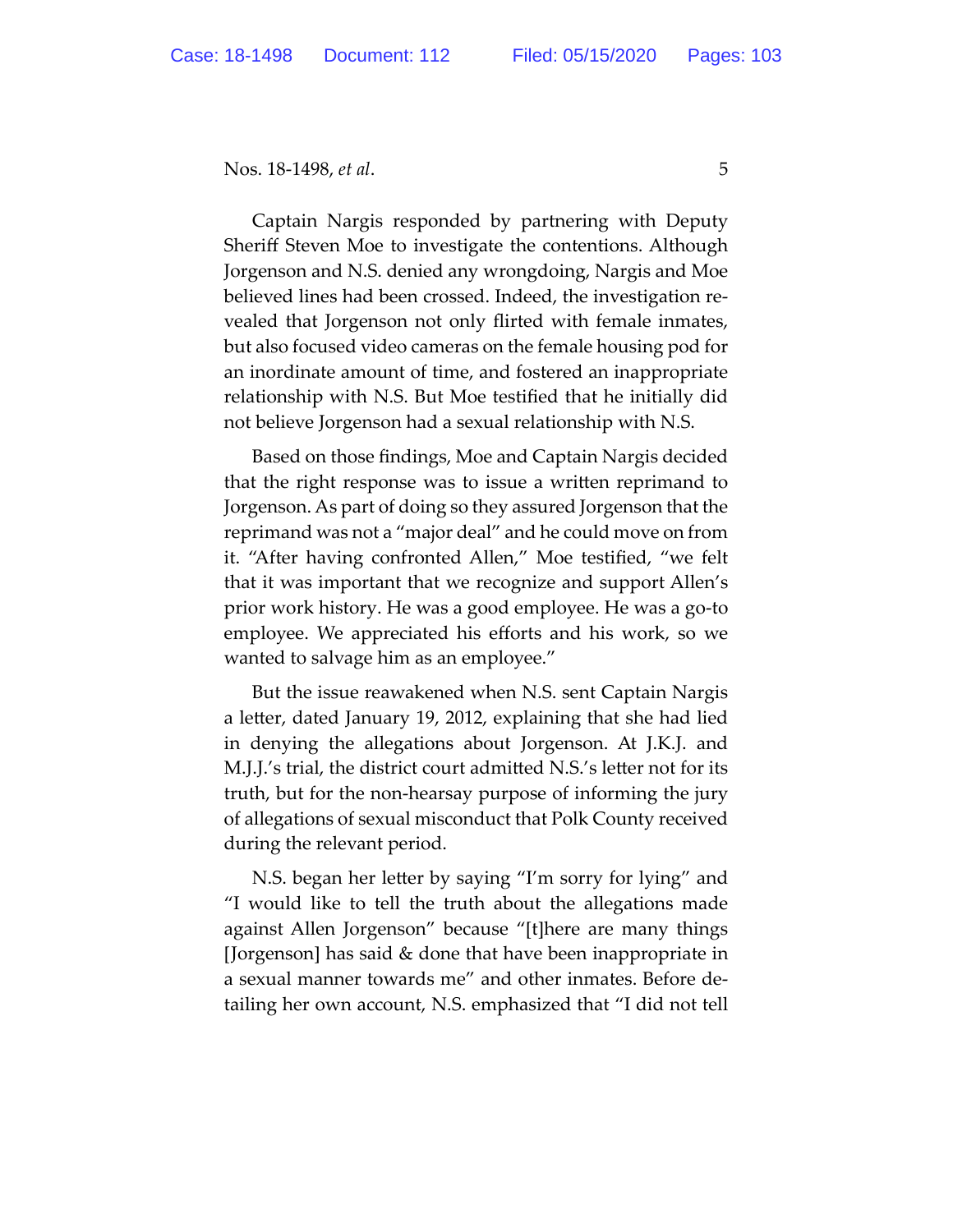the truth [earlier] because [Jorgenson] has told me to keep quiet & said he didn't wanna get in trouble." From there N.S. described the following misconduct that "started during my last stay here from 10-27-10 til 7-6-11 & is continuing through my incarceration now":

- Jorgenson "always makes comments about seeing us in the shower. He always calls it [a] 'nice show.'"
- He has asked me "what the color of the day was"—a question about the color of "my underclothes."
- "He has told me he wants me to ride topless in his boat, [and] he has wanted me to lift my shirt for him while I've been here [in the jail] both times."
- "Many times he's leaned over the cart to look down my shirt."
- "Recently he has started touching me." "Everyone knows he's doing these things" and "[w]hen he walks me back from the nurses office, visiting anywhere he shoves me & pushes me" and "very recently … he grabbed me around my waist & kept his hand there til the K-Pod door opened then he slapped my butt."
- "[W]hen giving me meds, he'll look to see if the camera is on us. If not he comes around the cart & touches my back & butt as I go back in. One time the camera was on our direction, he said dam[n], I was gonna go in for the kill. Whatever that meant."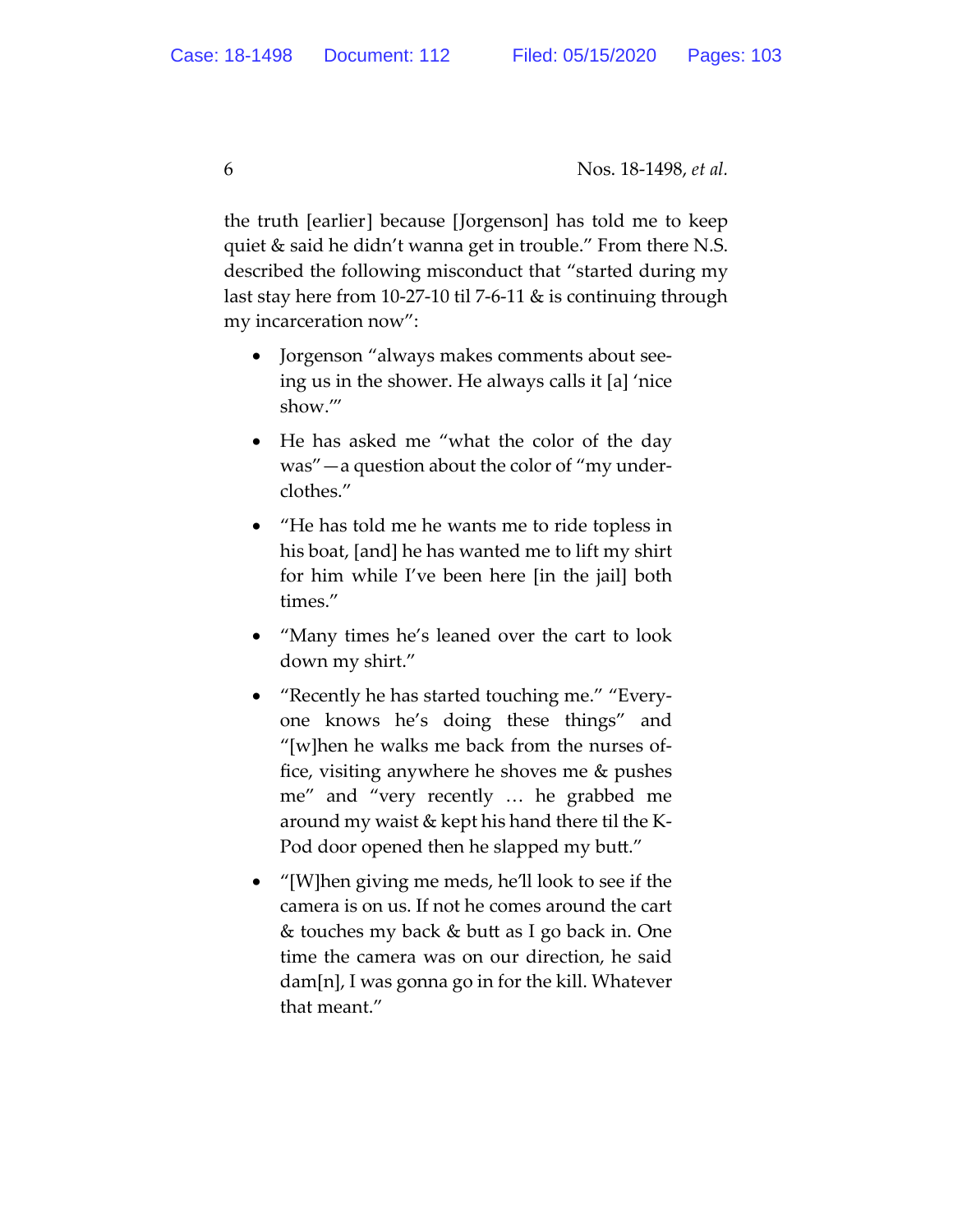N.S. closed her letter by underscoring that "another reason I did not tell the truth [in the initial investigation] is because I don't want problems with [Jorgenson] or any of the other jailers who will be mad @ me for confirming these accusations." She also explained that she was not candid with her fellow inmates either because "I didn't want Allen [Jorgenson] in trouble or mad @ me, making it hell for me here."

Upon receiving N.S.'s letter, Deputy Sheriff Moe and Captain Nargis reopened the prior investigation to take a fresh look at Jorgenson's conduct. Sergeant Schaefer also got involved, spoke with N.S. to verify her report, and concluded that she may have been telling the truth at that point. Moe, too, acknowledged at trial that, upon receiving N.S.'s letter, he found it "more likely" that Jorgenson had inappropriately or even illegally touched her.

From there, however, Polk County chose not to revisit its prior disciplinary decision and determined that Jorgenson's conduct still merited only the prior written reprimand. The jail took no further action in response to N.S.'s new allegations. Jorgenson later resigned after an unrelated investigation regarding his female *co-workers*.

Sexual harassment had appeared in the jail in other ways too. Christensen testified that he witnessed at least two other jailers, including Allen Jorgenson, make sexual comments to inmates. And then there was the issue of "tier talk," a term that Captain Nargis agreed reflected "not necessarily flattering talk amongst co-workers in the tier." By way of example, Captain Nargis confirmed hearing that Christensen had made inappropriate sexual comments about women in general and, on one occasion, about an inmate's breasts. Nargis even acknowledged that "on occasion" he too participated in tier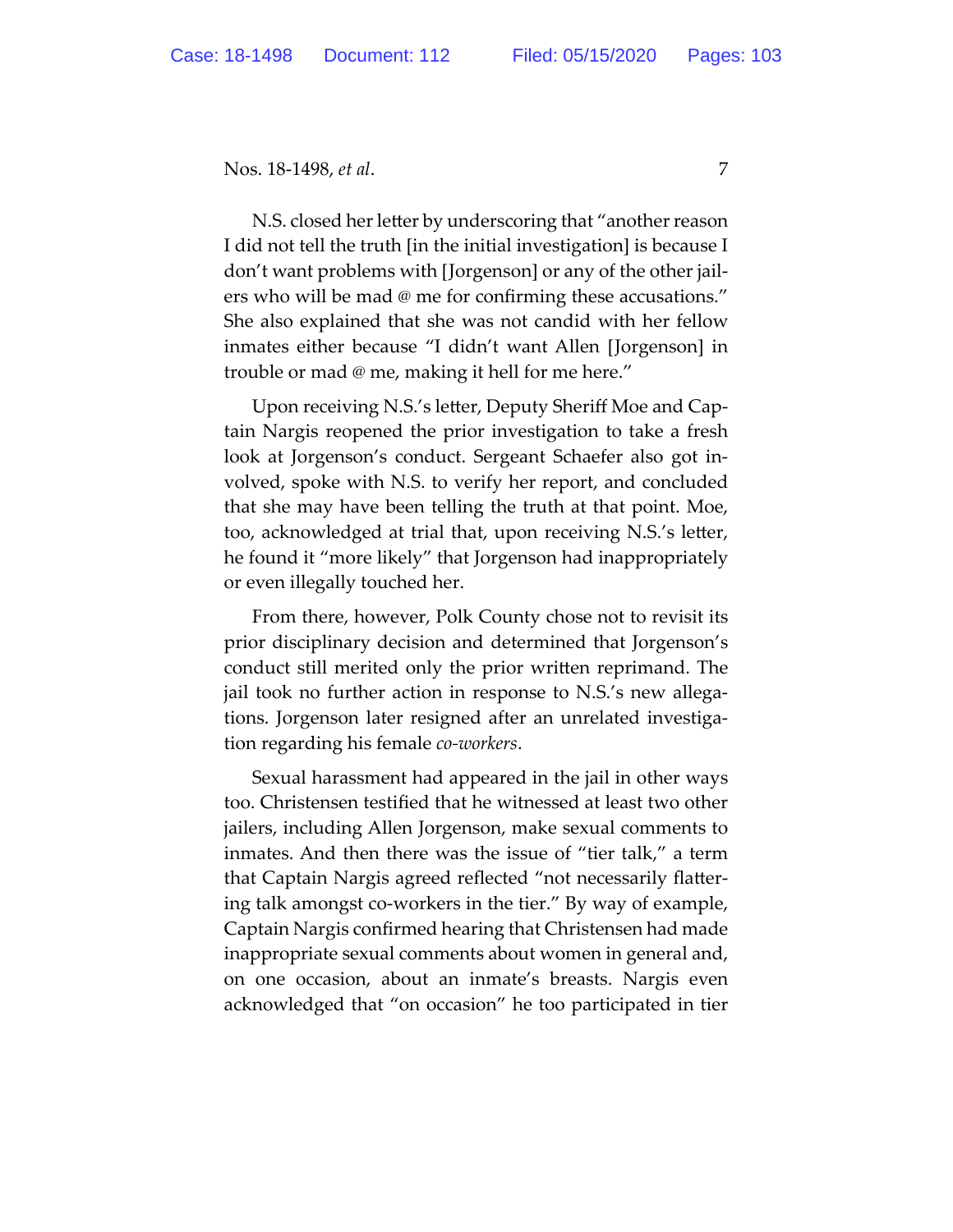talk, in an effort to be viewed as part of the group and a trusted leader of the officers.

## C

What Polk County had done (and not done) to prevent the sexual abuse of inmates was a key focus at trial. The County established written policies against the sexual harassment and assault of inmates. Policy I-100 of the jail's Policy and Procedures Manual listed inmates' rights and stated that they were never to be subjected to "verbal, physical, emotional, psychological or sexual harassment" by staff. Any harassing officer was "subject to disciplinary charges and/or termination."

Another of the Manual's provisions, Policy C-202, stated that jail employees were prohibited from fraternizing with inmates, including "[b]eing in an intimate social or physical relationship with a prisoner." In July 2012, Polk County updated the Manual to include some language from the Prison Rape Elimination Act, a federal statute enacted in 2003 to deter the sexual assault of prisoners. The new language instructed that any staff member or inmate "who knows or reasonably suspects" sexual misconduct was to inform the "Jail Administrator" or, if the complainant was an inmate, she could inform a staff member, and went on to describe how such reports would be handled. The section noted that "Wisconsin State Statutes make it a criminal offense for correctional staff members to have sexual intercourse or contact with an individual confined in a correctional institution." See WIS. STAT. § 940.225(2)(h).

The 12-page Inmate's Handbook also mentioned sexual misconduct, providing: "[e]very inmate has the right to be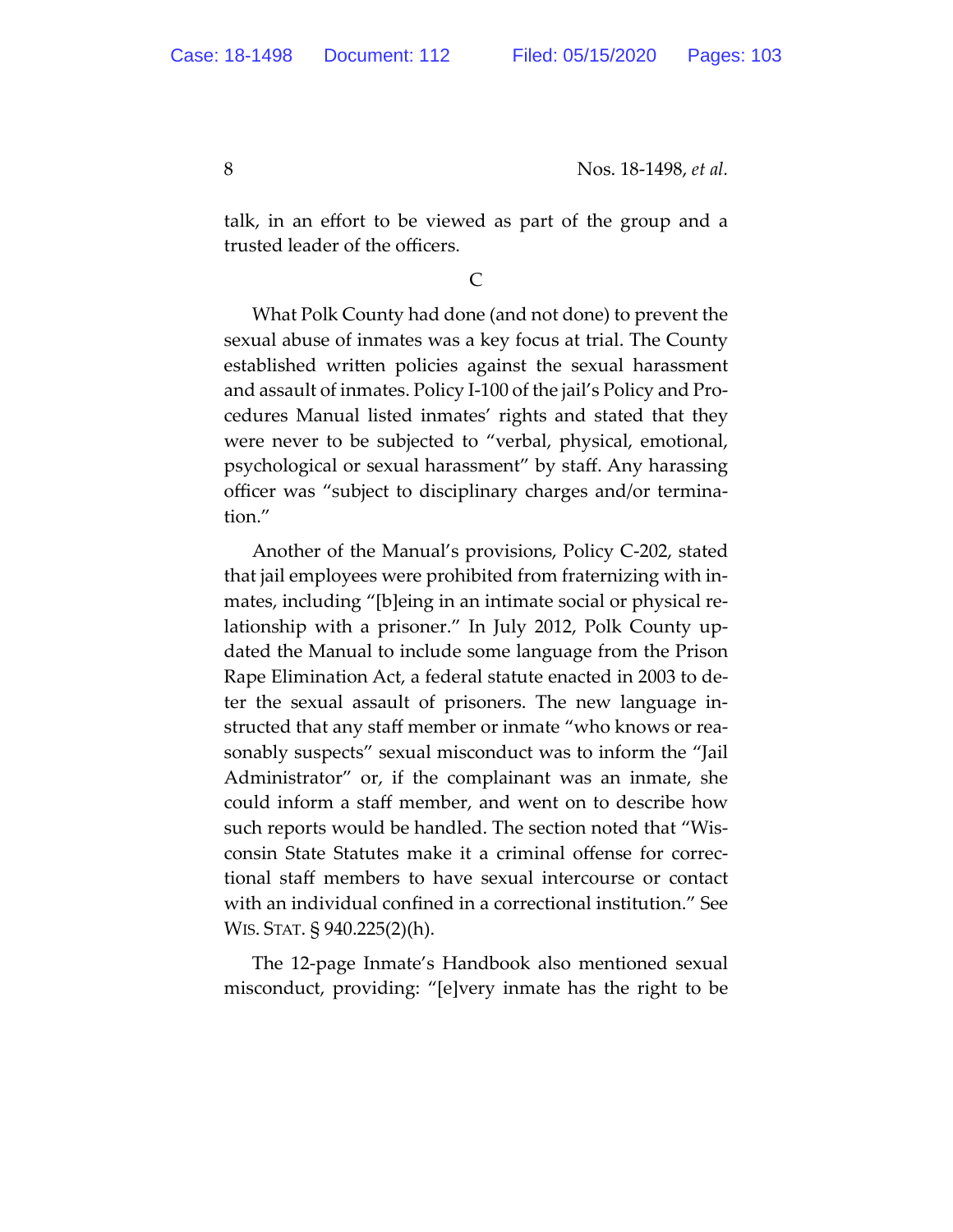safe from sexual abuse and harassment. No one has the right to pressure you to engage in sexual acts. If you are being pressured[,] threatened, or extorted for sex, you should report this to staff immediately." As the plaintiffs' expert would later describe it, however, this information appeared in "very small font; one paragraph in the middle not even headlined, not even with a title on it." Inmates received the Handbook during the intake process and were told to read it. At no point, though, did the jail provide the inmates with any further information on how to report sexual misconduct.

Aside from these written policies, Polk County Jail staff received no training (in any sense of the word) focused on the sexual harassment or assault of female inmates. Few though they are, the details are important. Consider Polk County's program that required officers to read a specified policy each day from the jail's Policy and Procedures Manual and then to initial a piece of paper and write the policy's title as proof they did so. For his part, Christensen told the jury that most of the time he just went through the motions of writing down a policy's title and signing without reviewing anything. Even more, the trial record contained no evidence showing that Captain Nargis or anyone from the County dedicated any portion of any live training session to reviewing the jail's written policies or underscoring the necessity of reporting any known or suspected sexual misconduct.

Any in-person training that occurred was hidden among the jail's general training and completely silent on preventing and detecting the sexual assault of female inmates. There was, for example, a county-wide (but not jail-specific) training on sexual harassment that addressed how employees should maintain proper co-worker relationships but which Sergeant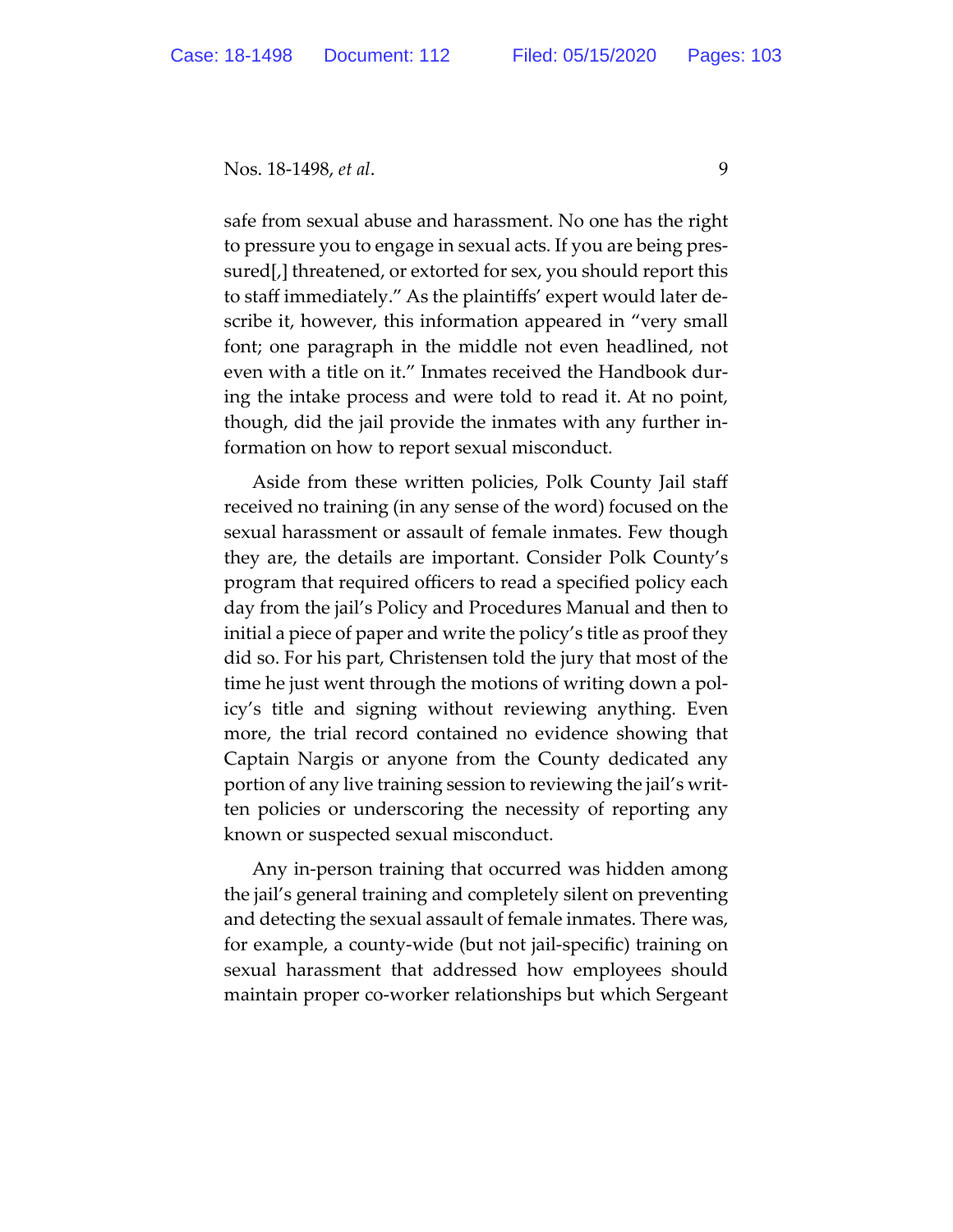Schaefer clarified was "not anything regarding inmates." The jury also heard evidence about the jailers' training on the vague topic of maintaining distance from inmates, with no testimony to suggest that training ever touched the topic of sexual assault. Sergeant Schaefer, who helped oversee the training of new officers, expressly admitted that much. He recalled being taught in "jail school" that he should not "become too close" with inmates or share personal information with them, though he explicitly denied any memory of being told that it was improper for jail officers to have sexual relationships with inmates. Those vague cautions were repeated to him during on-the-job training in the Polk County Jail. And when Sergeant Schaefer trained others, he gave the same admonishments. While Schaefer agreed that having sex with an inmate would qualify as being "too familiar," he did not testify that he ever addressed this topic in any way, including in any training session.

Beyond learning that training on sexual abuse was nearly nonexistent, the jury heard affirmative evidence revealing the County's dismissive attitude about preventing and detecting it. The prime example came in the "tizzy email." On February 21, 2014, near the end of Christensen's abuse of J.K.J. and M.J.J., Captain Nargis sent an email to many staff members summarizing the contents of a training held the day before, which included the Prison Rape Elimination Act as one of its several topics. Nargis wrote that it "[s]eems that everyone is in a tizzy to train their staff on PREA." Nargis testified that he used the word "tizzy" to mean "that there's a bit of a scramble for, in this particular case, time and attention that seemed to be misplaced." His email went on to state that, although "[t]here is no requirement for [the jail] to be compliant with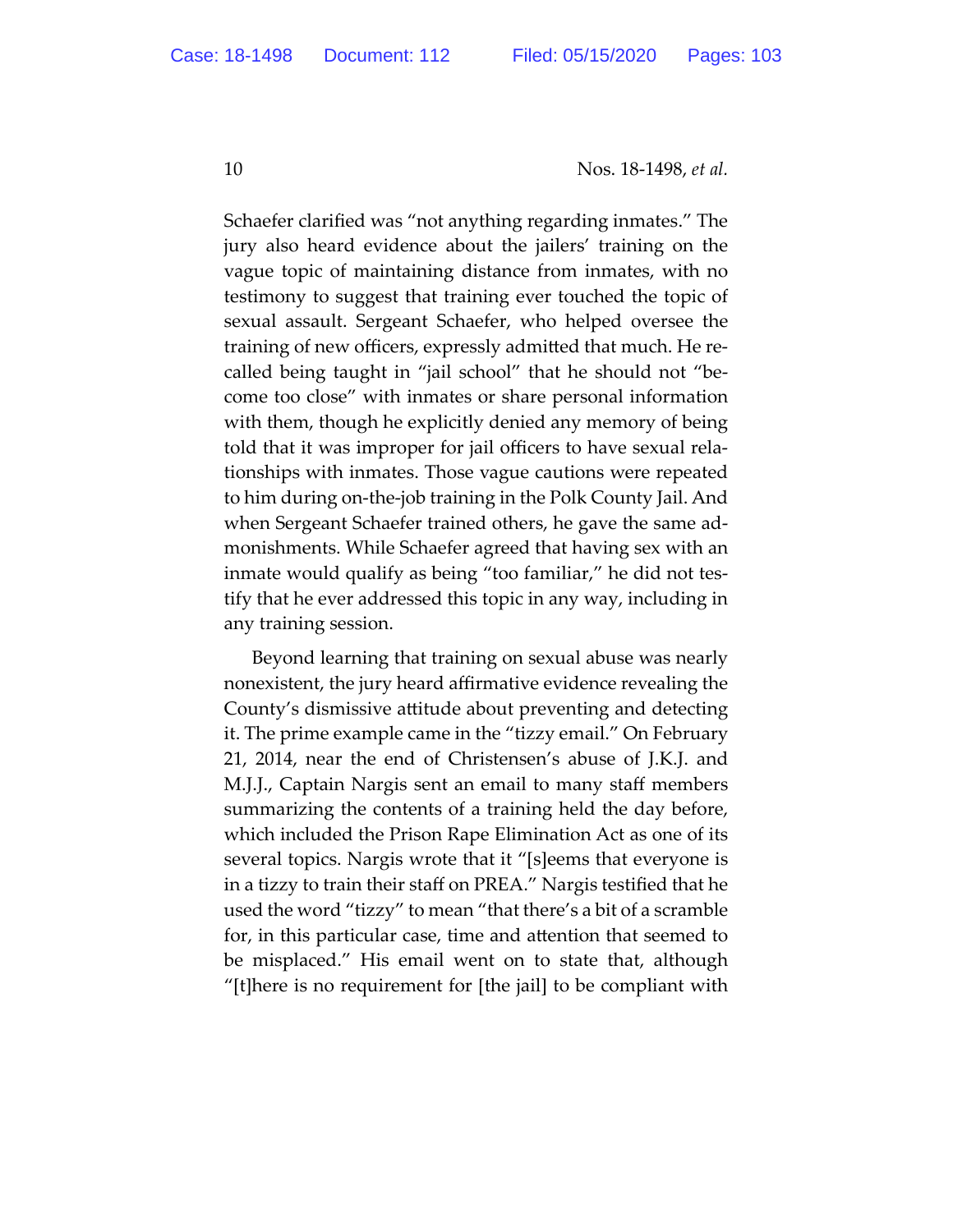everything that [PREA] calls for," the training would "hit the basics."

For their part, J.K.J. and M.J.J. presented evidence on the inadequacy of Polk County's policies and training. They did so through the testimony of Jeffrey Eiser, an expert on jail operations. Eiser explained that Congress enacted PREA in response to an "evident" and "prevalent" problem with sexual assault and abuse in jails. He added that PREA's threefold objectives are "to prevent sexual abuse and harassment, to detect it, and then to respond to it." But Eiser's review of Polk County's policies left him of the conviction that the jail had sufficiently covered only the third base—responding to sexual abuse complaints—but otherwise inadequately addressed prevention and detection.

Eiser did not stop there. He then offered concrete examples of ways Polk County could improve its policies. To prevent abuse, a policy could make clear that the institution operates under a zero-tolerance policy on sexual abuse and harassment. It likewise could designate a PREA coordinator, train staff on what to look for and how to report abuse as well as how to make inmates feel comfortable coming forward, take added care with job assignments within the facility, and ensure that all inmates understand their right to be free from sexual abuse and harassment. Similarly, Eiser testified that, to detect sexual misconduct, a policy could make sure that the inmates understand what abuse entails, since they may come from life experiences that have blurred the lines of abnormal and normal relationships. Eiser added that a sound policy also would provide a safe, confidential way for inmates to report abuse (through, for example, the use of a locked dropbox), instead of putting inmates in the position of having to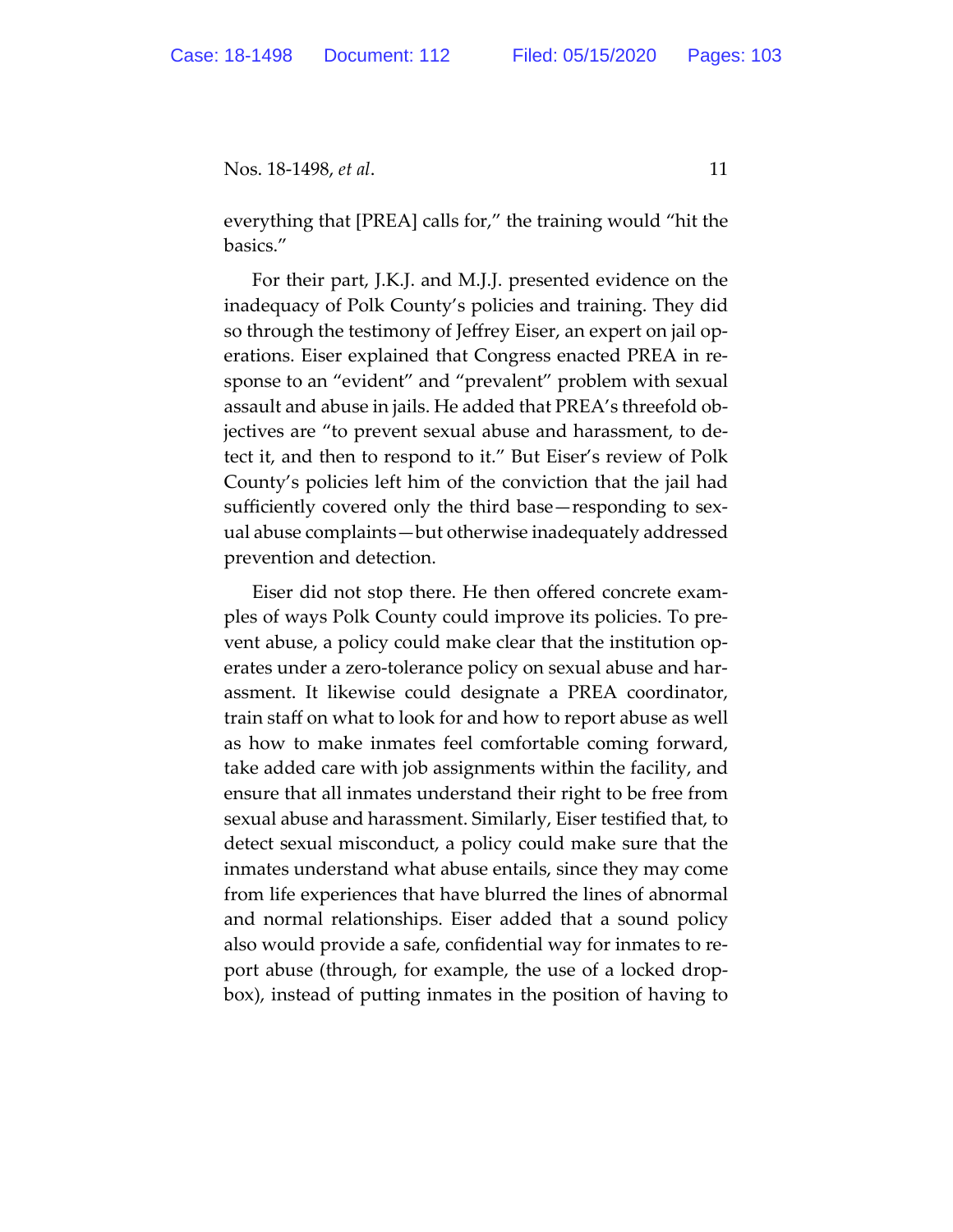hand a grievance to an officer who may be friends with the abuser. Polk County's policy lacked all of these features.

#### D

The jury returned a verdict in favor of J.K.J. and M.J.J. on their claims against both Christensen and Polk County. The case proceeded to the damages phase, and the jury then heard testimony about the impact the defendants' conduct has had on the women's lives. The jury translated that evidence into compensatory damages awards of \$2 million each for J.K.J. and M.J.J. The jury further determined that Christensen's conduct warranted his paying punitive damages of \$3.75 million to each woman.

Both defendants challenged the jury's verdicts in post-trial motions. They moved under Rule 59 for a new trial based on errors that they contended the district court made. Polk County also moved under Rule 50 for judgment as a matter of law, arguing that the trial evidence was legally insufficient to prove J.K.J. and M.J.J.'s § 1983 claims and that it was immune from liability on the state-law negligence claim. The district court agreed on the latter point and dismissed the negligence claim, but otherwise left intact the jury's verdicts on the constitutional claims and denied the request for a new trial.

Having presided over the trial, Judge Conley determined that the evidence sufficed to allow the jury to find from the "tier talk" alone that "jail officials not only turned a blind eye, and perhaps even fostered, a culture where inappropriate sexual comments were accepted as the norm." Highlighting the showing J.K.J. and M.J.J. made of both Captain Nargis's learning in 2012 of Allen Jorgenson's sexual misconduct and his dismissive handling of PREA training in February 2014, Judge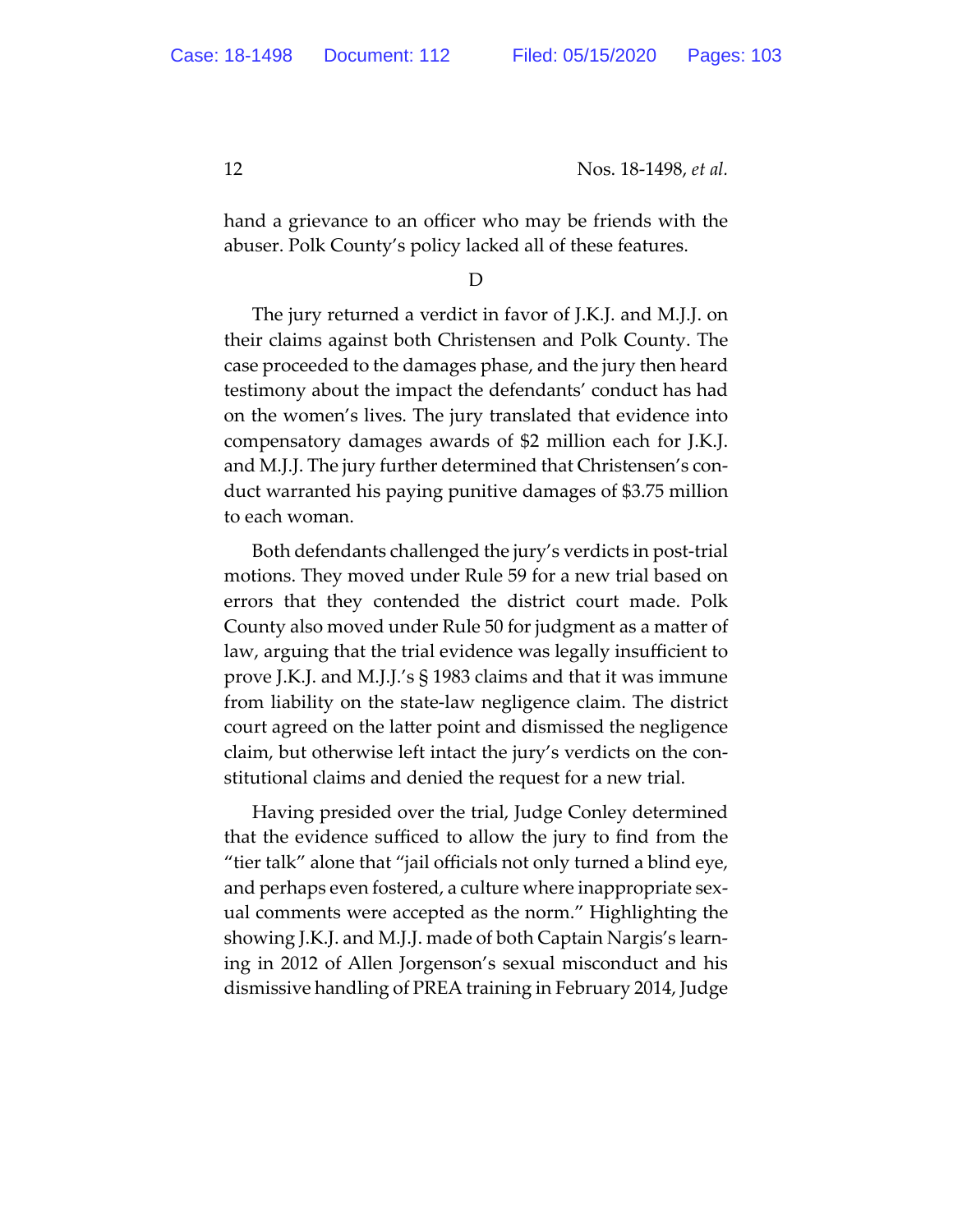Conley explained that the jury had ample evidence from which to conclude that the County "downplayed the importance of preventing sexual assault and harassment within the jail." Considered in its entirety, Judge Conley continued, the evidence supported the jury's finding by a preponderance of the evidence that "if the County had provided adequate notice and training to correctional officers *and* inmates on what constitutes sexual harassment and abuse, and how to report it, plaintiffs [J.K.J. and M.J.J.] may not have been sexually assaulted and harassed" from 2011 to 2014.

This appeal followed.

## **II**

Christensen gives us no good reason to upset the jury's verdict against him. To establish that his conduct violated their Eighth Amendment rights, J.K.J. and M.J.J. had to prove that Christensen acted with deliberate indifference to an excessive risk to their health or safety. See *Farmer v. Brennan*, 511 U.S. 825, 837 (1994); *Sinn v. Lemmon*, 911 F.3d 412, 419 (7th Cir. 2018). It was more than reasonable for the jury to conclude that the trial evidence met that standard. To say that the sexual assaults he committed against J.K.J. and M.J.J. objectively imposed serious risk to their safety would be an understatement. And the evidence was equally sufficient to show that Christensen knew of that danger. Indeed, he admitted at trial that he knew he was putting the plaintiffs at risk and that his conduct not only violated prison policy but was criminal.

Christensen's only defense was to try to somehow persuade the jury that J.K.J. and M.J.J. consented to the sexual relations. The effort failed and now on appeal he contends that the district court erred in not giving the jury a special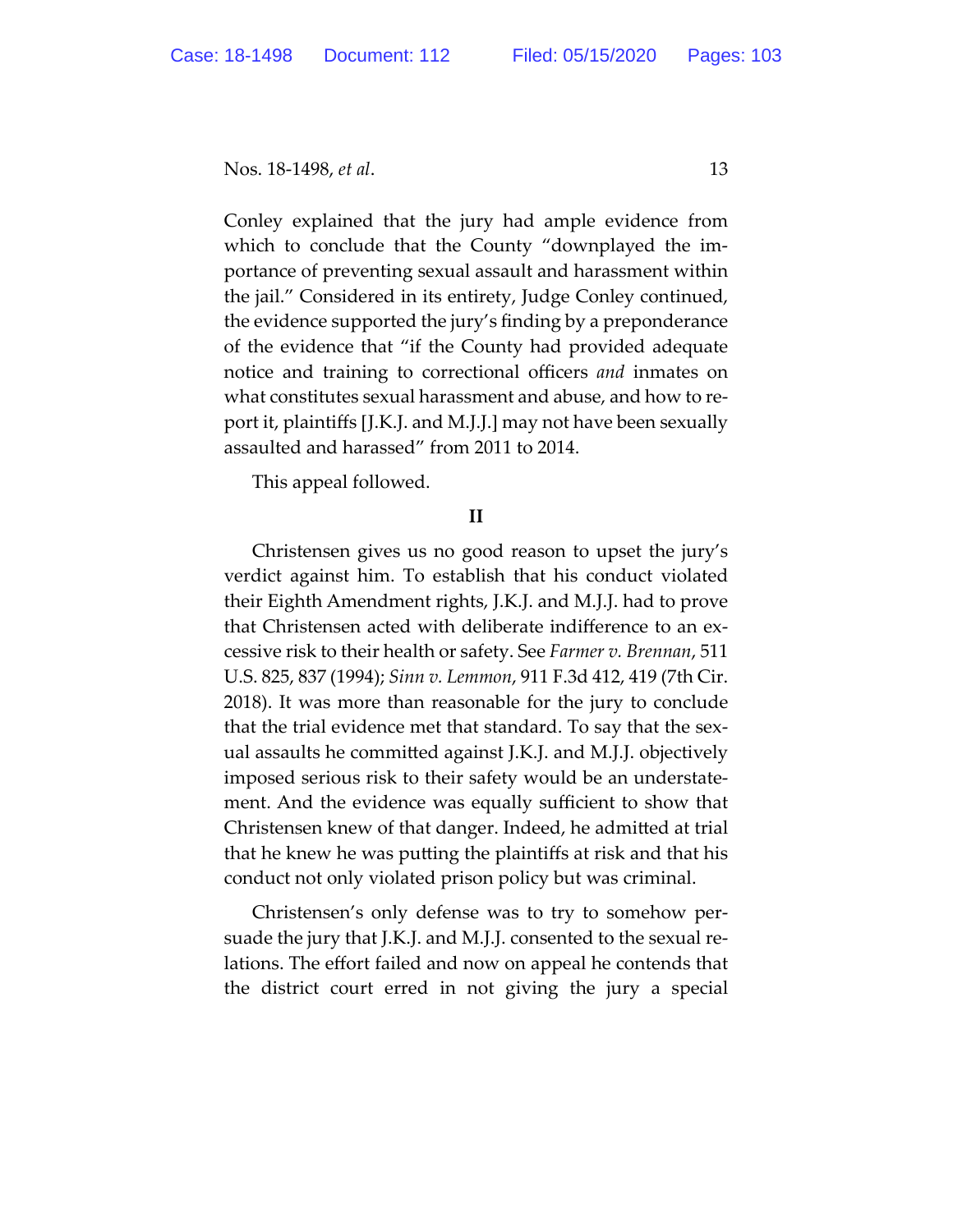instruction on his consent defense. Our review of the trial transcript shows that the district court completely and accurately instructed the jury on the elements of the Eighth Amendment claim. No further explanation was necessary to tell the jury how to consider the consent issue. If the jury had bought Christensen's story that J.K.J. and M.J.J. were willing participants (and, for that matter, even capable of being willing participants under the circumstances), it would have found that the women had not met their evidentiary burdens of proving that he acted with deliberate indifference to their safety and well-being. But the jury reached no such conclusion. The instructions were sufficient.

Christensen's last challenge is to the damages awards. He finds them problematic because the jury gave the same amounts to both women. To be sure, the sexual abuse had unique effects on J.K.J. and M.J.J., who each came to Polk County Jail from distinct lives and suffered their own personal tragedies. But that does not mean that they necessitated different compensatory damages amounts, particularly given the psychology expert's recommendation of identical courses of treatment for both women. Nor was the jury's punitive damages award so great as to be unreasonable or outside the bounds of due process.

The judgment against Christensen is easily affirmed.

## **III**

## A

We now turn to the more difficult question of Polk County's liability. The County raises a few issues on appeal but only one merits discussion—whether the trial evidence was sufficient to sustain the jury's verdict. Polk County is not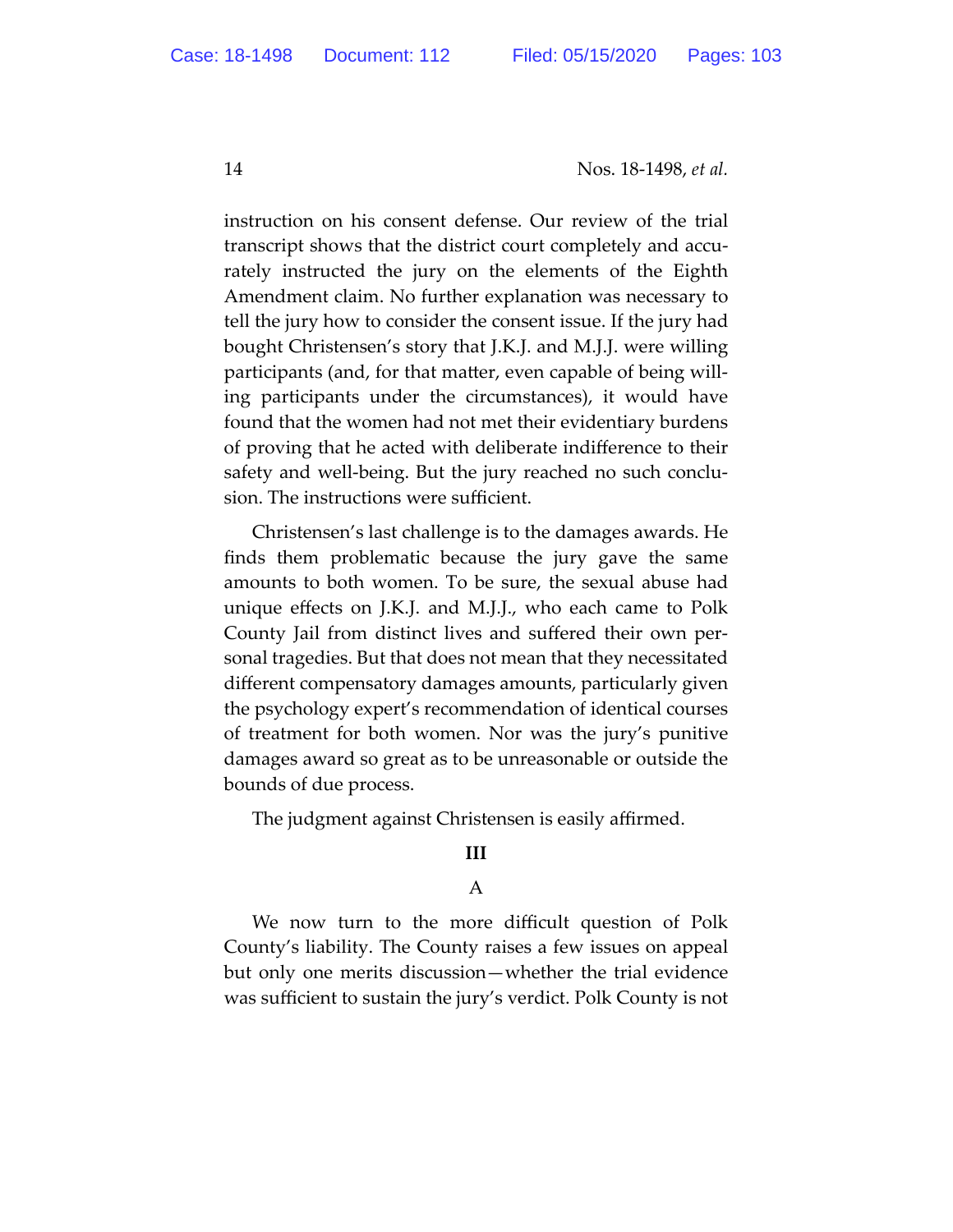automatically on the hook for Christensen's unconstitutional acts just because it employed him. Under the familiar holding of *Monell v. Department of Social Services*, local governments like Polk County can be held responsible for constitutional violations only when they themselves cause the deprivation of rights. 436 U.S. 658, 691–92 (1978). Time and again the Supreme Court has reinforced the strict prohibition against allowing principles of vicarious liability to establish municipal liability under § 1983. See *id.* at 694–95; see also *Bd. of Comm'rs of Bryan County v. Brown*, 520 U.S. 397, 403 (1997) (collecting cases and reinforcing that the doctrine of *respondeat superior* does not apply under § 1983).

*Monell* liability is difficult to establish precisely because of the care the law has taken to avoid holding a municipality responsible for an employee's misconduct. A primary guardrail is the threshold requirement of a plaintiff showing that a municipal policy or custom caused the constitutional injury. See *Monell*, 436 U.S. at 690–91. "Locating a 'policy,'" the Supreme Court has emphasized, "ensures that a municipality is held liable only for those deprivations resulting from the decisions of its duly constituted legislative body or of those officials whose acts may fairly be said to be those of the municipality." *Bryan County*, 520 U.S. at 403–04; see also *Glisson v. Indiana Dep't of Corrs.*, 849 F.3d 372, 381 (7th Cir. 2017) ("The critical question under *Monell* remains this: is the action about which the plaintiff is complaining one of the institution itself, or is it merely one undertaken by a subordinate actor?"). A municipal action can take the form of an express policy (embodied, for example, in a policy statement, regulation, or decision officially adopted by municipal decisionmakers), an informal but established municipal custom, or even the action of a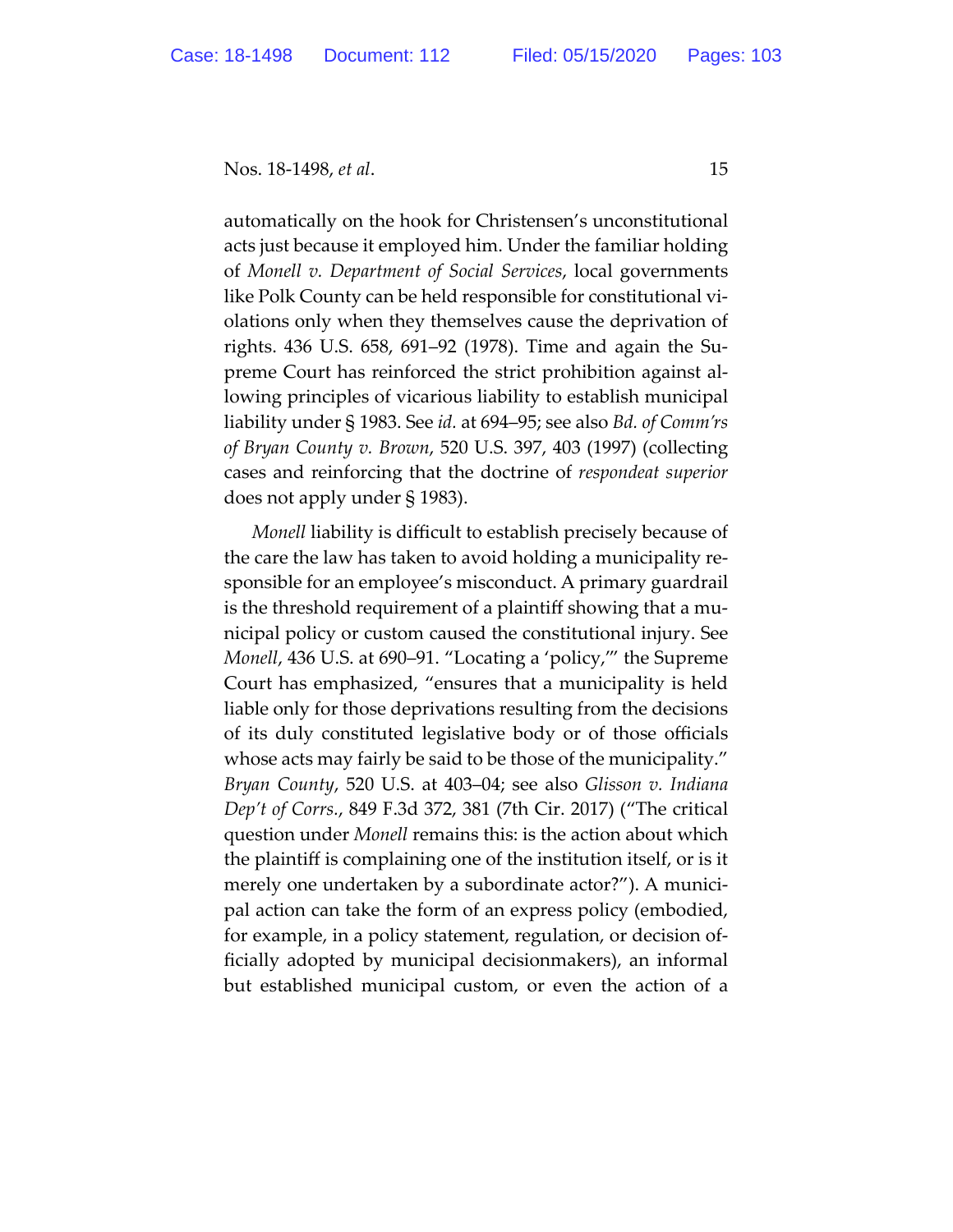policymaker authorized to act for the municipality. See *Glisson*, 849 F.3d at 379.

More is required before *Monell* liability can attach, however. "The plaintiff must also demonstrate that, through its *deliberate* conduct, the municipality was the 'moving force' behind the injury alleged." *Bryan County*, 520 U.S. at 404. The plaintiff, in short, "must show that the municipal action was taken with the requisite degree of culpability and must demonstrate a direct causal link between the municipal action and the deprivation of federal rights." *Id.*; see also *Monell*, 436 U.S. at 694 (explaining that only when a municipality's policy or custom "inflicts the injury" is the entity responsible under § 1983).

The most straightforward *Monell* claims are those in which a plaintiff alleges that an affirmative municipal action is itself unconstitutional. See *Bryan County*, 520 U.S. at 404–05. In those cases, inferences of culpability and causation are easy, for they follow directly from the municipality's intentional decision to adopt the unconstitutional policy or custom or to take particular action. See *id*. at 405. Consider, for example, a city with a policy authorizing its employees to take some unconstitutional act in connection with traffic stops after midnight. Deliberate conduct is easily inferred from the intentional adoption of the offending policy. And if a victim of the unconstitutional act emerges as a *Monell* plaintiff, there will be little doubt that it was the city's express instruction—not the employee's independent choice—that caused the injury.

Here, however, J.K.J. and M.J.J. do not claim that Polk County took affirmative action to harm them. To the contrary, their theory of *Monell* liability roots itself in inaction—in gaps in the County's sexual abuse policy and its failure to properly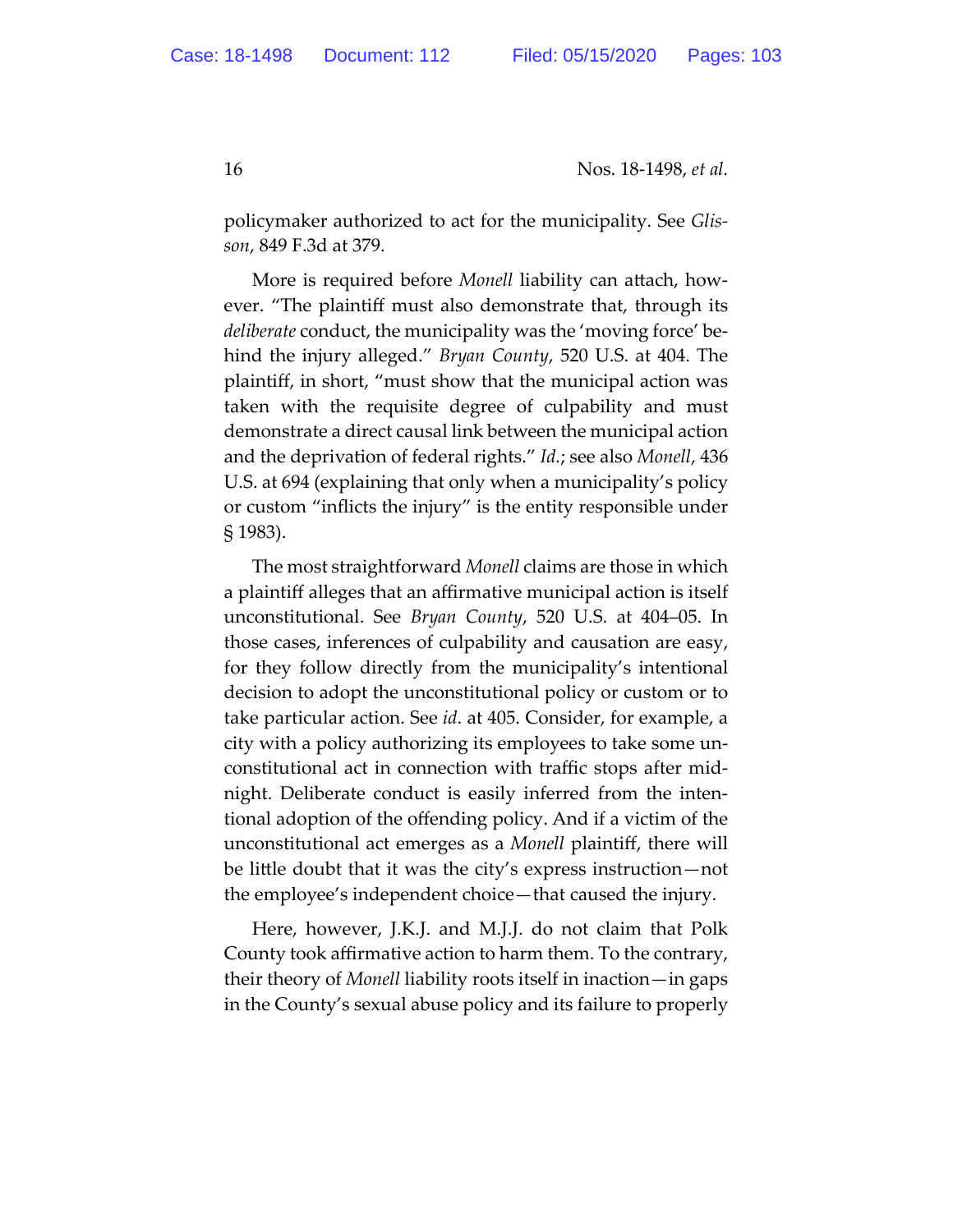train the jailers in the face of obvious and known risks to female inmates. These failures to act, J.K.J. and M.J.J. contend, were deliberate and together caused their constitutional injuries. The Supreme Court has recognized that *Monell* liability can arise from such decisions because a "city's 'policy of inaction' in light of notice that its program will cause constitutional violations 'is the functional equivalent of a decision by the city itself to violate the Constitution.'" *Connick v. Thompson*, 563 U.S. 61, 61–62 (2011) (quoting *City of Canton v. Harris*, 489 U.S. 378, 395 (1989) (O'Connor, J., concurring in part and dissenting in part)); see also *Glisson*, 849 F.3d at 382 ("[I]n situations that call for procedures, rules or regulations, the failure to make policy itself may be actionable.").

But the path to *Monell* liability based on inaction is steeper because, unlike in a case of affirmative municipal action, a failure to do something could be inadvertent and the connection between inaction and a resulting injury is more tenuous. For these reasons, "[w]here a plaintiff claims that the municipality has not directly inflicted an injury, but nonetheless has caused an employee to do so, rigorous standards of culpability and causation must be applied to ensure that the municipality is not held liable solely for the actions of its employee." *Bryan County,* 520 U.S. at 405.

Rigorous though these standards may be, they are not insurmountable. The question before us is whether the evidence presented to the jury was legally sufficient to support the verdict against Polk County. The law affords great respect to jury verdicts. As a court of review, our role is limited to policing the evidentiary threshold necessary as a legal matter to meet *Monell*'s demands. In doing so, we do not reweigh evidence, assess the credibility of any trial witness, or otherwise attempt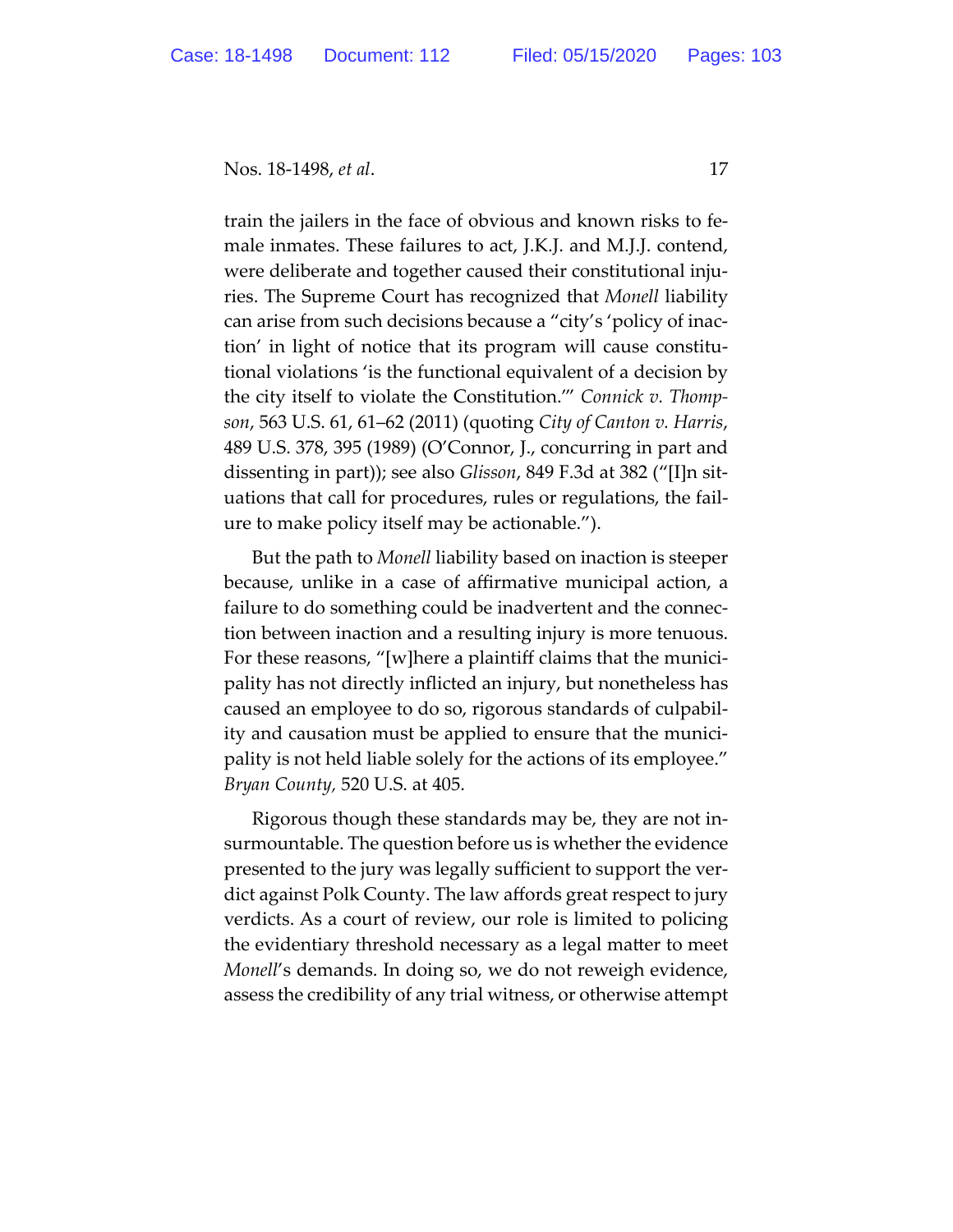to usurp the jury's role as factfinder. See *Ruiz-Cortez v. City of Chicago*, 931 F.3d 592, 601 (7th Cir. 2019) ("In our Rule 50 review, we give the nonmovant 'the benefit of every inference' while refraining from weighing for ourselves the credibility of evidence and testimony."). To the contrary, we must affirm unless there is "no legally sufficient evidentiary basis for a reasonable jury to find for the non-moving party." *Woodward v. Corr. Med. Servs. of Ill., Inc.*, 368 F.3d 917, 926 (7th Cir. 2004).

Against this standard of review, and ever mindful of *Monell*'s exacting liability requirements, we turn to the evidence J.K.J. and M.J.J. put before the jury here.

B

All agree that Polk County's written policies categorically prohibited sexual contact with inmates and required responses to alleged violations. But J.K.J. and M.J.J. presented evidence that the policy contained material gaps. The jury heard expert testimony from Jeffrey Eiser about the importance of a policy that does not wait for reports of sexual abuse to trigger an institutional response, but instead contains measures both to prevent the wrongdoing in the first instance and to detect it if it does occur. Eiser spotlighted for the jury that Polk County's policy, although addressing incident response, fell far short on prevention and detection.

Eiser then explained that any number of policy measures could have filled the gaps at little or no cost to Polk County. Consider the need to detect sexual abuse. The importance of a safe and confidential reporting channel—even something as simple as a lockbox available to inmates—cannot be overstated. Under the County's policy, an inmate seeking to report abuse is left to inform one of 27 employees in a small jail that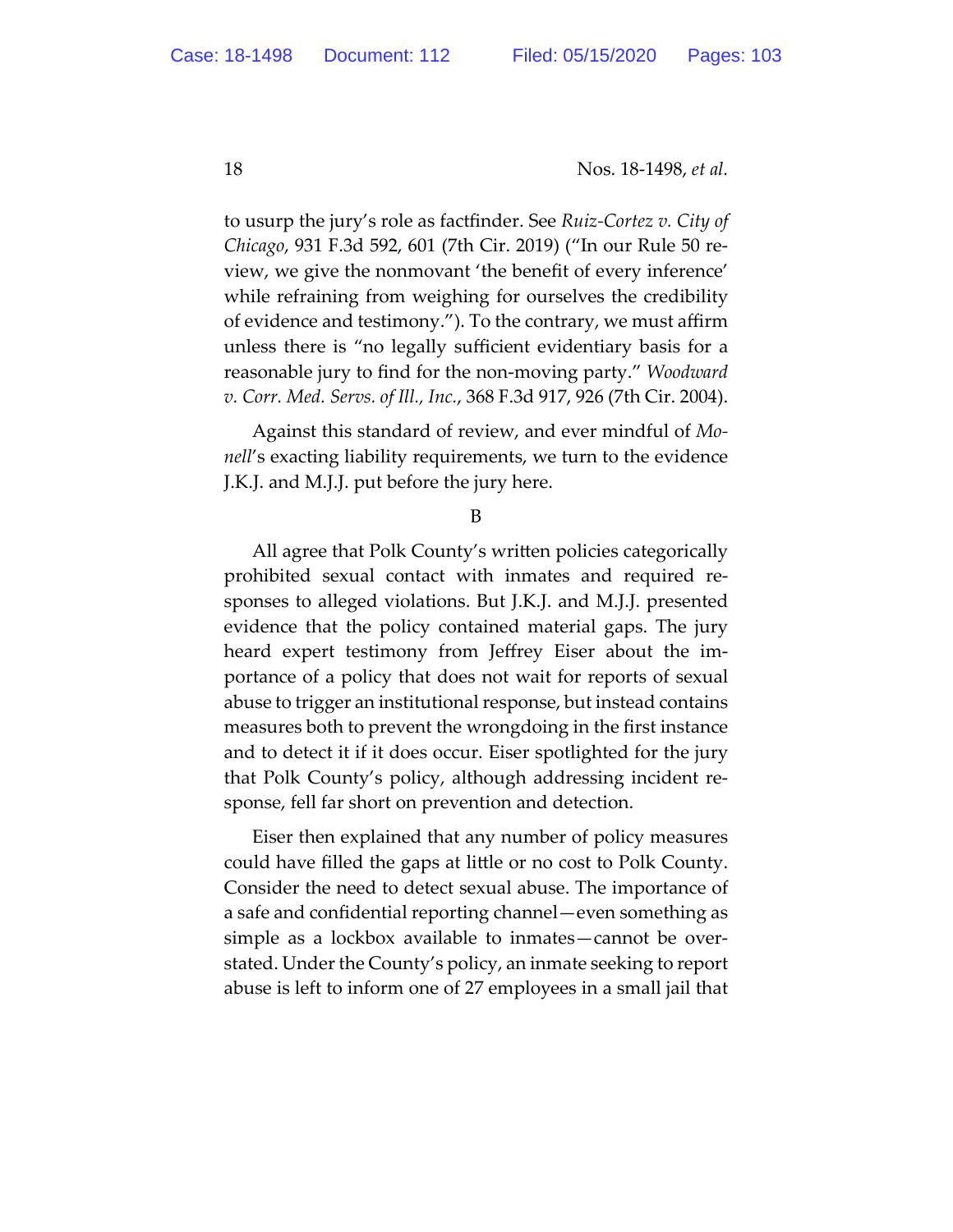she suffered a sexual assault at the hands of his coworker. Given the perceived comradery among the male guards and acceptance of sexual harassment at the jail's highest levels (inferred perhaps foremost from the "tier talk"), the jury could have found that this was not a viable reporting option and indeed reflected a meaningful policy gap. Put most simply, the jury could have credited Eiser's expert testimony as part of finding that Polk County's policy deficiency affirmatively deterred the reporting and detection of sexual abuse of female inmates.

The policy gaps only widen when the focus turns to the County's sexual abuse training. Training is important because it can educate and sensitize guards as well as shape and reinforce institutional values, bringing to life words that otherwise exist only on paper. The trial evidence showed that the County's training on preventing and detecting the sexual harassment and abuse of inmates was all but nonexistent. The training consisted almost exclusively of informing guards of the easy and evident—that the jail's policies prohibited sexual contact with inmates. The only training even addressing the sexual assault of inmates by guards came in a single session on the Prison Rape Elimination Act in 2014, well after much of Darryl Christensen's abuse of J.K.J. and M.J.J. had occurred, and which he did not even attend. And even then the jury  $$ ever mindful of Captain Nargis's dismissive "tizzy email" could have found that the County itself hardly took the PREA training seriously.

What was missing stands out. The jury heard no evidence of the County informing guards of the inherent vulnerability the confinement setting presents to female inmates, educating jailers on the symptoms of an inmate suffering from the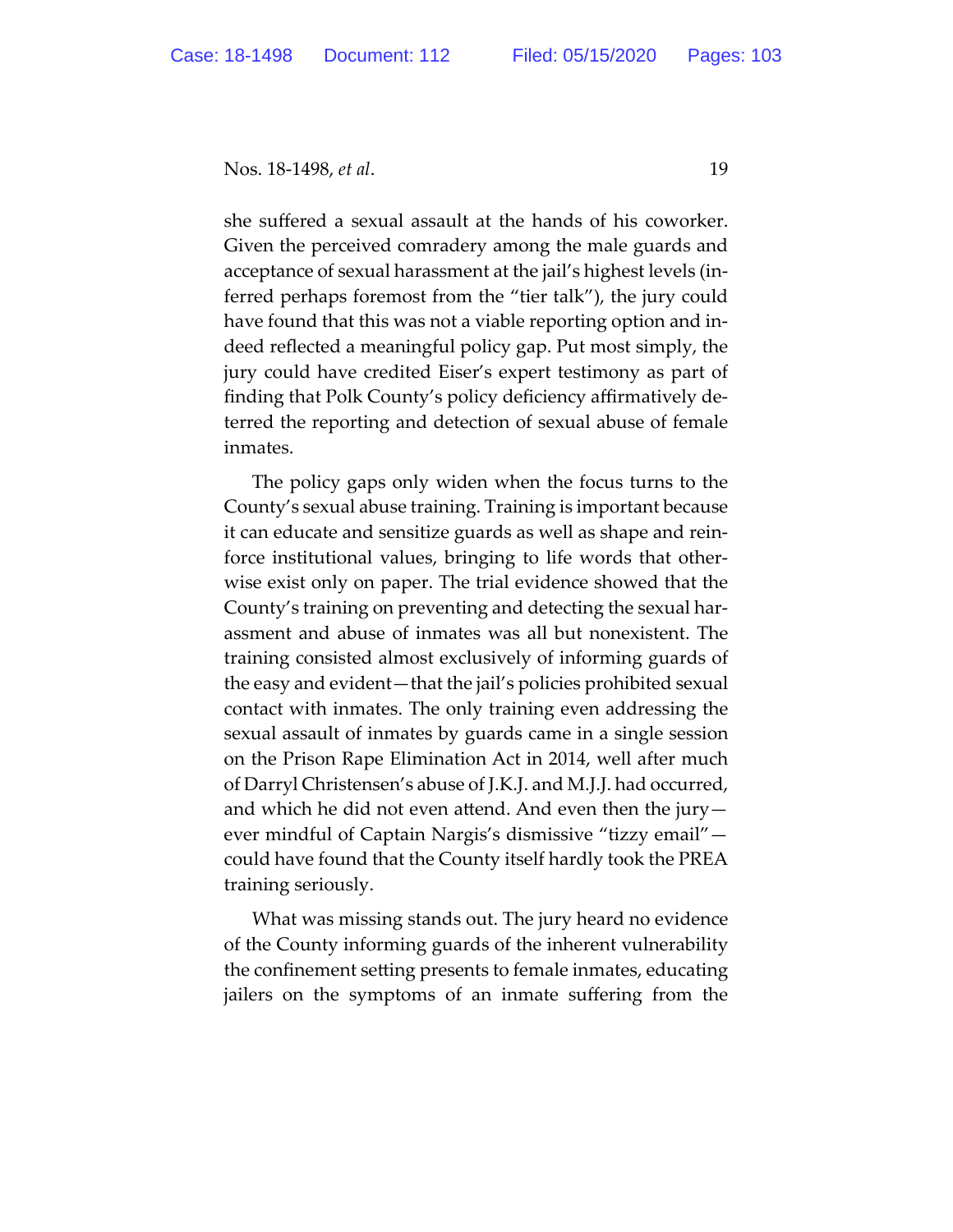trauma of abuse, requiring officers to report each other's misconduct, or taking any time to otherwise instruct guards on matters of prevention and detection, whatever form that might have taken.

The trial evidence makes the bottom line plain: the jury could have found that Polk County's sexual abuse prevention program was entirely lacking. The policy stated nothing but the obvious—do not sexually abuse inmates. The County then exacerbated the gap by failing to use training as the means of making the policy prohibition a reality (or, at the very least, mitigating risk) within the institution. The jury could have tallied these gaps as part of finding the conscious, deliberate municipal inaction upon which to rest *Monell* liability.

C

Identifying municipal action—or, as it were, inaction—is only part of the requisite inquiry under *Monell*. The Supreme Court has made plain that a failure to act amounts to municipal action for *Monell* purposes only if the County has notice that its program will cause constitutional violations. See *Connick*, 563 U.S. at 61–62. Demonstrating that notice is essential to an ultimate finding and requires a "known or obvious" risk that constitutional violations will occur. *Bryan County*, 520 U.S. at 410.

In many *Monell* cases notice requires proof of a prior pattern of similar constitutional violations. See *id*. at 62. This case presents no such pattern. The district court declined to instruct the jury on the theory because it found insufficient evidence of previous instances of sexual assault known to the County. In so concluding, however, the district court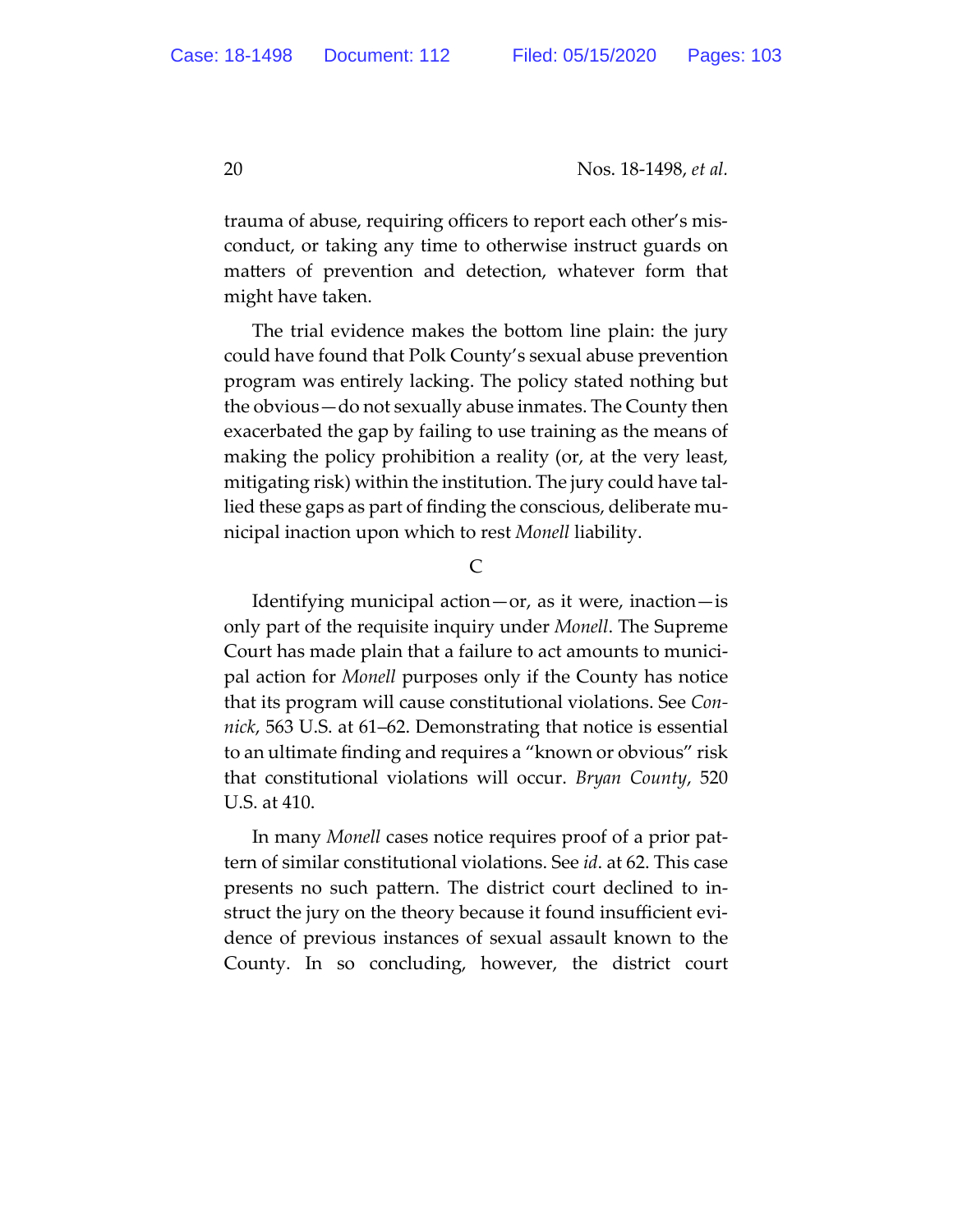recognized that J.K.J. and M.J.J. had available another path to show Polk County had the requisite notice.

The alternative path to *Monell* liability comes from a door the Supreme Court opened in *City of Canton v. Harris*, 489 U.S. 378 (1989). The Court observed that there may, as here, be circumstances in which "the need for more or different training is so obvious, and the inadequacy so likely to result in the violation of constitutional rights" that a factfinder could find deliberate indifference to the need for training. *Id*. at 390. "In that event, the failure to provide proper training may fairly be said to represent a policy for which the city is responsible, and for which the city may be held liable if it actually causes injury." *Id*. Put another way, a risk of constitutional violations can be so high and the need for training so obvious that the municipality's failure to act can reflect deliberate indifference and allow an inference of institutional culpability, even in the absence of a similar prior constitutional violation.

The Court did not leave the liability point in any way abstract. To the contrary, it gave the express example of "city policymakers [who] know to a moral certainty that their police officers will be required to arrest fleeing felons." *Id*. at 390 n.10. "The city," the Court continued, "has armed its officers with firearms, in part to allow them to accomplish the task." *Id.* The Court concluded that under those circumstances, "the need to train officers in the constitutional limitations on the use of deadly force can be said to be 'so obvious,' that failure to do so could properly be characterized as 'deliberate indifference' to constitutional rights." *Id*. (internal citation omitted).

Drawing upon this precise example from *City of Canton*, the Court has since reinforced that this doorway to *Monell*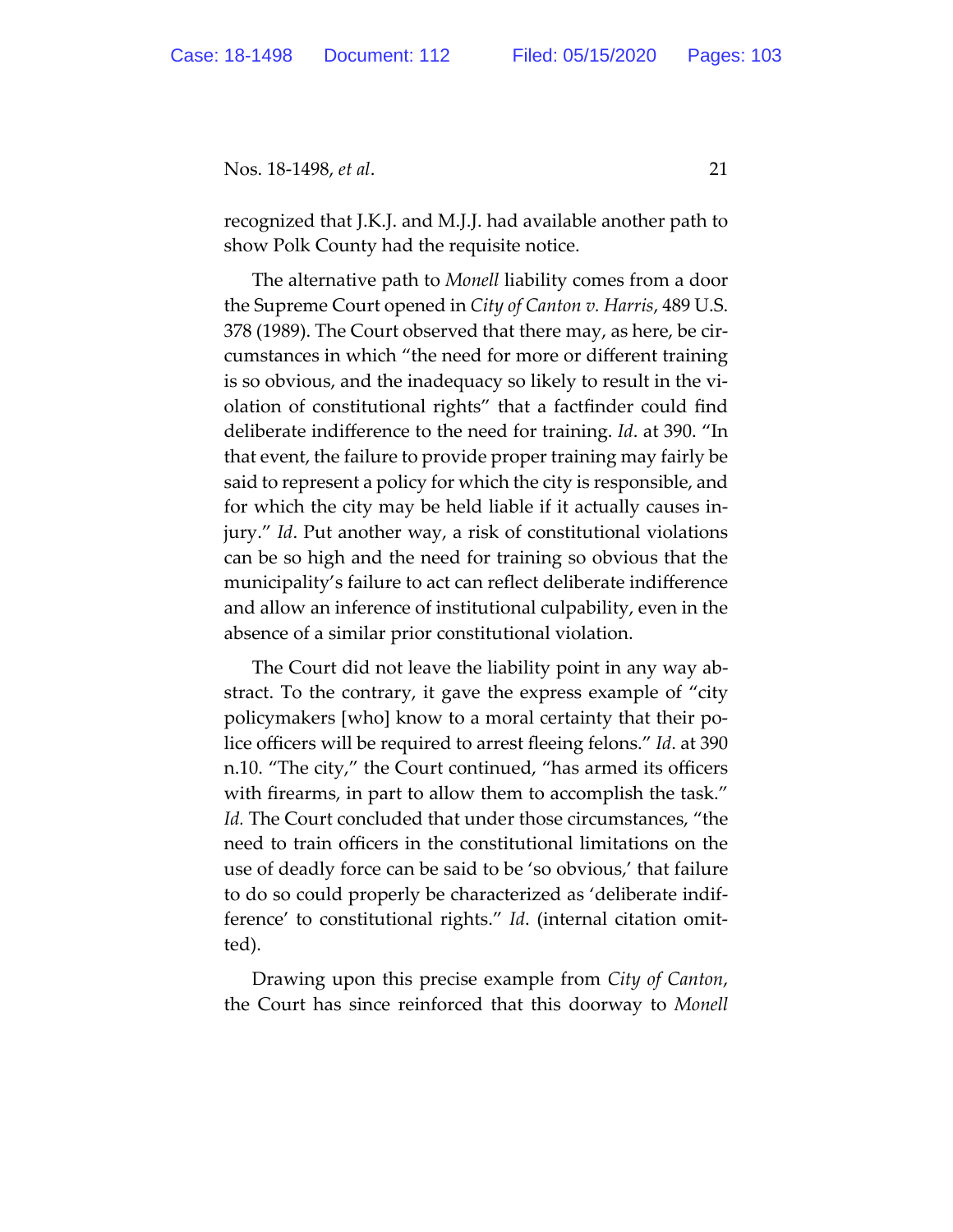liability remains ajar. In *Bryan County*, the Court confirmed that *City of Canton* "did not foreclose the possibility that evidence of a single violation of federal rights, accompanied by a showing that a municipality has failed to train its employees to handle recurring situations presenting an obvious potential for such a violation, could trigger municipal liability." 520 F.3d at 409. The Court explained that "in a narrow range of circumstances," deliberate indifference could be found when the violation of rights is a "highly predictable consequence" of a failure to provide officers what they need to confront "recurring" situations. *Id*. And even more recently, in *Connick v. Thompson*, the Court renewed its prior observations that *City of Canton* "sought not to foreclose the possibility, however rare, that the unconstitutional consequences of failing to train could be so patently obvious that a city could be liable under § 1983 without proof of a pre-existing pattern of violations." 563 U.S. at 64.

Though the Supreme Court has yet to confront a case that presents a viable *Monell* claim based on a municipality's failure to act in absence of a pattern, our court has done so twice. Our en banc decision in *Glisson v. Indiana Department of Corrections* relied upon *City of Canton* to hold that an institution could be liable for failing to adopt protocols for the coordinated and comprehensive treatment of chronically ill inmates. See 849 F.3d at 382. The inaction came at a time when the institution "had notice of the problems posed by a total lack of coordination," but then "despite that knowledge, did nothing for more than seven years to address that risk." *Id.* In reasoning fully applicable here, we concluded that a jury could find that the prison knew for certain that its health providers "would be confronted with patients with chronic illnesses, and that the need to establish protocols for the coordinated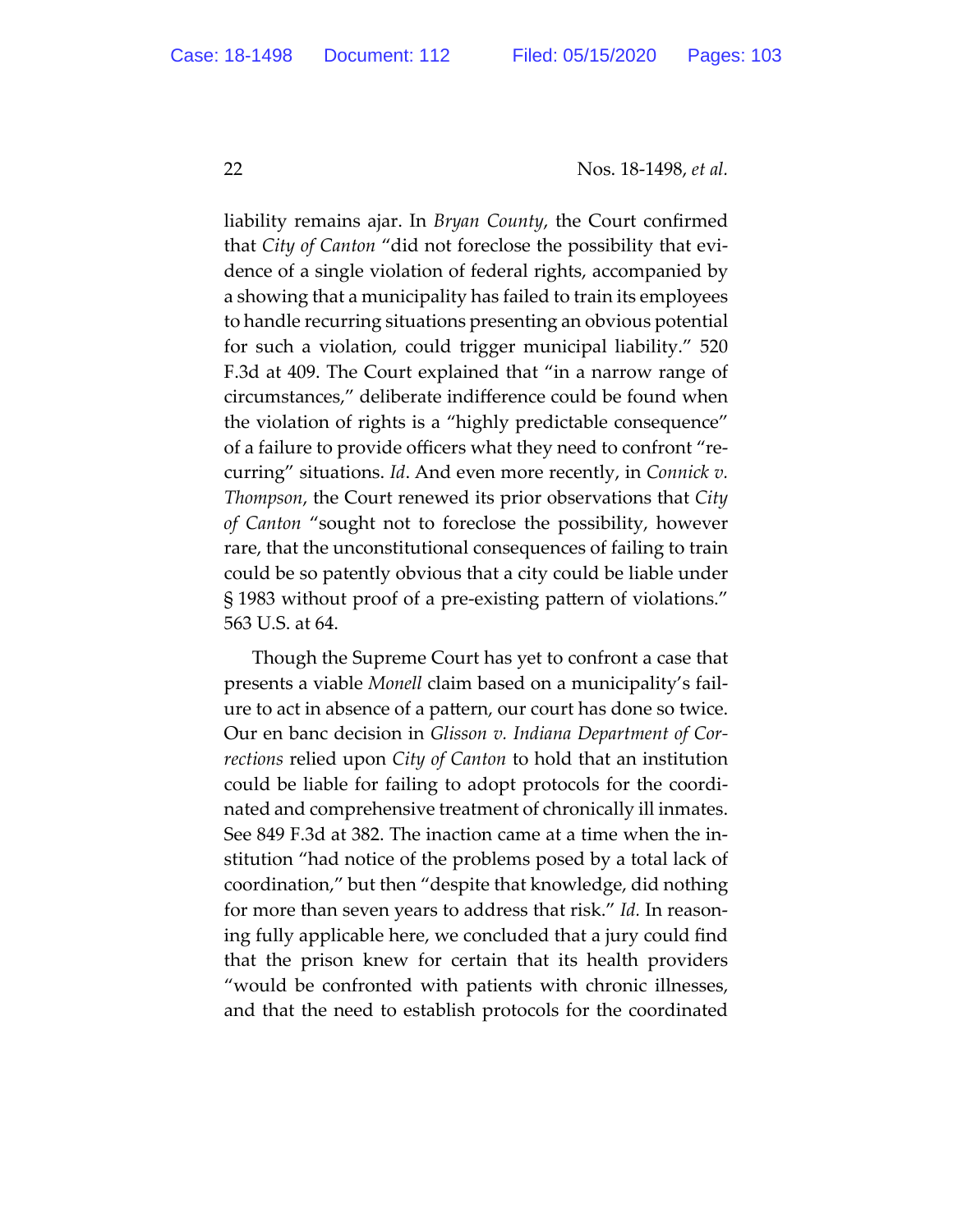care of chronic illnesses is obvious," just like it is obvious that police officers would encounter situations where they would need protocols on the use of excessive force. *Id.* 

And in *Woodward v. Correctional Medical Services of Illinois, Inc.*, we upheld a jury's *Monell* verdict against a jail's healthcare provider for an inmate's suicide. See 368 F.3d at 929. The training on suicide prevention—a requirement under the Eighth Amendment—was so inadequate and so widely ignored that the contractor was on notice that a constitutional violation was a "highly predictable consequence of [its] failure to act." *Id*. at 929 (citing *Bryan County*, 520 U.S. at 409). The trial evidence allowed the jury to infer that policymakers "noticed what was going on and by failing to do anything must have encouraged or at least condoned" the misconduct that caused the inmate's death. *Id*. at 927. It did not matter that no one had been hurt before, as the law allowed no "one free suicide" pass. *Id*. at 929.

These teachings from the Supreme Court and our court make plain that *Monell* liability based on a failure to act, at its core, follows from a showing of constitutional violations caused by a municipality's deliberate indifference to the risk of such violations. Sometimes the notice will come from a pattern of past similar violations; other times it will come from evidence of a risk so obvious that it compels municipal action. But at all times and in all *Monell* cases based on this theory, the Supreme Court has directed the focus on the presence and proof of "a known or obvious" risk.

#### D

The jury had ample evidence to find that Polk County's policy failures—both the prevention and detection gaps in its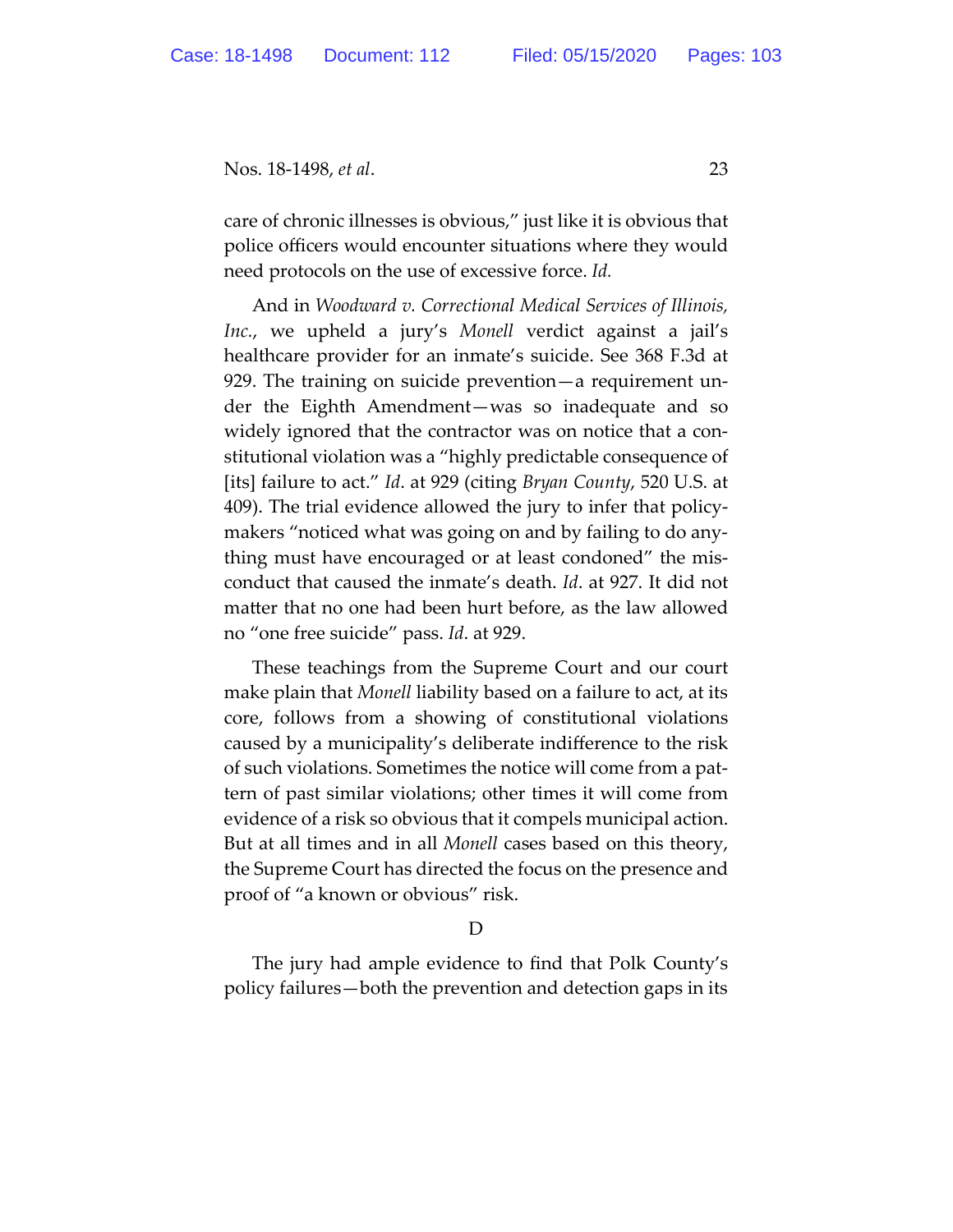written policies and the absence of training—occurred in the face of an obvious *and* known risk that its male guards would sexually assault female inmates.

Start with the County's affirmative obligation to protect its inmates: "[W]hen the State takes a person into its custody and holds [her] there against [her] will, the Constitution imposes upon it a corresponding duty to assume some responsibility for [her] safety and general well-being." *DeShaney v. Winnebago County Depʹt of Soc. Servs.*, 489 U.S. 189, 199–200 (1989). Just as the healthcare contractor in *Woodward* shouldered a constitutional duty to protect inmates from suicide, Polk County bore the constitutional responsibility to protect its inmates from sexual assault. This requirement comes from the Eighth Amendment, because "[b]eing violently assaulted in prison is simply not part of the penalty that criminal offenders pay for their offenses against society." *Farmer*, 511 U.S. at 834.

Now consider the delicate setting for J.K.J. and M.J.J. They were confined in circumstances where they depended on male guards for nearly everything in their lives—their safety as well as their access to food, medical care, recreation, and even contact with family members. With this authority and control for the guards came power and, in turn, access and opportunity to abuse it. It is difficult to conceive of any setting where the power dynamic could be more imbalanced than that between a male guard and a female inmate. The jury knew that from common sense—the reality was as obvious as obvious could be—and they heard the point reinforced and underscored through the testimony of J.K.J., M.J.J., and their expert, Jeffrey Eiser. As J.K.J. aptly explained to the jury, "there's a male figure standing in front of me in a uniform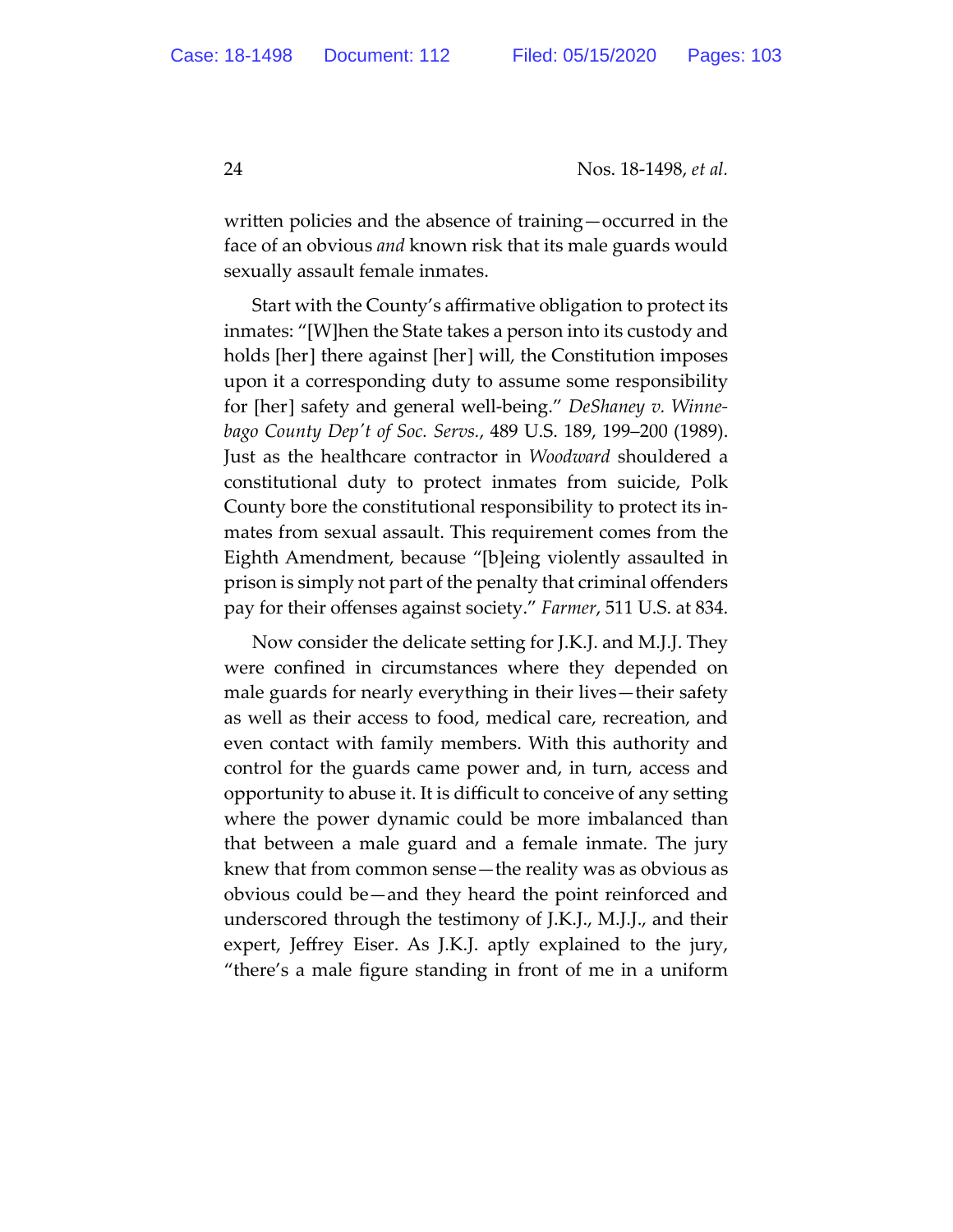with a badge that has authority to do whatever he wants to me." The confinement setting is a tinderbox for sexual abuse.

But there was more. J.K.J. and M.J.J. presented evidence that the County was aware of sexual misconduct happening within its jail, rendering the risk to female inmates far from hypothetical. The jury learned that Captain Nargis knew of sexual comments male guards made about female inmates. This was especially consequential because Nargis was responsible for creating and implementing the jail's policies and standards, and his actions therefore could be attributed to the County for the purpose of *Monell* liability. See *Gernetzke v. Kenosha Unified Sch. Dist. No. 1*, 274 F.3d 464, 468 (7th Cir. 2001) ("The question is whether the promulgator, or the actor, as the case may be—in other words, the decisionmaker—was at the apex of authority for the action in question."); see also *Pembaur v. City of Cincinnati*, 475 U.S. 469, 481 (1986) (employing similar reasoning). Captain Nargis even admitted to himself participating in "tier talk," jailhouse chatter that the jury easily could have found amounted to sexually inappropriate banter—in a word, harassment. The tier talk bespoke volumes about the jail's culture—the exact point the district court underscored as part of rejecting Polk County's Rule 50 motion challenging the jury's verdict. A reasonable jury could have viewed the jail's denigrating culture as confirming the undeniable risk that a guard would grow too comfortable, lose his better angels, and step over the clear line marked in Polk County's written policies.

If the County had looked the other way until this point, the notice became undeniable when Captain Nargis learned of Allen Jorgenson's sexual misconduct against inmate N.S. Recall the timing. Nargis learned of Jorgenson's reported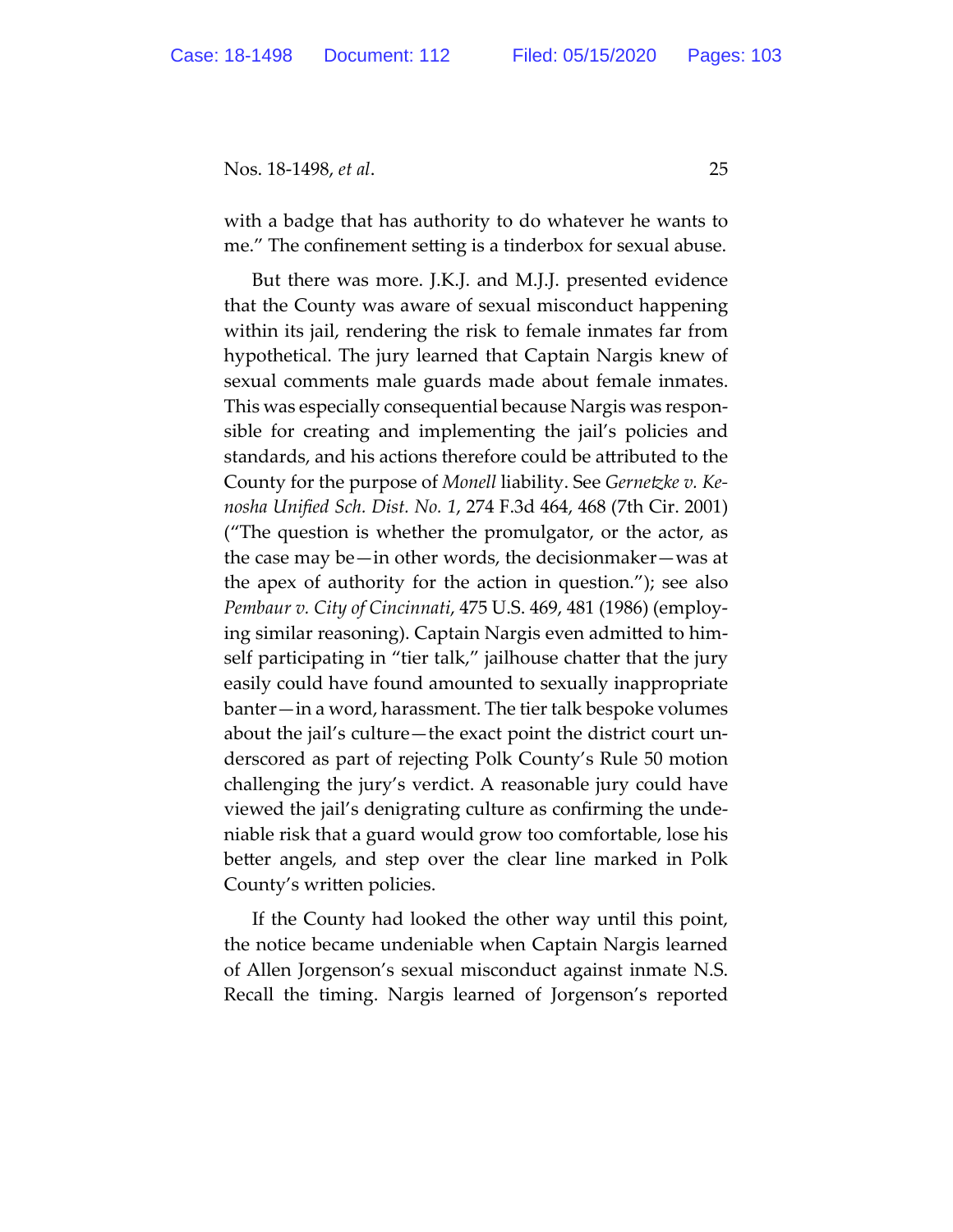wrongdoing no later than January 2012. It was then that N.S. wrote her letter explaining the predatory and escalating nature of Jorgenson's sexual pursuit of her within the jail. Recall, too, the details: N.S. informed Nargis that Jorgenson's conduct began with watching her (and other female inmates) shower, grew to requests to expose her body for him, and in time intensified to forcibly touching her in a sexual manner all the while ordering her to "keep quiet."

A reasonable jury could have viewed the County's learning of Jorgenson's sexual exploitation of N.S. as sounding an institutional alarm, making it "highly predictable," if not certain, that a male guard would sexually assault a female inmate if the County did not act. *Bryan County*, 520 U.S. at 409. By that point the risk was not only obvious, but blatantly so. To be certain, the accusations of Jorgenson's reprehensible conduct fell short of rape. But it would be naive in the extreme to dismiss the misconduct as no more than boorish behavior or, more to it, providing no incremental notice of an obvious risk.

The jury was not compelled to see Jorgenson's conduct as jailhouse horseplay, as guards somehow just being guards, or anything of the sort. The evidence allowed the opposite conclusion: the jury was entitled to conclude that, separate and apart from whatever discipline should befall Jorgenson, the County had a plain example of predatory sexual behavior staring it in the face. It took no imagination for the jury to see parallels between Jorgenson's escalating actions, cut short as they were, and Christensen's early abuse of J.K.J. and M.J.J. See *Cash v. County of Erie*, 654 F.3d 324, 337 (2d Cir. 2011) (upholding a *Monell* jury verdict because "knowledge that an established practice has proved insufficient to deter lesser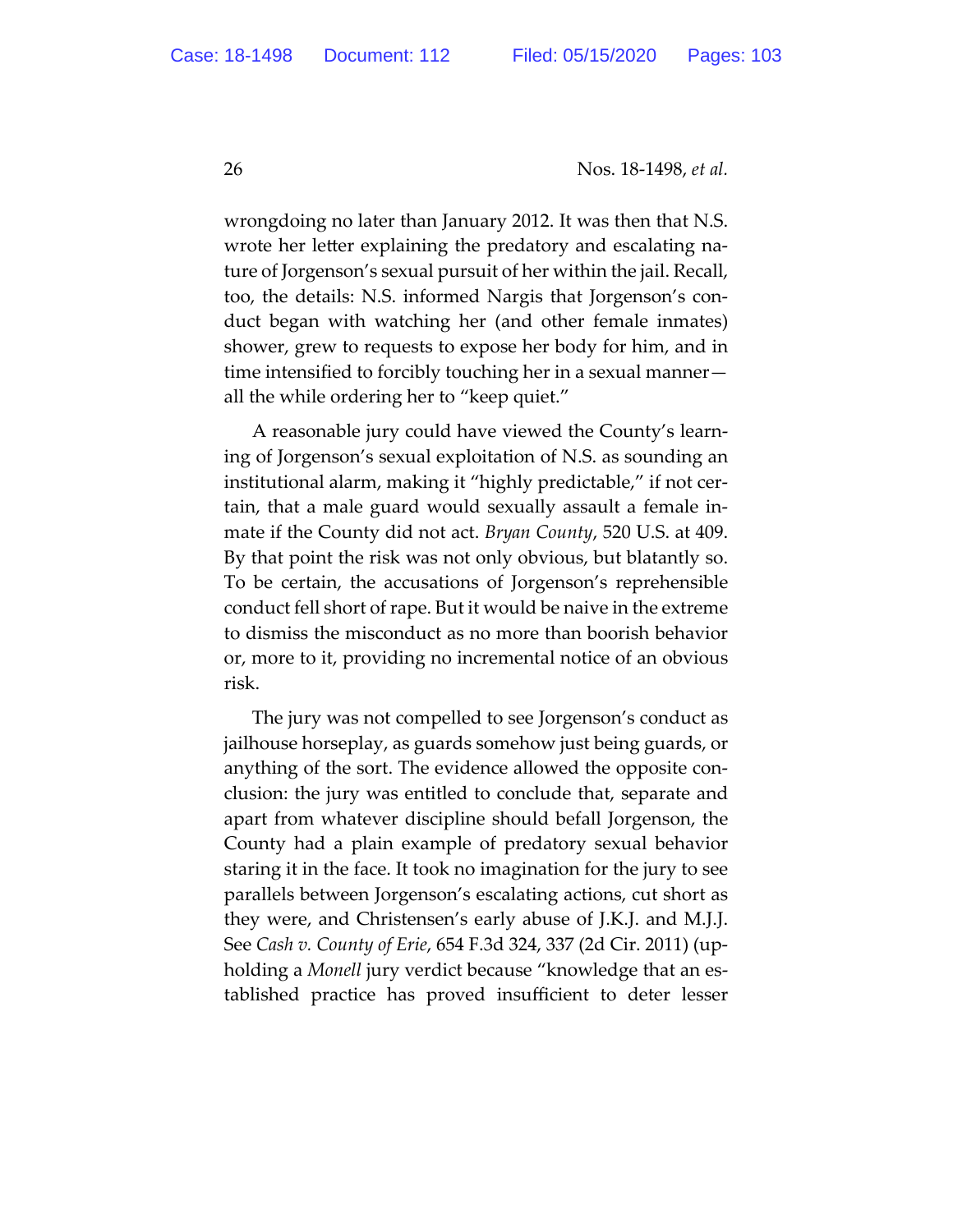[sexual] misconduct can be found to serve [as] notice that the practice is also insufficient to deter more egregious misconduct"). That Jorgenson's grooming of N.S. did not end with rape is no liability shield; it was good fortune. See *Woodward*, 368 F.3d at 929 ("That no one in the past committed suicide simply shows that [the jail's healthcare contractor] was fortunate, not that it wasn't deliberately indifferent.").

And with red lights flashing, Polk County chose the one unavailable option—doing nothing. It did not change its sexual abuse policy, institute a training, inquire of female inmates, or even call a staff meeting. With the writing on the wall, Polk County deliberately chose to stand still, or at least a reasonable jury could have so concluded.

Having taken no action despite the obvious and known risk of sexual assaults in its jail, Polk County could not claim a lack of notice, much less surprise, upon learning that Christensen sexually assaulted J.K.J. and M.J.J. The County's written policies were lacking and its training on the topic was barely existent. Even if the County somehow harbored a different perspective, that view became untenable upon learning of Jorgenson's misconduct. The jury could have viewed the allegations of Jorgenson's wrongdoing as exposing as false any belief the County may have had that its barebones written policy and training were enough to protect its female inmates from sexual abuse. The County's inaction following knowledge that the existing program was not working— Jorgenson's sexual misconduct underscored that reality—was sufficient to demonstrate deliberate indifference. Or, as the Supreme Court put the same point in *City of Canton*, the necessity to act, whether by different training or new preventative measures, was "so obvious" and "the [existing]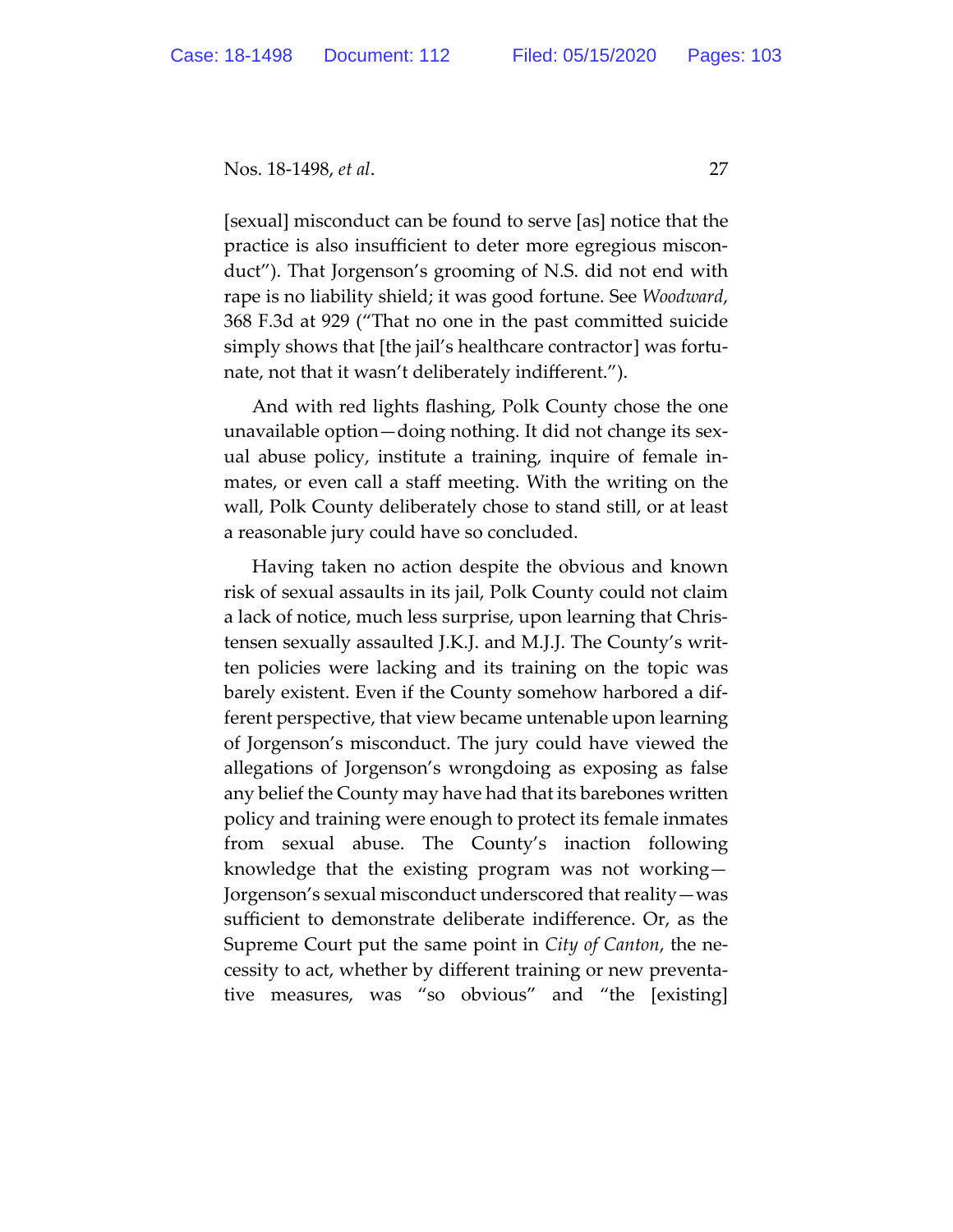inadequacy so likely to result in a violation of constitutional rights" that a deliberate choice to stay the course could be seen as a policy for which Polk County bears legal responsibility. 489 U.S. at 390. We likewise reasoned in *Glisson* that "the key is whether there is a conscious decision not to take action" and the record allowed a reasonable jury to so find because "the existence of the INDOC Guidelines [addressing the coordination of medical care], with which Corizon [as the prison's healthcare provider] was admittedly familiar, is evidence that could persuade a trier of fact that Corizon consciously chose the approach that it took"—"not to adopt the recommended polices—not for Glisson, not for anyone." 849 F.3d at 380, 381.

All of this is doubly true when coupled with other evidence of Polk County's deliberate indifference to sexual abuse. Remember that the County's investigation of Jorgenson ended with the considered conclusion that a reprimand was adequate discipline. But even the reprimand came with jail officials assuring Jorgenson that the censure was "not a big deal." The jury could have viewed this slap on the wrist as confirming the jail's broken culture, as explaining why not only the "tier talk" was allowed to go on—with Captain Nargis himself participating in it as a way of fitting in and earning the confidence of the guards under his supervision but also why Nargis's "tizzy email" evinced such a dismissive attitude toward sexual abuse training. See *Cash*, 654 F.3d at 338 (holding the jury could infer deliberate indifference to the risk of inmate sexual assault because the jail's issuance of a one-page memorandum was a "token response" to a prior instance of lesser sexual misconduct).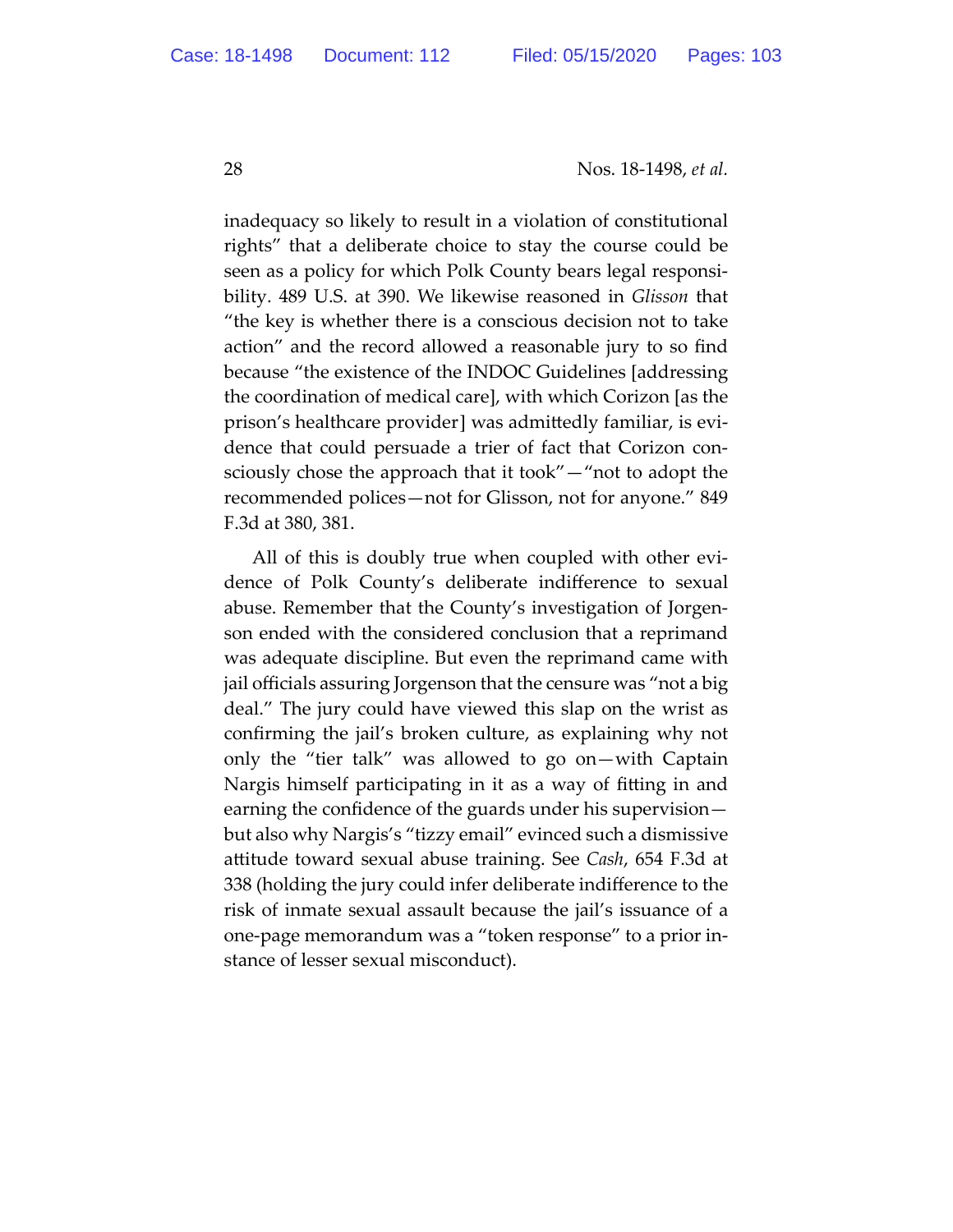Viewing this evidence all together, the jury could have found that Polk County did little to reinforce the dignity and respect owed female (and indeed all) inmates and instead seemed to enable a culture that condoned the sexual objectification of the women in its custody. Through this lens, Christensen's repeated sexual assaults of J.K.J. and M.J.J. were not the result of a "single instance of flawed conduct" but rather "based on repeated failures to ensure [the inmates'] safety … as well as a culture that permitted and condoned violations of policies that were designed to protect inmates." *Woodward*, 368 F.3d at 929. Risk that started as obvious (from the confinement setting and power dynamic between male guards and female inmates) was fully on display (following the Jorgenson incident) within an institution that scoffed at PREA, denigrated female inmates, and devoted not a word of its policies or a minute of any training session to concrete measures to prevent, detect, and respond to sexual assault. The jury stood on solid evidentiary ground seeing the County's dormancy as more than oversight, but instead as deliberate inaction.

We recognize that policies can always be more robust, and training can always be more thorough. PREA is not a constitutional standard, and jails are not required to adopt it. Our federal structure leaves the choices to state and local authorities.

Our conclusion is more limited: the risks to female inmates in the confinement setting are obvious—indeed, PREA owes its very existence to that reality—and N.S.'s report of Jorgenson's misconduct reinforced for Polk County that the risks were real and acute in the jail. Faced with that notice, the County had a legal obligation to act—to take reasonable steps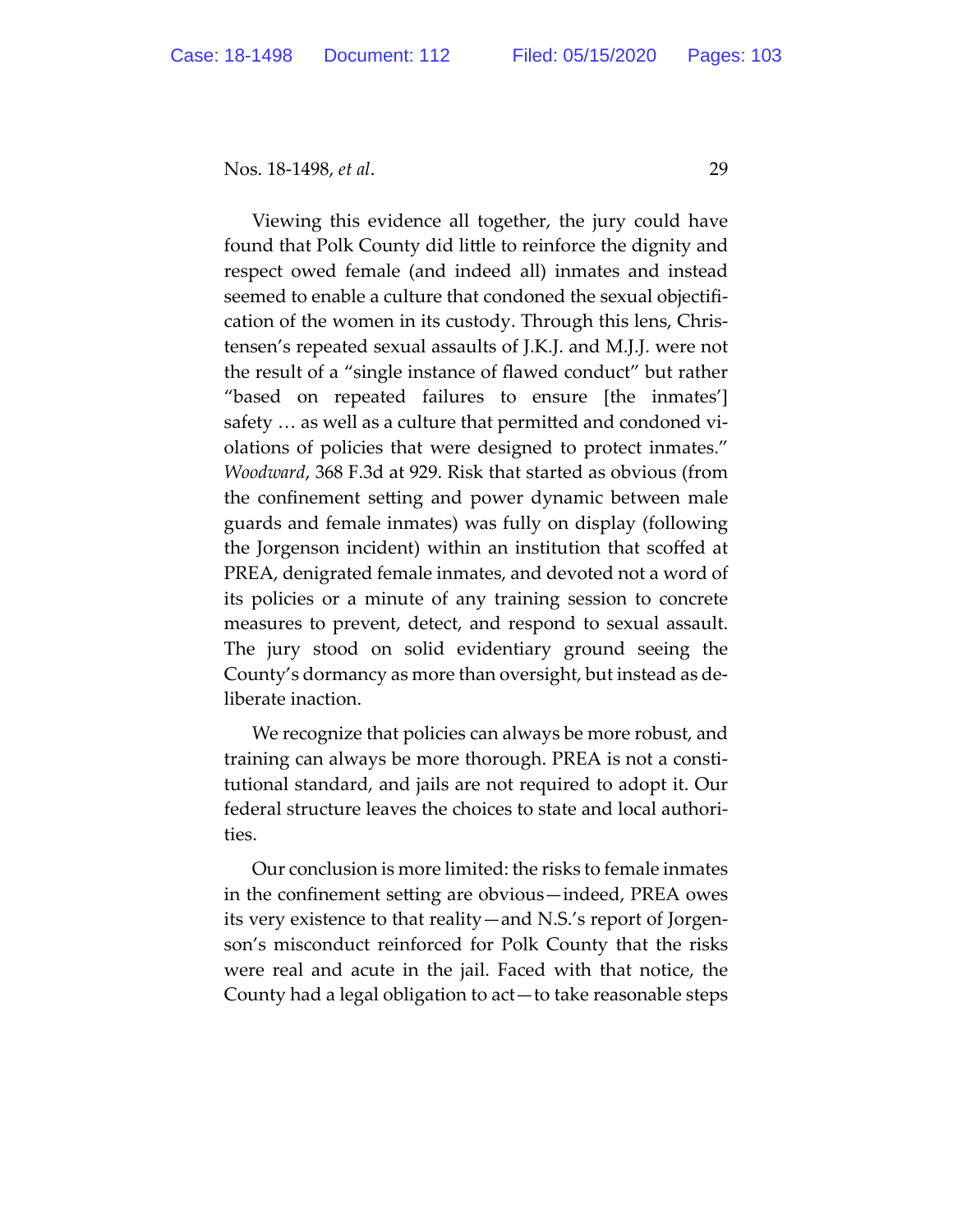to reduce the obvious and known risks of assaults on inmates. See *Farmer*, 511 U.S. at 844–45; *Ortiz v. Jordan*, 562 U.S. 180, 190 (2011) (reinforcing *Farmer*'s requirement of a reasonable response). Just as a municipality cannot issue firearms to new police academy graduates, wish them Godspeed on the streets, and hope the new officers exercise sound judgment when deciding whether circumstances warrant the use of lethal force—the precise example the Supreme Court provided in *City of Canton*—Polk County could not, knowing all that it did about the risk within its jailhouse walls, dispatch male guards to stand watch over its female inmates equipped with nothing more than a piece of paper with a flat instruction not to abuse those under their care. The jury had enough to conclude that Polk County deliberately chose a path of inaction when that option was off the table.

#### E

Much of the same evidence proving Polk County deliberately indifferent to the constitutional consequences of its inaction likewise illustrates that its indifference was the moving force behind J.K.J. and M.J.J.'s injuries. "The high degree of predictability" that constitutes notice, the Supreme Court has emphasized, "may also support an inference of causation that the municipality's indifference led directly to the very consequence that was so predictable." *Bryan County*, 520 U.S. at 409–10. Having established that the jury could conclude that the risk of constitutional injury—here, the sexual assaults—was obvious, it took but a small inferential step for the jury to find causation. And inferences were required, for finding causation is not a mechanical exercise like working a math problem and getting an answer, but instead requires jurors to view evidence in its totality, draw on their life experiences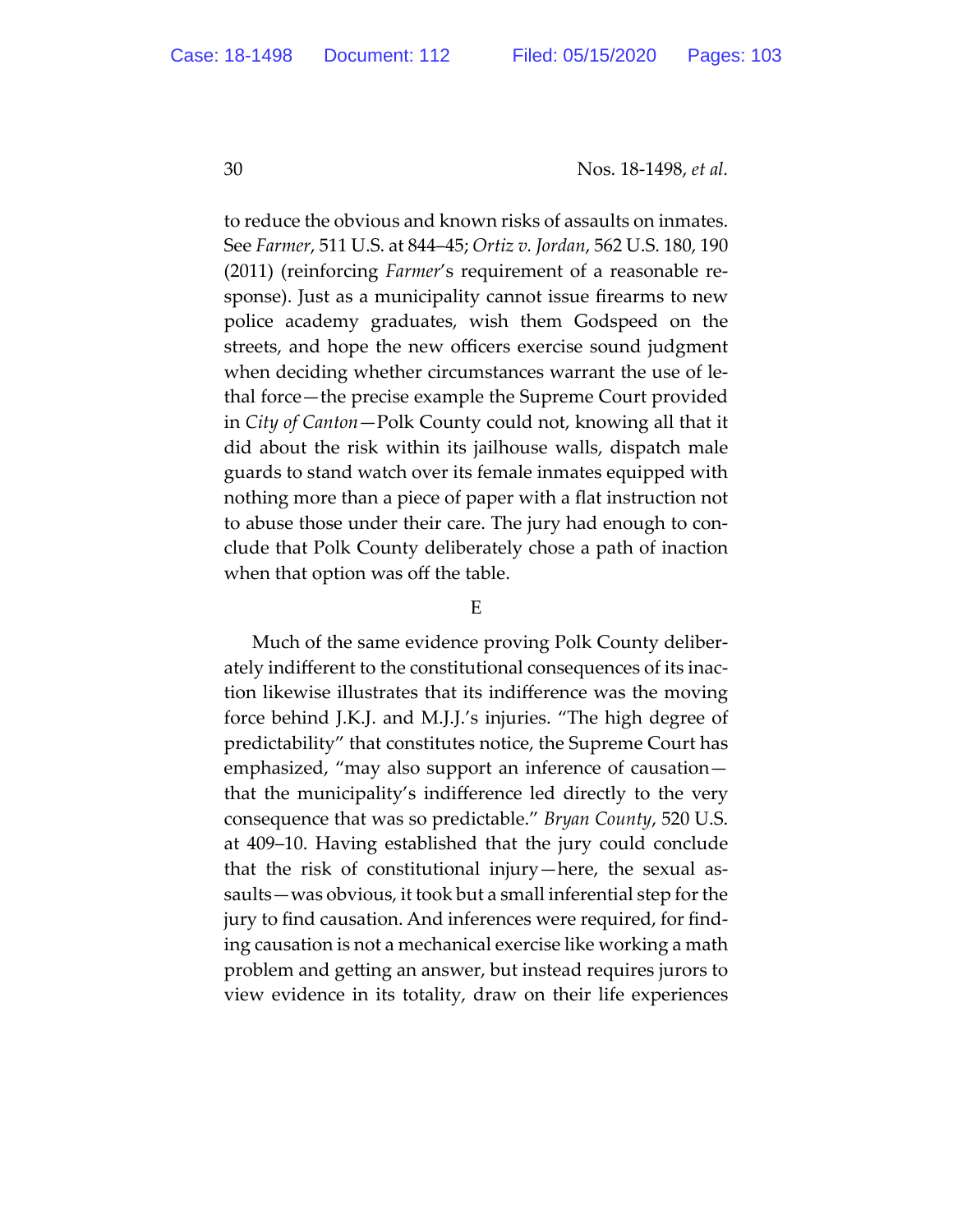and common sense, and then reach reasonable conclusions about the effects of particular action *and* inaction.

The circumstantial evidence paved multiple roads for the jury to travel to find that Polk County's inaction caused J.K.J. and M.J.J.'s constitutional injuries. The assaults did not end until Christensen was reported, giving rise to an eminently reasonable inference that if the County had put in place some of Eiser's proposed policies and training to prevent but especially detect sexual abuse, Christensen's conduct would have been exposed sooner, perhaps by one of his fellow guards. Or it may have been reported by another inmate or even by the victims themselves. J.K.J. and M.J.J. testified that they did not feel comfortable reporting the abuse while they were still within the jail. N.S. similarly waited before revealing the full extent of Jorgenson's conduct because she worried he would make it "hell" for her there. If Polk County had different policies or training, its culture would have changed, including its dismissive and flippant attitude toward sexual assault, and these women or someone else may have felt able to report the abuse at some point during the three-year period of Christensen's conduct.

Because any of these inferences from the evidence would have been reasonable, the jury was entitled to conclude that if Polk County had taken action in response to the glaring risk that its female inmates' health and safety were in danger, J.K.J. and M.J.J.'s assaults would have stopped sooner, or never happened at all.

The County presses a different view. It sees a guard's sexual abuse of an inmate as so patently wrong and so plainly prohibited by Wisconsin law and the jail's policy that no amount of training and no enhancements to the institution's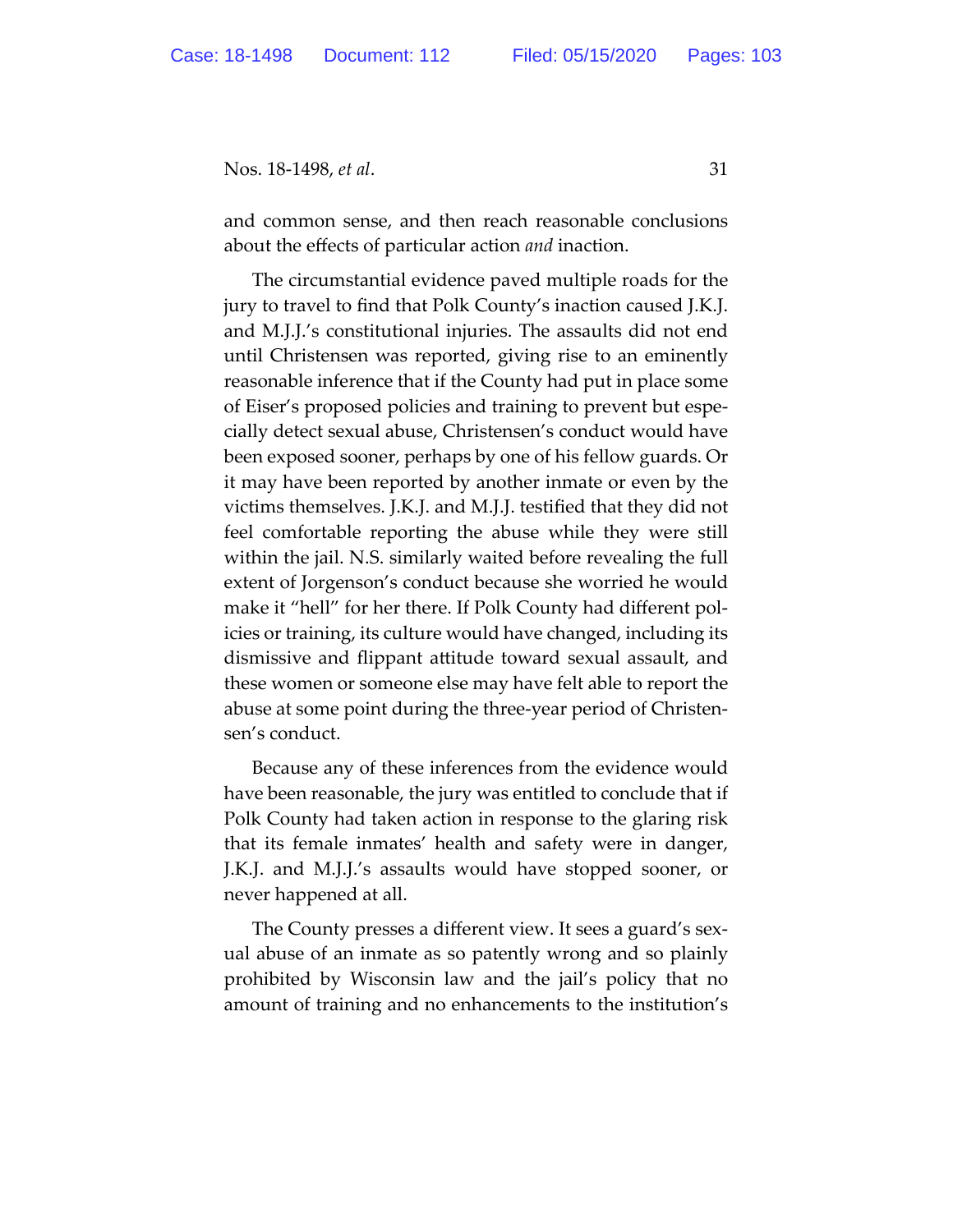code of conduct could have made any difference. And this is especially so, the County urges, given the lengths to which Christensen went to hide his conduct. Put most bluntly, no amount of training, no policy, no monitoring—nothing, literally nothing—could have prevented or detected what he did to J.K.J. and M.J.J., or so the County would have it.

The County's narrow fixation on Christensen exposes its error. *Monell* liability did not hinge on predictions about whether Christensen would have brought himself to stop abusing J.K.J. and M.J.J. Maybe more robust policies could have fostered a zero-tolerance culture in which Christensen would not have felt free to openly harass female inmates, thereby opening the door to his escalating abuse. Or they could have caused Christensen to curb his conduct because of a greater risk of detection—whether from closer monitoring, more frequent guard rotations, or a policy preventing male officers from being alone with female inmates. But maybe not.

The point need not detain us because the evidence allowed the jury to conclude that the County's acting to institute more robust policies—foremost addressing prevention and detection—and then training on those policies would have resulted in another correctional officer, an inmate, or even J.K.J. and M.J.J. taking some step to stop Christensen's sexual assaults.

The evidence did not require the jury to accept as inevitable that Christensen's conduct was unpreventable, undetectable, and incapable of giving rise to *Monell* liability. Admittedly, "[p]redicting how a hypothetically well-trained officer would have acted under the circumstances may not be an easy task for the factfinder." *City of Canton*, 489 U.S. at 391. Nor was the jury compelled to conclude that the sexual abuse suffered by J.K.J. and M.J.J. had one and only one cause. See *Whitlock*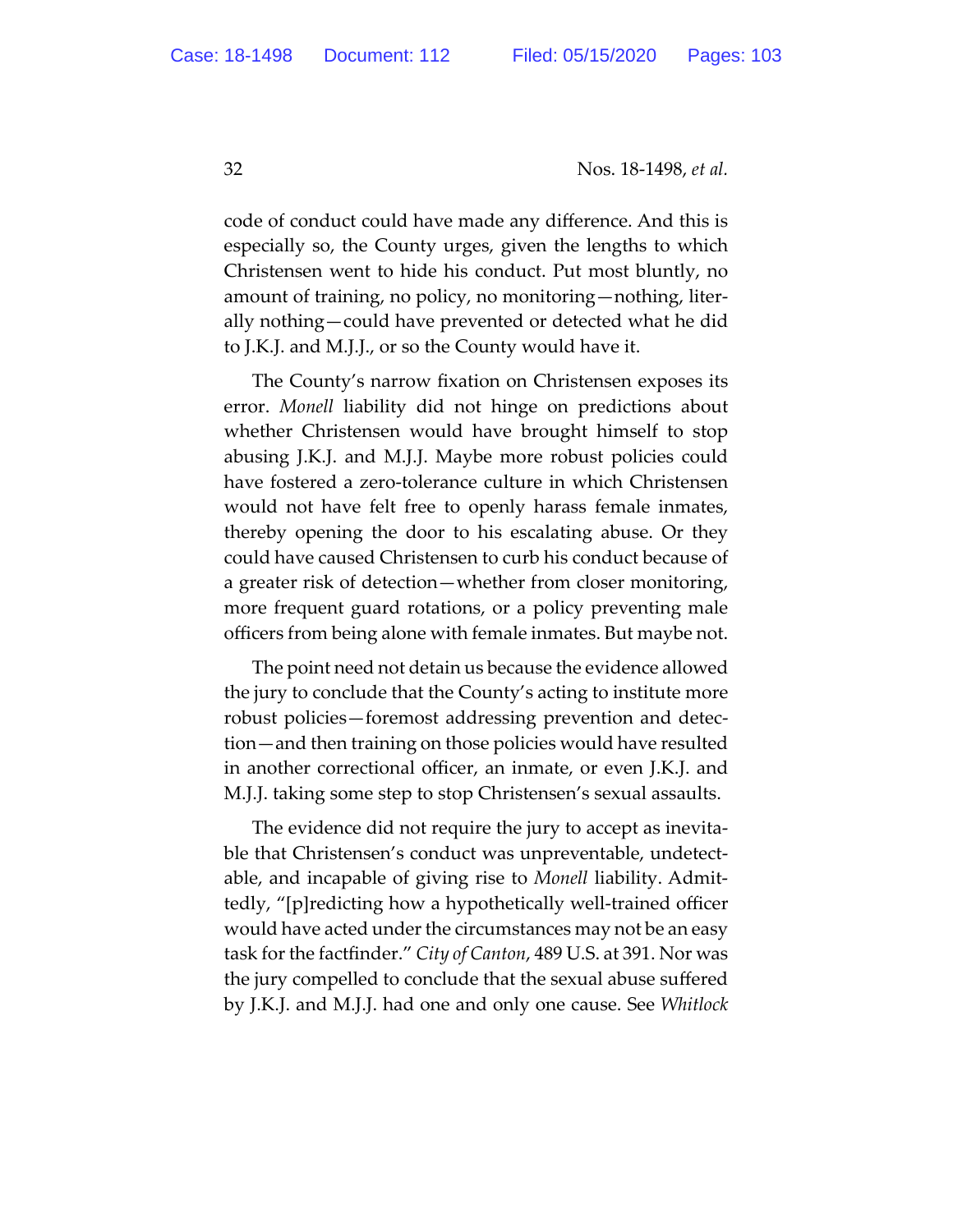*v. Brueggemann*, 682 F.3d 567, 583 (7th Cir. 2012) ("[T]here is no rule demanding that every case have only one proximate cause."). The law allowed the jury to consider the evidence in its entirety, use its common sense, and draw inferences as part of deciding for itself. Indeed, the Supreme Court envisioned precisely that approach in *City of Canton*, observing that the causation inquiry often will be complicated but emphasizing that "judge and jury, doing their respective jobs, will be adequate to the task." 489 U.S. at 391.

\* \* \*

Darryl Christensen's long-term abuse of J.K.J. and M.J.J. more than justified the jury's verdict against him. And the jury was furnished with sufficient evidence to hold Polk County liable not on the basis of Christensen's horrific acts but rather the County's own deliberate choice to stand idly by while the female inmates under its care were exposed to an unmistakable risk that they would be sexually assaulted—a choice that was the moving force behind the harm inflicted on J.K.J. and M.J.J. The jury so concluded, and we AFFIRM.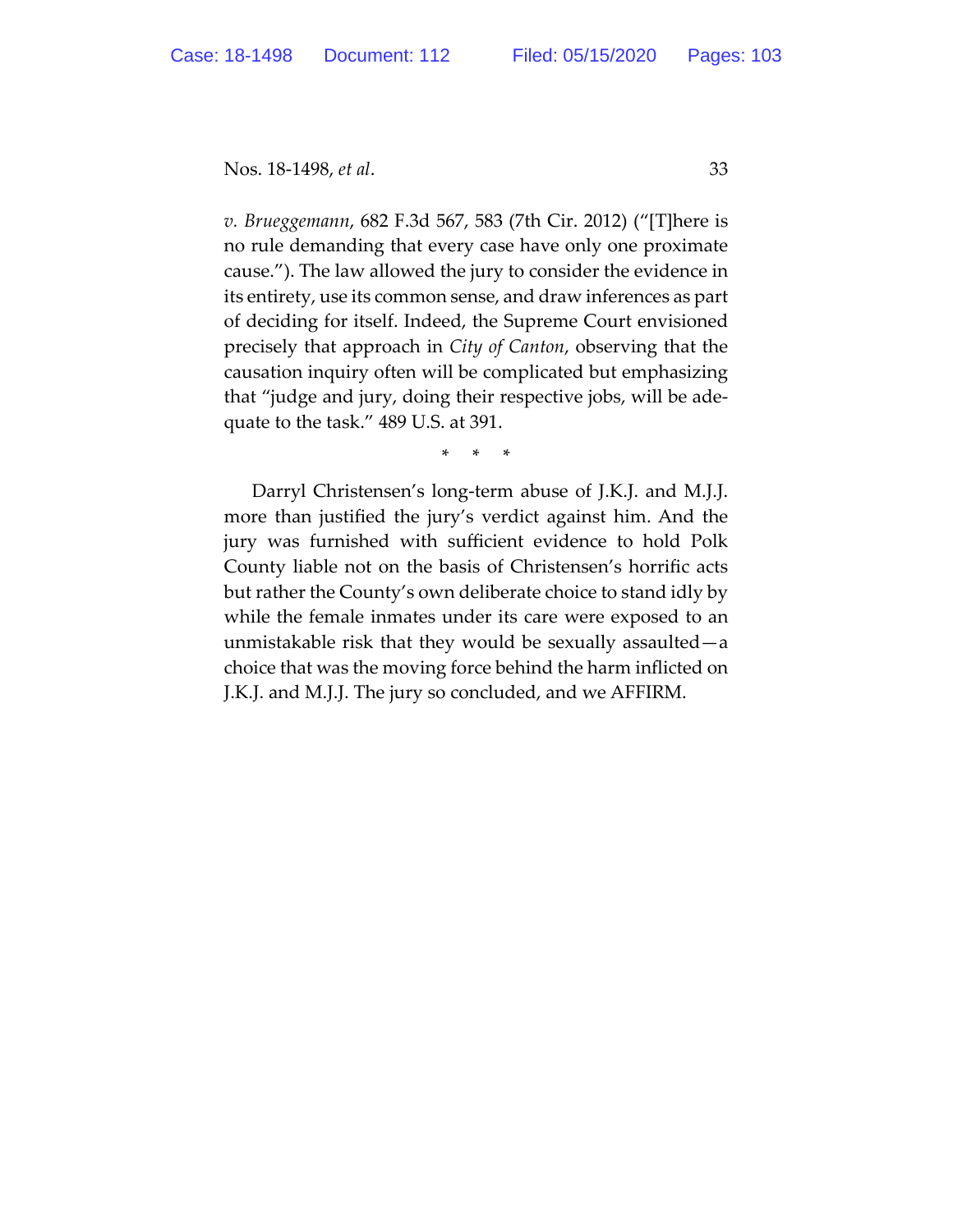HAMILTON, *Circuit Judge*, concurring. I join Judge Scudder's opinion for the court. In light of comments in the dissenting opinions, it is worth emphasizing that the *Monell* claims against the county are based on much more than whether guards knew right from wrong or knew that it was a crime to have sex with inmates. The *Monell* claims are also based on the county's failure to monitor its guards and its failure to provide effective channels for complaints so as to discourage such abuse.

To illustrate the point, consider an analogy involving only greed, rather than lust and a guard's horrific abuse of power over inmates. Any bank will train its tellers that they should not steal and that theft is a crime. All tellers know that whether they receive the training or not. Suppose, though, that a bank's managers fail to conduct regular audits of tellers' cash drawers. Most tellers are honest despite the lack of oversight, but one gives in to temptation. Managers later discover that the one teller has been stealing money for years. The risk of embezzlement, even by tellers who know the law and the rules, is obvious. So is the need for audits. The risk and need are so obvious that the bank's stockholders could easily find that its managers (i.e., its policymakers) were not merely negligent but deliberately indifferent (i.e., reckless) toward this obvious and known risk, even if only one teller gave in to the temptation. The same logic applies here to Christensen, who repeatedly gave in to the temptation to abuse his power over inmates.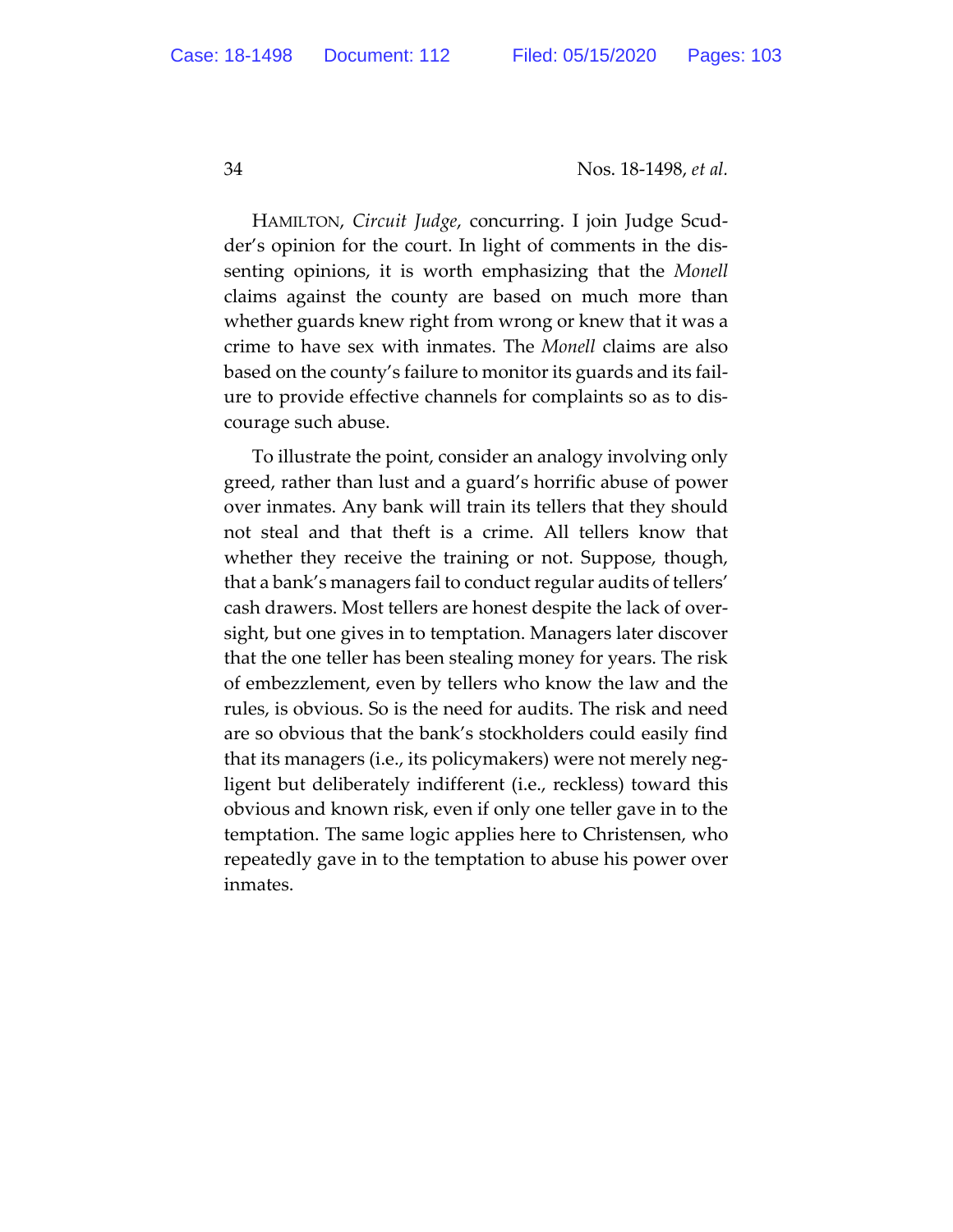EASTERBROOK, *Circuit Judge*, dissenting in part. I agree with the majority that the verdict against Christensen is sound and with Judge Brennan that the verdict against Polk County is not. Because this appeal has occasioned so much ink, and my assessment differs somewhat from that of my colleagues, I have concluded that it would be helpful to state briefly why I find the claim against the County lacking.

The majority recognizes that the County's stated policy no sexual contact between guards and inmates—satisfies the Constitution. It faults the County for failing to train guards about that policy. Yet the Constitution does not require training. See *Connick v. Thompson*, 563 U.S. 51 (2011). Nor does the Constitution require every municipality to implement current understandings of best practices, such as the Prison Rape Elimination Act of 2003, 34 U.S.C. §§ 30301–09 (PREA). The duty is to avoid unconstitutional policies. We are supposed to assess the validity of the policies—that is to say, the policymakers' decisions—not how well subordinates implement those policies.

*Connick* is the only decision in which the Justices assessed on the merits a contention that a unit of government violated the Constitution by inadequate training that failed to avert one particular bad outcome. It rejected the claim. The reasons the Court gave are true of the Jail as well. Christensen is the one and only rapist among the guards; no prior, similar incidents notified the County about looming problems. And as soon as supervisors learned of Christensen's misconduct, the County ended his employment and put him in prison himself. See slip op. 4. This could well have avoided liability for an employer under Title VII of the Civil Rights Act of 1964, a statute that unlike 42 U.S.C. §1983 allows vicarious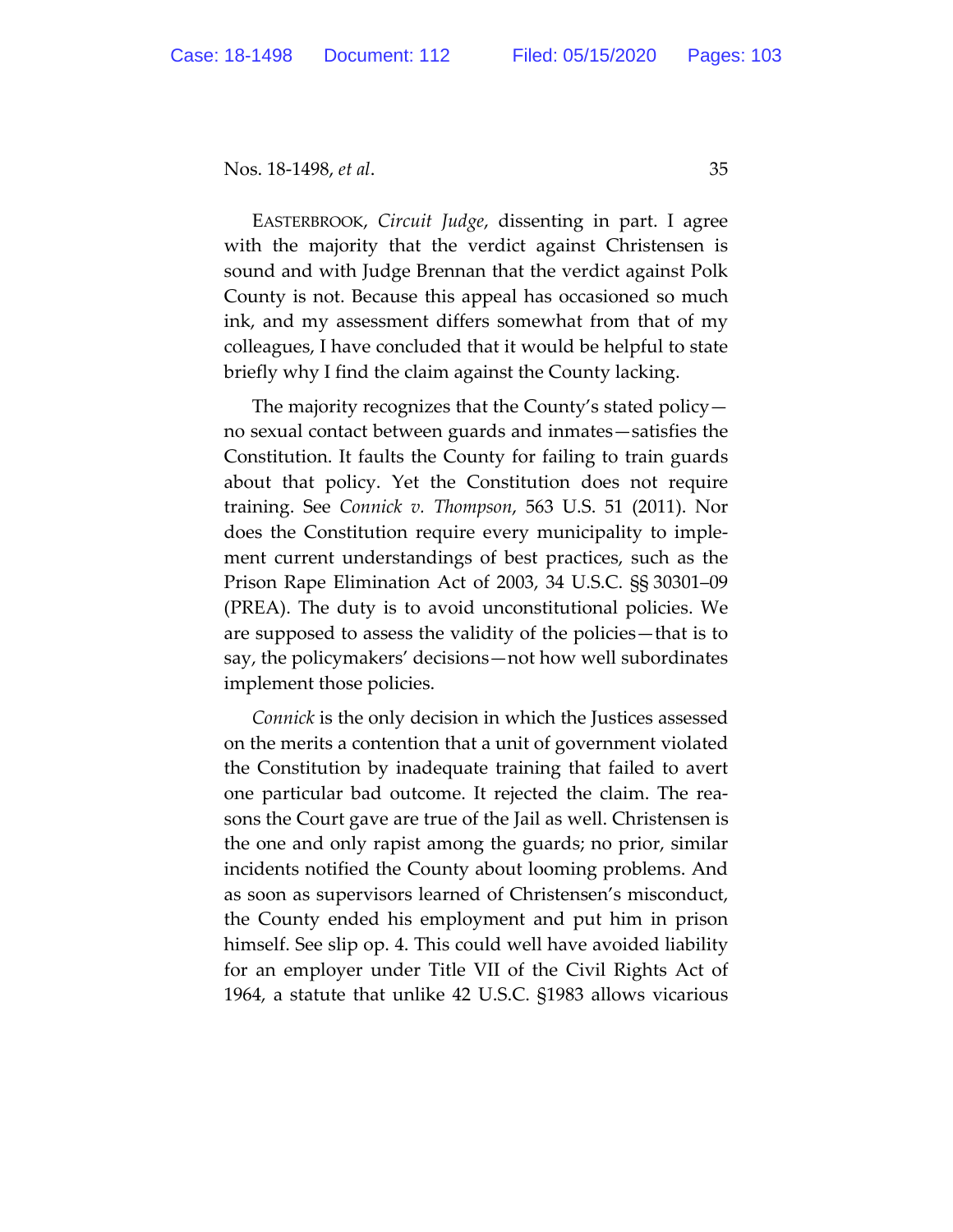liability. See *Burlington Industries, Inc. v. Ellerth*, 524 U.S. 742 (1998); *Faragher v. Boca Raton*, 524 U.S. 775 (1998). Liability under *Monell v. New York City Department of Social Services*, 436 U.S. 658 (1978), is supposed to be harder and depend on the validity of the policy.

One major reason why *Connick* (and every other decision by the Supreme Court in which failure to train was advanced as a theory of liability) found no municipal liability is that the Court sees knowledge as the proper goal of training. *Canton v. Harris*, 489 U.S. 378, 390 n.10 (1989), observed:

> [C]ity policymakers know to a moral certainty that their police officers will be required to arrest fleeing felons. The city has armed its officers with firearms, in part to allow them to accomplish this task. Thus, the need to train officers in the constitutional limitations on the use of deadly force, see *Tennessee v. Garner*, 471 U.S. 1 (1985), can be said to be "so obvious," that failure to do so could properly be characterized as "deliberate indifference" to constitutional rights.

In other words, a policy such as "comply with the Fourth Amendment" is useless to non-lawyers without information about what compliance entails. Is it lawful to shoot a fleeing felon? If the answer depends on ongoing danger, how much danger justifies deadly force? A city that stops with "obey the Constitution" lacks a genuine policy.

Contrast that with Polk County. One statewide rule, reflected in a criminal law, forbids sexual intercourse or contact between guards and prisoners. Wis. Stat. §940.225(2)(h).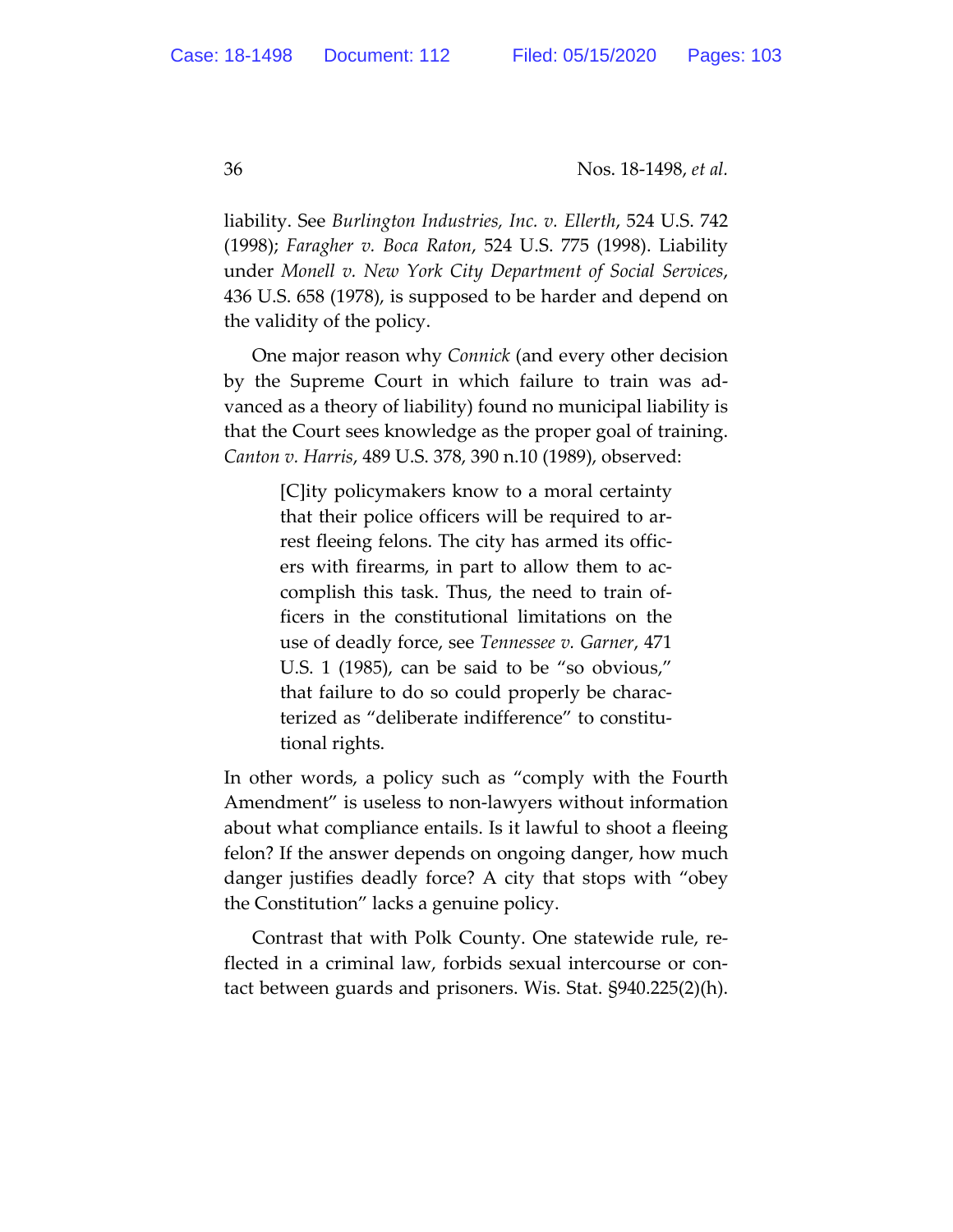The Jail reinforces this by forbidding "an intimate social or physical relationship with a prisoner". Another of the Jail's policies says:

> under no circumstances will any inmate be the object of verbal, physical, emotional, psychological, or sexual harassment by facility staff. Any officer engaged in such actions is subject to disciplinary charges and/or termination.

I can see a need for explication about "emotional" or "psychological" harassment, but anyone can understand the rule against intimate physical relations between guards and inmates. The Jail made sure that every guard knew about this rule. What training is required to get guards to grasp it? The problem is not a want of *comprehension* (as in *Canton*'s hypothetical) but a want of *compliance*. Yet subordinate employees' failure to comply with a valid policy is not a ground of liability against a municipality.

The difference between comprehension and compliance is vital to understanding when training is required. Plaintiffs do not argue that training is essential to guards' comprehension. It ought to follow that the County is not liable.

I could imagine the possibility of liability—under a theory that a policy is irrelevant if it is nothing but a paper tiger—when evidence shows that training makes all the difference between a policy that works and a policy that does not. But plaintiffs have not made such an argument. Consider two possibilities that might have been relevant if the goal were to expand liability beyond anything the Supreme Court has yet recognized.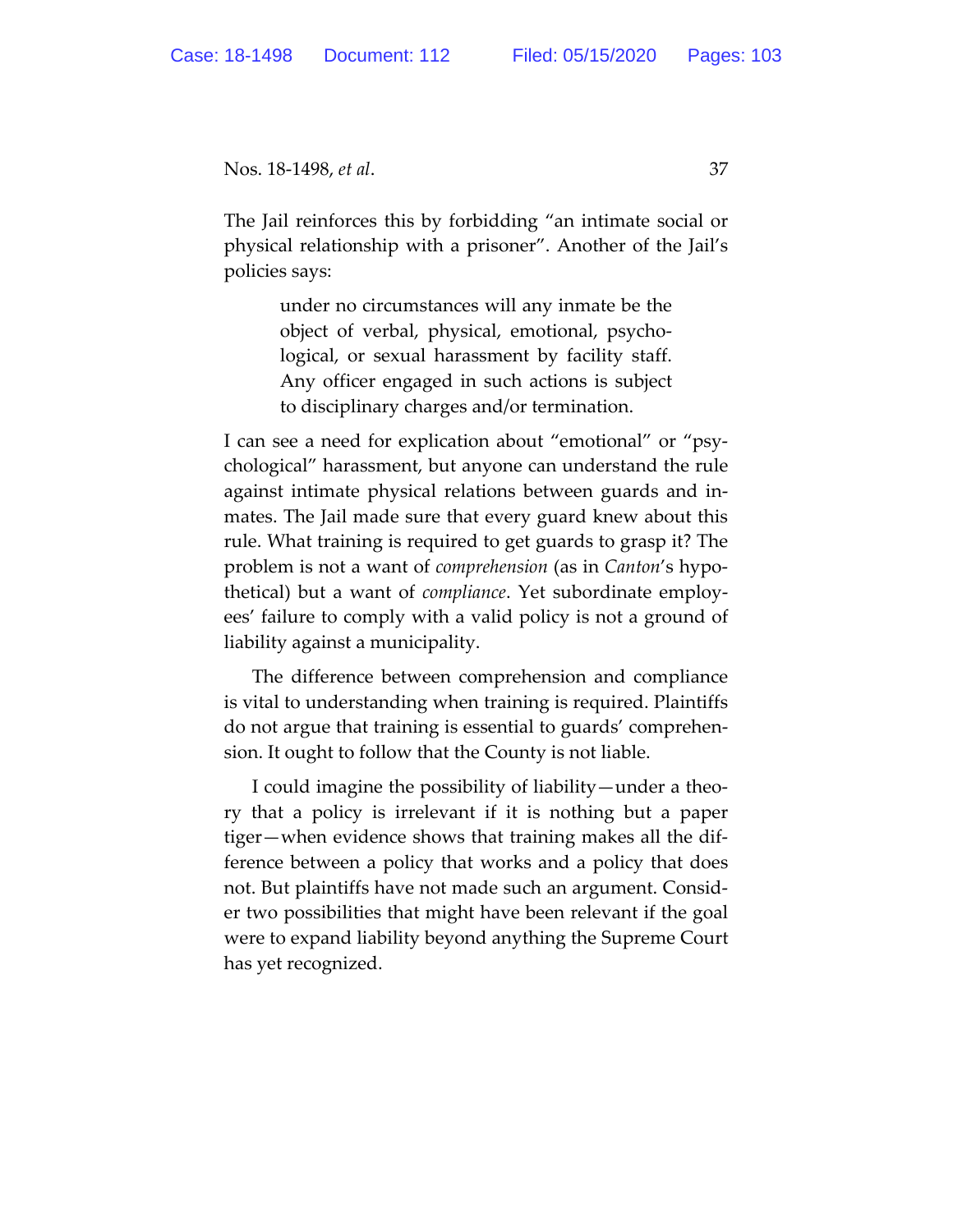First, was Polk County Jail rife with sexual crimes committed by guards? Plaintiffs concede that the answer is no. They acknowledge that there had not been an instance of improper sexual contact before Christensen. Plaintiffs also acknowledge that the Polk County Jail was no worse on related subjects than other institutions, some of which used the training programs that the Jail did not. Plaintiffs' expert testified that the Jail had a "good" record overall. My colleagues in the majority refer to "the jail's broken culture" (slip op. 28) but do not compare the Jail with the results achieved by other institutions that require guards to spend more time in training. If training does not improve outcomes, its absence cannot spoil an otherwise valid policy.

Second, does the social science literature, or any expert evidence in this record, show that more training achieves better compliance with simple rules such as "no intimate contact between guards and inmates"? The plaintiffs did not offer any such evidence, their expert conceded that there is none, and my search through scholarly sources did not turn any up. Unless evidence shows that more training markedly decreases the prevalence of sexual misconduct by guards (or by employees at private firms), liability based on the lack of such training is just vicarious liability by another name.

Law schools must offer courses in legal ethics, because education can be vital to understand complex doctrines such as the attorney-client privilege and the rules against conflict of interest. But law schools do not try to "train" law students not to steal from clients' trust funds or rape people who come to them in search of advice. Implementing rules against theft and rape does not depend on imparting *infor-*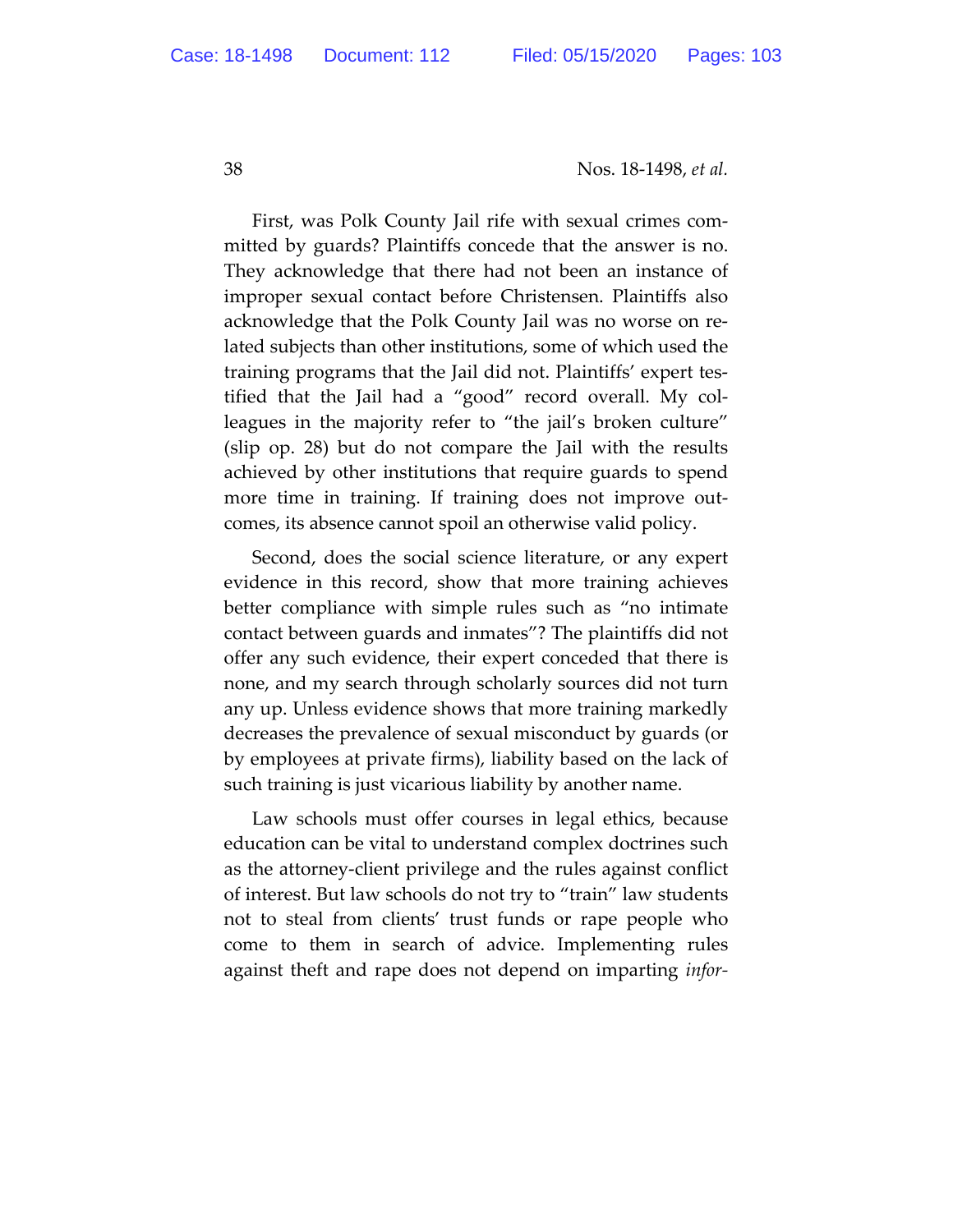*mation* to would-be lawyers, so training is not how to achieve compliance.

Threats of criminal prosecution or losing one's livelihood offer better prospects of deterring malicious conduct. Polk County threatened guards with both kinds of punishment, and it carried through against Christensen. Those steps show vividly that the Jail does not tolerate sexual abuse of prisoners—that the policy is not just a cynical attempt to deflect liability. I do not see anything in the Constitution that prevents a county from electing deterrence and incapacitation as the means of enforcing its policies.

A belief that people can be trained (or perhaps conditioned) not to commit crimes underlies the rehabilitation model of criminal punishment. But many years of scholarly study failed to produce support for that model, which has been abandoned. Today punishment for the purpose of rehabilitation is forbidden, at least in the national courts. See 18 U.S.C. §3582(a); *Tapia v. United States*, 564 U.S. 319 (2011). Faith in the power of training to reduce crime is no more appropriate when applied to suits under §1983.

In sum, plaintiffs have not tried to show that the rule against guards' intimate contact with prisoners is hard to understand (in general, or for the Jail's guards in particular). That leaves nothing for a jury to consider. The suit fails for legal reasons.

Evidence that earlier violations of the Jail's policy were tolerated by slaps on the wrist would be better proof that the "real policy" differed from the written one, but only if the toleration were attributable to the County rather than to subordinates. If policymakers create a valid rule that is sabo-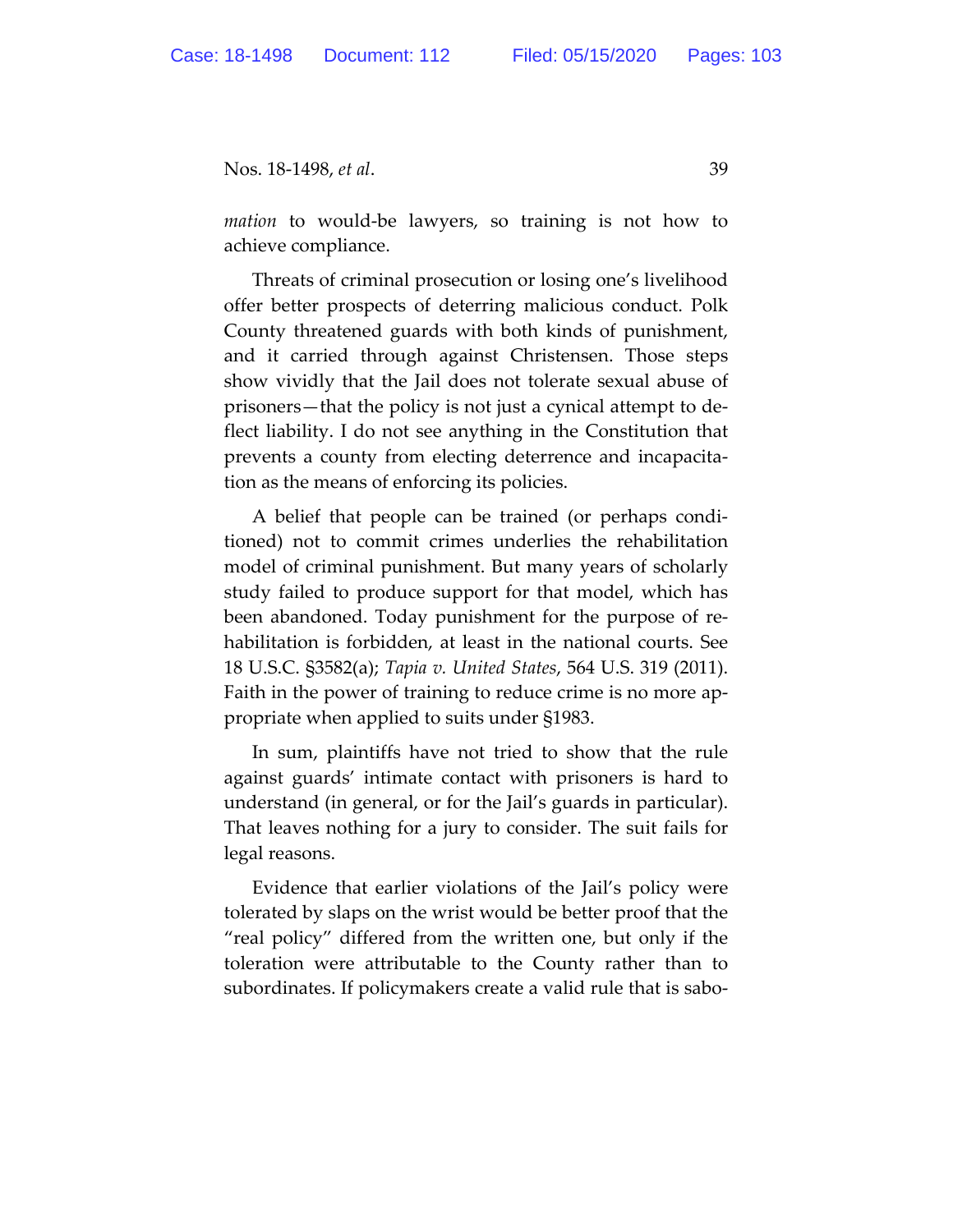taged by persons lower in the hierarchy, liability is supposed to fall on those persons rather than the governmental entity. That is how *Monell* differs from respondeat superior.

At all events, in a case based on a theory of singleincident liability, which is how my colleagues treat this suit, evidence about laxity concerning less-serious matters is irrelevant. Consider *Connick* once again: The Justices recognized that the prosecutor's office in Orleans Parish had violated the *Brady* doctrine repeatedly but held that this did not show a toleration of wrongdoing. If that was not enough in *Connick*, the Jail's failure to control lewd talk or do more in response to one guard's sexual harassment is categorically insufficient to make the County liable for a different guard's rapes.

The question under *Monell* is not whether the County could have done better at inducing compliance with its rules. With the benefit of hindsight, that's always possible. The question is whether the County had a constitutional policy. If *Monell* is to be overruled, and vicarious liability established, that should be done forthrightly (and by the Supreme Court), rather than via the roundabout route the majority has devised.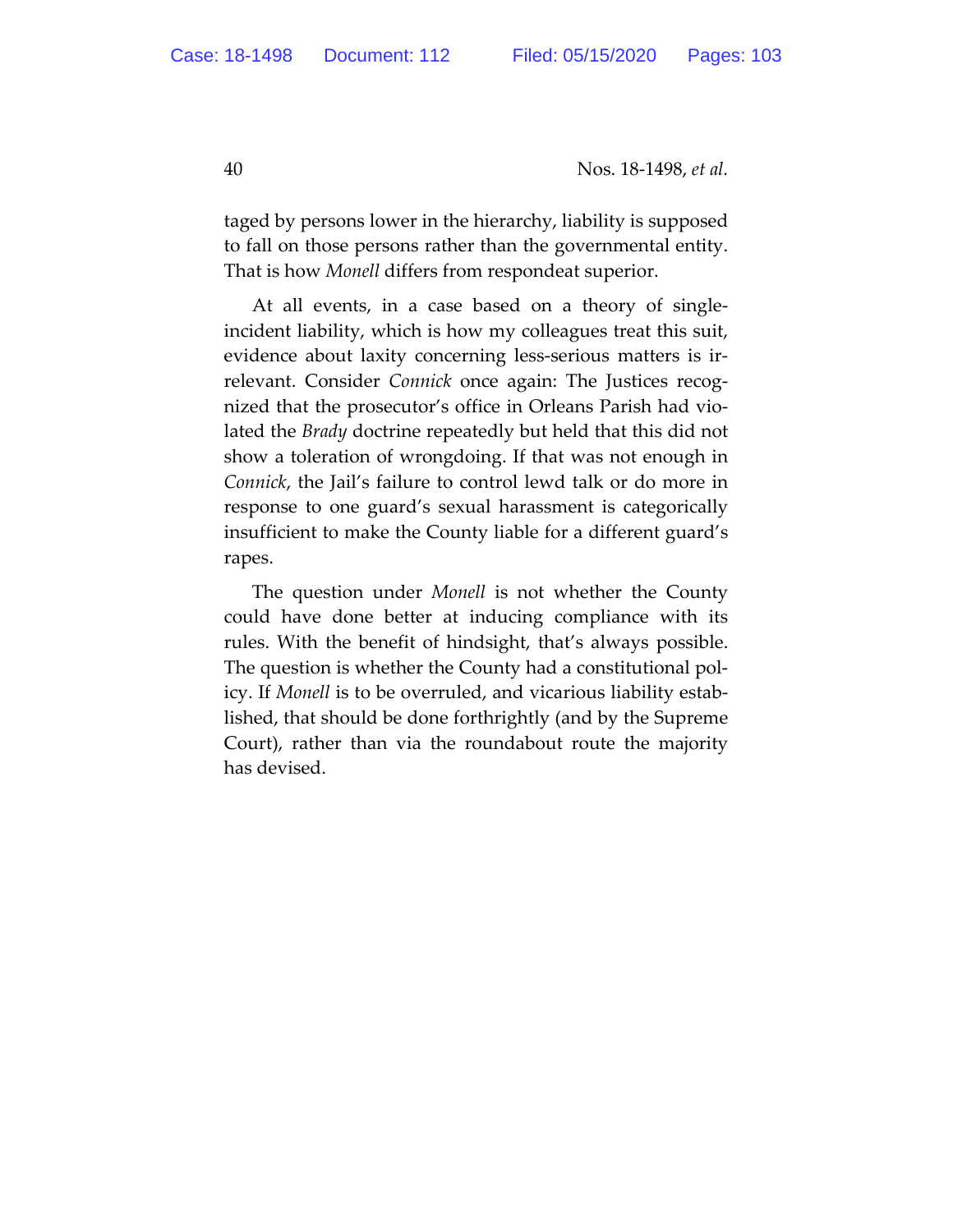BRENNAN, *Circuit Judge*, with whom BAUER and SYKES, *Circuit Judges*, join, dissenting in part.

The majority opinion holds a municipal employer liable under § 1983 for a failure to train and a failure to supplement policies because its employee did what those policies and training expressly forbade him to do.

Liability is based on the single-incident theory hypothesized in *City of Canton, Ohio v. Harris*, 489 U.S. 378, 390 n.10 (1989). The "rare" and "narrow circumstances" under which that theory applies do not fit here. *Connick v. Thompson*, 563 U.S. 51, 63, 64 (2011). Nor does this case meet the stringent fault and causation requirements set by the Supreme Court to prove § 1983 liability.

The majority opinion upholds a jury verdict finding a county liable for a jail guard's repeated rapes of two inmates. It does so without any evidence that Polk County actually and directly caused the plaintiffs' terrible injuries, and no affirmative link between the County's policies and the guard's crimes.

It is undisputed that these horrible crimes were perpetrated without the County's knowledge. It is also undisputed that no pattern of similar violations put the County on notice of a need for specific training that would have prevented these sexual assaults. Yet the majority opinion concludes the same evidence that failed to show notice under pattern liability shows notice under single incident liability, as well as causation.

This court's decision stands alone, unaided by precedent. The Supreme Court has never ruled that a *Monell* claim based on a municipality's failure to act is viable in the absence of a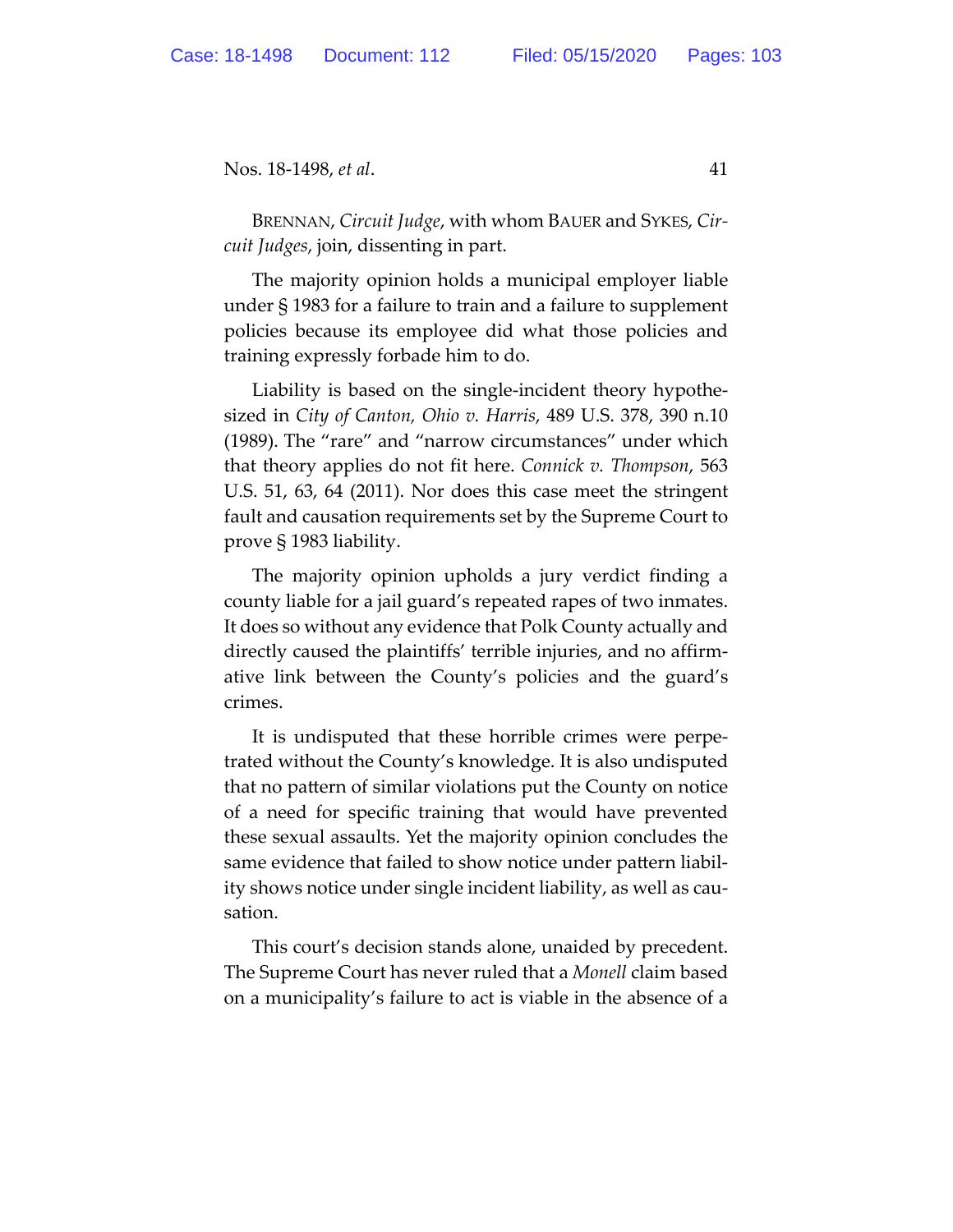pattern. No federal appellate court has extended the singleincident exception to the sexual assault context. Nor has a federal appellate court applied that exception when the employee's compliance with the municipality's policy and training would have prevented the injuries. And no federal appellate court has held that specialized training is required for an employee to know that rape is wrong.

Because the legally deficient constitutional claim against the County never should have gone to the jury, I respectfully dissent in part.<sup>1</sup>

## **I. Background**

The facts as I understand them are described below, recounting the evidence in a light most favorable to the verdict against the County, *Martin v. Marinez*, 934 F.3d 594, 596 (7th Cir. 2019), and noting disagreement with how some facts are set forth in the majority opinion.

M.J.J. and J.K.J. were female inmates at Polk County Jail at various times between 2011 and 2014, and guard Darryl Christensen admits he covertly and repeatedly sexually assaulted them. Plaintiffs suffered serious injustices and traumatic injuries because of Christensen. The question is whether Polk County bears legal responsibility for Christensen's actions.

# **A. Trial Evidence**

Plaintiffs made four principal allegations against the County at trial: (1) the jail's sexual assault policies and training were inadequate; (2) the jail tolerated sexually offensive

<sup>&</sup>lt;sup>1</sup> The majority opinion is correct that Christensen's appeal fails, and this dissent is limited to the question of the County's liability.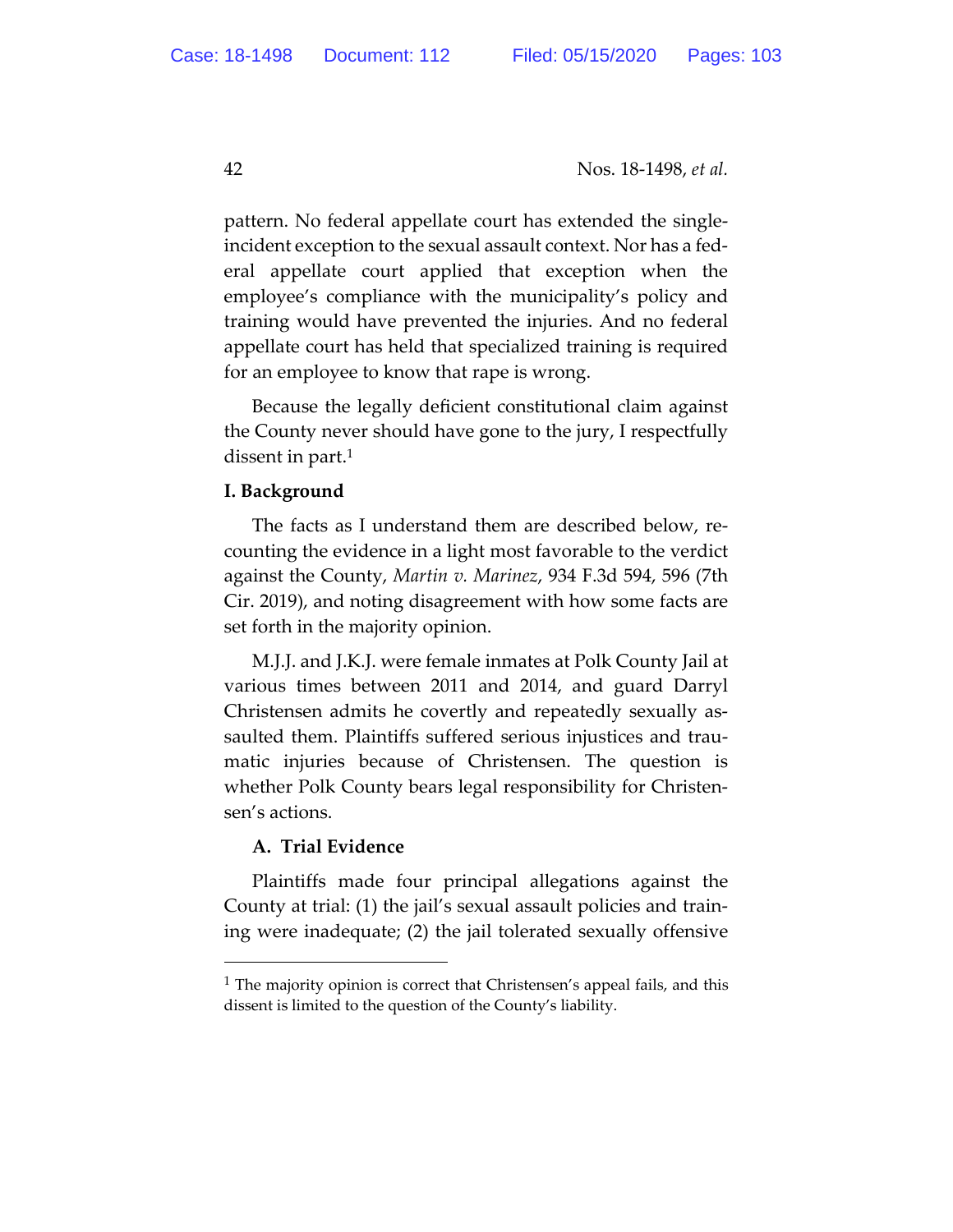comments by guards; (3) a former guard's alleged misconduct shows the jail's sexual assault policy was deficient; and (4) the jail underutilized recommendations under the Prison Rape Elimination Act, 34 U.S.C. §§ 30301–09. After considering the evidence in support of these allegations, the jury reached a verdict against the County.

## 1. *Policies and training*

The jury considered several County policies prohibiting sexual contact between guards and inmates. Two stand out. Policy I-100 forbids any mistreatment or harassment of inmates, explains inmates' rights, and instructs staff that it is never acceptable for "any inmate [to] be the object of verbal, physical, emotional, psychological, or sexual harassment by facility staff." The policy continues, "[a]ny officer engaged in such actions is subject to disciplinary charges and/or termination." Similarly, policy C-202 prohibits any "intimate social or physical relationship with a prisoner." That policy also informs jail staff that sexual contact with any inmate is a criminal offense under Wisconsin law and any officer that suspects such conduct has a duty to report it. *See* Wis. Stat. § 940.225(2)(h) (categorizing sexual contact and sexual intercourse by a correctional staff member with an inmate as a Class C felony).

In language consistent with these policies, inmates are provided a handbook upon arrival at the jail that says:

> Every inmate has the right to be safe from sexual abuse and harassment. No one has the right to pressure you to engage in sexual acts. If you are being pressured threatened, or extorted for sex, you should report this to staff immediately.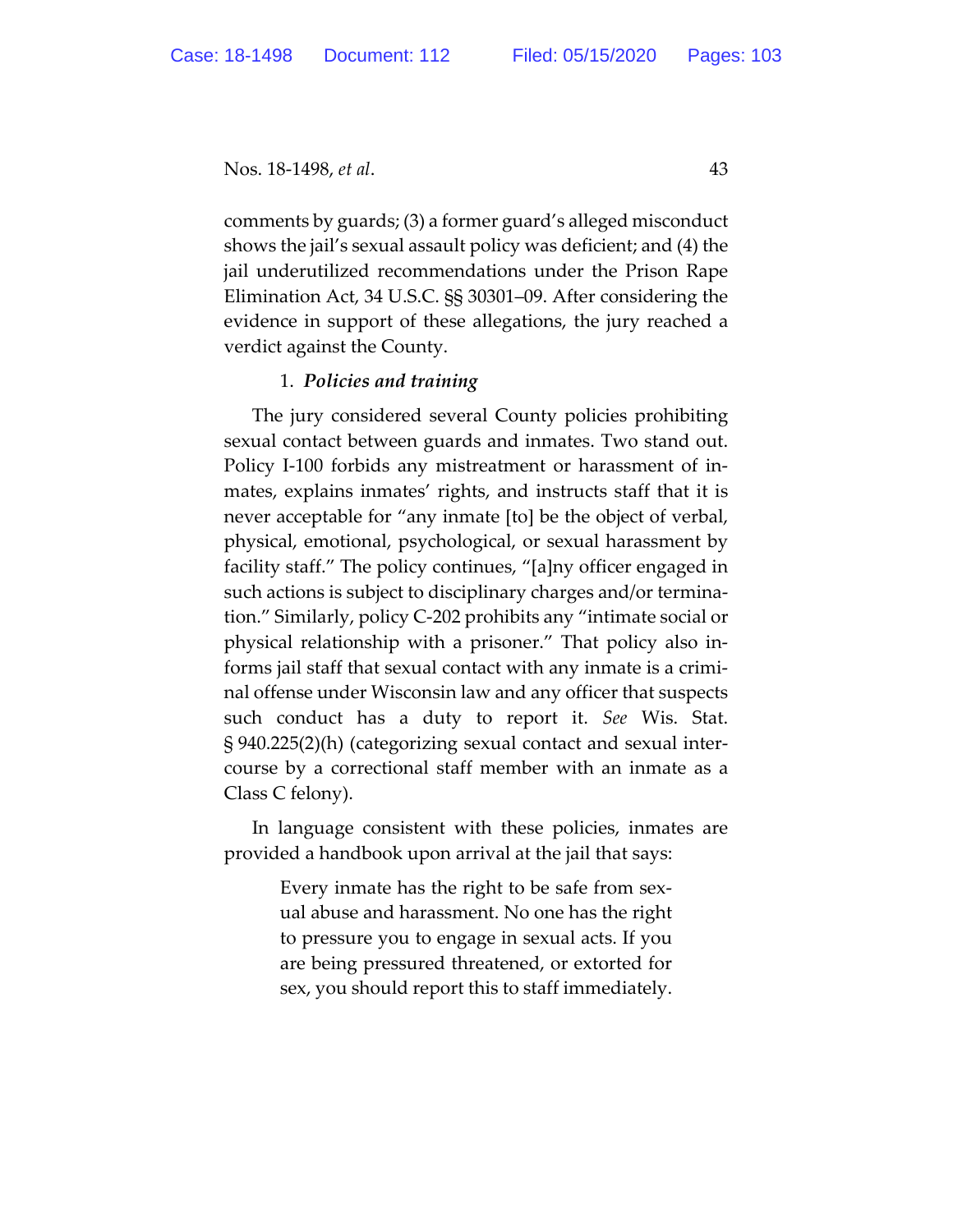Plaintiffs' opinion witness on prison training standards, Jeffrey Eiser, testified that the jail's policies prohibited sexual contact between inmates and guards. Eiser also corroborated that the County trained Christensen that sexual contact with inmates was a felony and against jail policy. Christensen said the same. At trial he acknowledged the jail trained him that sexual contact with inmates is against jail policies and a felony. Specifically, Christensen testified:

- He knew his assaults violated jail policy;
- He was trained his assaults were a crime;
- He knew he was putting plaintiffs at risk;
- He never forgot that sex with inmates was a crime; and
- He did not require more training to know his assaults were a crime.

The jail's onboarding and continuing education programs also instruct employees that sexual contact with prisoners is a crime and never permitted. The Wisconsin Department of Corrections annually approved these programs, requiring: (1) eight to ten weeks of "field training," during which a new corrections officer shadows an experienced officer to learn jail policies and procedures; (2) completion of a 160-hour jail training program to become a certified corrections officer; (3) 24 hours of continuing education each year to be recertified; and (4) daily training, which includes specific training on the jail's prohibition against fraternizing with inmates.

The majority opinion expresses concern that "the trial record … contained no evidence showing that … anyone from the County dedicated any portion of any training session to reviewing the jail's written policies." Majority op. at p. 9. But Sergeant Steven Schaefer of the Polk County's Sheriff's de-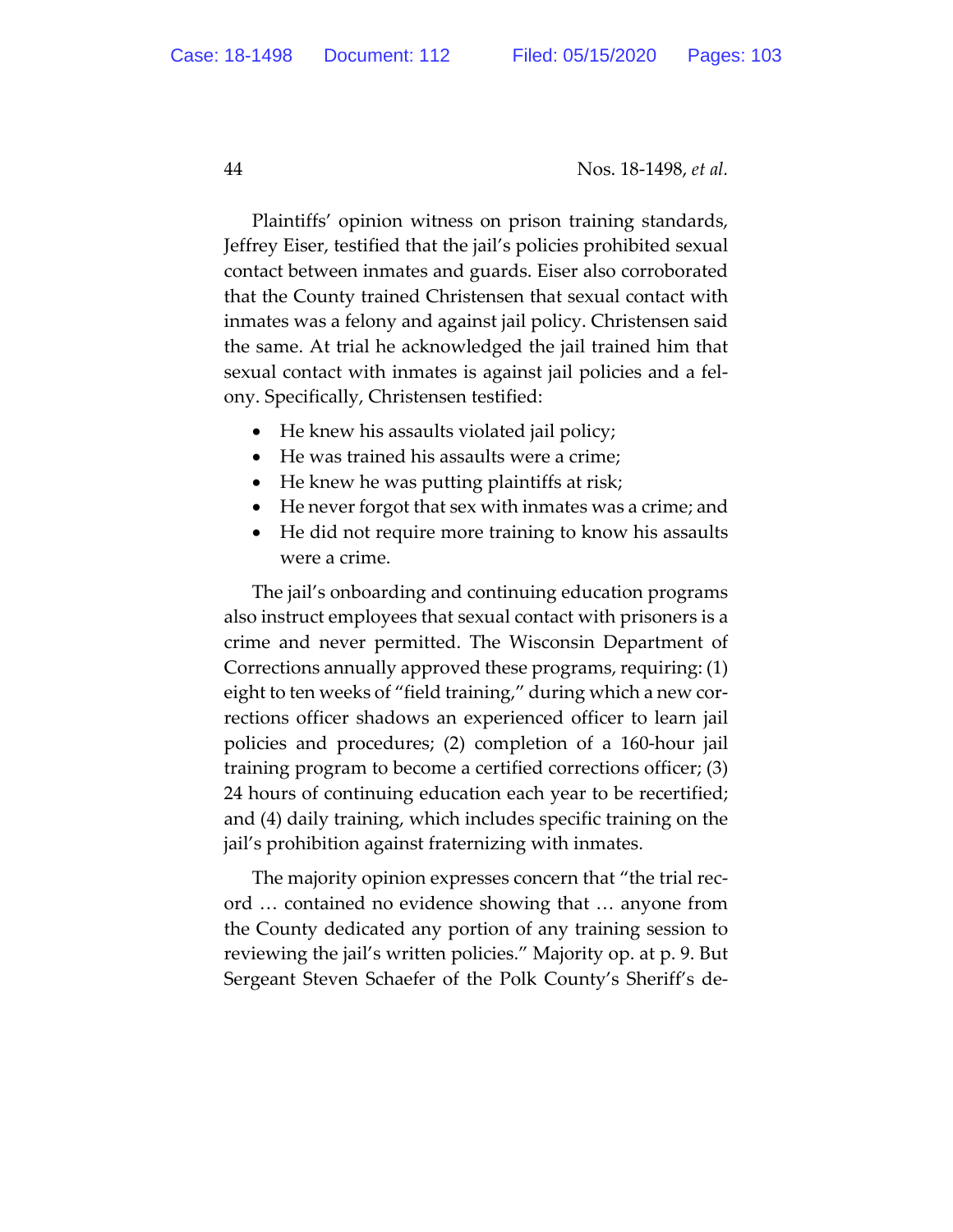partment, who worked at the jail from 2002 until 2015, testified that "[o]ne of the methods of training within [the] jail was to have jail staff review policies on a routine basis." "[T]raining on policies related to improper sexual relations or improper relationships with inmates," Schaefer continued, were part of that "routine training," including policies I-100 and C-202. Despite Schaefer's testimony to the contrary, plaintiffs' counsel told the jury during closing argument: "You heard Sergeant Schaefer say, 'We never trained on it. We never trained on it. We never trained on it.'" Plaintiffs' counsel continued that misrepresentation in their appeal brief which declares: "Sergeant Steven Schaefer also testified to never receiving any training regarding sexual assault"; and Schaefer "agreed that [he] received no training on sexual assault at any time." Appellees' Br. at 13.

In addition to the training above, Schaefer testified "[correctional officers] were all required to attend" countywide training on sexual harassment, and he provided the training to new employees from time to time. This training, according to Schaefer, instructed guards on the jail's numerous prohibitions on conduct between staff and inmates, including improper comments, becoming too close or too familiar, sharing personal information, sexual relationships, and sexual assaults. Schaefer agreed that improper relationships between inmates and guards was "something that the jail as a whole took very seriously." Consistent with that concern, Schaefer testified that "Christensen had dishonored and disgraced everything the sheriff's department was about" and that Christensen's behavior was "a betrayal of the [jail's] ethical standards."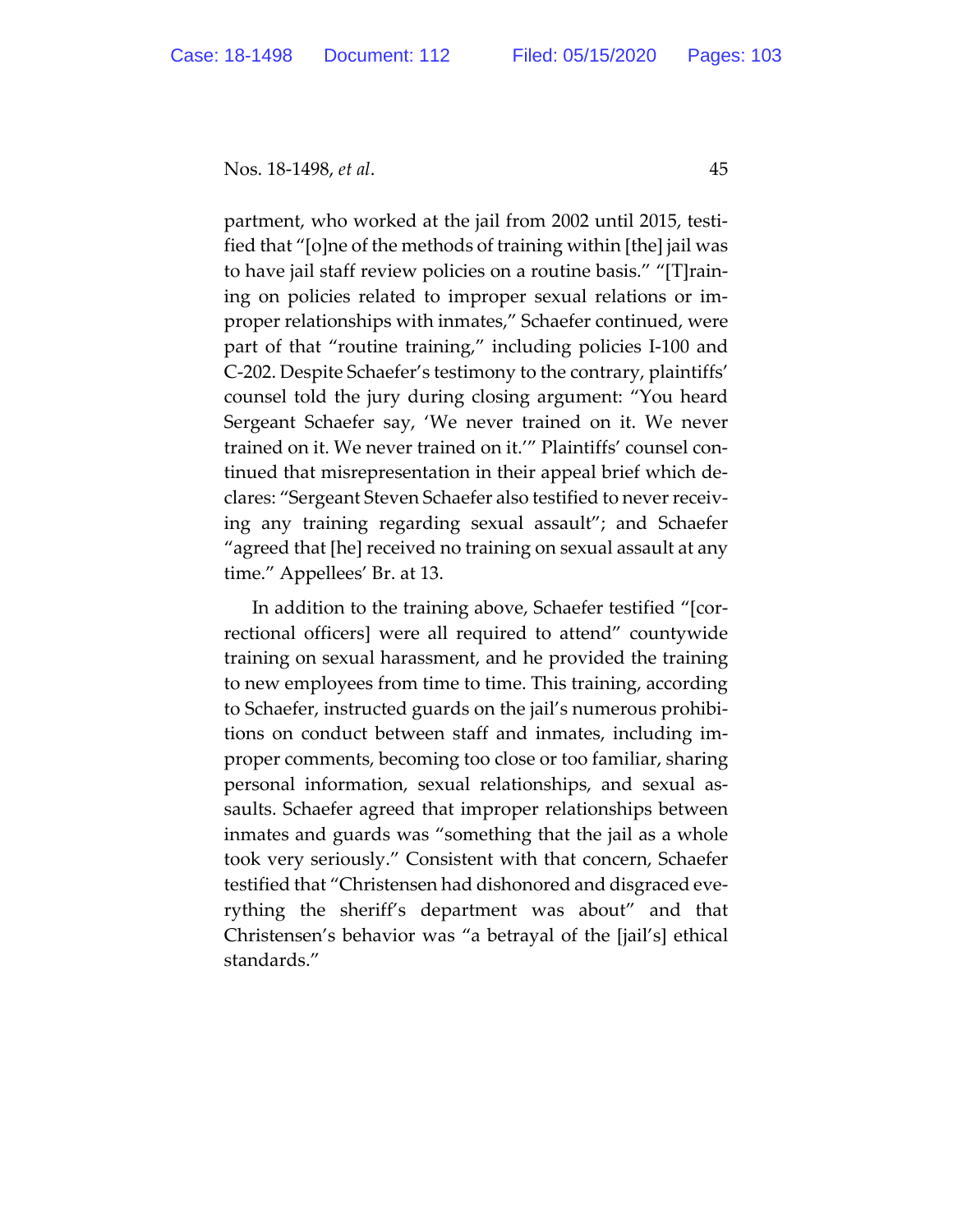The majority opinion describes the County's training as "vague cautions" and "nearly nonexistent." Majority op. at p. 10. It states the jury heard evidence about jailers' training on maintaining distance from inmates, but "no testimony to suggest that training touched the topic of sexual assault" and that Schaefer "expressly admitted that much." *Id*. It also states that Schaefer "denied any memory of being told that it was improper for jail officers to have sexual relationships with inmates." *Id*.

Schaefer testified differently than that. He stated when he trained new jail officers, he trained them not to engage in too familiar relationships with inmates, and that "too familiar" would include an officer having sex with an inmate. He also agreed the jail's training included training on policies about "improper sexual relations or improper relationships with inmates." Schaefer also attested he received training on Polk County Jail's policies including C-202 (fraternization with inmates) and specifically those provisions prohibiting physical relationships with prisoners.

# **2.** *Inappropriate speech*

Plaintiffs alleged that jail staff routinely made sexually inappropriate comments about female inmates. They pointed to Captain Scott Nargis, who oversaw daily operations of the jail. During Nargis's adverse examination at trial, plaintiffs' counsel asked if he ever "engaged in tier talk which is not necessarily flattering talk amongst co-workers," and Nargis responded "yes." Nargis also agreed that he participated in tier talk "on occasion" to establish trust among subordinate officers. When Nargis admitted to "tier talk," he did so within plaintiffs' definition ("not necessarily flattering talk"). Plaintiffs did not present evidence that tier talk connoted "sexual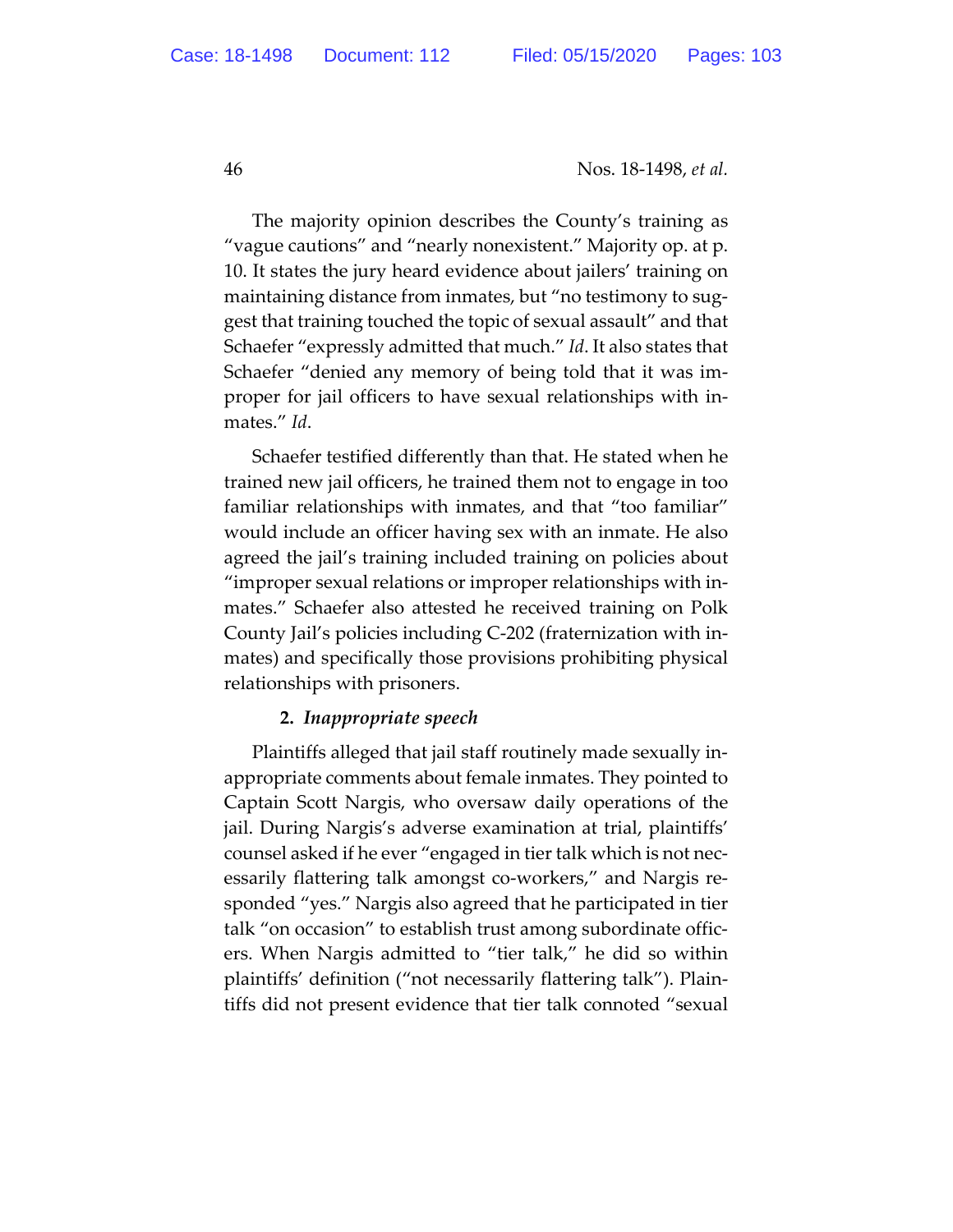talk," that Nargis's "tier talk" was sexually explicit, or that Nargis made comments sexual in nature with, about, or around inmates or guards. The only reference at trial to "tier talk" occurred during plaintiffs' cross-examination of Nargis.2

The majority opinion accepts plaintiffs' new, sexuallycharged definition of "tier talk." Majority op. at p. 19 (finding that "tier talk" implied "acceptance of sexual harassment at the jail's highest levels").3 While this court views the facts in the light most favorable to the jury's verdict, it need not draw unreasonable inferences, *see Tindle v. Pulte Home Corp.*, 607 F.3d 494, 496 (7th Cir. 2010), or define terms differently than they were used at trial.

The evidence at trial of sexually inappropriate remarks by jail staff was as follows: (1) J.K.J. testified two officers overheard Christensen making flirtatious comments to inmates; (2) Christensen testified he overheard three guards make sexual comments to inmates; and (3) Nargis testified that over a twelve-year period Christensen made one sexually inappropriate comment and "it could have happened" that Christensen made another.

<sup>2</sup> Plaintiffs' counsel in their appeal brief were less than candid with this court when they wrote: "Captain Nargis routinely engaged in sexually explicit 'tier talk.'" Appellees' Br. at 14.

<sup>&</sup>lt;sup>3</sup> The district court's order on the County's Rule 50 motion also assumes "tier talk" had a sexual implication despite the lack of any trial evidence or definition that "tier talk" included a sexual component. *See* Opinion and Order at 8–9, *J.K.J. v. Polk Cty.*, No. 15-CV-428 (W.D. Wis. Feb. 5, 2018), ECF No. 279.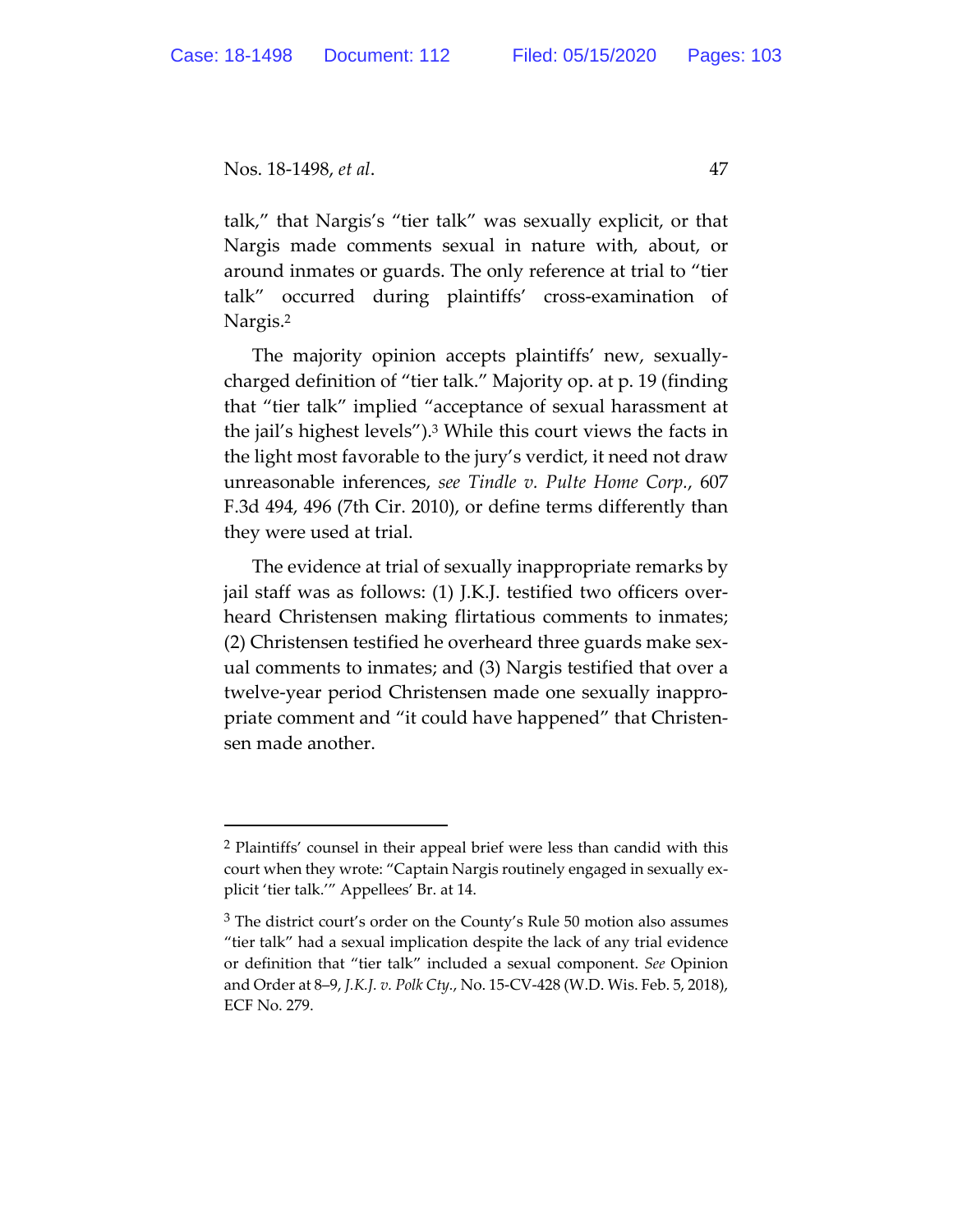The specifics of these comments are as follows: The flirtatious comments overheard by J.K.J. and Christensen were unreported, unspecific, and undated. Neither J.K.J. nor Christensen offered details on the alleged comments or the timeframe in which they occurred, and there was no evidence the County had notice of these comments. Nargis testified that during Christensen's twelve-year employment, he did not recall but "it could have happened" that Christensen commented on a female's "rear end." Nargis also recalled being told that Christensen once remarked about an inmate's breasts. The majority opinion extrapolates from these two instances when it states: "Captain Nargis confirmed hearing that Christensen had made inappropriate sexual comments about women in general." Majority op. at p. 7.

## **3.** *Investigation of former guard*

No one disputes that Christensen's assaults were unprecedented and hidden from jail officials. Apart from Christensen, the jail's history contains only one other allegation of sexual contact between a jail guard and an inmate: another inmate saw guard Allen Jorgeson put his arm around inmate N.S.'s waist and "pat her on the butt." This occurred in 2012, two years before Christensen's assaults were discovered.4 Schaefer reported these allegations to Nargis, who in turn questioned Jorgenson and N.S. individually. Each denied any improper relationship or contact. Despite these denials, Nargis requested the assistance of Chief Deputy Sheriff Steven Moe to further investigate Jorgenson.

<sup>&</sup>lt;sup>4</sup> Christensen's assaults began in 2011, and the County first learned of them on October 29, 2014.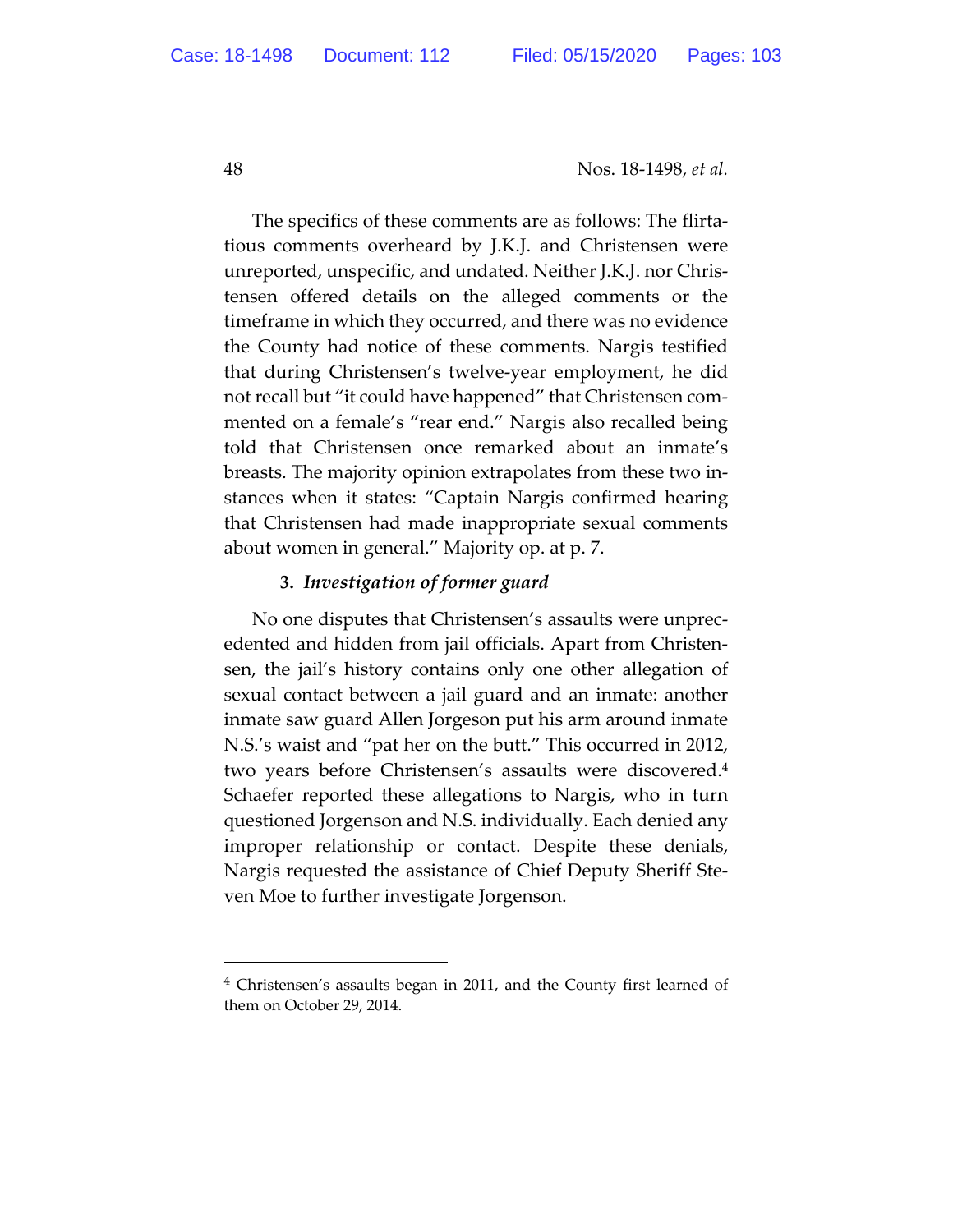The findings of that investigation revealed that another inmate believed Jorgenson and N.S. had an "inappropriate relationship" but "no physical relationship," and that Jorgenson allegedly misused a jail camera to focus on female inmates longer than necessary. Nargis and Moe did not limit their investigation to internal inquiries, reaching out to former inmates as part of their review. Because of inconsistent witness accounts, including N.S.'s denial, Nargis and Moe could not confirm that Jorgenson engaged in any sexual contact with N.S. They did conclude that Jorgenson's affiliation with N.S. violated jail policy. As a result, Jorgenson was issued a written reprimand. Up until this point, N.S. continued to deny Jorgenson acted improperly.

Days after Jorgenson's reprimand, N.S. recanted her denials in a letter to Nargis. N.S.'s letter stated that Jorgenson made sexually harassing gestures and indecent remarks, and said Jorgenson put his arm around N.S.'s waist and touched her "back and butt." As a result of this letter Nargis and Moe reopened the investigation "to take a whole fresh look at the situation." After this second review, Nargis and Moe again could not confirm N.S.'s allegations and decided the reprimand of Jorgenson remained the proper level of discipline. At trial, no evidence was submitted that Nargis or Moe erred in the Jorgenson investigation or performed their inquiries in bad faith.

Jorgenson made sexually inappropriate comments to female coworkers, which the County does not dispute. When staff first notified jail authorities of Jorgenson's behavior towards coworkers, an investigation ensued, leading to Jorgenson's resignation. It is undisputed that Jorgenson's comments to staff went unreported until the N.S. investigation. It is also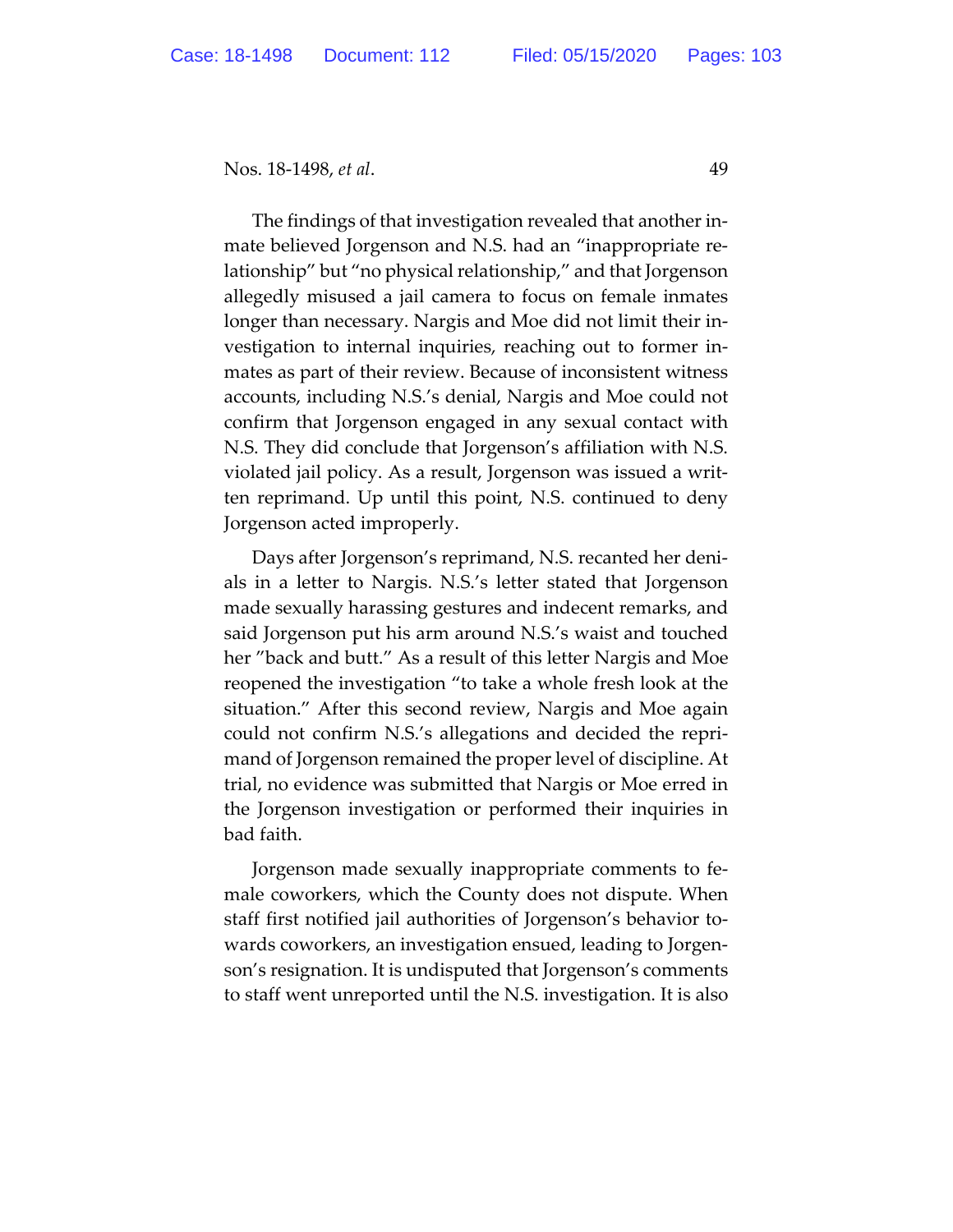undisputed that in the nine years preceding trial, 14,100 inmates came though the jail, and the Jorgenson circumstance was the only known allegation of an improper relationship between a guard and an inmate.

The majority opinion recounts N.S.'s letter in detail. The letter was admitted, however, only for the limited, non-hearsay purpose of notice. The letter could not be considered on its merits, which the majority opinion appears to do. Majority op. at pp. 26–27 ("That Jorgenson's grooming of N.S. did not end with rape is no liability shield; it was good fortune.").

On Schaefer's testimony about Jorgenson, the majority opinion states "Schaefer reported that Jorgensen had touched N.S. on her waist and rear end, adding that the complaints did not come as a surprise because '[w]e have all heard complaints about [Jorgenson's] inappropriate comments to both inmates and staff.'" Majority op. at p. 4. But Schaefer's quoted testimony spoke of improper comments, not improper touching. As to those comments, Schaefer could not recall an example of Jorgenson making an improper comment to an inmate. Schaefer also testified that none of the Jorgenson comments to staff or inmates that he knew of rose to a level requiring discipline.

## **4.** *Prison Rape Elimination Act (PREA)*

PREA played a large role in plaintiffs' case. They argued the jail failed to implement its policy recommendations, showing a lack of concern for preventing and detecting sexual assaults. Plaintiffs claimed Nargis openly "denigrated … PREA standards." For this assertion, plaintiffs cited a 2014 email from Nargis to jail staff which stated: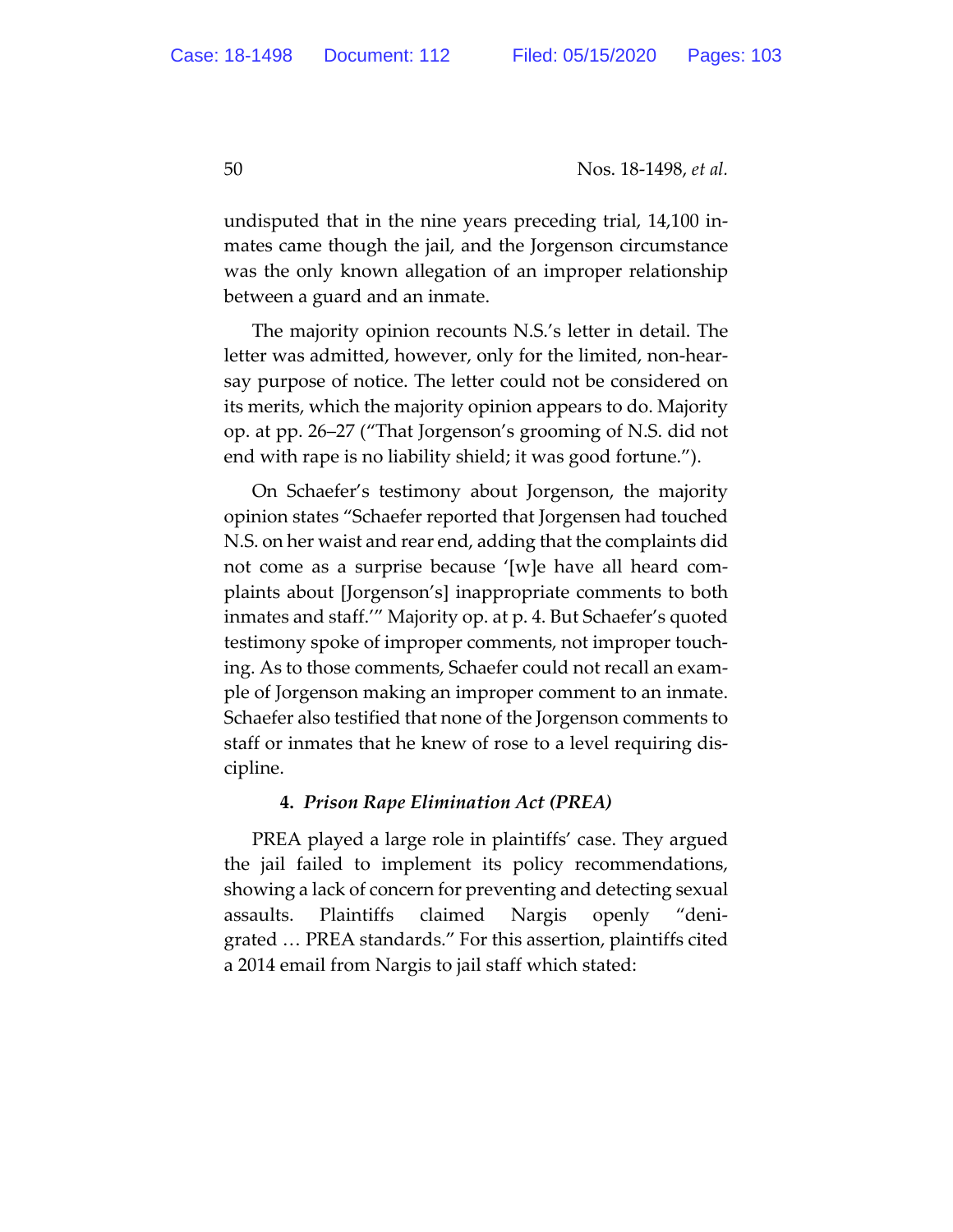Seems to be that everyone is in a tizzy to train their staff on PREA. There is no requirement for use [sic] to be compliant with everything that the law calls for, but nevertheless it is federal law. So we'll hit the basics of PREA training.

At trial plaintiffs called this the "tizzy" email. Plaintiffs argued Nargis's choice of the word "tizzy" was "mocking" of PREA and "indicat[ed] that he disliked PREA." Plaintiffs also claimed the email never discussed any specific PREA measures, but merely restated the jail's current anti-sexual assault policies. Plaintiffs argued the "tizzy" email proves that Nargis and the jail "consciously disregarded" PREA standards and thus disregarded the risk of sexual assaults at the jail.

Plaintiffs' opinion witness Eiser grounded his testimony on PREA's recommendations, opining that the jail's sexual assault policies and training were inadequate because they did not fully adopt several components of PREA. Eiser also testified there is no empirical data that compliance with PREA yields better results. And he conceded that PREA-compliance is not mandatory for county jails in Wisconsin, and that its standards are better viewed as "best practices." Eiser agreed the County had a good record on sexual assaults—even factoring in Jorgenson's misconduct—because of the lack of incidents of sexual contact between guards and inmates, much less criminal sexual assaults like Christensen's.

Plaintiffs agreed that state law, not PREA, governs county jails in Wisconsin, but they offered no evidence that the jail's sexual assault policies or training fell below state legal or administrative standards. As for compliance with state law, the County presented evidence that the Wisconsin Department of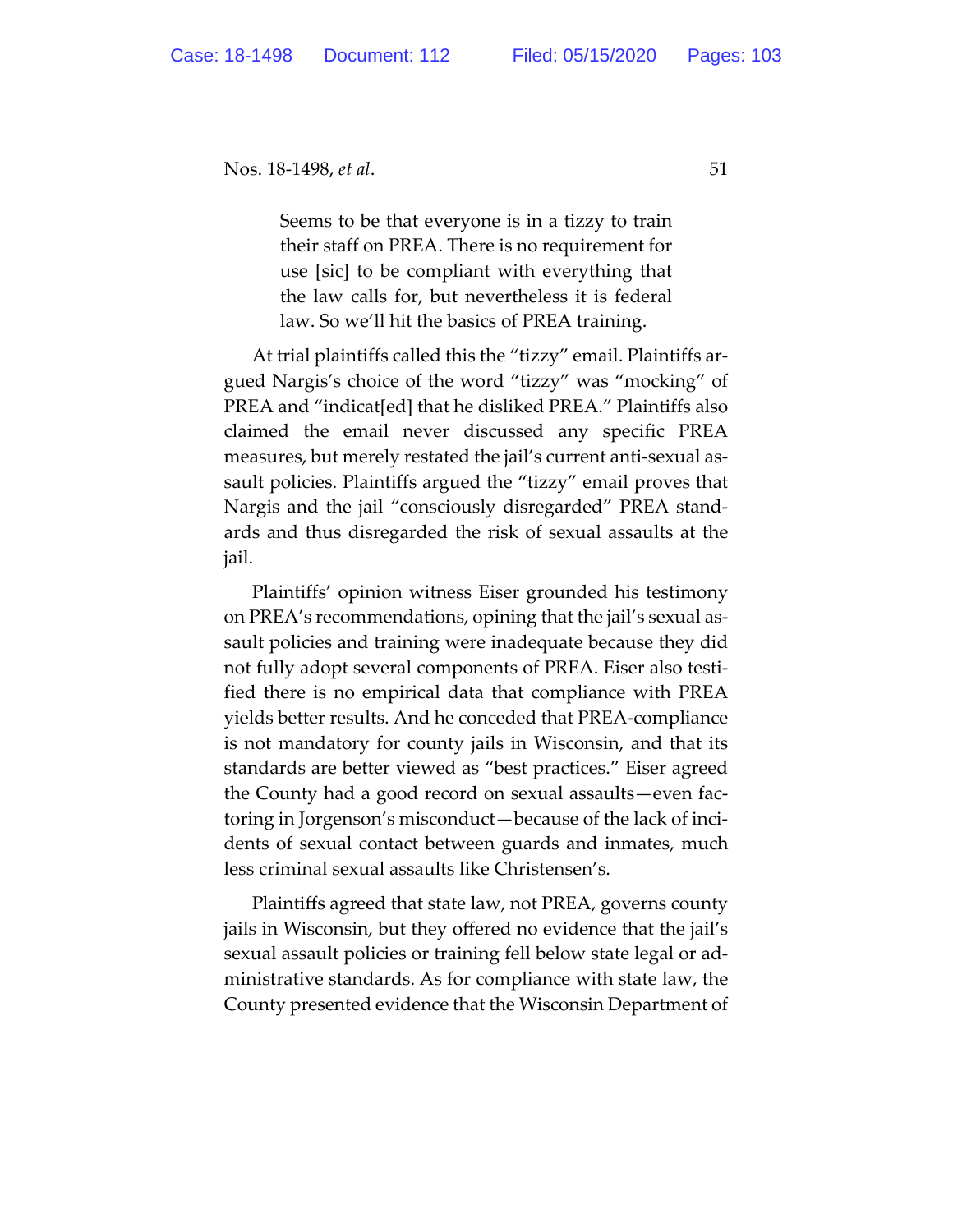Corrections annually reviews the jail's policies, including its policy prohibiting fraternization with inmates. In each year of plaintiffs' incarcerations, that Department found the jail to be in full compliance with all applicable Wisconsin statutes and regulations. Language addressing PREA was added to the jail's anti-fraternization policy in 2012, with an accompanying PREA training in 2014.

#### **II. Municipal Liability and the Law of** *Monell*

Municipal liability under § 1983 as set by the Supreme Court has traveled a winding route. But that route has a constant beacon to courts: each case examines what federal power may be exercised over state and municipal governments and considers the Court's desire to harmonize § 1983 with the structural limits of federalism. These precedents are dispositive here and warrant detailed review before their application. They prescribe a different outcome than reached by my colleagues in the majority.

The first is *Rizzo v. Goode*, 423 U.S. 362, 365–66 (1976), in which the Court struck down a district court order requiring police training reforms for violating federalism principles. The Court held "there was no affirmative link between the occurrence of the various incidents of police misconduct and the adoption of any plan or policy by petitioners … showing their authorization or approval of such misconduct." *Id*. at 371. The Court also dismissed plaintiffs' argument that "even without a showing of direct responsibility for the actions of a small percentage of the police force," the local government's failure to act in the face of a pattern is actionable. *Id*. at 375–76. The Court distinguished the mere failure to act in the face of a pattern of incidents from "active conduct," rejecting the argument that a pattern alone creates a "constitutional duty" to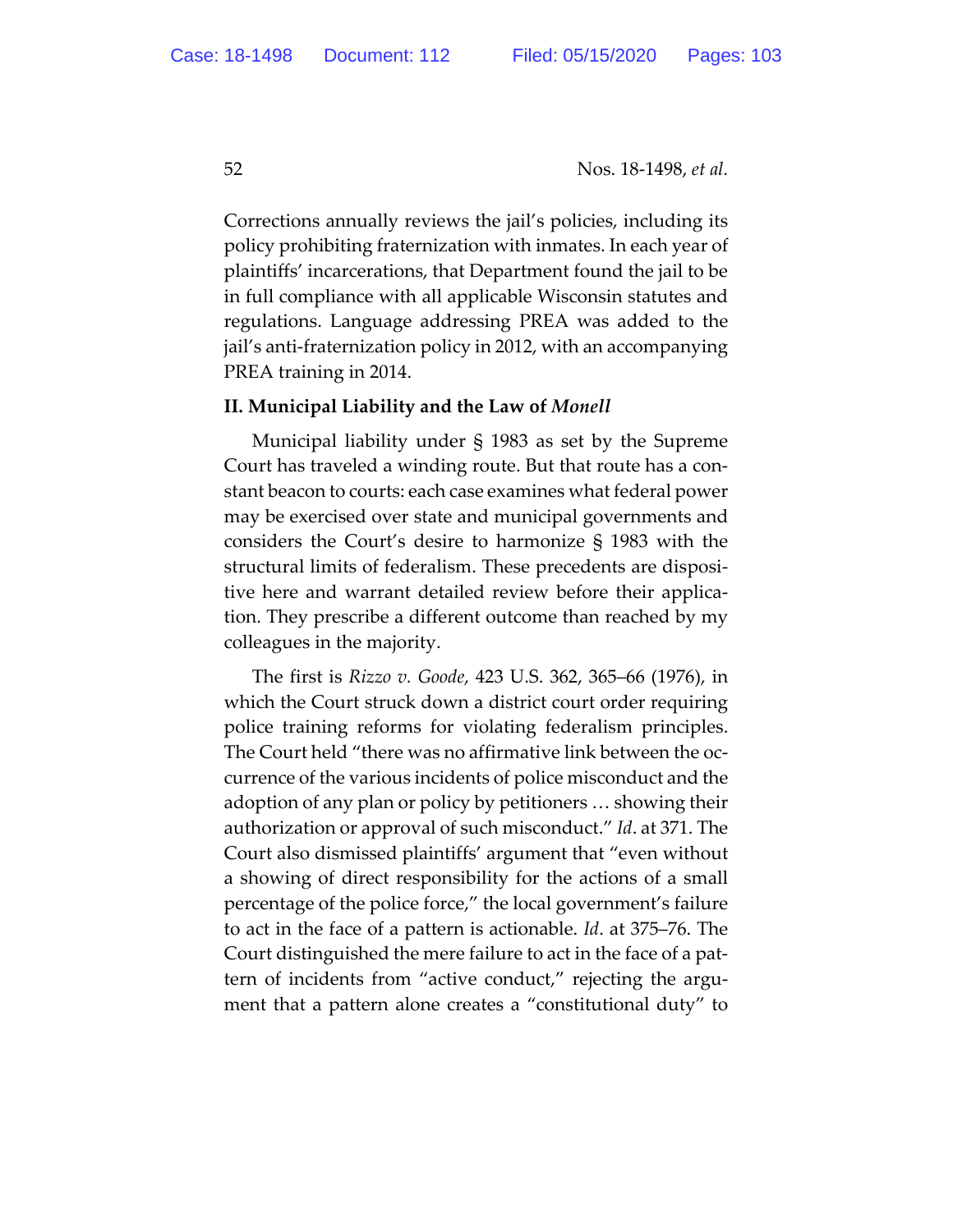develop preventative procedures to deter speculative abuses. *Id*. at 372, 375–76, 378. The Court also rejected "invocation of the word 'pattern' in a case where … the defendants are not causally linked to it." *Id*. at 375–76.

Federalism, the Court made clear in *Rizzo*, governed its holding. *Id*. at 377–80. The district court's injunctive relief, the Court ruled, had "departed from the[] precepts" of federalism "[w]hen it injected itself … into the internal disciplinary affairs of this state agency." *Id*. at 380. "[T]he principles of federalism," the Court admonished, "play such an important part in governing the relationship between federal courts and state governments … ." *Id*. And those principles apply when relief is sought against local governments. *Id*.

*Rizzo* formulated the heightened causation requirement between a policy and a constitutional violation now integral to all § 1983 claims. *See Polk Cty. v. Dodson*, 454 U.S. 312, 326 (1981) (citing *Rizzo*, 423 U.S. at 370–77, for the proposition that an official policy "must be the moving force" of the constitutional violation). It also constrained federal courts from "second-guessing municipal employee-training programs" to avoid "implicat[ing] serious questions of federalism." *Canton*, 489 U.S. at 392 (citing *Rizzo*, 423 U.S. at 378–80).

In *Monell v. New York City Dept. of Social Servs.*, 436 U.S. 658 (1978), the Court adopted *Rizzo's* federalism-influenced requirements and set parameters for establishing municipal liability. In *Monell*, the Court considered "[w]hether local governmental officials and/or local independent school boards are 'persons' within the meaning of 42 U.S.C. § 1983." *Id*. at 662. Based on "[a] fresh analysis of the debate on the Civil Rights Act of 1871,"*id*. at 665, the Court held that the Act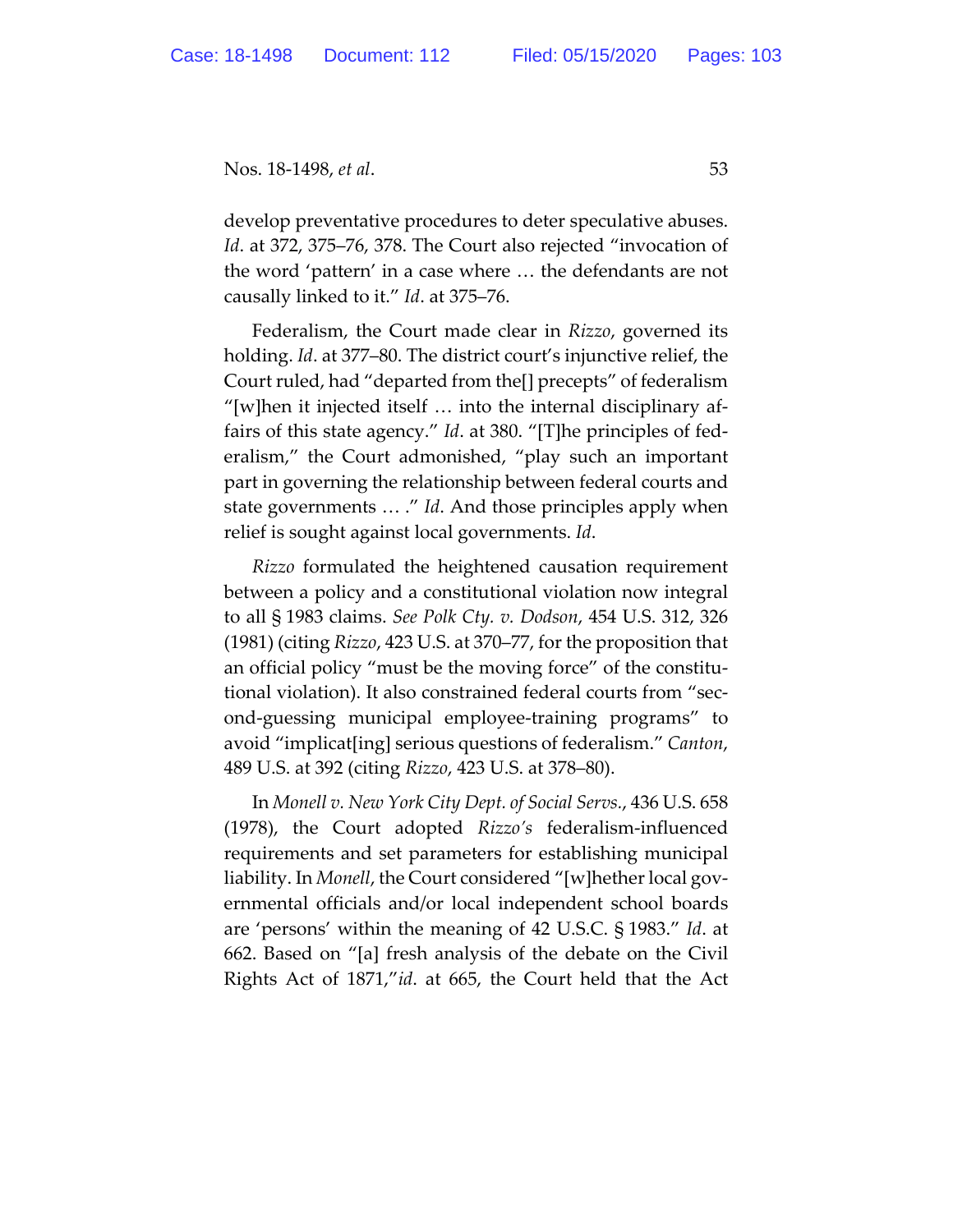"compell[ed] the conclusion that Congress did intend municipalities and other local government units to be included among those persons to whom § 1983 applies." *Id*. at 690. So local governments could properly be sued as "persons" within the meaning of § 1983.

Although *Monell* exposed municipalities to § 1983 lawsuits, the Court circumscribed how that statute applied to them. In particular, the Court limited claims against municipalities in two ways by holding that liability under § 1983 cannot be predicated on a theory of *respondeat superior*, and that a municipality's own policy or custom must be the "moving force" behind the constitutional violation. *Id*. 691–92. The Court interpreted the statute's use of the verbs "subject[s], or causes to be subjected" as requiring a municipality's direct involvement, as opposed to liability on a vicarious basis. *Id*. at 692. Thus, the court ruled that the "mere right to control without any control or direction being exercised" cannot support § 1983 liability. *Id*. (citing *Rizzo*, 423 U.S. at 370–71). For those reasons, a local government is liable under § 1983 only "when execution of a government's policy or custom … inflicts the injury." *Id*. at 694. The policy or custom must be the "moving force" behind, or actual cause of, the constitutional injury. *Id*.

The municipality in *Monell* officially adopted an unconstitutional policy, so the municipality itself "unquestionably" caused the constitutional violation. *Id*. at 690, 694–95. *Monell* left unanswered whether plaintiffs could establish municipal liability by alleging unofficial policies, especially those of municipal inaction or inadequate training, such as here. Over three decades the Court has filled in those blanks. Each time the Court has set the requirements to establish municipal liability for failure to train, liability has become more difficult to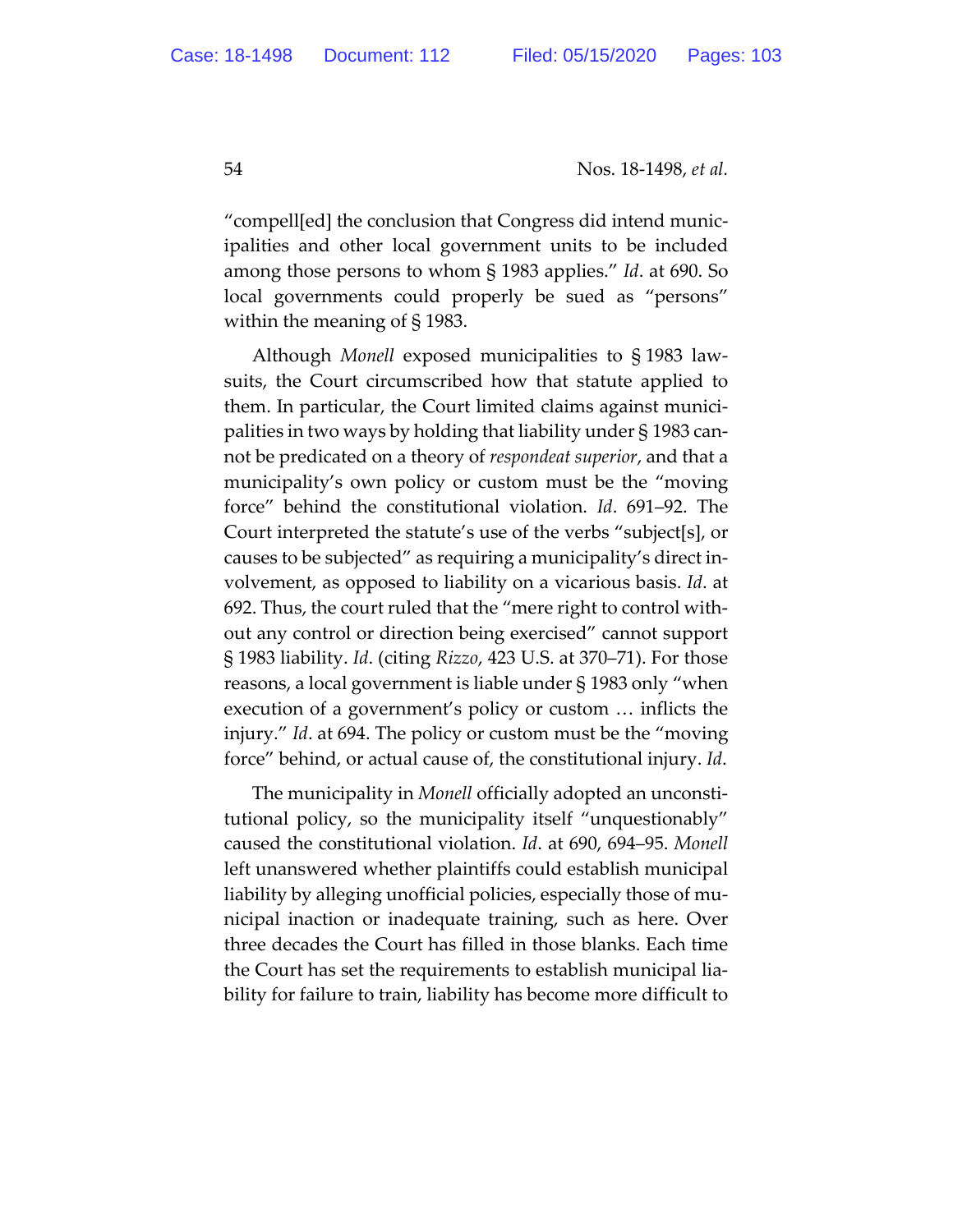find. These decisions always steer clear of *respondeat superior*. Underlying those decisions, and the requirements they impose, are the federalism principles articulated in *Rizzo* and the Court's intent to harmonize § 1983 with those principles.

First of the municipal training cases was *City of Oklahoma City v. Tuttle*, 471 U.S. 808 (1985). In *Tuttle*, seven Justices rejected an instruction that permitted the jury to infer liability attributable to inadequate training from a single incident of unconstitutional activity by a non-policymaking employee. *Id*. at 821 (plurality opinion) ("We think this inference unwarranted  $\ldots$  [because it] allows a § 1983 plaintiff to establish municipal liability without submitting proof of a single action taken by a municipal policymaker."); *id*. at 830 (Brennan, J., concurring in part and concurring in the judgment) ("Under the instruction in question, the jury could have found the city liable solely because [the officer]'s actions on the night in question were so excessive and out of the ordinary. A jury finding of liability based on this theory would unduly threaten petitioner's immunity from *respondeat superior* liability.").

Four years later, the Court further shaped the contours of inadequate training liability in *Canton*. There, the plaintiff sued the city for failing to adequately train its police when to summon medical care for injured detainees. 489 U.S. at 381. On the question of fault, the Court held that a claim of inadequate training triggers municipal liability "only where the failure to train amounts to deliberate indifference to the rights of persons with whom [municipal employees] come into contact." *Id*. at 388. A municipality can be liable under § 1983 "[o]nly where a failure to train reflects a 'deliberate' or 'conscious' choice" not to fully train employees. *Id*. at 389. Such a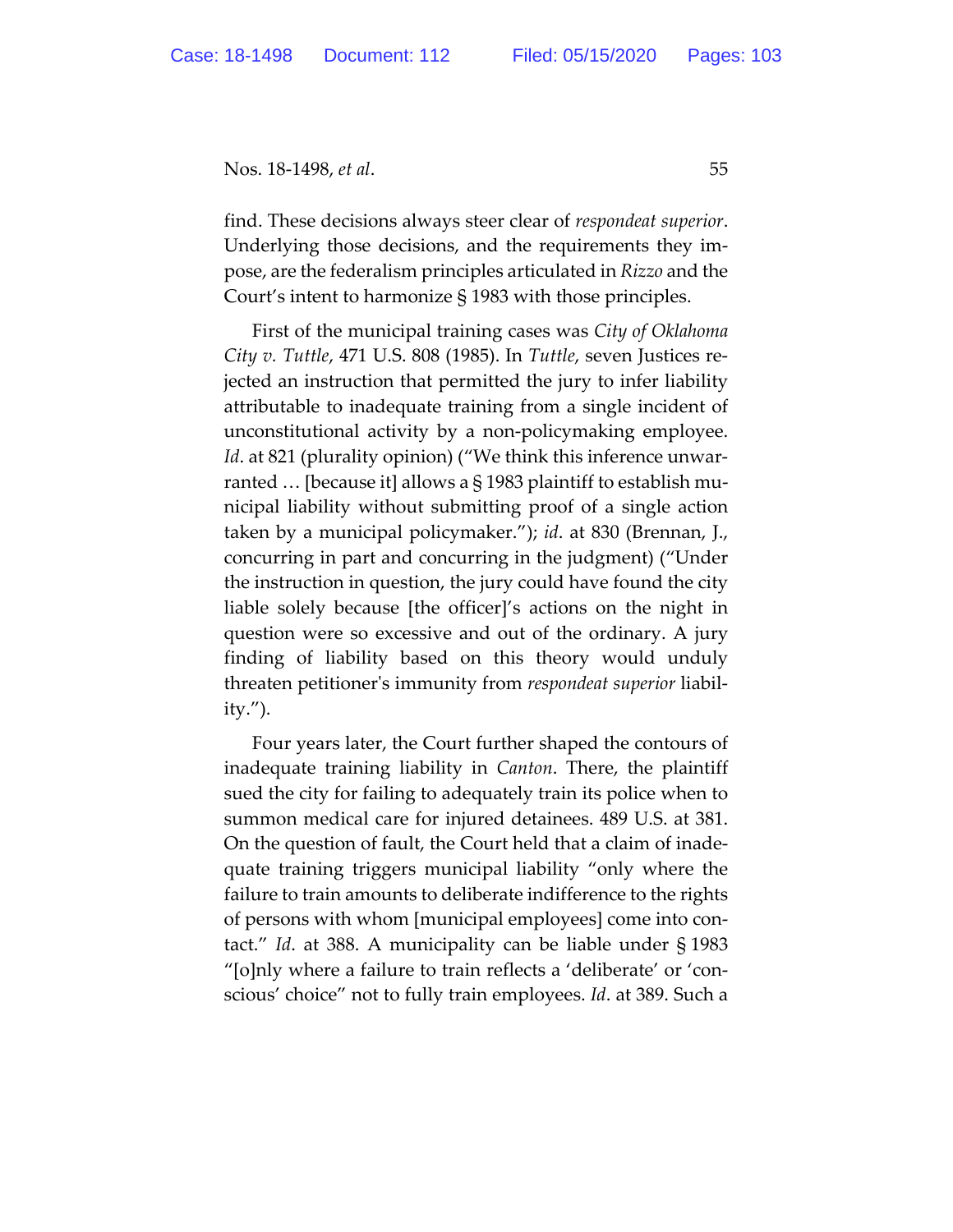deliberate choice could be shown when "in light of the duties assigned to specific officers or employees the need for more or different training is *so obvious*, and the inadequacy so likely to result in the violation of constitutional rights, that the policymakers of the city can reasonably be said to have been deliberately indifferent to the need." *Id*. at 390 (emphasis added).

*Canton* offered two examples of what "so obvious" means. First, police may "so often violate constitutional rights that the need for further training must have been plainly obvious to the city policymakers." *Id*. at 390 n.10.5 In the second example, the Court left open the possibility—now known as the "single-incident theory"—that a pattern of similar violations might not be necessary to show deliberate indifference. To prevail under this theory, a plaintiff must prove that municipal "policymakers know to a moral certainty" that its employees will confront a given situation and fail to train for it. *Id*.

To illustrate a single incident scenario, the Court posed the hypothetical of a city that arms its police force with guns and deploys those officers into the public without training. As the

<sup>5</sup> Expounding on this principle, and foreshadowing the Court's holdings in *Bryan Cty., Okl. v. Brown*, 520 U.S. 397, 407–08 (1997), and *Connick v. Thompson*, 563 U.S. 51, 62 (2011), Justice O'Connor wrote in concurrence: "[M]unicipal liability for failure to train may be proper where it can be shown that policymakers were aware of, and acquiesced in, a pattern of constitutional violations … ." *City of Canton, Ohio v. Harris*, 489 U.S. 378, 397 (1989) (O'Connor, J., concurring in part and dissenting in part). "Allowing an inadequate training claim" without proof of a pattern "to go to the jury based upon a single incident," Justice O'Connor continued, "would only invite jury nullification of *Monell*." *Id*. at 399.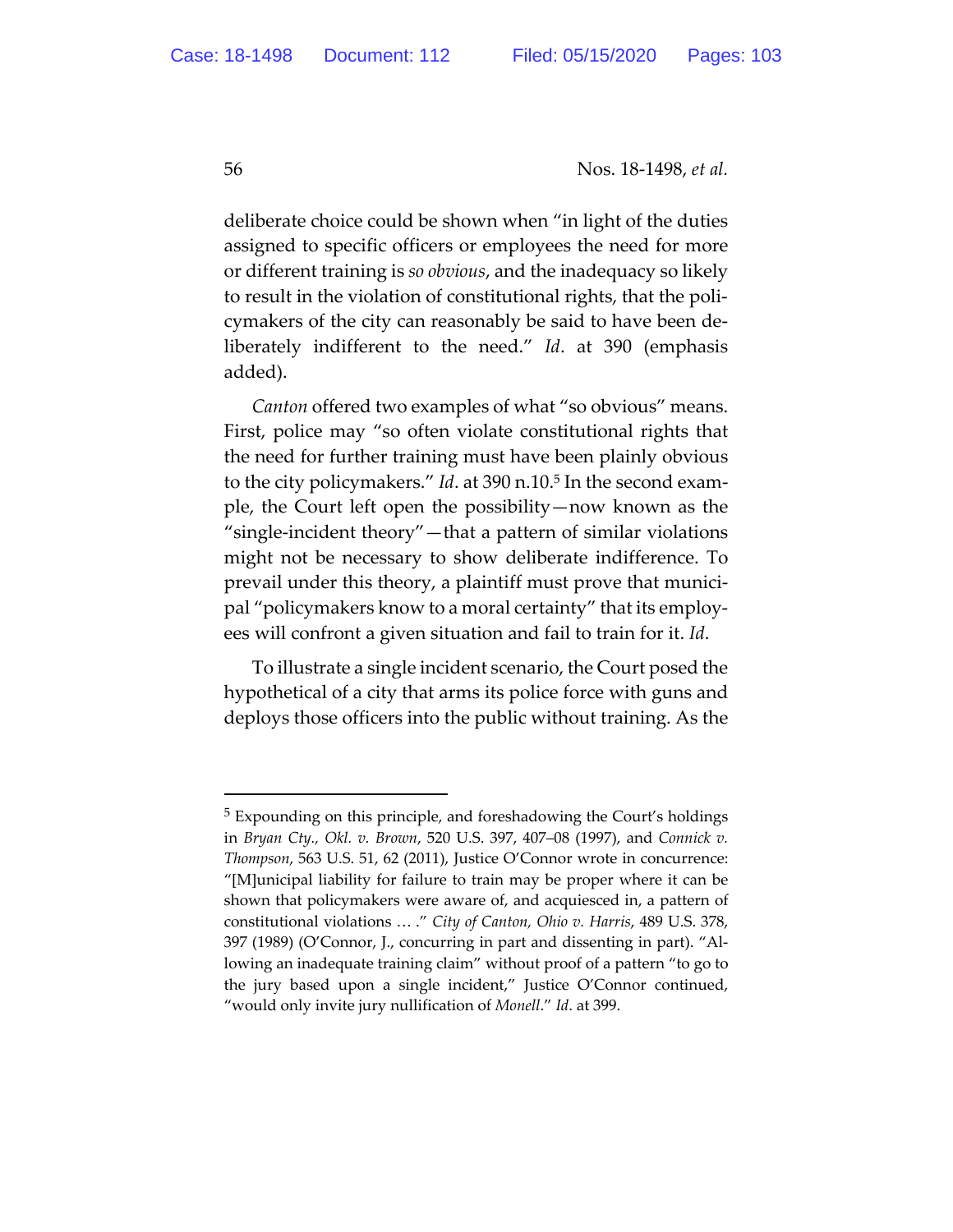Court explained, given the known frequency with which police encounter fleeing felons plus the "predictability that an officer will lack specific tools to handle those situations," "the need to train officers in the constitutional limitations on the use of deadly force … can be said to be 'so obvious' that the failure to do so could properly be characterized as 'deliberate indifference' to constitutional rights." *Id*. at 390 n.10; *see also Connick*, 563 U.S. at 63 (explaining same) (quoting *Bryan Cty.*, 520 U.S. at 409).

But in either scenario, a plaintiff cannot establish that a municipality acted with deliberate indifference for failing to train employees for rare or unforeseen events. Relying on *Rizzo*, the Court in *Canton* stressed the need for a rigorous fault standard because:

> [A] lesser standard of fault would result in *de facto respondeat superior* liability on municipalities … . It would also engage federal courts in an endless exercise of second-guessing municipal employee-training programs. This is an exercise we believe the federal courts are ill suited to undertake, as well as one that would implicate serious questions of federalism.

*Id*. at 392 (citing *Rizzo*, 423 U.S. at 378–80).

As for causation, *Canton* cautioned that just because "a particular officer may be unsatisfactorily trained will not alone suffice to fasten liability on the city, for the officer's shortcomings may have resulted from factors other than a faulty training program." *Id*. at 390–91 (citations omitted). "And plainly, adequately trained officers occasionally make mistakes; the fact that they do says little about the training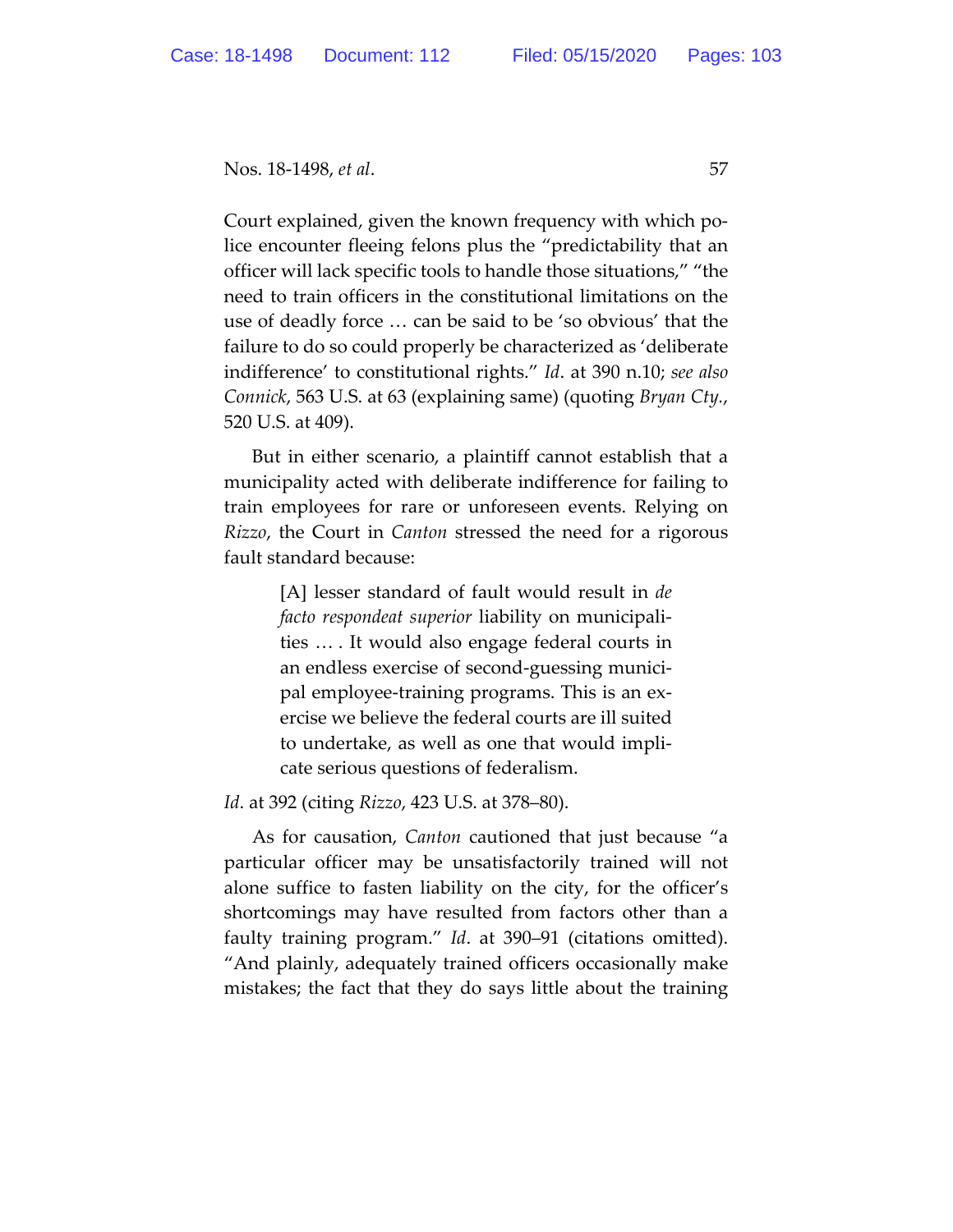program or the legal basis for holding the city liable." *Id*. at 391. "Neither will it suffice," the Court stated, "to prove that an injury or accident could have been avoided if an officer had had better or more training, sufficient to equip him to avoid the particular injury-causing conduct." *Id*. Only when a plaintiff "prove[s] that the deficiency in training actually caused the [employee]'s indifference" can liability attach. *Id*. Even more, "the identified deficiency in a city's training program must be closely related to the ultimate injury." *Id*. at 391.

In *Canton*, the Court gave reasons for this stringent causation standard. A failure-to-train claim "could be made about almost any encounter resulting in injury, yet not condemn the adequacy of the program to enable officers to respond properly to the usual and recurring situations with which they must deal." *Id*. And "[i]n virtually every instance where a person has had his or her constitutional rights violated by a city employee, a § 1983 plaintiff will be able to point to something the city 'could have done' to prevent the unfortunate incident." *Id*. at 392 (quoting *Tuttle*, 471 U.S. at 823 (plurality opinion)).

Eight years later, the Court imported *Canton*'s failure-totrain principles into the hiring context in *Bd. of Cty. Comm'rs of Bryan Cty. v. Brown*, 520 U.S. 397 (1997). There a deputy sheriff who caused the plaintiff's injury had received no training in proper pursuit and arrest techniques. *Id*. at 400–02. The Court addressed whether the county's decision to hire the offending deputy sheriff triggered liability under *Monell*: "Where a plaintiff claims … the municipality has not directly inflicted an injury, but nonetheless has caused an employee to do so, rigorous standards of culpability and causation must be applied to ensure that the municipality is not held liable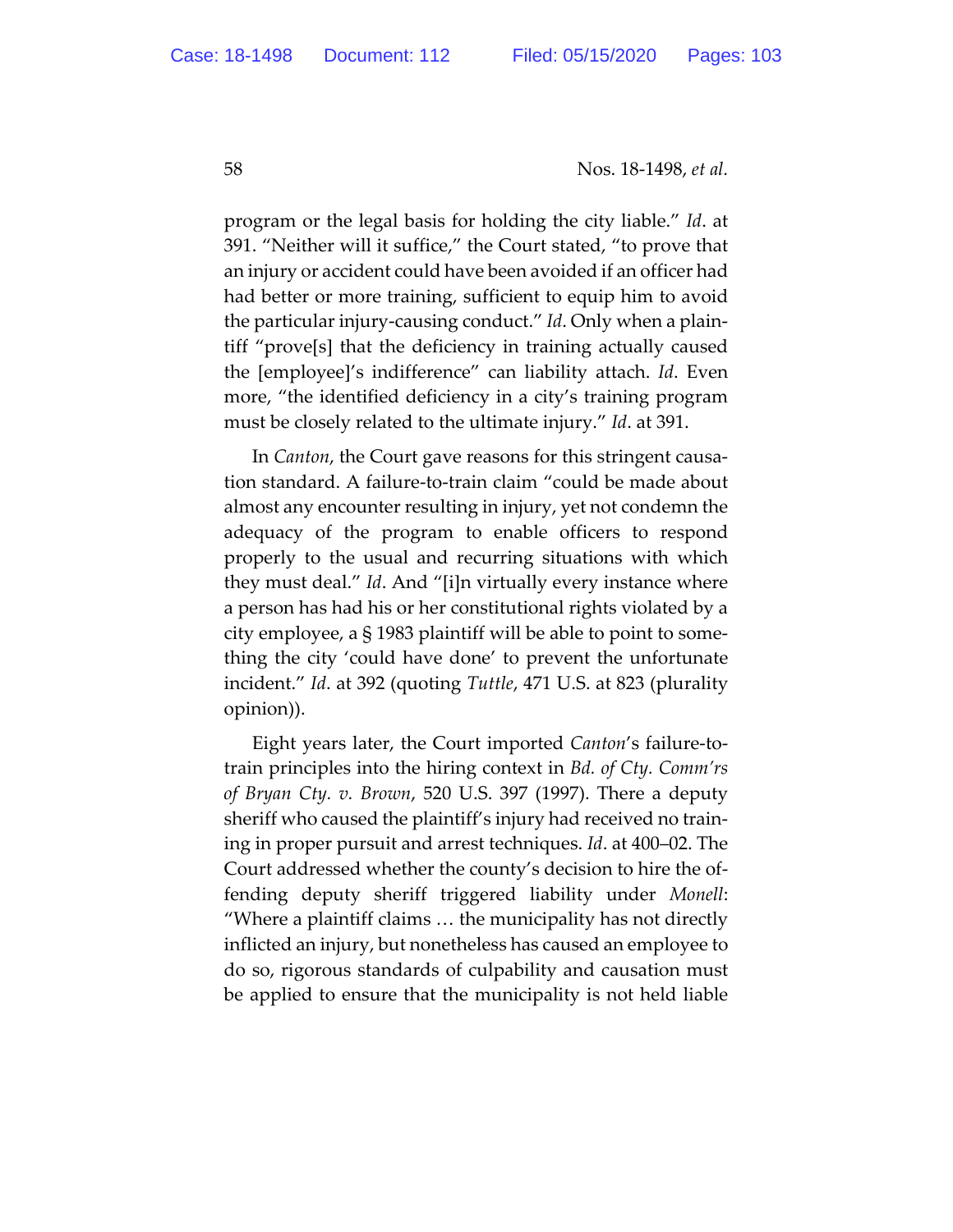solely for the actions of its employee." *Id*. at 405 (citing *Canton* 489 U.S. at 391–92, and *Tuttle*, 471 U.S. at 824 (plurality opinion)). And "[w]here a court fails to adhere to rigorous requirements of culpability and causation, municipal liability collapses into *respondeat superior* liability." *Id*. at 415.

"*Canton* makes clear," the Court explained in *Bryan County*, that "deliberate indifference is a stringent standard of fault, requiring proof that a municipal actor disregarded a known or obvious consequence of his action." *Id*. at 410 (internal quotation marks omitted). A "plaintiff must demonstrate that a municipal decision reflects deliberate indifference to the risk that a violation of a *particular* constitutional or statutory right will follow the decision." *Id*. at 411 (emphasis added). In other words, the deprivation of a federally protected right must be the "plainly obvious consequence" of the municipality's decision. *Id*. *Bryan County* instructs courts to focus on the particular constitutional violation that occurred, not constitutional violations in general.

Subject to this particularity requirement, *Bryan County* identified three ways a municipality could be liable for inadequate training. First, "[i]f a program does not prevent constitutional violations, municipal decisionmakers may eventually be put on notice that a new program is called for." *Id*. at 407. Second, "the existence of a pattern of tortious conduct by inadequately trained employees may tend to show that the lack of proper training, rather than a one-time negligent administration of the program or factors peculiar to the officer involved in a particular incident, is the 'moving force' behind the plaintiff's injury." *Id*. at 407–08. And third, the single-incident theory as laid out in *Canton*, 489 U.S. at 390 n.10: in a "narrow range of circumstances, a violation of federal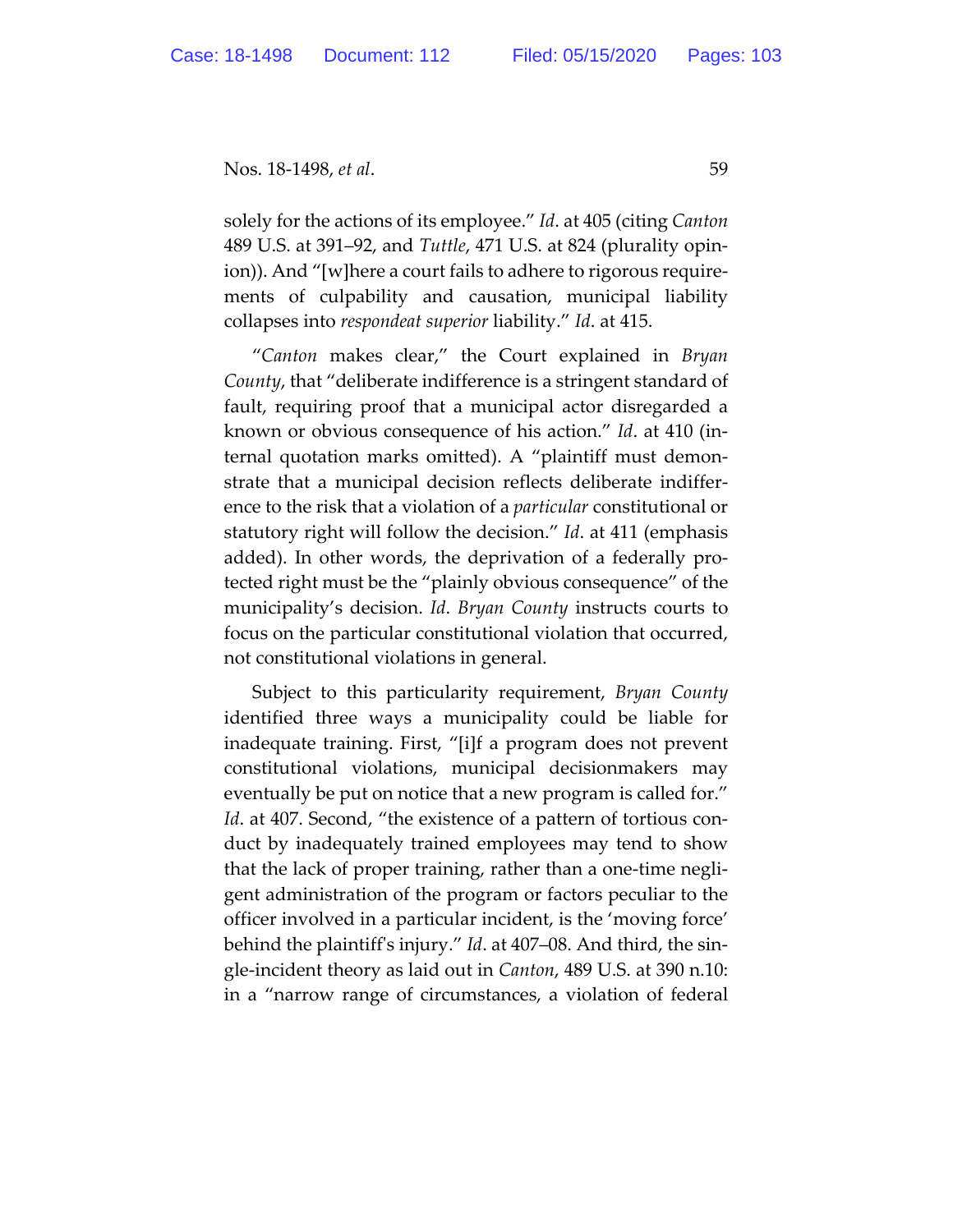rights may be a highly predictable consequence of a failure to equip law enforcement officers with specific tools to handle recurring situations." *Bryan Cty.*, 520 U.S. at 409. In this third scenario, liability hinges on the likelihood that "a violation of a specific constitutional or statutory right" will recur and "the predictability that an officer lacking specific tools to handle that situation will violate citizens' rights." *Id*. at 409.

Finally, we come to *Connick v. Thompson*, 563 U.S. 51 (2011). There, the plaintiff spent 18 years in prison, including 14 years on death row, because an assistant district attorney willfully suppressed blood evidence that exculpated plaintiff. *Id*. at 55–56. The plaintiff alleged that violation was caused by the district attorney's deliberate indifference to an obvious need to train prosecutors to avoid violations of *Brady v. Maryland*, 373 U.S. 83, 87 (1963), to disclose evidence favorable to the defense. The jury agreed, awarding plaintiff \$14 million in damages, and the district court added more than \$1 million in attorney's fees and costs. 563 U.S. at 57.

The Supreme Court reversed the jury verdict in *Connick*. In fact, in each of the post-*Monell* cases discussed—*Tuttle*, *Canton*, *Bryan County*, and *Connick*—the Court reversed a jury verdict for the plaintiff.

*Connick* reflects the Court's most recent and most exhaustive assessment of inadequate training liability. Because such a claim treads so closely to vicarious liability, the Court admonished: "A municipality's culpability for a deprivation of rights is at its most tenuous where a claim turns on a failure to train." *Id*. at 61 (citing *Tuttle*, 471 U.S. at 822–23). The Court recognized two types of inadequate training claims: those that require a pattern of similar constitutional violations, and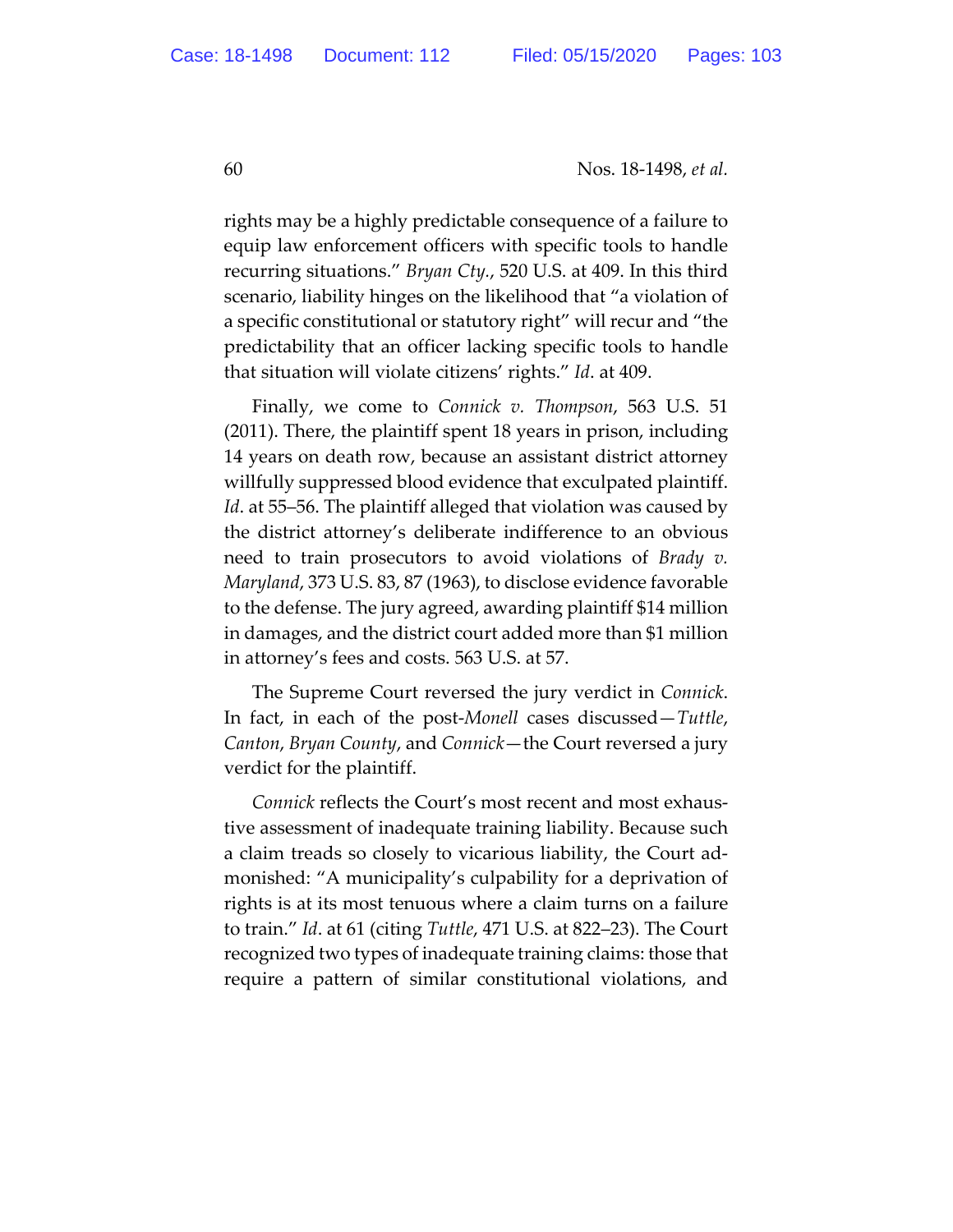those that may succeed without a pattern under single-incident theory. *Id*. at 71–72.

Per *Connick*, to prevail under a pattern theory a plaintiff must prove "[a] pattern of similar constitutional violations by untrained employees." *Id*. at 62. "[C]ontemporaneous or subsequent conduct cannot establish a pattern of violations that would provide 'notice to the cit[y] and the opportunity to conform to constitutional dictates … .'" *Id*. at 63 n.7 (quoting *Canton*, 489 U.S. at 395). A pattern of constitutional violations means prior violations "similar to" the "specific" violation suffered by the plaintiff. *Id*. at 62–63, 63 n.7, 67. In *Connick*, despite at least four prior *Brady* violations in the same district attorney's office, and that up to four prosecutors may have been responsible for the nondisclosure of favorable evidence that exculpated plaintiff, the Court held that the plaintiff had failed to establish a pattern of similar violations.

Because the plaintiff in *Connick* could not rely on a pattern of similar *Brady* violations, the Court addressed whether he could prevail under the "single-incident" theory hypothesized in *Canton*. *Id*. at 63–71. In *Connick*, the Court set three requirements to establish liability under *Canton's* single-incident hypothetical:

First, single-incident liability applies only when dealing with "untrained employees." *Id*. at 61–62, 67; *see also id*. at 91 (Ginsburg, J., dissenting) (agreeing with majority on this requirement).

Second, once it is established that the offending employee was untrained, a plaintiff alleging single-incident liability must prove "police officers have no knowledge at all" of the required constitutional standards. *Id*. at 67. That means "in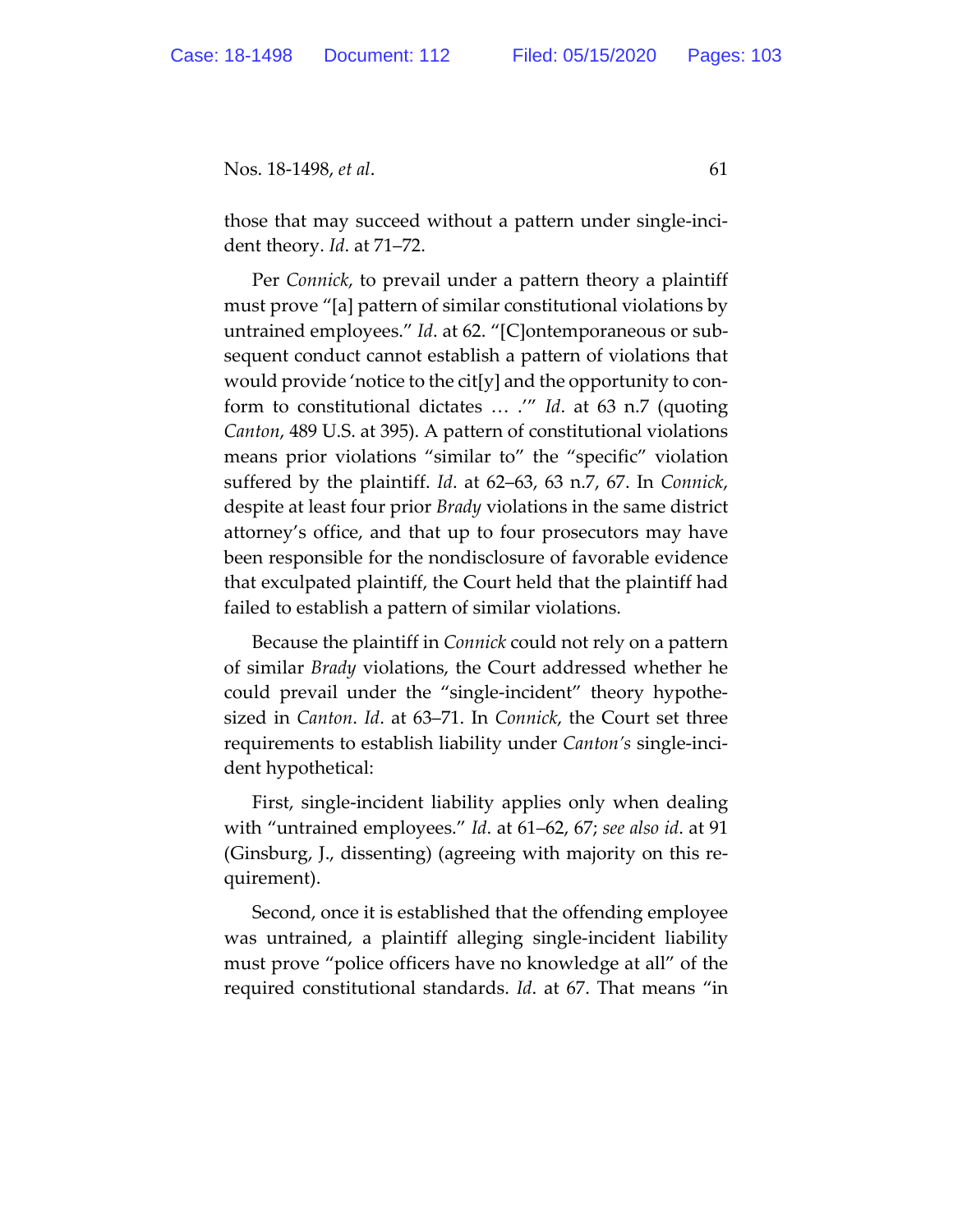the absence of training," there must be "no way for novice officers to obtain the legal knowledge they require." *Id*. A plaintiff meets this requirement when there is "no reason to assume" the officer is "familiar with the constitutional constraints" of the prohibited conduct. *Id*. at 64. That a policy has "gray areas," the Court cautioned, does not mean an employee "will so obviously make wrong decisions that failing to train them amounts to 'a decision by the city itself to violate the Constitution.'" *Id*. at 71 (quoting *Canton*, 489 U.S. at 395 (O'Connor, J., concurring in part and dissenting in part)). In those situations, a plaintiff must show it was "highly predictable" that employees would be confounded by those gray areas and make incorrect decisions as a result. *Id*.

Third, an absence of formal or specialized training does not show deliberate indifference because "failure-to-train liability is concerned with the substance of the training, not the particular instructional format." *Id*. at 68. Put more simply, under the single-incident theory there is not inquiry into the subtleties of training. Instead, the key question to qualify under *Canton*'s hypothetical is whether the municipal employee is "equipped with the tools to interpret and apply legal principles." *Id*. at 64; *Bryan County*, 520 U.S. at 409. The question is not whether better or more training might have prevented the violation.

"[S]howing merely that additional training would have been helpful in making difficult decisions does not establish municipal liability." *Connick*, 563 U.S. at 68; *see also id.* at 73– 74 (Scalia, J., concurring) (rejecting liability "under the rubric of failure to train simply because the municipality does not have a professional educational program covering the specific violation in sufficient depth"). Said another way, "'proving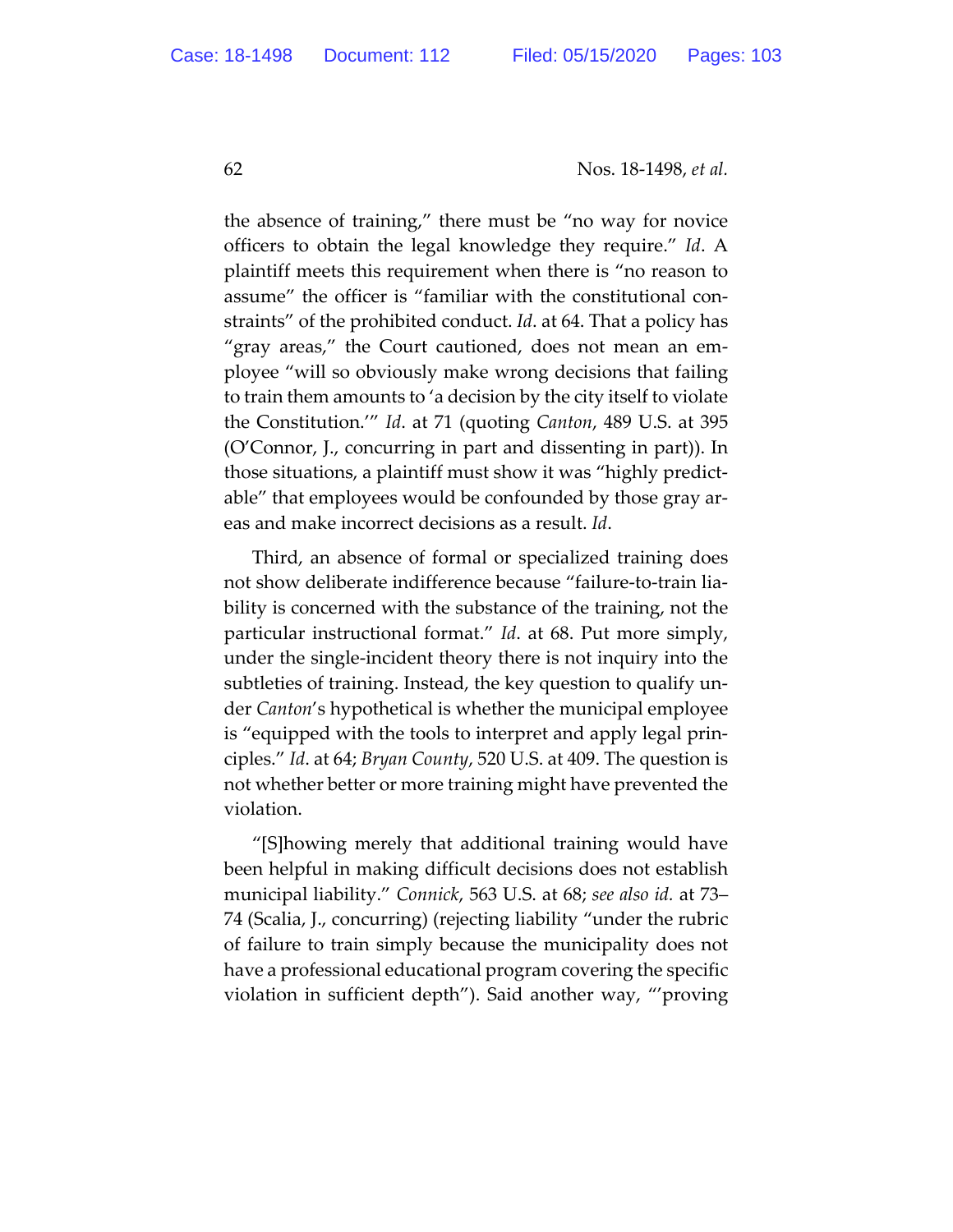that an injury or accident could have been avoided if an employee had had better or more training, sufficient to equip him to avoid the particular injury-causing conduct' will not suffice." *Id*. (quoting *Canton*, 489 U.S. at 391).

Applying these three requirements, the Court in *Connick* contrasted *Canton's* hypothetical with an attorney asked to make a *Brady* determination. In the absence of a pattern of similar *Brady* violations, a district attorney "is entitled to rely" on prosecutors' law school or bar exam training, ethical obligations, and on-the-job experience, to deal with *Brady* decisions. *Id*. at 66-67. "In light of this regime of legal training and professional responsibility, recurring constitutional violations are not the 'obvious consequence' of failing to provide prosecutors with formal in-house training about how to obey the law." *Id*. at 66. The Court therefore concluded in *Connick* that "this case does not fall within the narrow range of 'singleincident' liability hypothesized in *Canton*." *Id*. at 71–72.

These precedents control the consideration of this case. The Supreme Court has never held a municipality liable for a failure to act in the absence of a pattern of prior similar violations. *See* Majority op. at p. 22 (recognizing same). This case does not present such a claim either, for the reasons that follow.

## **III. Theories of Liability**

The majority opinion holds the County employer liable for the crimes of its employee Christensen under the single-incident theory hypothesized in *Canton*, specifically for failure to train and for failure to supplement County policies. Majority op. at 18-23. Those holdings rest on three conclusions: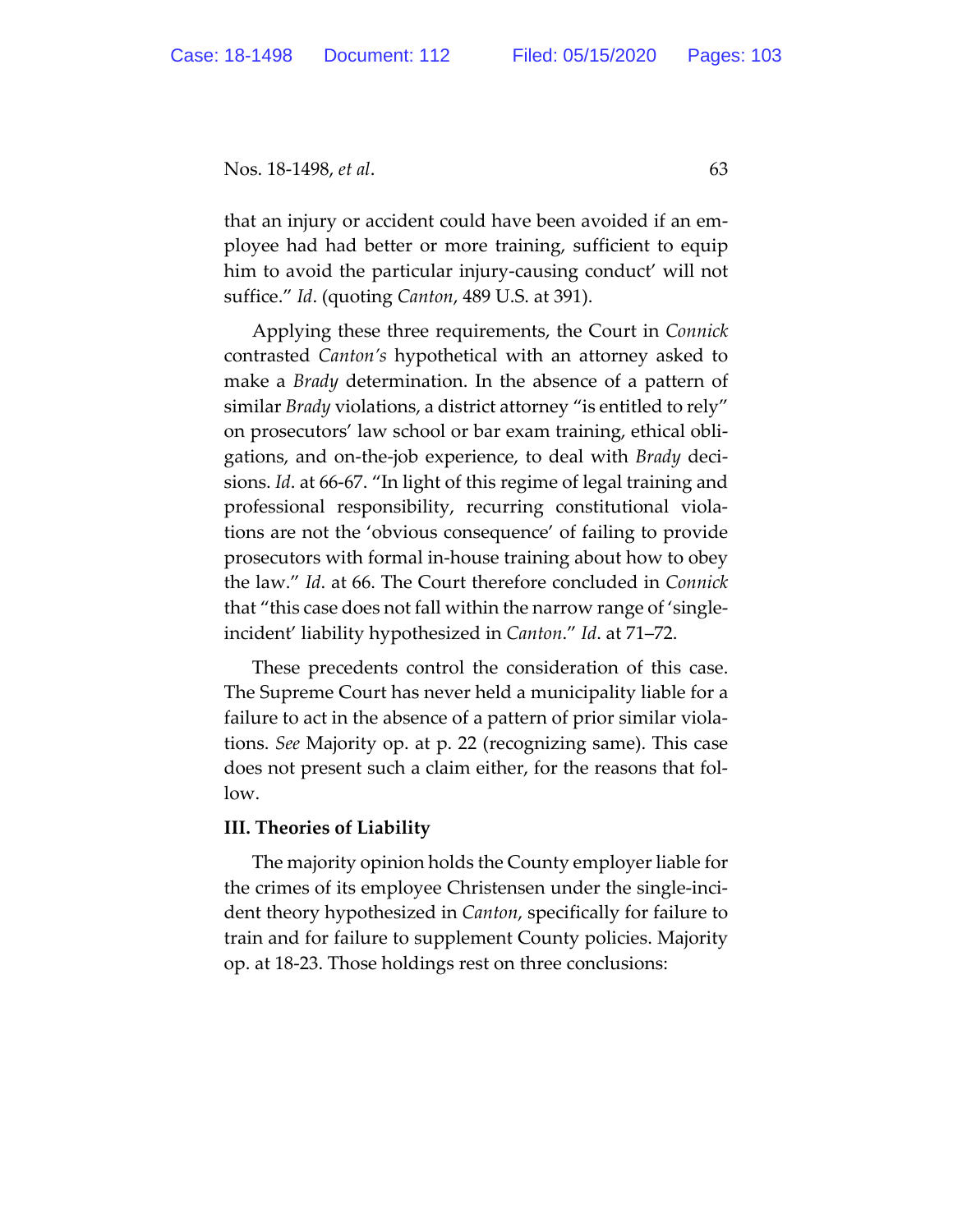1. In the absence of a pattern of prior similar sexual assaults at the jail, the rapes of J.K.J. and M.J.J. by Christensen pose one of those "rare" and "narrow range of circumstances" (*Connick*, 563 U.S. at 64, 71–72) the Court hypothesized in *Canton*'s footnote 10, in which the need for training in constitutional requirements is "so obvious *ex ante*" (*Id*. at 72) (concurrence). Majority op. at pp. 20–30.

2. The jail's omission of sexual assault prevention and detection measures in its written policies amounted to unconstitutional inaction under *Monell*. Majority op. at pp. 18–20.

3. The failure to train about sexual assault prevention and detection measures, or the omission of such measures from written policies, caused plaintiff's injuries. Majority op. at pp. 30-33.

In reaching these conclusions, the majority opinion departs from the Supreme Court's requirements in *Canton*, *Bryan County*, and *Connick* and oversteps the culpability and causation rules governing § 1983 claims, resulting in *respondeat superior* liability, an outcome forbidden since *Monell*.

## **A. Failure to Train**

## **1.** *Single-incident theory*

For a failure-to-train claim the standard of municipal fault is deliberate indifference. *Connick*, 563 U.S. at 61 (labeling this "a stringent standard of fault"); *Canton*, 489 U.S. at 388–89. Only when a municipality has "actual or constructive notice that a particular omission in their training program causes city employees to violate citizens' constitutional rights" may the municipality be deemed deliberately indifferent for retaining that program. *Connick*, 563 U.S. at 61. "Without *notice*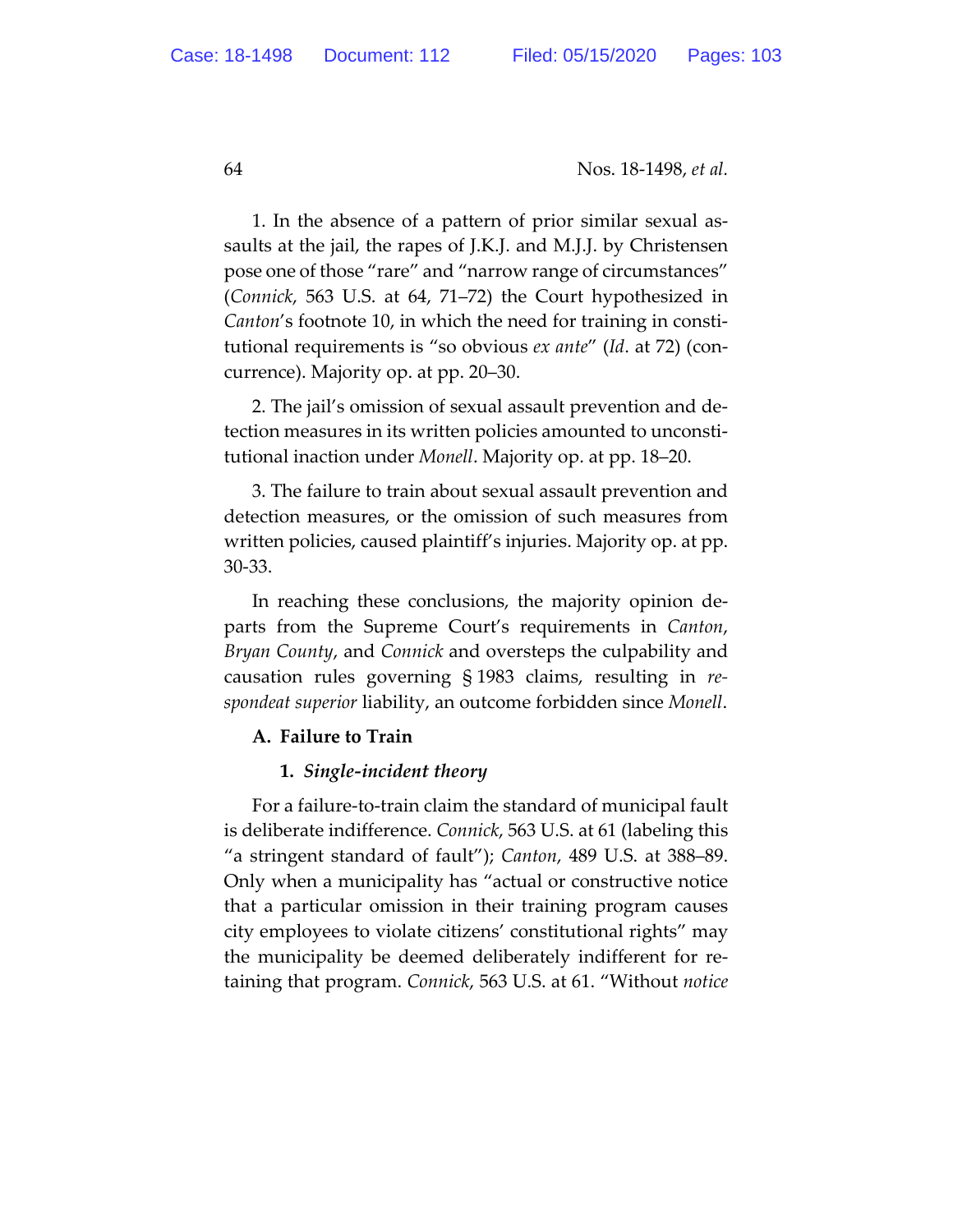that a course of training is deficient in a particular respect, decisionmakers can hardly be said to have deliberately chosen a training program that will cause violations of constitutional rights." *Id*. at 62 (emphasis added).

The Court has recognized two ways to establish notice. The first requires a prior pattern of similar constitutional violations to prove deliberate indifference, the second does not. *See Connick*, 563 U.S. at 62–63. Per *Connick*, the second—the "single-incident theory"—is distinct from and serves as an exception to the pattern theory. *Id*. at 62–63; 71–72. These two theories share the same objective of discerning whether "the need for further training" was "so obvious." *Canton*, 489 U.S. at 390 n.10. *Bryan County* phrased this question as whether "a municipal actor disregarded a known or obvious consequence of his action." 520 U.S. at 410 (describing *Canton's*  standard of fault); *see also Connick*, 563 U.S. at 61 (quoting same). Either way, the key term is "obvious." *See Farmer v. Brennan*, 511 U.S. 825, 841 (1994) (describing *Canton*'s application of deliberate indifference as an "obviousness test").

Under the pattern theory, the obviousness of a risk is determined from "[a] pattern of similar constitutional violations by untrained employees." *Connick*, 563 U.S. at 62. Under the single-incident theory, the question is whether the risk is "obvious in the abstract." *Bryan County*, 520 U.S. at 410 (applying *Canton's* standard of fault) (internal quotation marks omitted). The majority opinion says "[t]he Court did not leave the [single-incident] liability point in any way abstract." Majority op. at p. 21. The Court in *Bryan County* said the opposite. When evaluating "the risk from a particular glaring omission in a training regimen" the question is whether the risk is "obvious in the abstract." *Bryan County*, 520 U.S. at 410 (internal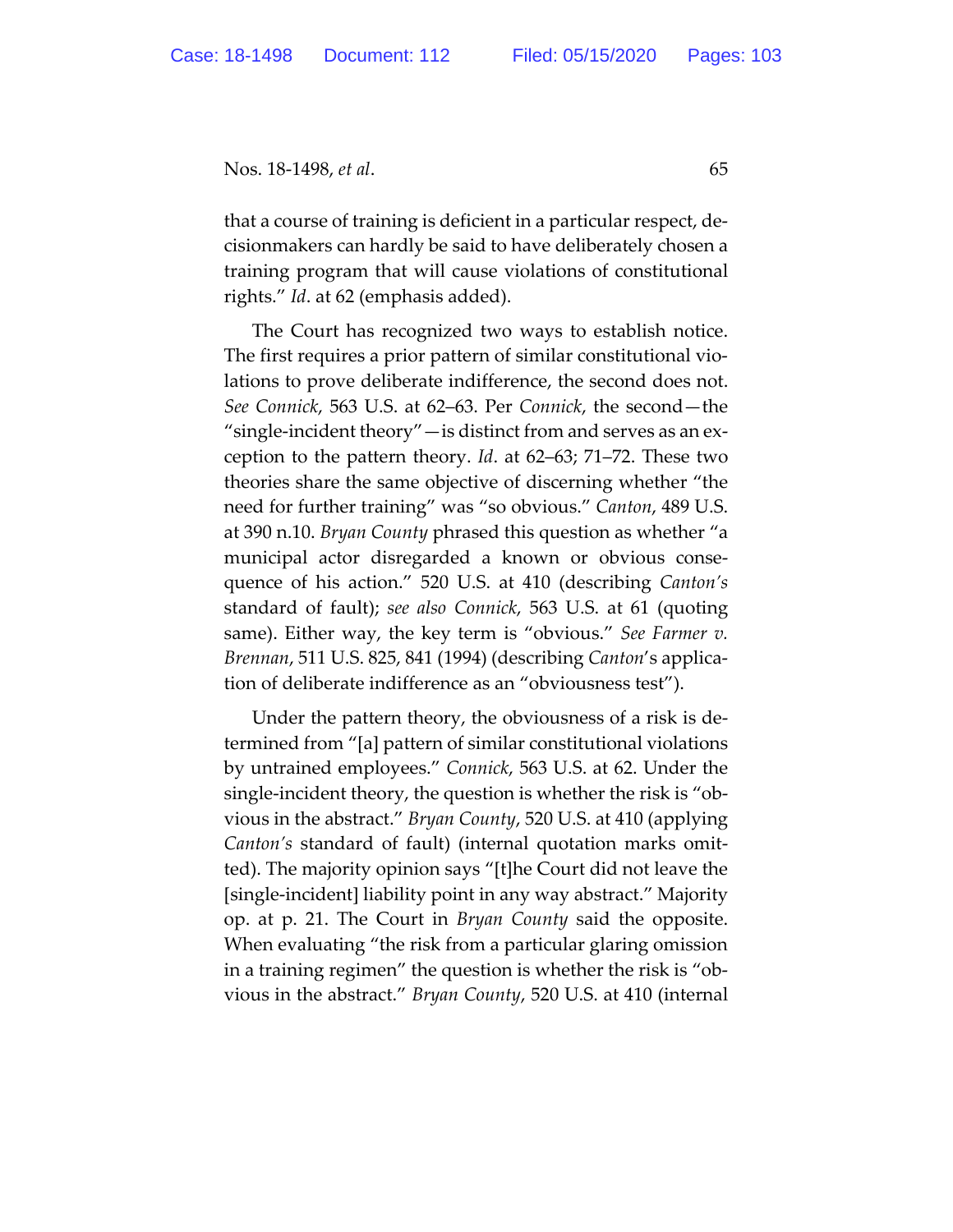quotation marks omitted). Under either theory an objective test is applied. *Farmer*, 511 U.S. at 841 ("It would be hard to describe the *Canton* understanding of deliberate indifference, permitting liability to be premised on obviousness or constructive notice, as anything but objective.").

The majority opinion recognizes that this case does not present a pattern of misconduct which gave notice to the County that its training program would cause constitutional violations. Majority op. at p. 20. Nevertheless, it concludes the need to supplement the County's sexual assault training was "so obvious" that the failure to do so amounted to deliberate indifference under *Canton's* single-incident theory. Majority op. at p. 27. I respectfully part ways with my colleagues in the majority that the requirements to establish single-incident liability have been met here.

As noted above, to illustrate "so obvious" notice of a need for training under the single-incident theory, *Canton* hypothesized a city deploying armed officers, untrained on the constitutional limits of the use of deadly force, to capture fleeing felons. 489 U.S. at 390 n.10. In *Connick*, the Court distilled *Canton's* hypothetical into three single-incident liability requirements. None of these are met here.

First, single-incident liability applies only when dealing with "untrained employees." *Connick*, 563 U.S. at 61–62, 67; *id*. at 91 (Ginsburg, J., dissenting) (agreeing with the majority that failure-to-train liability attaches "only when the failure" involves "untrained employees"). It is undisputed that the jail trained Christensen that sexual contact with inmates was against jail policies and a felony, so this prerequisite is not met.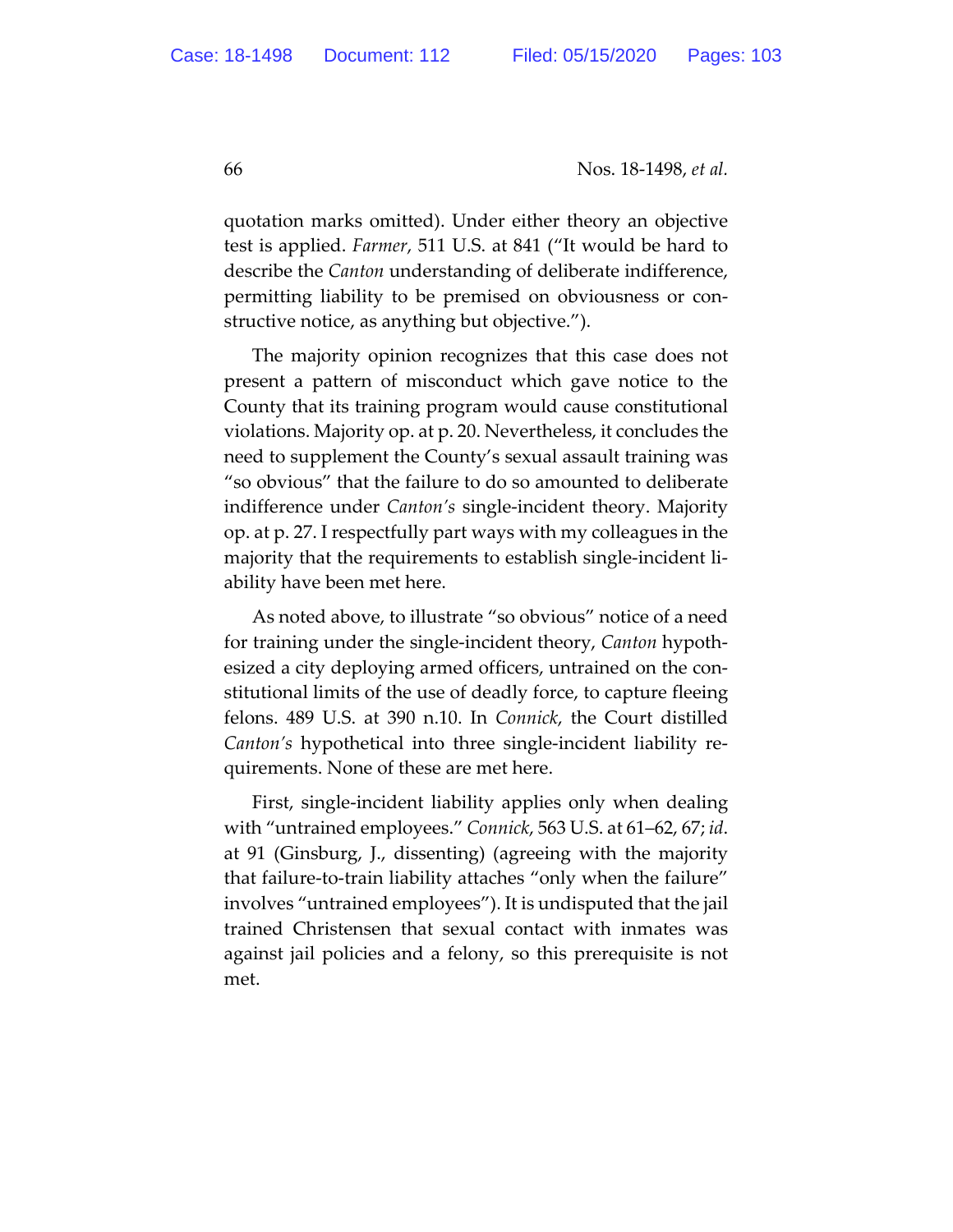To meet *Connick*'s second requirement there must be "no reason to assume" the County's jail guards were "familiar with the constitutional constraints" of the prohibited conduct. *Connick*, 563 U.S. at 64. But Christensen testified to five ways he was familiar with the policy prohibiting sexual contact: (1) he knew his conduct violated jail policy; (2) he was trained his conduct was a crime; (3) he knew he was putting plaintiffs at risk; (4) he never forgot that sex with inmates was a crime; and (5) he did not require more training to know his conduct was a crime. Unlike the nuanced and compound legal standards imposed by deadly force limits (*Canton*) and *Brady*'s evidentiary obligations (*Connick*), even the majority opinion recognizes this requirement cannot be met, as it characterizes the jail's zero-tolerance abuse policy as "categorical[]," a "clear line," as well as an "obvious" and "easy and evident" constitutional parameter. Majority op. at pp. 18–19, 25. The record does not show that County guards, let alone Christensen, had "no knowledge at all" of the relevant constitutional standard. *Connick*, 563 U.S. at 67.

On this second requirement, plaintiffs must prove the County's jail guards "ha[d] no knowledge at all" of the relevant constitutional standard, *id*. at 67, here, a blanket prohibition against sexual assault. That means a court must find there is "no way for novice [guards] to obtain the legal knowledge they require" unless they are trained. *Id*. at 64. The majority opinion concludes that without training "male guards would sexually assault female inmates." Majority op. at p. 24. This conclusion assumes that jails present an "opportunity to abuse" and male guards will "obvious[ly]" exploit that opportunity unless trained otherwise. *Id*. As the majority opinion puts it: "It is difficult to conceive of any setting where the power dynamic could be more imbalanced than that between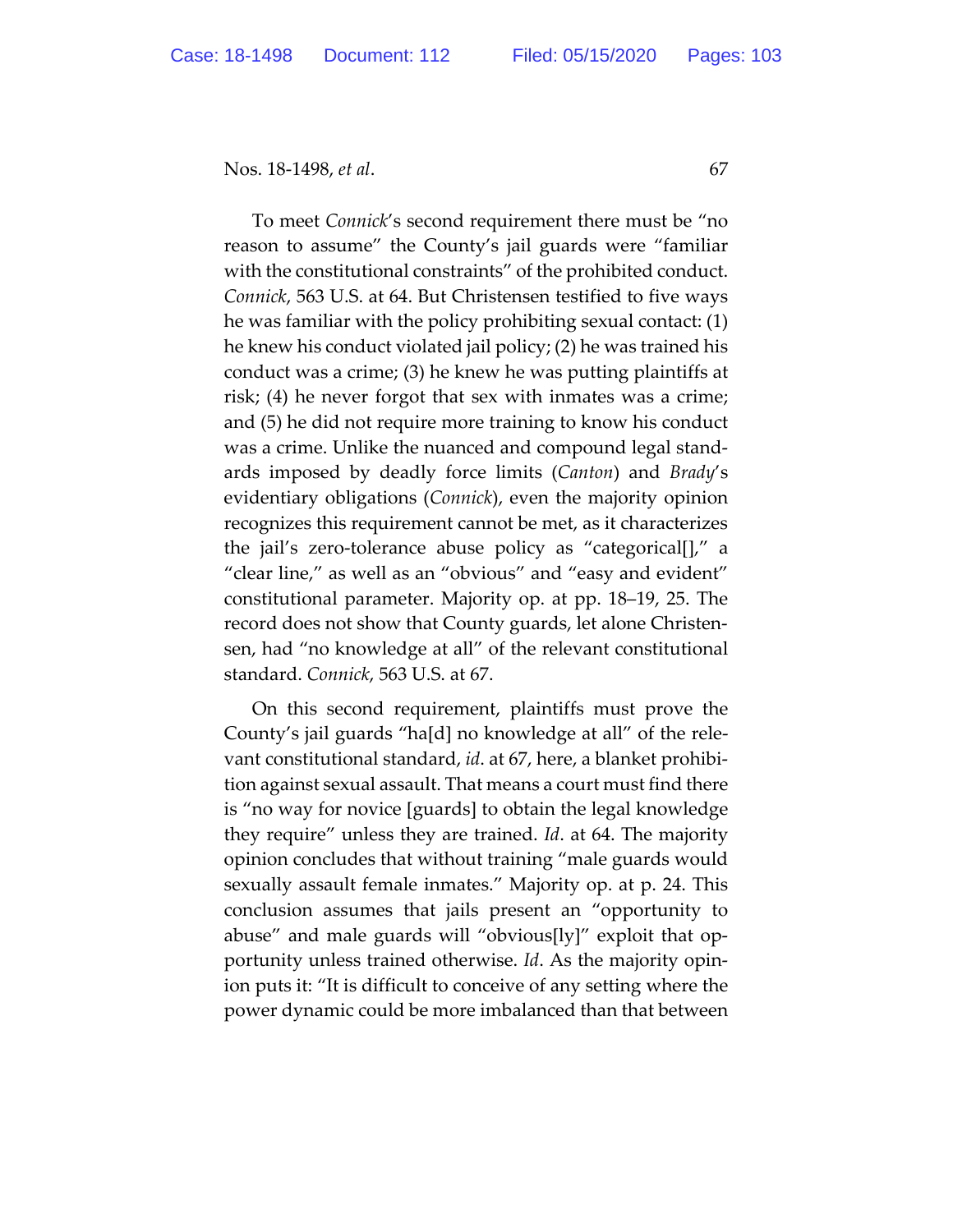a male guard and female inmate," so it is "obvious as obvious could be" that male guards will "sexual[ly] abuse" female inmates. *Id*. 6

An opportunity in which abuse may be committed does not establish deliberate indifference. At most it establishes negligence, which "will not suffice" to establish § 1983 liability. *Bryan County*, 520 U.S. at 407. The record does not support the assumption that, unless trained to refrain from sexual assaults, every male guard at Polk County Jail posed a risk to the bodily integrity of female inmates. Nor can it be assumed that absent training, male guards would have "obviously" violated behavioral norms and commit sex crimes.7 For these reasons, *Connick*'s second requirement also is not met.

<sup>6</sup> The majority opinion's conclusion that the "power dynamic" of confinement places municipalities on notice of the risk of sexual assaults is unlikely to prove workable for district courts. If the unalterable nature of confinement places municipalities on perpetual notice sufficient to establish § 1983 liability, how do courts determine if a municipality failed to act in the face of that obviousness?

 $<sup>7</sup>$  The majority opinion's conclusion of obviousness also rests on a theory</sup> rejected by other federal appellate courts. *Whitson v. Stone Cty. Jail*, 602 F.3d 920, 927 (8th Cir. 2010) ("We … could scarcely hold as a matter of course that every male guard is a risk to the bodily integrity of a female inmate whenever the two are left alone. Absent evidence to the contrary, we assume that jailers will not violate models of social decorum or otherwise commit a punishable offense."); *Barney v. Pulsipher*, 143 F.3d 1299, 1310–11 (10th Cir. 1998) (refusing to find that the defendants knew of a substantial risk of assault based on the proposition that every male guard is a risk to the bodily integrity of a female inmate whenever the two are left alone because in the record there was no evidence of sexual misconduct in the offending jailer's background nor was there evidence of previous incidents of sexual misconduct by jailers generally); *Hovater v.*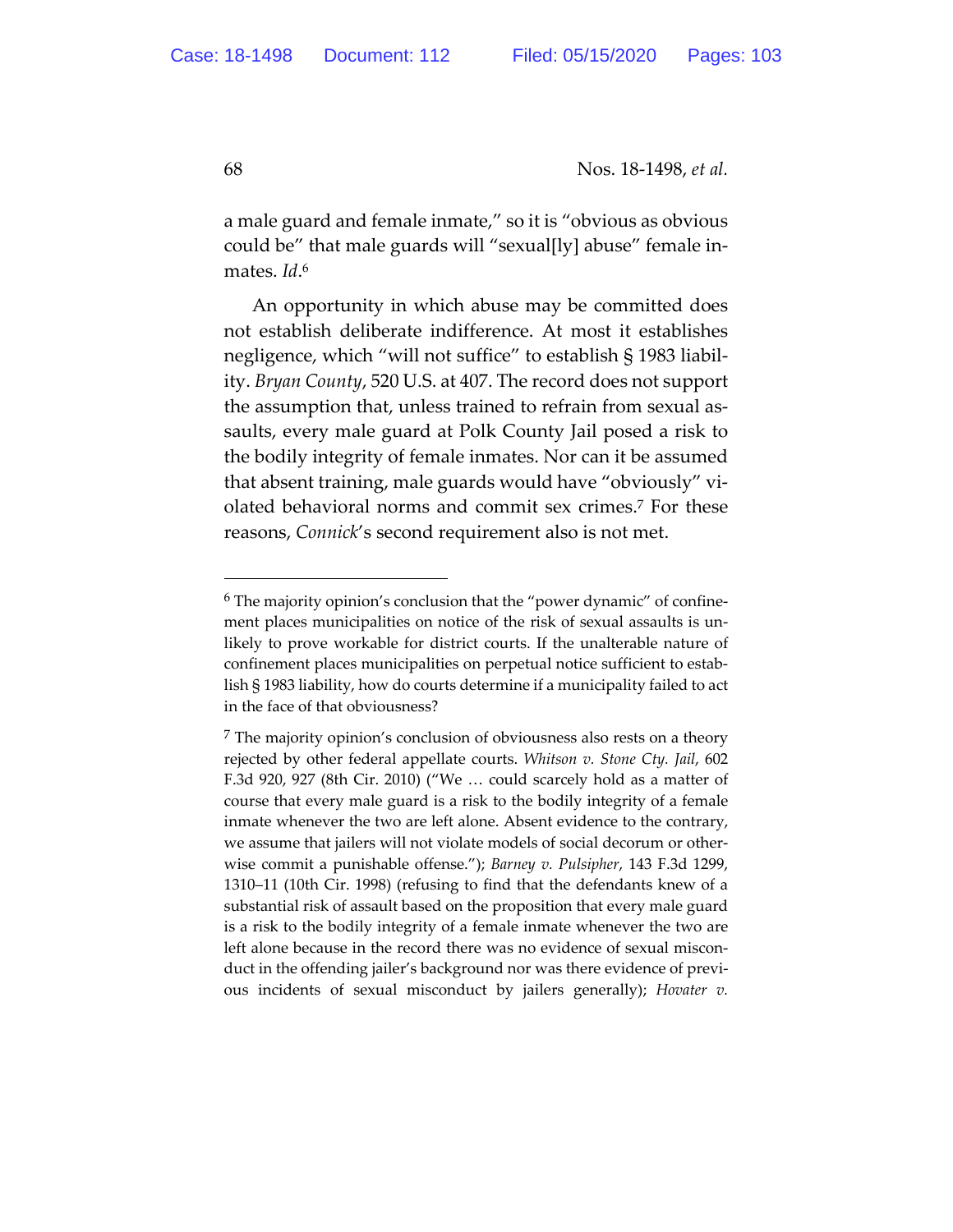Third, "failure-to-train liability is concerned with the substance of the training, not the particular instructional format." *Id*. at 68. Under *Connick*, this poses the question whether Christensen was "equipped with the tools to interpret and apply legal principles." *Id*. at 64. The majority opinion frames the applicable principle as "do not sexually abuse inmates," calling it an "easy and evident" constraint. Majority op. at pp. 19–20. Christensen thought so too, testifying he knew his assaults were crimes that put plaintiffs at risk, and that more training would not have altered that knowledge. Despite Christensen's avowals, the majority opinion holds the County liable for Christensen's conduct because its sexual assault training failed to educate and sensitize guards to the following:

- the dignity and respect owed female inmates;
- the inherent vulnerability the confinement setting presents to female inmates;
- the symptoms of an inmate suffering from the trauma of abuse;
- report[ing] each other's misconduct; and
- matters of prevention and detection.

Majority op. at pp. 19–20, 28.

This scrutiny of existing policies and training goes too far, violating the third requirement of *Connick*. The single-incident liability inquiry under *Connick* stops after the question of whether Christensen knew his conduct was a crime. It does not ask whether better or more training might have prevented

*Robinson*, 1 F.3d 1063, 1066–68 (10th Cir. 1993) ("[T]here is no evidence in the present case of an obvious risk that male detention officers will sexually assault female inmates if they are left alone.").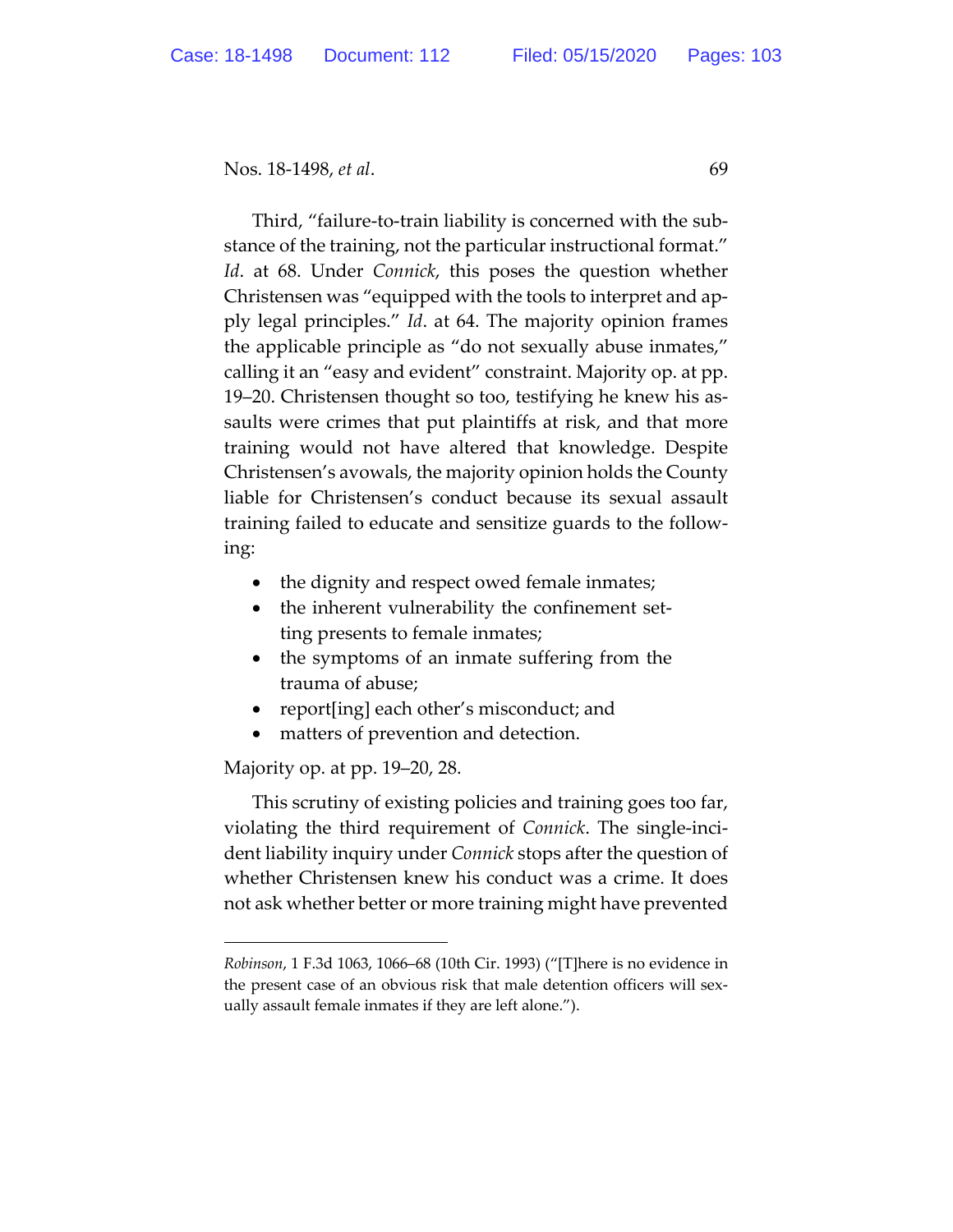his crimes. On this exact question the Court in *Connick* stated: " $[$ P $]$ rov $[$ ing $]$  that an injury ... could have been avoided if an [employee] had had better or more training, sufficient to equip him to avoid the particular injury-causing conduct' will not suffice." *Id*. at 68 (quoting *Canton*, 489 U.S. at 391). *See also Connick*, 563 U.S. at 73–74 (Scalia, J., concurring) (rejecting liability "under the rubric of failure to train simply because the municipality does not have a professional educational program covering the specific violation in sufficient depth"); *id*. at 78 (Scalia, J., concurring) ("[A] bad-faith, knowing violation, could not possibly be attributed to lack of training. …")

This third requirement ends where it does for good reasons. As the Court ruled in *Canton*, a municipality cannot act with deliberate indifference for failing to train employees for rare or unforeseen events. A less than rigorous fault standard "result[s] in *de facto respondeat superior* liability on municipalities—a result we rejected in *Monell*." *Canton*, 489 U.S. at 392 (citing *Monell*, 436 U.S. at 693–94; *Rizzo*, 423 U.S. at 378–80). That result also intrudes upon the federalism interests that the *Monell* failure-to-train cases strongly reinforce. In *Canton*, the Court noted how "[i]n virtually every instance where a person has had his or her constitutional rights violated by a city employee, a § 1983 plaintiff will be able to point to something the city 'could have done' to prevent the unfortunate incident." *Id*. at 392 (quoting *Tuttle*, 471 U.S. at 823 (plurality opinion)). While the education and sensitization steps the majority opinion lists fit into that category, the stringent fault requirements of *Canton* do not demand them.

None of the three requirements in *Connick* are met here to satisfy *Canton*'s single-incident hypothetical.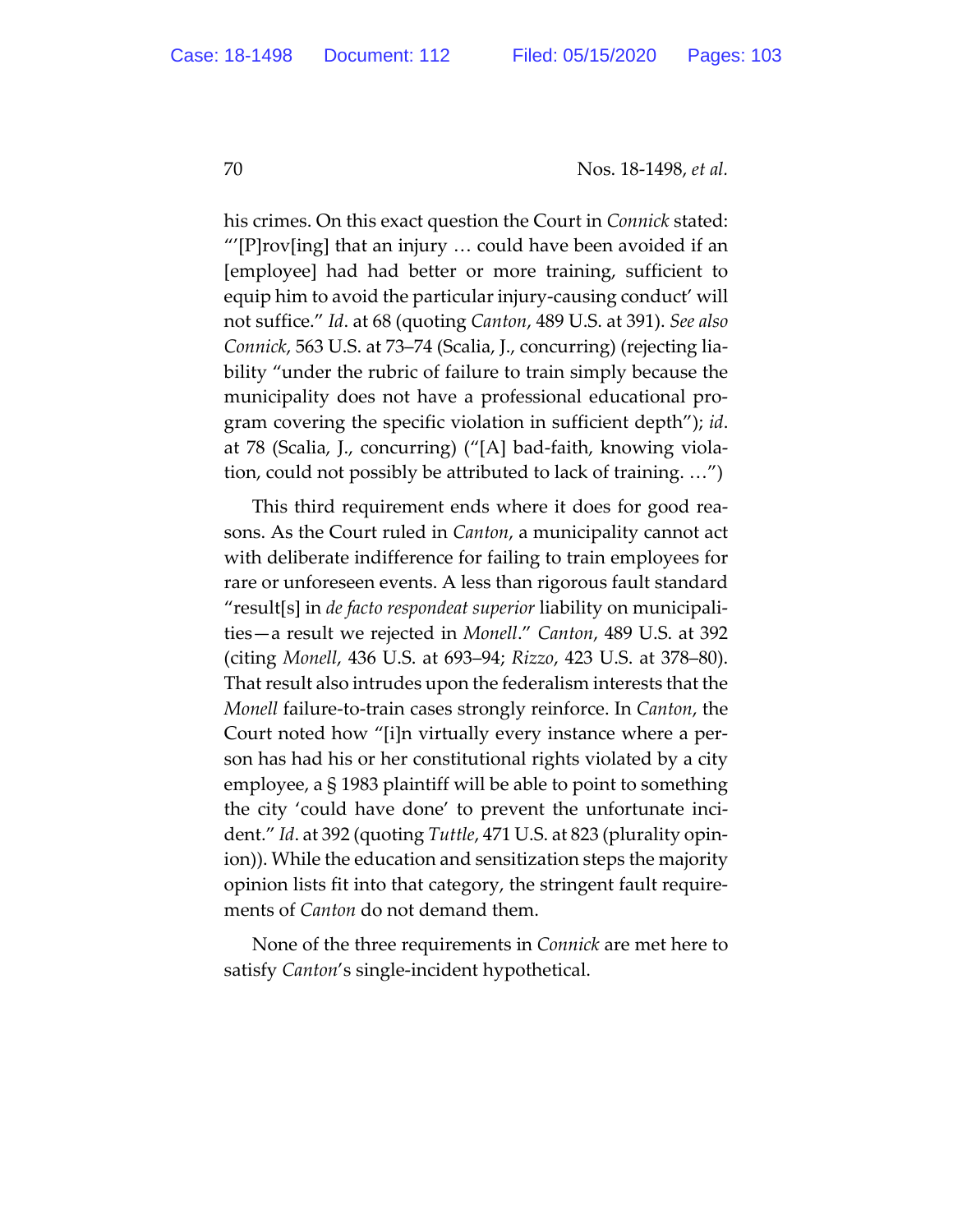The single-incident theory fails here for two other reasons. *Bryan County* requires a "direct causal link" link between Christensen's crimes and an ineffective training regimen. 520 U.S. at 404. *See also Tuttle*, 471 U.S. at 823 (requiring "affirmative link"); *Rizzo*, 423 U.S. at 371 (same). The record here shows no such link. Before the discovery of Christensen's crimes, there were no prior instances of similar sexual assaults; Eiser agreed the jail, including the Jorgenson incident, had a "good" record on sexual assaults. And Eiser testified that no empirical data shows compliance with PREA would have yielded a better result. These same facts, however, persuade a majority of my colleagues that the need for more or better sexual assault training was "so obvious." To the contrary, the record shows the County's training "equipped [Christensen] with the tools" to understand its uncomplicated zero-tolerance assault policy, *Connick*'s third requirement. 563 U.S. at 64. Christensen chose repeatedly to disregard that policy and, hiding his actions, assault the plaintiffs.

To establish single incident liability, a plaintiff also must prove that municipal "policymakers know to a moral certainty" that its employees will confront a given situation and fail to train for it. *Canton*, 489 U.S. at 390 n.10. Here, the County had not previously faced the circumstance of a guard raping inmates. Even so, the jail had a zero-tolerance sexual assault policy and trained its guards on it. In *Connick*, the Court ruled that "[a] district attorney is entitled to rely on prosecutors' professional training and ethical obligations in the absence of specific reason, such as a pattern of violations, to believe that those tools are insufficient to prevent future constitutional violations." 563 U.S. at 67. *Connick* also requires similarity among violations. *See id*. at 62–63. Following *Connick*'s reasoning, the County was also entitled to rely on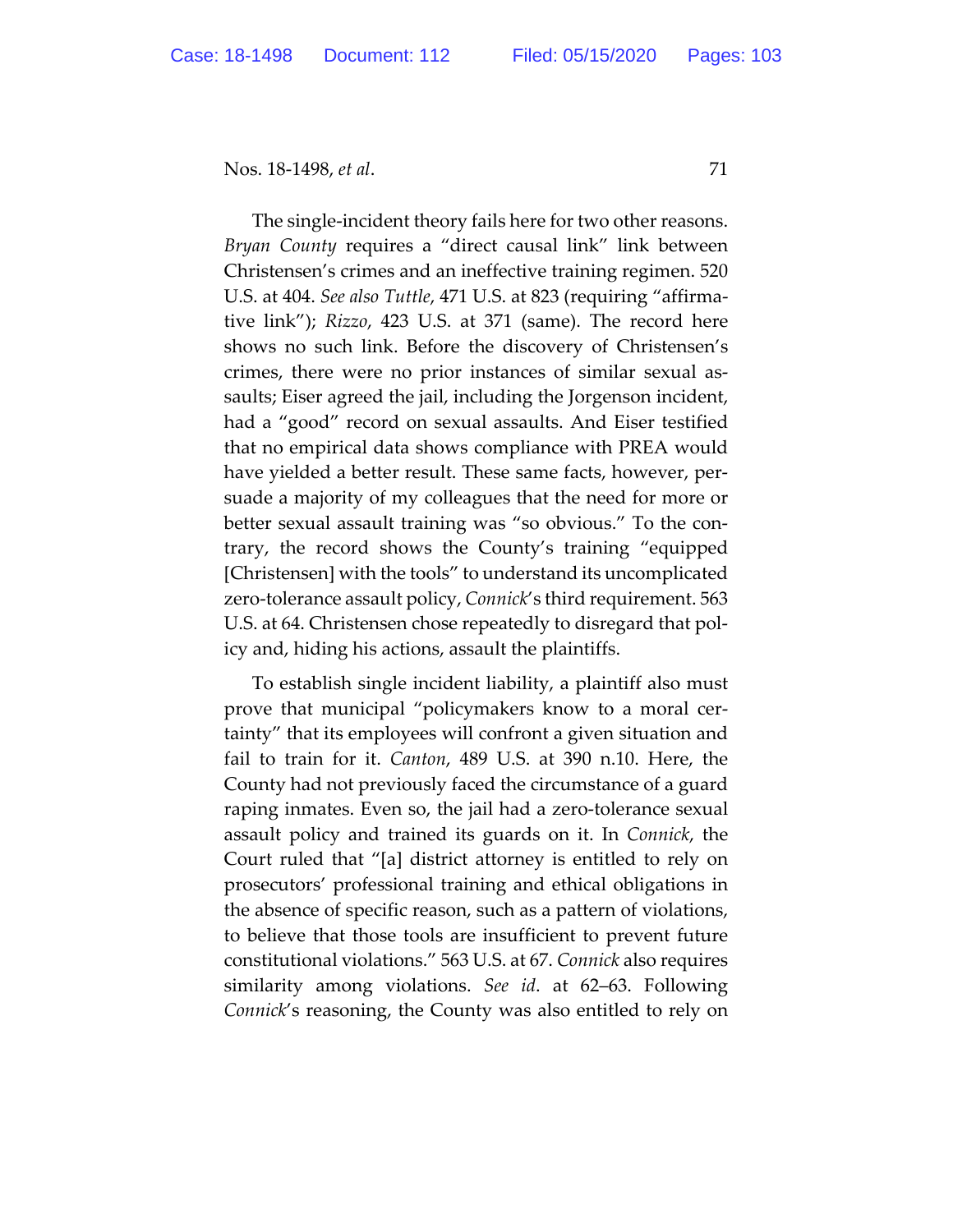its policies and training given the absence of any sexual assaults similar to Christensen's at the jail. *See* Majority op. at p. 26. ("To be certain, the accusations of Jorgenson's reprehensible conduct fell short of rape.").

## **2.** *The "Obvious" Contradiction*

All agree this case turns on notice. The majority opinion states at p. 20: "The Supreme Court has made plain that a failure to act amounts to municipal action for *Monell* purposes only if the County has notice that its program will cause constitutional violations. See *Connick*, 563 U.S. at 61–62." *Canton* in footnote 10 provides that the need to train officers on constitutional limits "can be said to be 'so obvious' that failure to do so could properly be characterized as 'deliberate indifference' to constitutional rights." 489 U.S. at 390 n.10. The evidence the majority opinion relies on to conclude notice falls outside the sphere of single-incident liability.

The majority opinion concludes repeatedly and with certainty that the jail posed an obvious risk that male guards would sexually assault female inmates. Majority op. at p. 24 ("obvious *and* known risk"), *id*. ("the reality was as obvious as obvious can be"), *id*. at p. 27 ("obvious and known risk of sexual assaults in its jail"), and *id.* at p. 30 ("the risk of constitutional injury—here, the sexual assaults—was obvious"). In support of this conclusion it reviews "evidence that the County was aware of sexual misconduct happening within its jail." *Id*. at p. 25. That notice evidence falls into four categories: (1) Nargis's tier talk (*Id*. at pp. 19, 25, and 28); (2) the "tizzy" email (*id*. at pp. 19 and 28); (3) infrequent, undated, and mostly unreported inappropriate comments by four guards over a twelve-year period (*id*. at p. 25); and (4) information gleaned from the Jorgenson investigation (*id*. at pp. 25–28).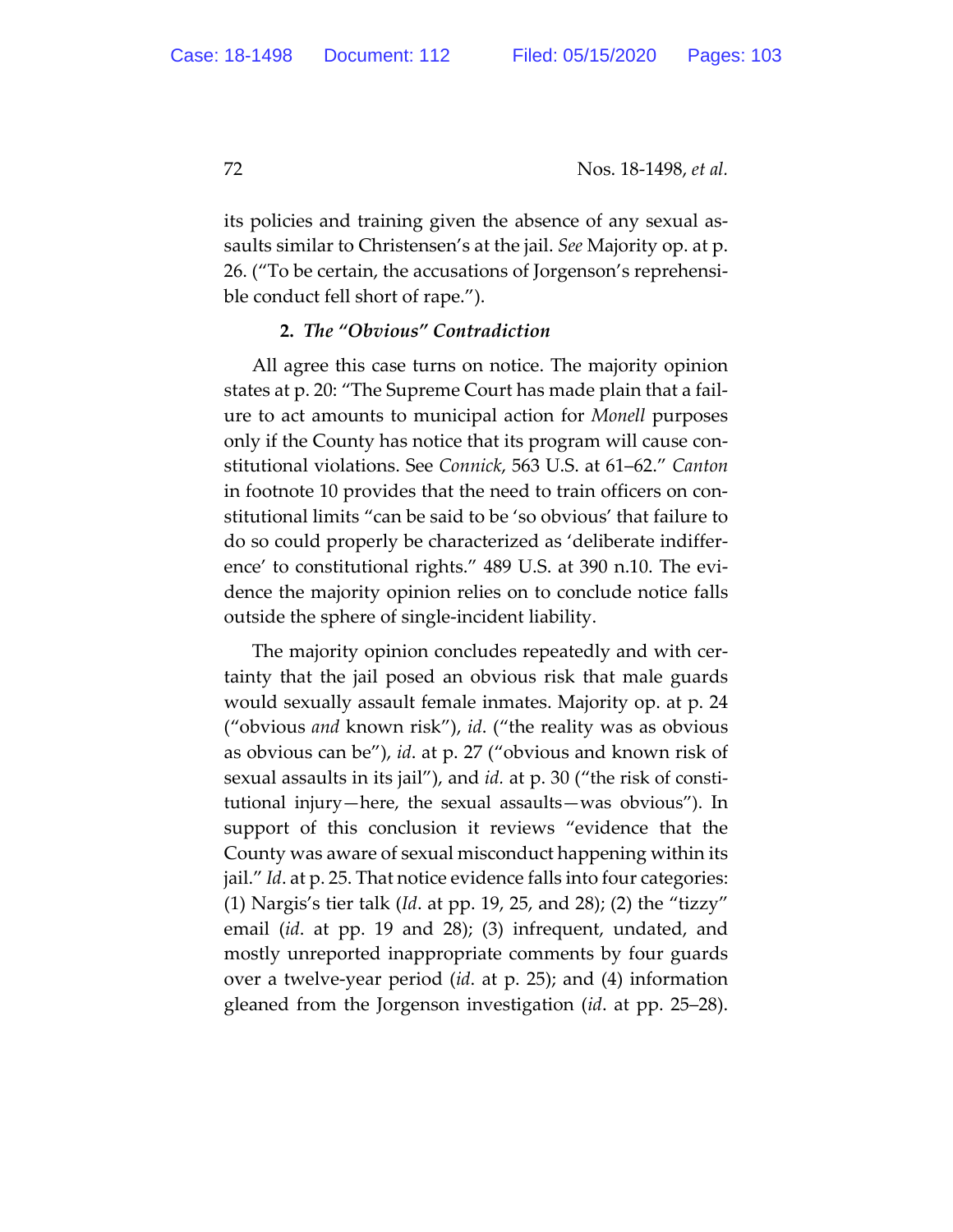On this evidence the majority opinion holds that the County disregarded obvious notice of risk and the need for "different policies or training" and "more robust policies." *Id*. at pp. 31-32.

But in its consideration of and conclusion based on this evidence, the majority opinion embraces a contradiction. The identical four categories of evidence served as plaintiffs' evidence of notice in the district court. As in every appeal, we are limited by the record. The district court expressly ruled "that plaintiffs failed to put forth sufficient evidence to support finding a pattern of constitutional violations known to policymakers." Opinion and Order at 7, *J.K.J. v. Polk Cty.*, No. 15- CV-428, 2018 WL 708390 (W.D. Wis. Feb. 5, 2018), ECF No. 279. And plaintiffs have not challenged that holding on appeal. Appellees' Br. at 45 n.10 ("Plaintiffs do not argue on appeal that deliberate indifference is established here due to a pattern of similar past incidents.").

These four categories of evidence fail as "so obvious" notice under a pattern theory, as found by the district court. Nevertheless, in the majority opinion the same four categories provide "so obvious" notice under a single-incident theory. The majority opinion turns the single-incident theory on its head, using the same facts to produce the opposite conclusion. On this same record, the need for more training and better policies is simultaneously "not at all obvious" and "so obvious." The lack of a pattern deprived the County of notice of a need, but the same evidence now provides notice of such a need. For example, the majority opinion allows Jorgenson's misconduct to provide "incremental notice of an obvious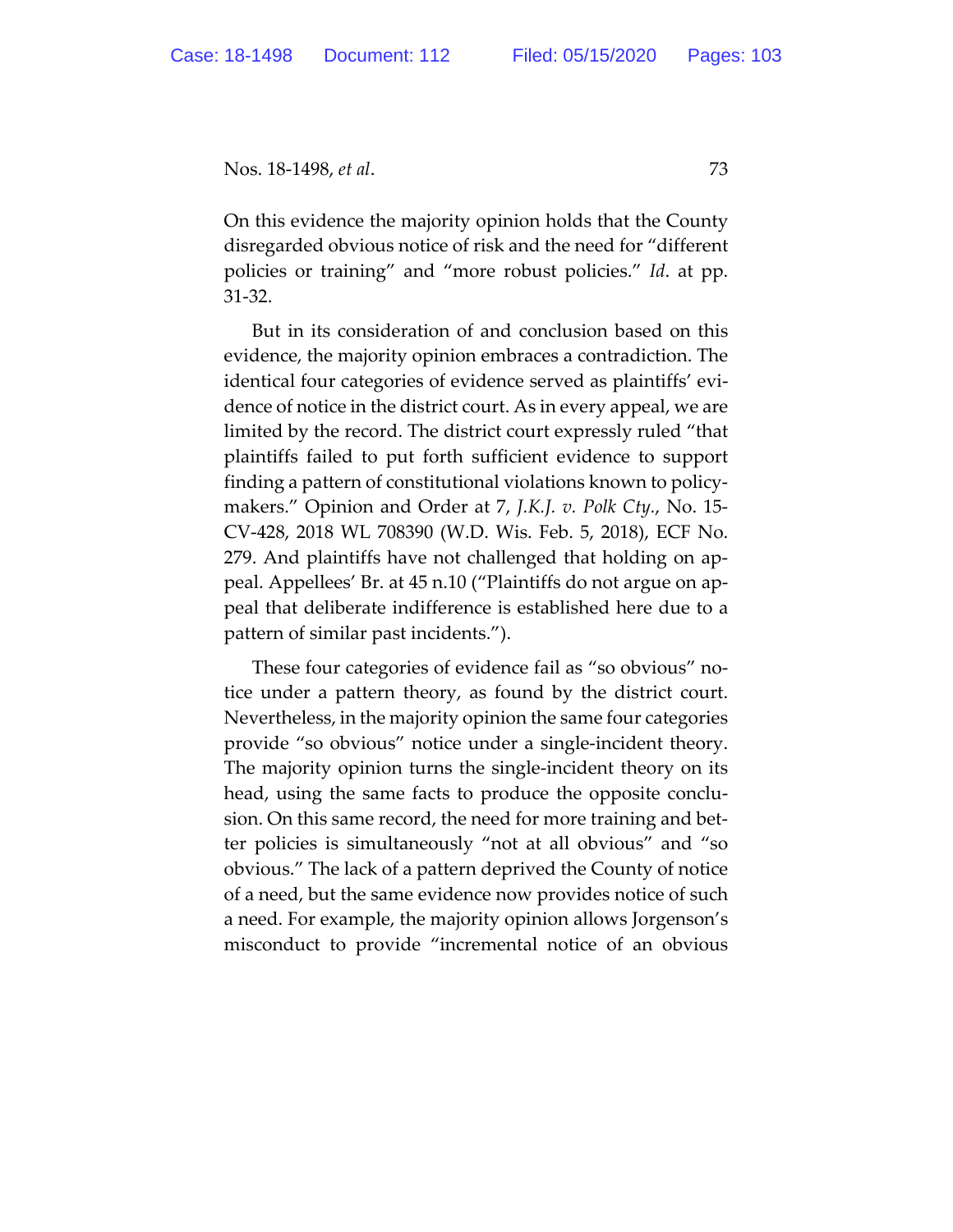risk." Majority op. at p. 26. Unexplained is why—if four categories of evidence did not provide that notice, as the district court held—one category could.8

If the response is that the "so obvious" notice necessary for single-incident liability differs from the "so obvious" notice for pattern liability, no authority so provides. Nor would it. The same evidence is not being considered as of different times, or in a different sense. Pattern and single incident theories of liability differ in their requirements, but they share the identical objective of notice. Under either theory, a municipality's policymakers must have notice of omissions before being deemed deliberately indifferent. *Connick*, 563 U.S. at 61-62; *Bryan Cty.*, 520 U.S. at 410; *Canton*, 489 U.S. at 390 n.10. Evidence that falls short under one theory falls short under the other as well.

Do not construe my dissent as concluding that the four categories of evidence listed above are always irrelevant. Those categories would be relevant under other avenues of liability, such as implied policy or pattern theories. But the single-incident theory requires that the need for training be obvious without consideration of prior violations. *See Connick*, 563 U.S. at 63 n.7 (rejecting contemporaneous or subsequent evidence to prove notice). When evaluating "the risk from a particular glaring omission in a training regimen" the question is whether the risk is "obvious in the abstract." *Bryan County*, 520 U.S. at 410 (internal quotation marks omitted).

<sup>8</sup> Also unexplained is how notice of an "obvious risk" could be "incremental." Incremental denotes gradual, or progressive, the opposite of a "so obvious" need necessary for deliberate indifference under a "single incident" theory. *Canton*, 489 U.S. at 390 n.10.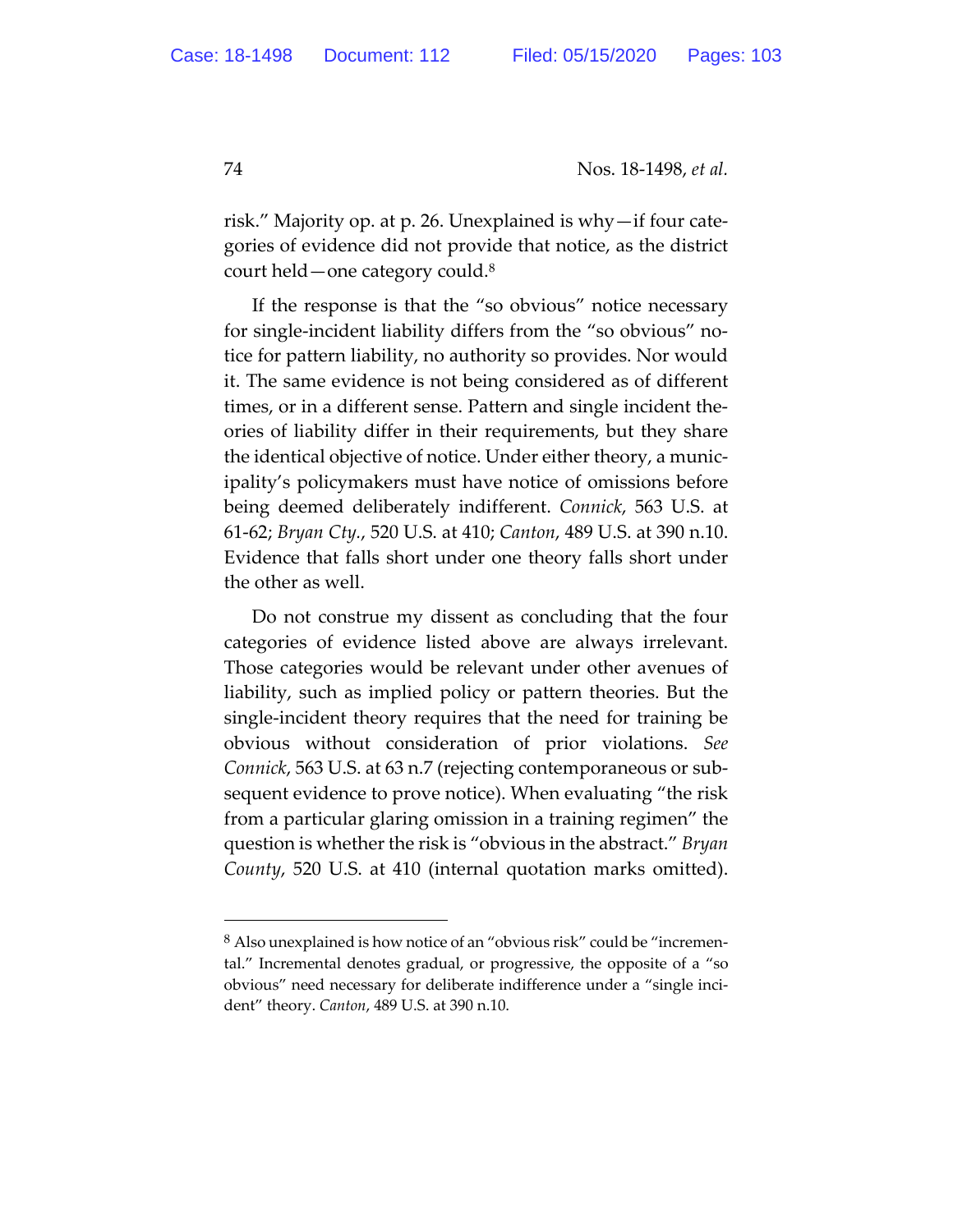That is for good reason. Single incident liability exists for a limited circumstance in which a municipality faced no prior instances of similar constitutional violations. *See Connick*, 563 U.S. at 64 (explaining that with the single-incident exception "[t]he Court [in *Canton*] sought not to foreclose the possibility, however rare, … that a city could be liable under § 1983 without proof of a preexisting pattern of violations"). The singleincident theory is a way to show liability, *without* evidence of past constitutional violations. Here, the district court concluded that those same categories of evidence failed to provide notice under a pattern theory, and an implied policy theory of liability is not before us. So the four categories cannot be considered here.

There is only one way out of this contradiction. If notice is no longer required, what remains is liability without notice: *respondeat superior*. *Monell* and Supreme Court precedents forbid that result. Because the "so obvious" standard from the *Canton* footnote 10 hypothetical cannot be satisfied here, the plaintiffs' constitutional claim is legally deficient.

# **B. Failure to Supplement Policies**

The second basis on which the majority opinion concludes liability—that a failure to supplement County policies amounted to unconstitutional inaction under *Monell*—also relies on *Canton's* single-incident theory. For a number of reasons, that approach cannot be squared with the Court's admonitions in *Canton*, *Bryan County*, and *Connick* either.

*Canton*'s single-incident hypothetical expressly considers only "the need to train" officers. 489 U.S. at 390 n.10. The Court has never extended single-incident liability outside fail-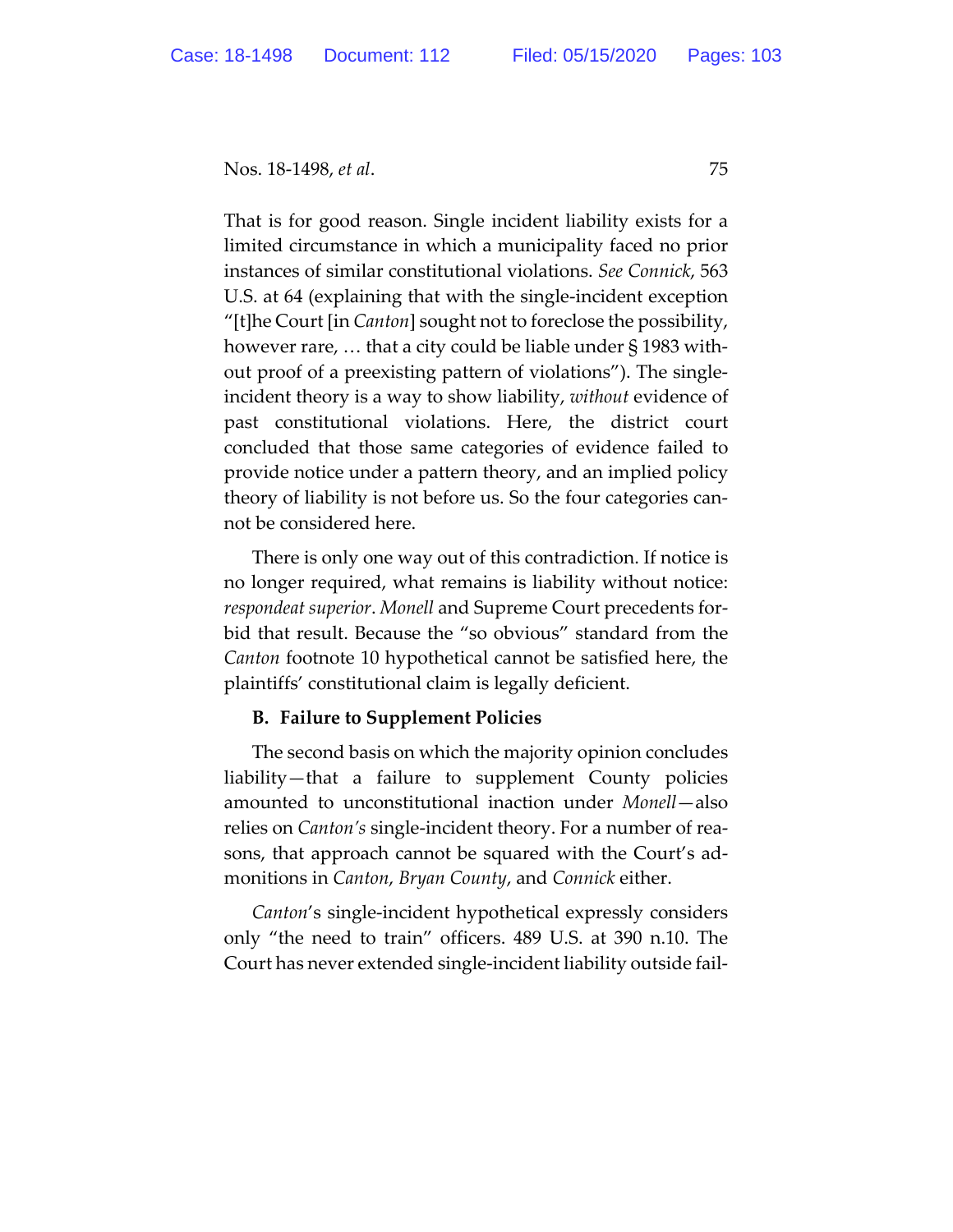ure to train. *See Connick*, 563 U.S. at 64 (limiting single-incident theory to "the obvious need for specific … training"); *Bryan County*, 520 U.S. at 410 (limiting single-incident theory to "a particular glaring omission in a training regimen"). The claim at issue involves something different—purported gaps in the County's sexual assault express policies—not failure to train.

As just noted, the majority opinion's unconstitutional inaction holding relies exclusively on the same four categories of evidence that failed to provide "obvious" notice of a need for more action. *Cf. Connick*, 563 U.S. at 61, 63, 71 (requiring "obvious" notice to establish single-incident liability); *Bryan County*, 520 U.S. at 410 (same); *Canton*, 489 U.S. at 390 n.10 (requiring "so obvious" and "plainly obvious" notice). So appears the contradiction: the same evidence the district court found did not provide notice, a finding left unchallenged on appeal, gives notice in the majority opinion of a need for more action. The need for additional policies is simultaneously "not at all obvious" and "so obvious."

The majority opinion concludes that the County's zero-tolerance sexual assault policies contained "material gaps" because those policies did not include information about preventing and detecting sexual assaults. Majority op. at pp. 18-19. To prove deliberate indifference, plaintiffs must show it was "highly predictable" that, absent supplements to its zero-tolerance assault policies, male Polk County Jail guards would inflict the particular constitutional injuries suffered by plaintiffs. *Bryan Cty.,* 520 U.S. at 411. This means plaintiffs must show that those guards lacked the tools to know that sexual assault is a crime and violated County policies. *See id*. But as explained above, there were no prior instances of rape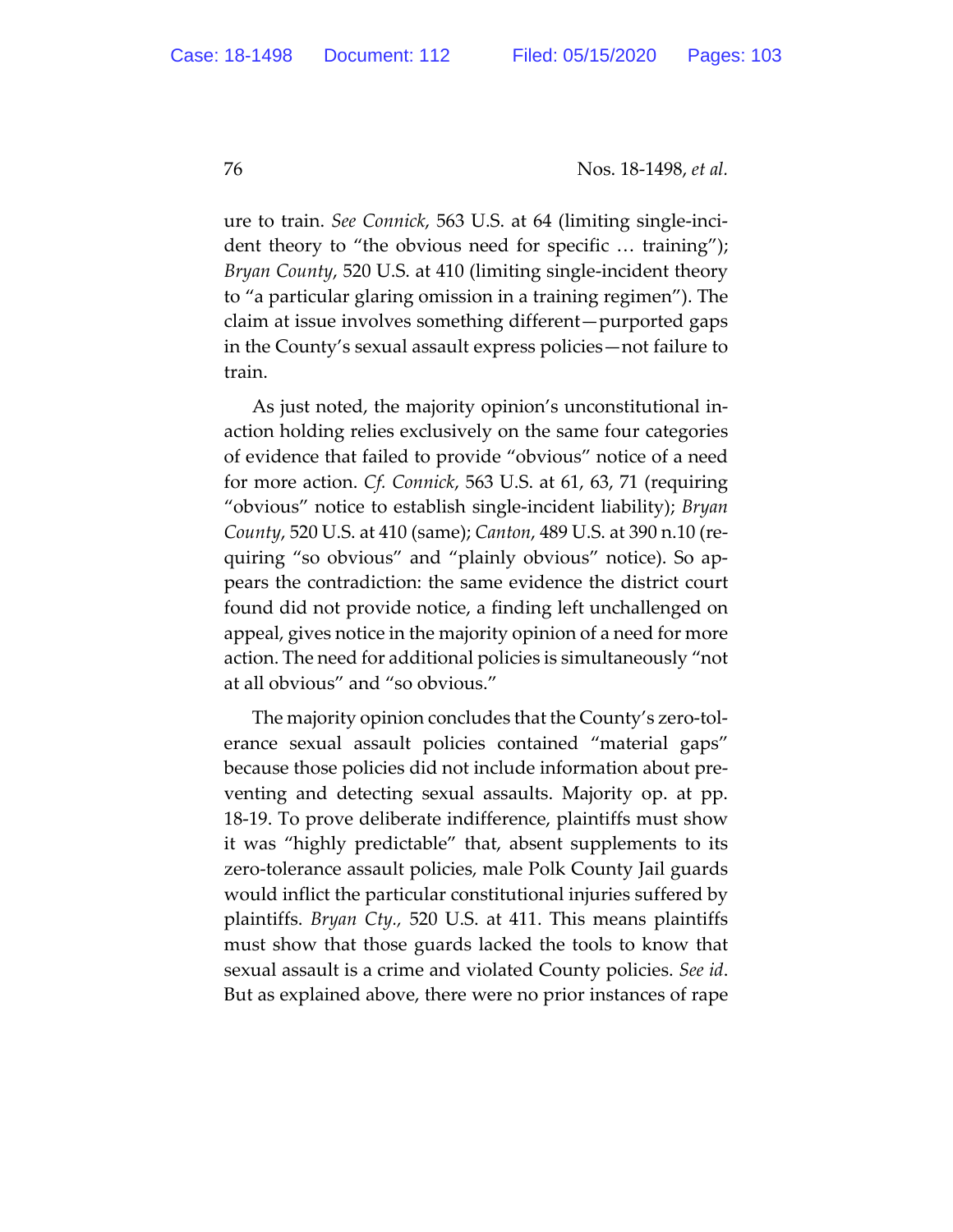at the jail and plaintiffs' own opinion witness agreed the jail had a "good" record on sexual assaults. As with all of its guards, the County gave Christensen the tools to stop himself; he chose not to.

The majority opinion instead grounds fault solely on three generalized risks:

- That "[t]he confinement setting is a tinderbox for sexual abuse."
- That *any* "guard would grow too comfortable, lose his better angels, and step over the clear line marked in Polk County's written policies."
- That it was "'highly predictable,' if not certain, that *a male guard* would sexually assault a female inmate if the County did not act."

Majority op. at pp. 24–26 (emphases added).<sup>9</sup> Absent from these generalizations is any mention of how purported gaps in County policies amounted to deliberate indifference. Left unexplained is specifically how the decision to rely on policies that, until Christensen, produced "good" results on the particular risk of sexual assaults amounted to deliberate indifference. It cannot be said a situation that has never occurred is likely to recur. *See Bryan County*, 520 U.S. at 409 (basing predictability on "[t]he likelihood that the situation will recur").

The deliberate indifference standard in *Canton* has an important corollary. Under the single incident theory, *Canton* requires employers "know to a moral certainty" that their employees will face a "difficult choice of the sort that training or

<sup>&</sup>lt;sup>9</sup> If such a generalized risk suffices to trigger notice here, the same generalized risk could apply for jail fights, medical attention, and other aspects of confinement.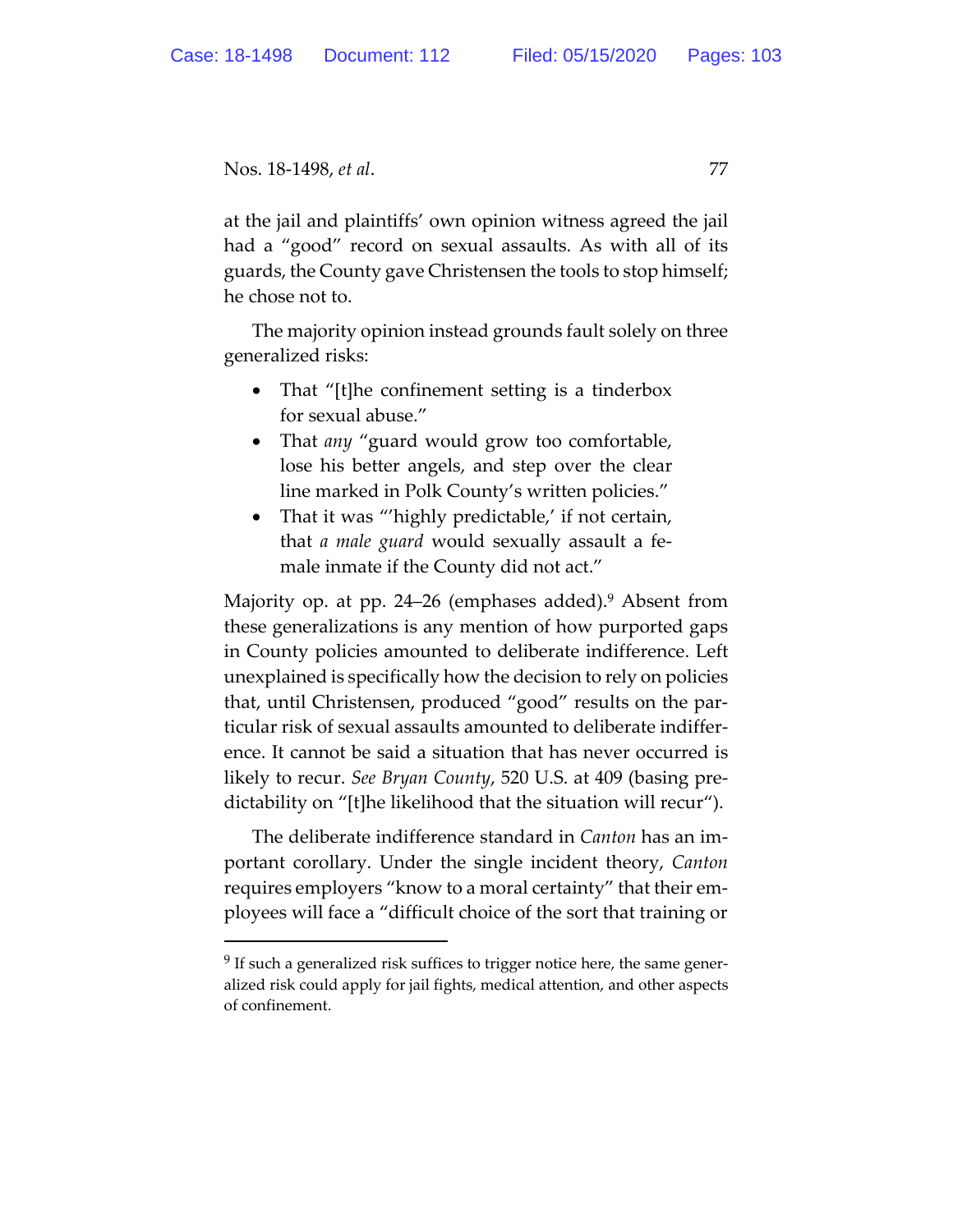supervision will make less difficult." *Walker v. City of New York*, 974 F.2d 293, 297 (2d Cir. 1992) (citing *Canton*, 489 U.S. at 390 n.10). Case law has referred to this as the "difficult decision" or "difficult choice" requirement.

However phrased, it is not a "difficult choice" or a "difficult decision" for a guard not to rape an inmate. Such a decision is mandated by the law, written policies and training here, as well as any moral code. Just so, Christensen had no "difficult choice." He was instructed by the written policies, training, and the law not to sexually assault, but he willfully and surreptitiously ignored that training and instruction. For all these reasons, this case does not fit within the narrow and rare single-incident exception to the pattern requirement for municipal liability.

#### **C. Causation**

To recover from the County under § 1983, plaintiffs also must prove "a direct causal link between the municipal action and the deprivation of federal rights." *Bryan County*, 520 U.S. at 404. A municipality cannot be liable "unless *deliberate* action attributable to the municipality directly caused a deprivation of federal rights." *Id*. at 415. Even if training or a policy omission was in some manner deficient, "the identified deficiency … must be closely related to the ultimate injury" such that "the deficiency … actually caused the police officers' indifference." *Canton*, 489 U.S. at 391. Said slightly differently, "a municipality can be liable under § 1983 only where its policies are the moving force behind the constitutional violation." *Id*. at 389 (citations, internal brackets, and quotation marks omitted). These causation requirements are "stringent" and "rigorous" to prevent expansions of constitutional tort liability and the use of federal courts to restructure municipal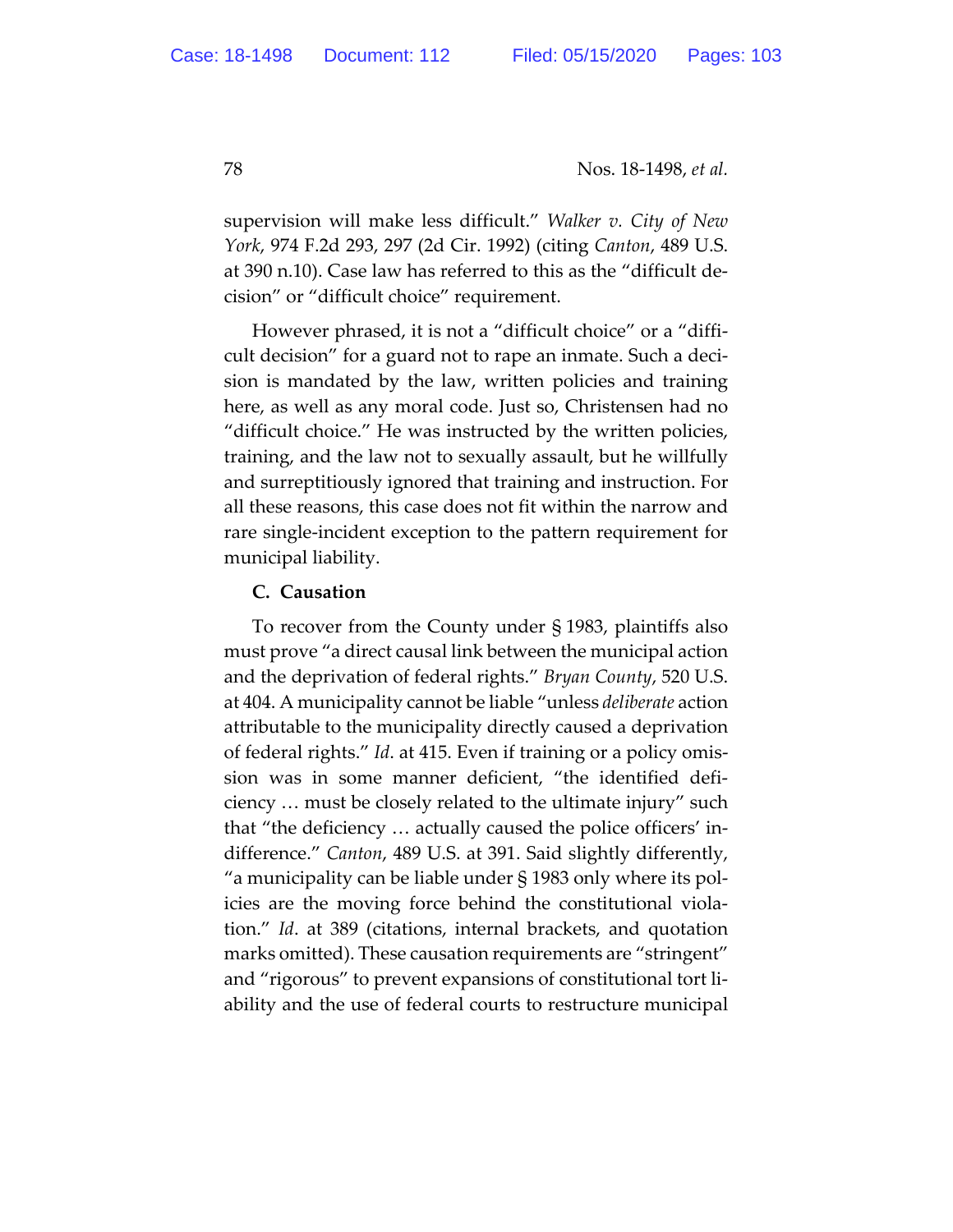institutions. *See Bryan County*, 520 U.S. at 415 (holding a lesser causation standard embroils "serious federalism concerns" and permits "municipal liability [to] collapse[] into *respondeat superior* liability.").

This case presents a glaring causation problem: When Christensen assaulted the plaintiffs, he knowingly and willfully acted in defiance of his training and County policies. No evidence shows that Christensen decided to assault plaintiffs for any reason related to inadequate training or policies. The majority opinion cites no "affirmative link" between the occurrence of Christensen's crimes and the County's alleged inaction. *Tuttle*, 471 U.S. at 823 (plurality opinion) ("At the very least there must be an affirmative link between the policy and the particular constitutional violation alleged."); *Rizzo*, 423 U.S. at 371 (rejecting liability because "there was no affirmative link between the occurrence of the various incidents of police misconduct and the adoption of any plan or policy"). Without an affirmative link, the causation requirement is not met.

The majority opinion rests its conclusion of causation on the obviousness of a risk: "'The high degree of predictability' that constitutes notice … 'may also support an inference of causation …'" Majority op. at p. 30 (citing *Bryan County*, 520 U.S. at 409–10). Because the risk of constitutional injury was obvious, the majority opinion decides, only a "small inferential step" therefrom is necessary to find causation. Majority op. at p. 30. But there must be a foundation from which to take that step. That is missing here.

First, *Connick* emphasizes the notice a municipality's policymakers must have of the omissions in their training program causing municipal employees to violate a citizen's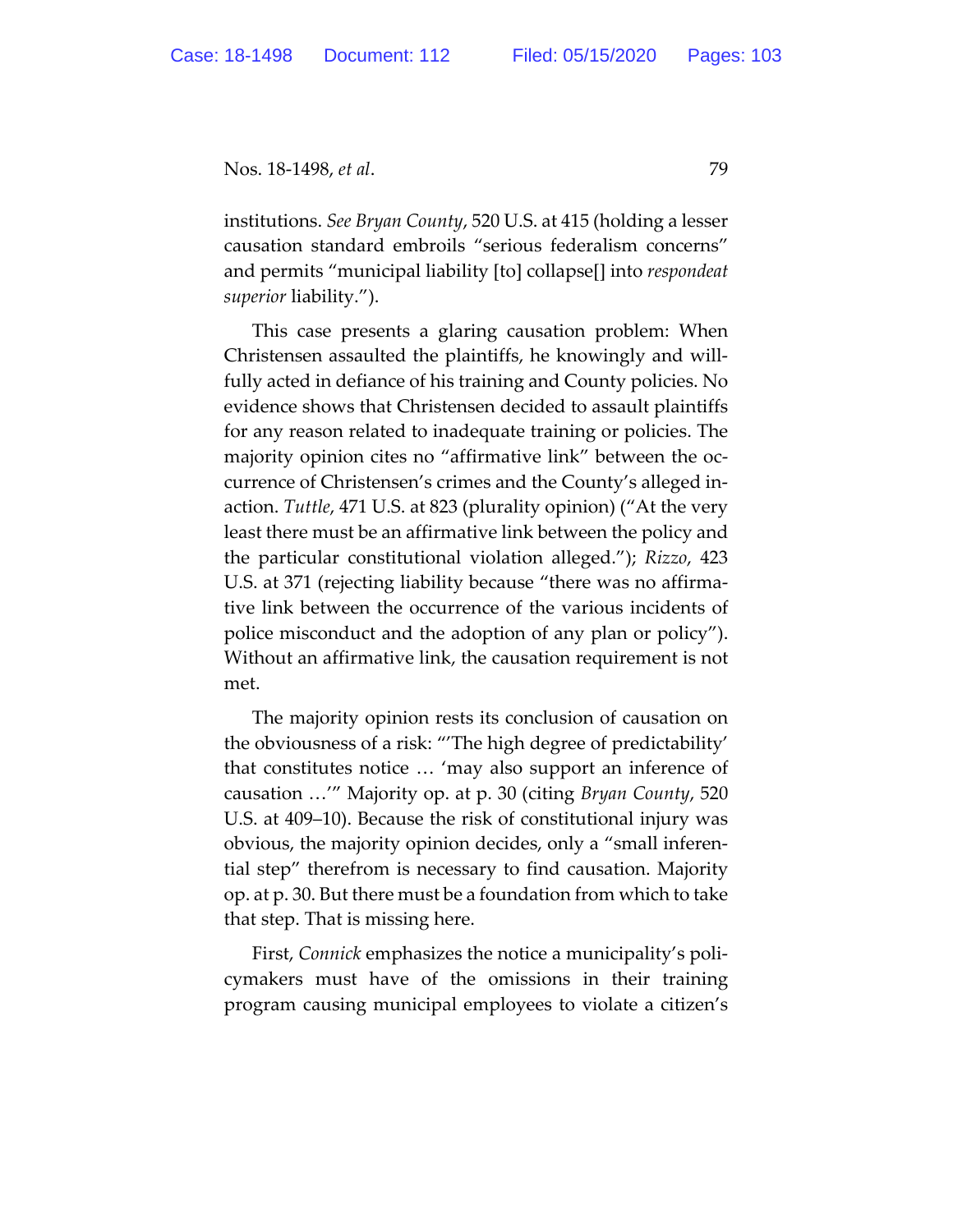constitutional rights before the municipality may be deemed deliberately indifferent. 563 U.S. at 61–62. "Without notice that a course of training is deficient in a particular respect, decisionmakers can hardly be said to have deliberately chosen a training program that will cause violations of constitutional rights." *Id*. at 62.

But the district court ruled, and it is unchallenged on appeal, that the misconduct evidence did not constitute a pattern of constitutional violations. The lack of a pattern deprived the County of notice of a need for additional training and policies. Nevertheless, the majority opinion relies on that same evidence to conclude obviousness and notice. But it cannot be both ways; notice of a risk cannot simultaneously be not present and present. Respect for the district court's finding on an issue not appealed should control, and not form the foundation for a conclusion of causation.

Second is the type of causation found. Certainly, the absence of supplemental training and policies may increase the likelihood that a guard might assault an inmate. The inquiry here, though, is whether male Polk County Jail guards posed a risk to female inmates such that reliance on the County's existing policies and training would result in guard-on-inmate rape. *Bryan County*, 520 U.S. at 411. The district court did not perform this "legal inquiry," *id*., for failure to train or unconstitutional inaction liability, and what remains is just a conclusion of potential causation.

But liability under § 1983 requires *actual* causation of an injury. *Bryan County*, 520 U.S. at 404–05; *Canton*, 489 U.S. at 389; *Monell*, 436 U.S. at 692 (holding the "mere right to control without any control or direction having been exercised" will not support § 1983 liability (citing *Rizzo*, 423 U.S. at 370–71));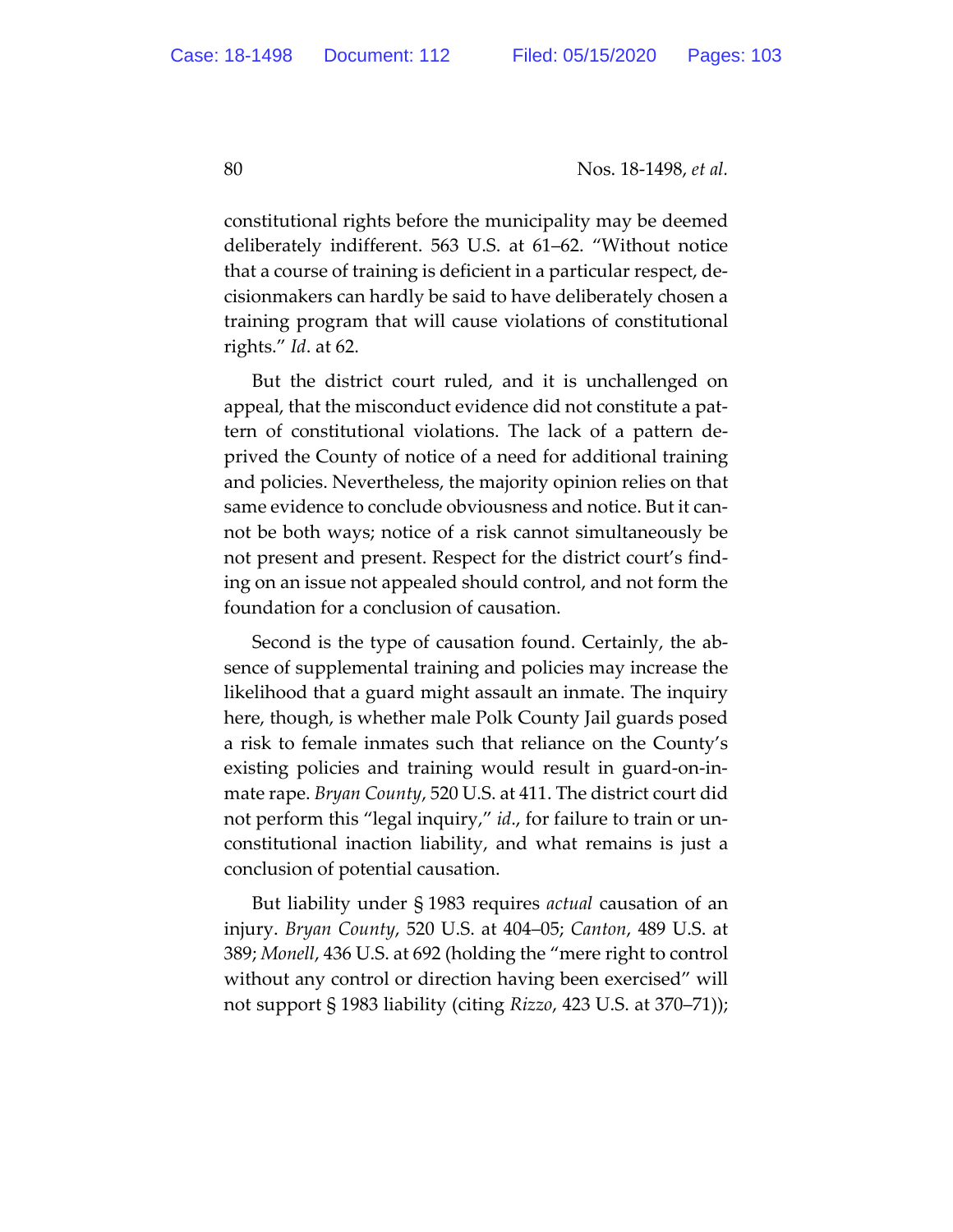*Rizzo*, 423 U.S. at 372, 375–76, 378 (distinguishing the mere failure to act from "active conduct"). "Proving that an injury or accident could have been avoided if an employee had had better or more training, sufficient to equip him to avoid the particular injury-causing conduct will not suffice." *Connick*, 563 U.S. at 68 (quoting *Canton*, 489 U.S. at 391 (internal quotation marks and brackets omitted)). The question is not whether the inaction potentially caused plaintiffs' injuries; it is whether the inaction "actually" (*Canton*, 489 U.S. at 391) and "directly" (*Bryan County*, 520 U.S. at 415) caused the injuries. Here, no evidence shows that County inaction actually and directly caused plaintiffs' injuries.

Third, the majority opinion permits a finding of liability in jail and prison settings based not on proof of causation, but a presumption of negligence. Male jail guards have exclusive "authority and control" over "nearly everything in [inmates'] lives." Majority op. at p. 24. "With this authority and control … c[o]me[s] power and, in turn, access opportunity to abuse it." *Id*. Under this "delicate setting," "the risk of constitutional injury" "was as obvious as obvious could be." *Id*. at pp. 23, 28. "The jury knew that from common sense[,]" so "it took but a small inferential step for the jury to find causation." *Id*. at 28.

Far from *Monell's* "rigorous" causation requirements, the majority opinion's reasoning echoes *res ipsa loquitur*, presuming negligence from Christensen's crimes. *See Tuttle*, 471 U.S. at 831 n.6 (Brennan, J., concurring) (admonishing application of *res ipsa loquitur* doctrine in municipal liability claims). *Res ipsa loquitur* applies when "the facts of the occurrence warrant the inference of negligence" and "the defendant [has] *exclusive control* of all the things used in an operation which *might*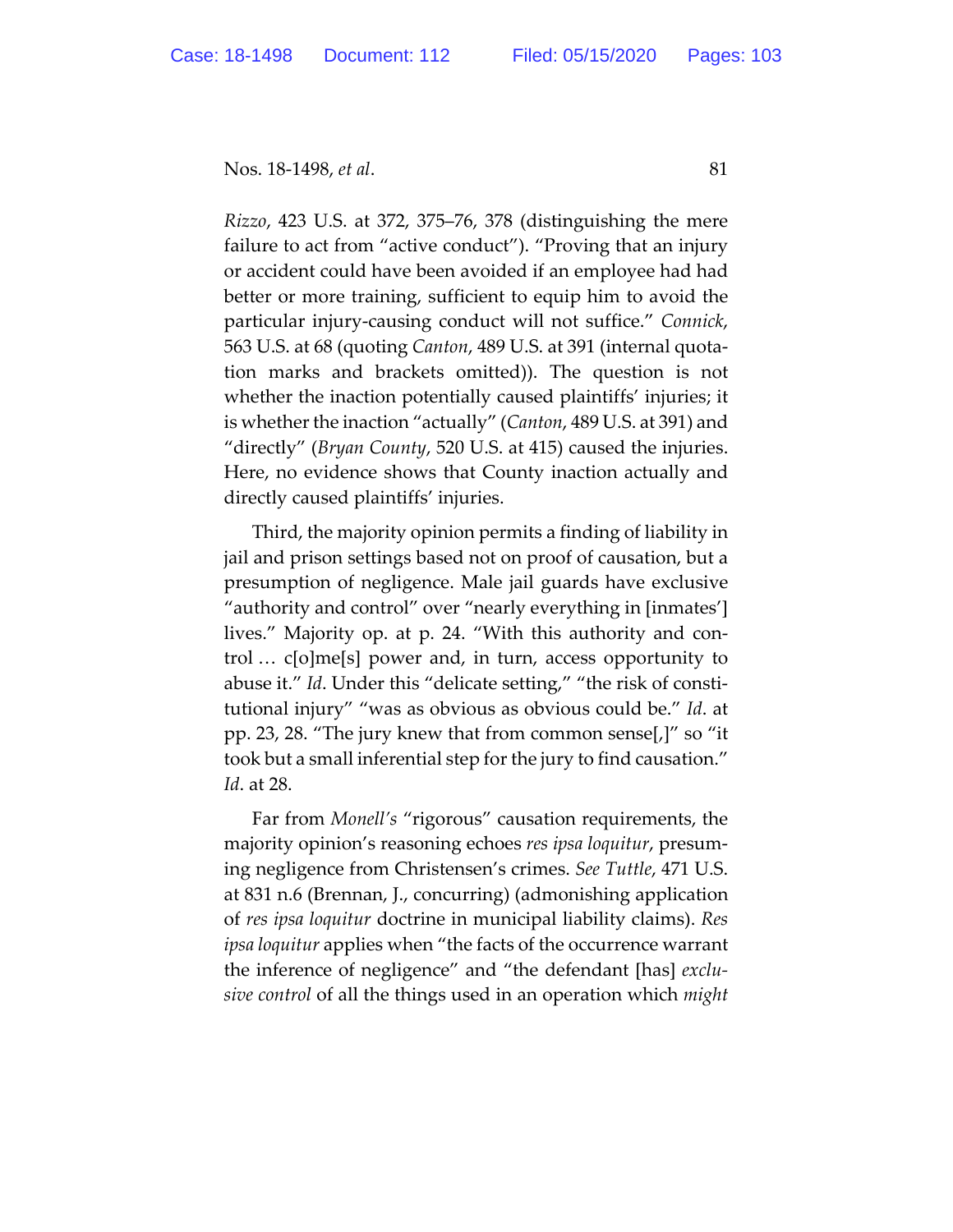*probably have* caused injury." *Jesionowski v. Bos. & M. R. R.*, 329 U.S. 452, 456 (1947) (emphases added) (citation and quotation marks omitted). Compare the elements of *res ipsa loquitur* with the majority opinion's reasoning: The jail's "authority and control" through "male guards" over "nearly everything in [inmates'] lives," supports an inference of causation. Majority op. at p. 24. Instead of causation or deliberate indifference, negligence is presumed. *Monell* requires more: deliberate indifference and moving force causation, not "simple or even heightened negligence." *Bryan County*, 520 U.S. at 407.

Plaintiffs' appalling injuries were not caused by a lack of specific training and policy language about sexual assault prevention and detection. They were caused by a miscreant guard's hidden, willful, and criminal defiance. There is no evidence that Christensen made the decision to assault plaintiffs for any reason related to inadequate training or policies. For example, no evidence shows that Christensen calculatedly exploited training and policy gaps. Nor does any evidence show that such gaps emboldened, let alone caused, Christensen to commit rapes. The record shows that when Christensen assaulted plaintiffs he knew he was acting contrary to his training and in violation of County policies. From this undisputed evidence, any reasonable fact finder would have to conclude that Christensen's bad-faith conduct, in conflicting with his employer's policies and training, caused plaintiffs' injuries. Christensen, not the County, was the "moving force" that caused plaintiffs' injuries. *Monell*, 436 U.S. at 691–92.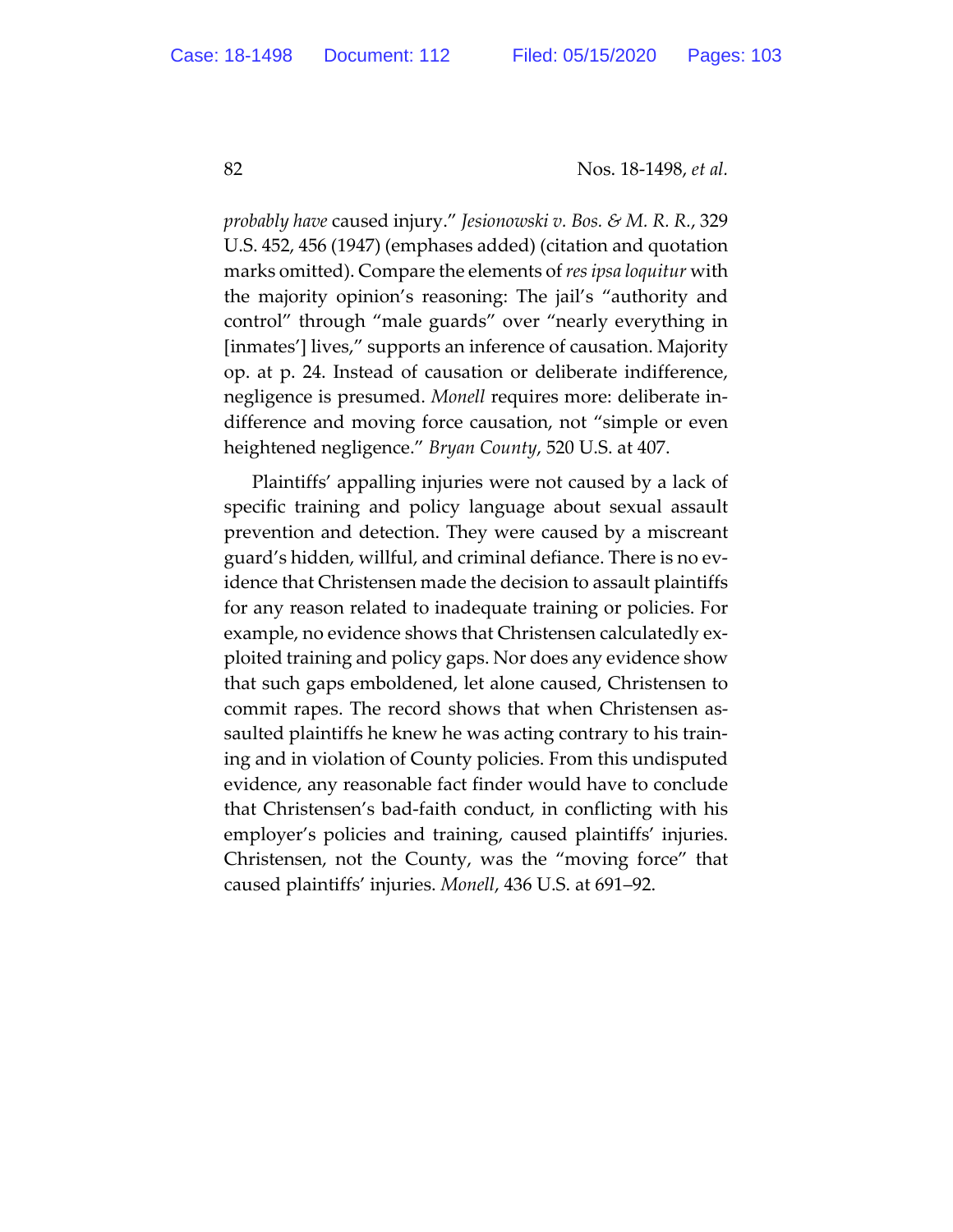### **IV. Federalism**

The majority opinion encroaches on the federalism principles that the Supreme Court's *Monell* cases hold so essential.

*Monell*'s policy requirement was intended to balance § 1983's remedial purpose with the principle that the power exercised by federal courts must not be so broad as to upend the delicate balance of powers among federal, state, and local governments. *See* Michael J. Gerhardt, *The* Monell *Legacy: Balancing Federalism Concerns and Municipal Accountability under Section 1983*, 62 S. Cal. L. Rev. 539 (1989). The majority opinion upsets that balance. It extends federal civil liability by allowing a federal statute to dictate municipal liability, impermissibly infringing on state and local independence and selfgovernance. It also defines notice of constitutional violations so broadly that liability may now arise in any confinement setting, without limit.

The Supreme Court has emphasized the important federalism interests implicated by municipal liability cases involving failure to train, like this one. Allowing § 1983 cases to advance against municipalities for failure to train or inaction "on a lesser standard of fault would result in *de facto respondeat superior* liability on municipalities—a result [] rejected in *Monell*." *Canton*, 489 U.S. at 392 (citation omitted). "This is an exercise … federal courts are ill suited to undertake, as well as one that would implicate serious questions of federalism." *Canton*, 489 U.S. at 392 (citing *Rizzo*, 423 U.S. at 378–80).

The Court sounded the same warning in *Bryan County*:

Where a court fails to adhere to rigorous requirements of culpability and causation, munic-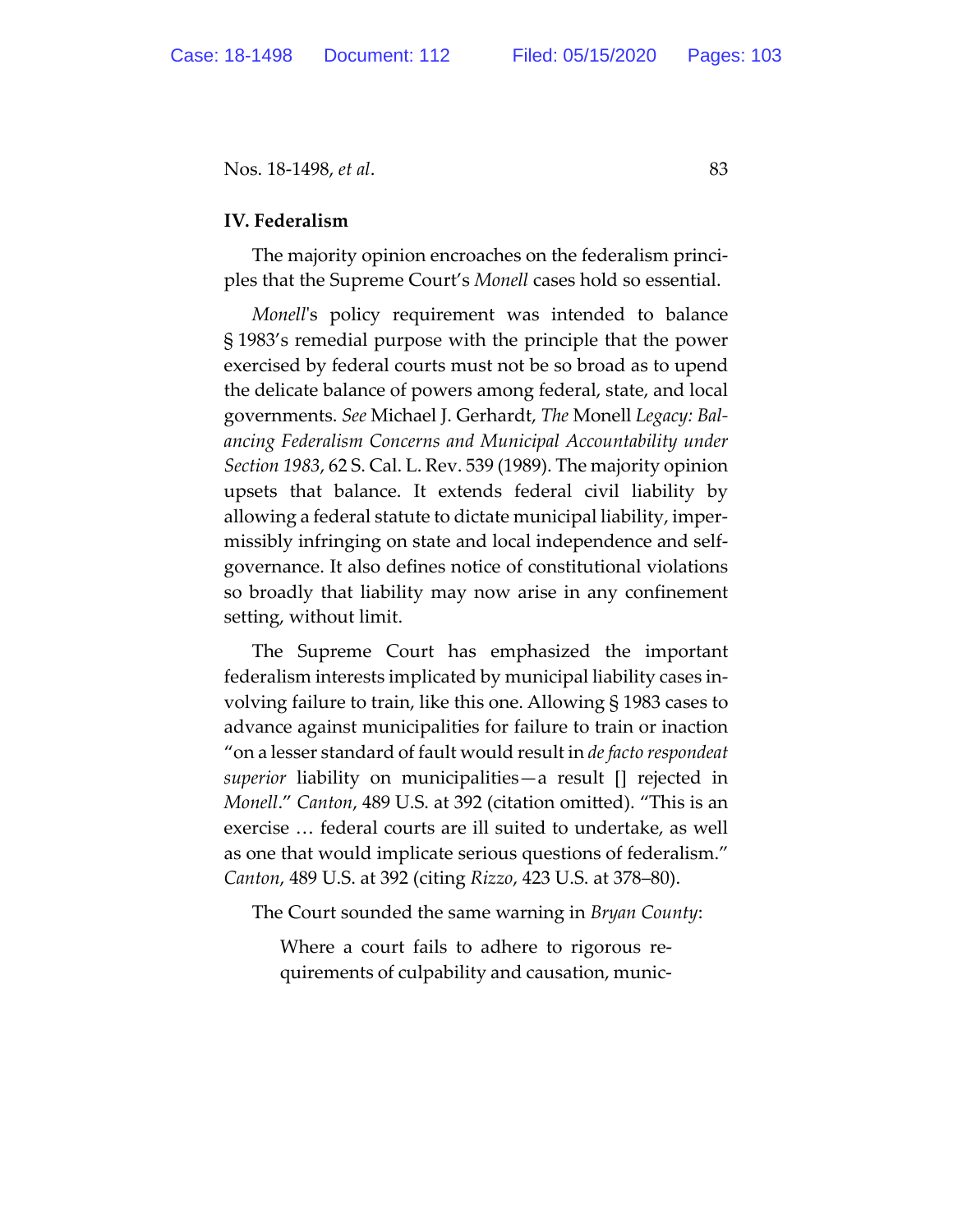ipal liability collapses into *respondeat superior* liability. As [] recognized in *Monell* and [] repeatedly reaffirmed [since], Congress did not intend municipalities to be held liable unless *deliberate* action attributable to the municipality directly caused a deprivation of federal rights. A failure to apply stringent culpability and causation requirements raises serious federalism concerns, in that it risks constitutionalizing … requirements that States have themselves elected not to impose.

520 U.S. at 415 (citing *Canton*, 489 U.S. at 392).

*Connick* raised the same cautionary flag: "[Section 1983] does not provide plaintiffs or courts *carte blanche* to micromanage local governments throughout the United States." 536 U.S. at 68. While Justice Scalia joined the *Connick* opinion in full, his concurrence explained that the dissent's "theory of deliberate indifference would repeal the law of *Monell*." 536 U.S. at 73 (Scalia, J., concurring):

> [W]e do not have *de facto respondeat superior* liability, for each such violation under the rubric of failure to train simply because the municipality does not have a professional educational program covering the specific violation in sufficient depth. …

> These restrictions are indispensable because without them, failure to train would become a talismanic incantation producing municipal liability in virtually every instance where a person has had his or her constitutional rights violated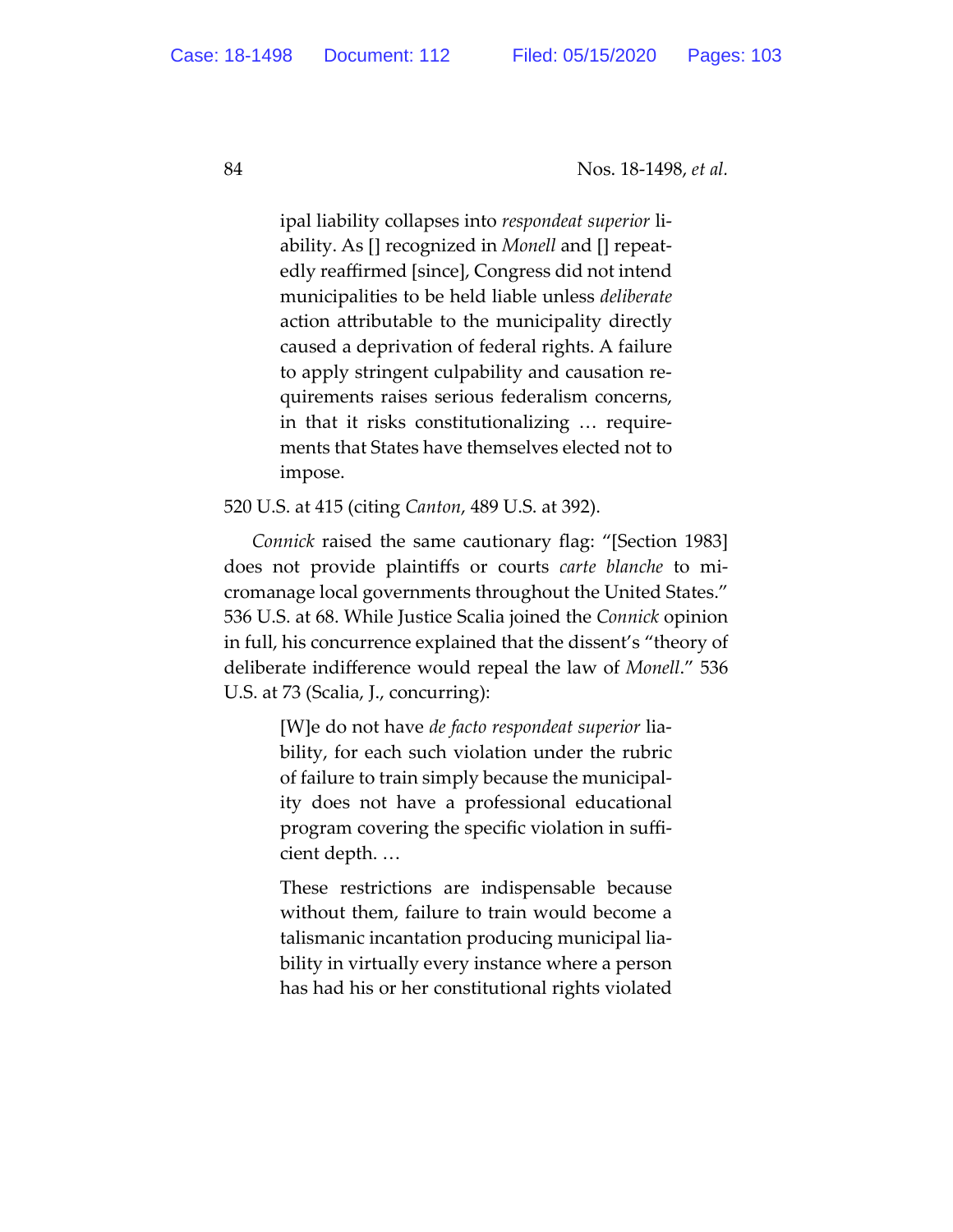by a city employee—which is what *Monell* rejects. Worse, it would engage the federal courts in an endless exercise of second-guessing municipal employee-training programs, thereby diminishing the autonomy of state and local governments.

*Id* at 73–74 (quotes, citations, and footnotes omitted).

This case presents the infringement warned of in *Canton*, *Bryan County*, and *Connick* by allowing a federal statute to dictate a municipality's liability without proof of fault or causation.

The majority opinion declares the County was deficient in preventing and detecting sexual assaults. This standard is drawn directly from the trial testimony of plaintiff's opinion witness, Eiser, that the jail had inadequately addressed the prevention and detection of sexual assaults of inmates. Eiser testified PREA "set[s] the standard for jails very clearly." According to Eiser, the PREA standard has three components: prevention, detection, and training. The prevention and detection components are lifted directly from the text of PREA.10 The changes he recommended to allow for easier reporting of sexual assaults—including the lockbox for inmate complaints mentioned in the majority opinion—are all teachings of PREA. Eiser further testified the jail had addressed only one of the PREA components in its policy, and what should occur if a facility cannot meet all the PREA components.

<sup>10</sup> At 34 U.S.C. § 30302 PREA provides: **"**The purposes of this chapter are to—(6) increase the accountability of prison officials who fail to *detect, prevent*, reduce, and punish prison rape." (emphasis added).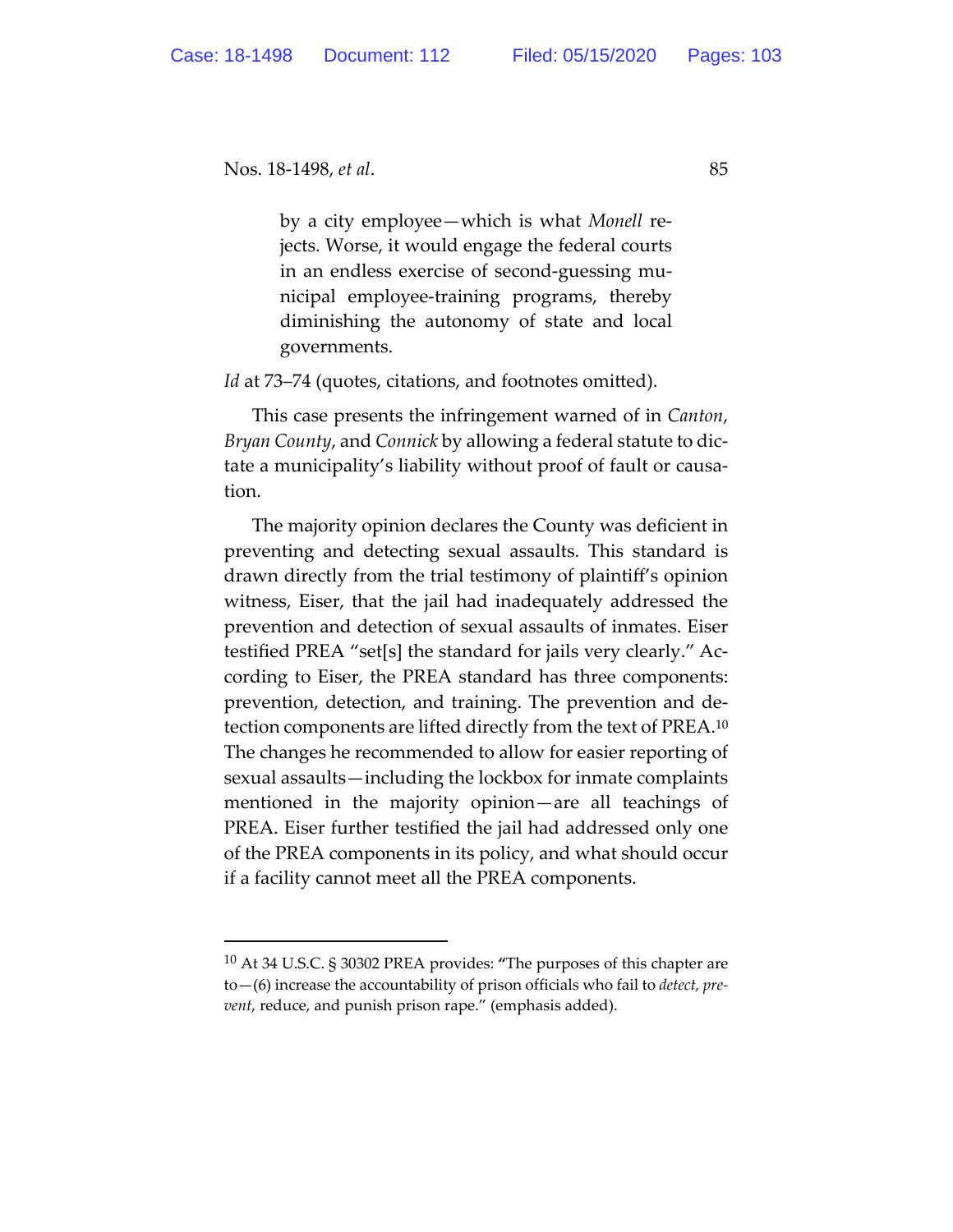Per the majority opinion "PREA is not a constitutional standard, and jails are not required to adopt it." Majority op. at p. 29. Yet, it concludes that the county's liability rests on Eiser's testimony that the municipality failed to prevent and detect the sexual assaults by a guard of two inmates. Strikingly, an opinion witness who advanced a standard the majority opinion says is not required now sets the fault standard in this circuit, even though that witness agreed the County had a "good" record on sexual assaults.

What type of action must municipalities take to satisfy this new standard and avoid liability? The majority opinion says "reasonable steps to reduce the obvious and known risks of assaults on inmates." *Id*. at p. 29. But what those reasonable steps should be requires notice, which the County did not have. Recall, the district court concluded that the four categories of evidence, including the Jorgenson incident, did not collectively make a risk of rape known to the County. Per the majority opinion, the only direction given to courts and municipal policymakers on those reasonable steps are the detection and protection measures of PREA. If Wisconsin municipal jails should be held to the PREA standard, that decision should be made by the people of Wisconsin through their legislature, or by the Wisconsin Department of Corrections through administrative rulemaking. Instead, PREA's adoption effectively comes by way of this court.

This case presents another federalism concern: One of the mechanisms by which the majority opinion concludes the jail was on notice of policy and training gaps applies to all confinement settings. As the Court explained in *Bryan County*, establishing that a municipality acted with "deliberate indifference … require[es] proof that a municipal actor disregarded a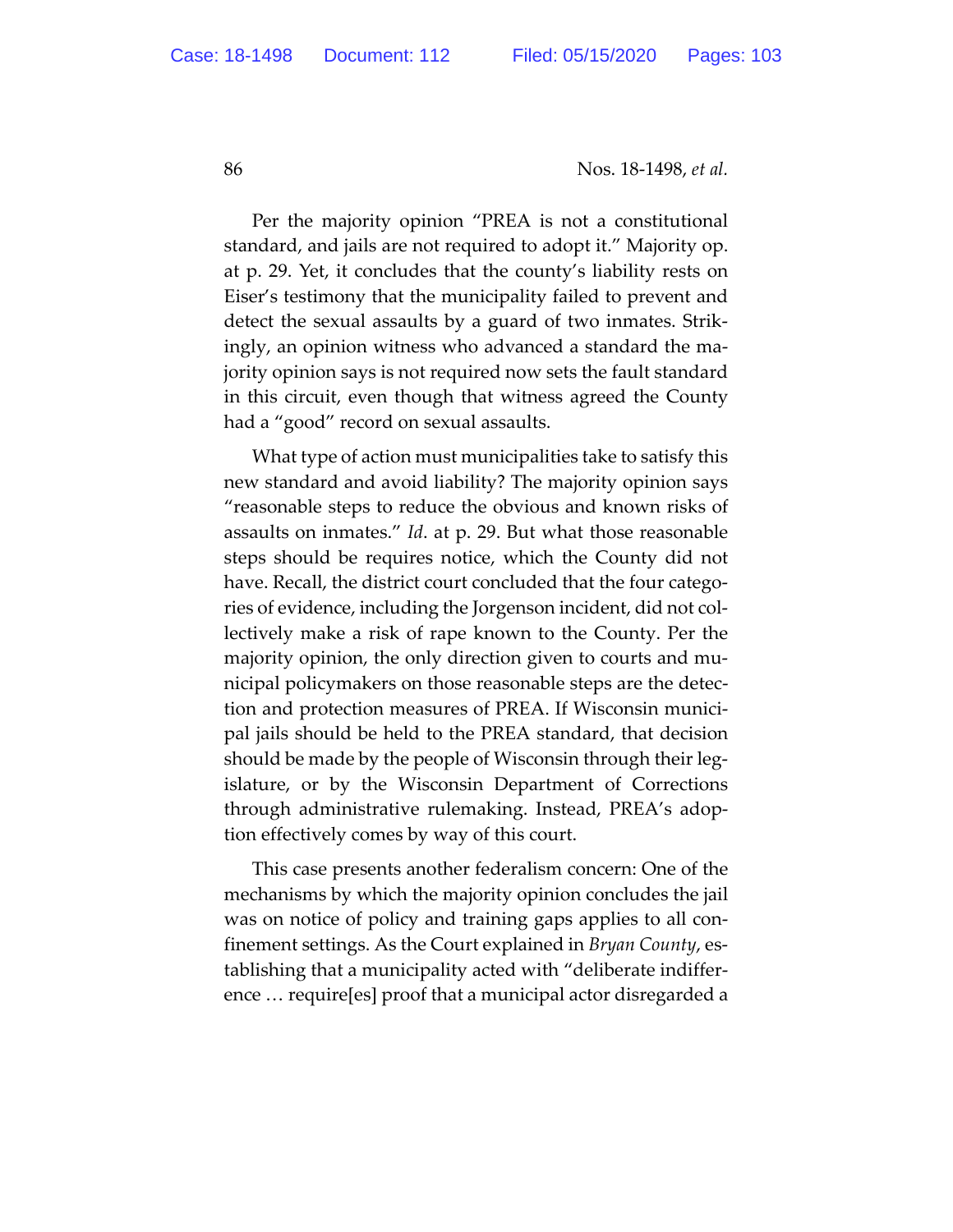known or obvious consequence of his action." *Id*. at 410 (internal quotation marks omitted). The Court specifically rejected fault based on generalized risk. *Id*. But the majority opinion permits fault based on such a generalized risk by defining "obvious" so expansively as to render the term effectively without meaning.

Because the majority finds the risk of sexual assault is "obvious" in all confinement settings involving male guards and female inmates, Majority op. at p. 24, and inaction in the face of that "obvious" risk establishes deliberate indifference, any municipality in the Seventh Circuit operating a confinement setting with male guards and female inmates may now be subject to liability and federal oversight if it does not enact new policies or training. This formulation, founded on an incurable standard of notice, is unworkable. Regardless of what steps a municipality takes, it is on notice of the risk of sexual assaults so long as male guards supervise female inmates in a confinement setting. And even if a municipality enacts policies to prevent sexual assaults and trains employees on those policies (like Polk County), it is deliberately indifferent unless it enacts additional policies and training programs.

This formulation also gives no guidance to district courts or municipal policymakers as to what training is or is not required to avoid a constitutional deprivation. This creates liability potentially unlimited in scope; if it has limits, those contours are ill-defined, and certain to confound and divide courts and policymakers. And in creating potentially unlimited liability, this court disregards each of the warnings and cautions on this topic passed to us from the Supreme Court and repeated above.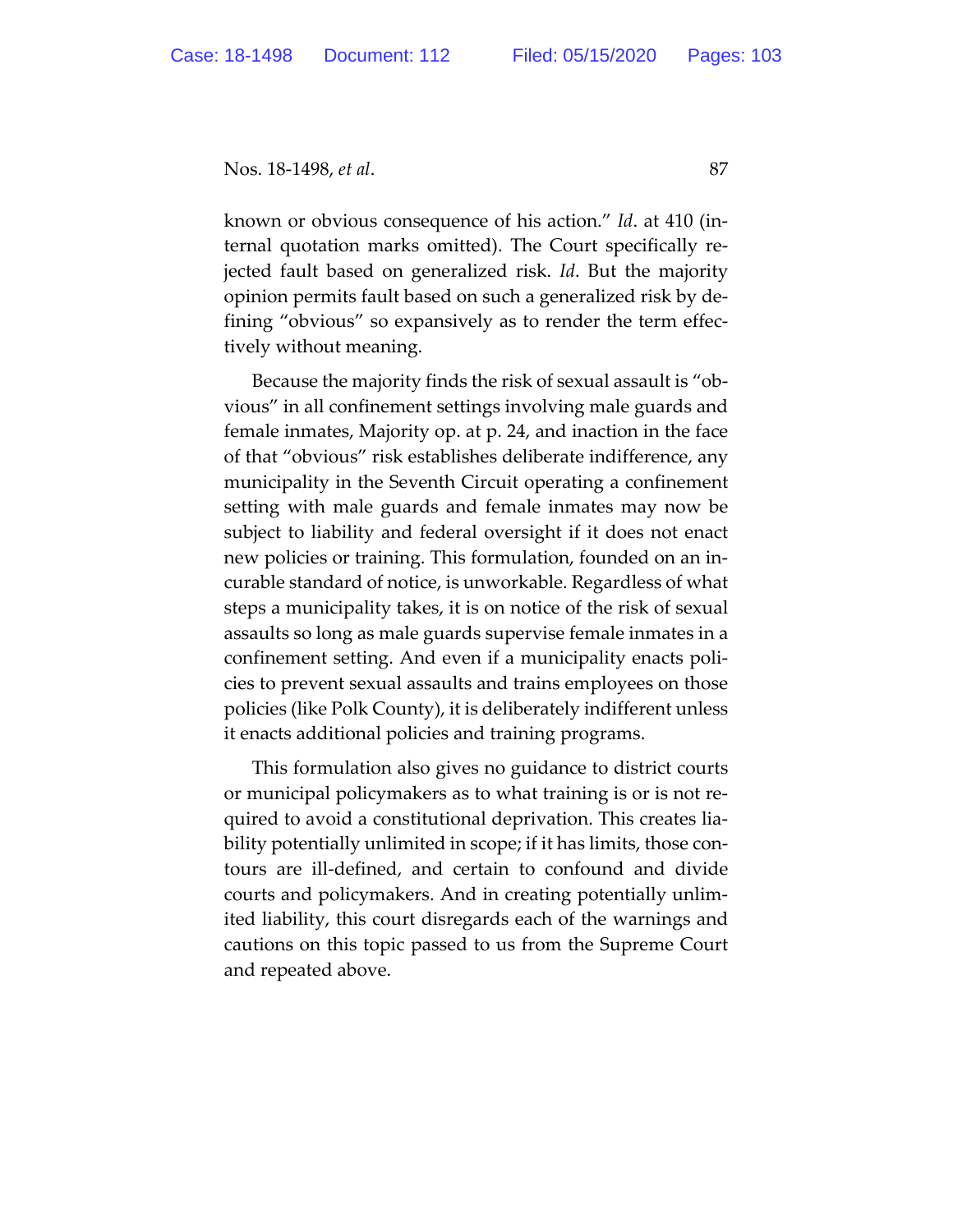For these reasons, our law interpreting § 1983 should follow the Court's lead and avoid intrusion into an area of traditional state authority such as this. *See, e.g., Fla. Dep't of Revenue v. Piccadilly Cafeterias, Inc.*, 554 U.S. 33, 50 (2008) (holding the "federalism canon … obliges us to construe [a statute]'s exemption narrowly"); *BFP v. Resolution Trust Corp.*, 511 U.S. 531, 544 (1994) (refusing to interpret a statute "[t]o displace traditional state regulation" unless Congress's intent to do so was clear from the statute (citing *Gregory v. Ashcroft*, 501 U.S. 452, 460–61 (1991)); *Gregory*, 501 U.S. at 468 ("By its terms, the Fourteenth Amendment contemplates interference with state authority: 'No State shall … deny to any person within its jurisdiction the equal protection of the laws.' … But this Court has never held that the Amendment may be applied in complete disregard for a State's constitutional powers." (quoting U.S. Const. amend. XIV § 1)).

The majority opinion heralds federal involvement in what historically has been an area of state and local decision-making. Subsidiarity should be respected, especially with the Supreme Court repeatedly and specifically noting important federalism interests in precisely this type of case.

### **V. Rule 50 and the Jury Verdict**

Courts are the gatekeepers for the questions a jury may properly answer. In permitting a jury to determine whether a municipality is liable under § 1983, courts are constrained by the Supreme Court cases relayed above in II., the parameters of failure to train liability as explained in III., and the federalism principles noted in IV.

Federal Rule of Civil Procedure 50 sets the standard and procedure courts are to employ in this role. "Judgment as a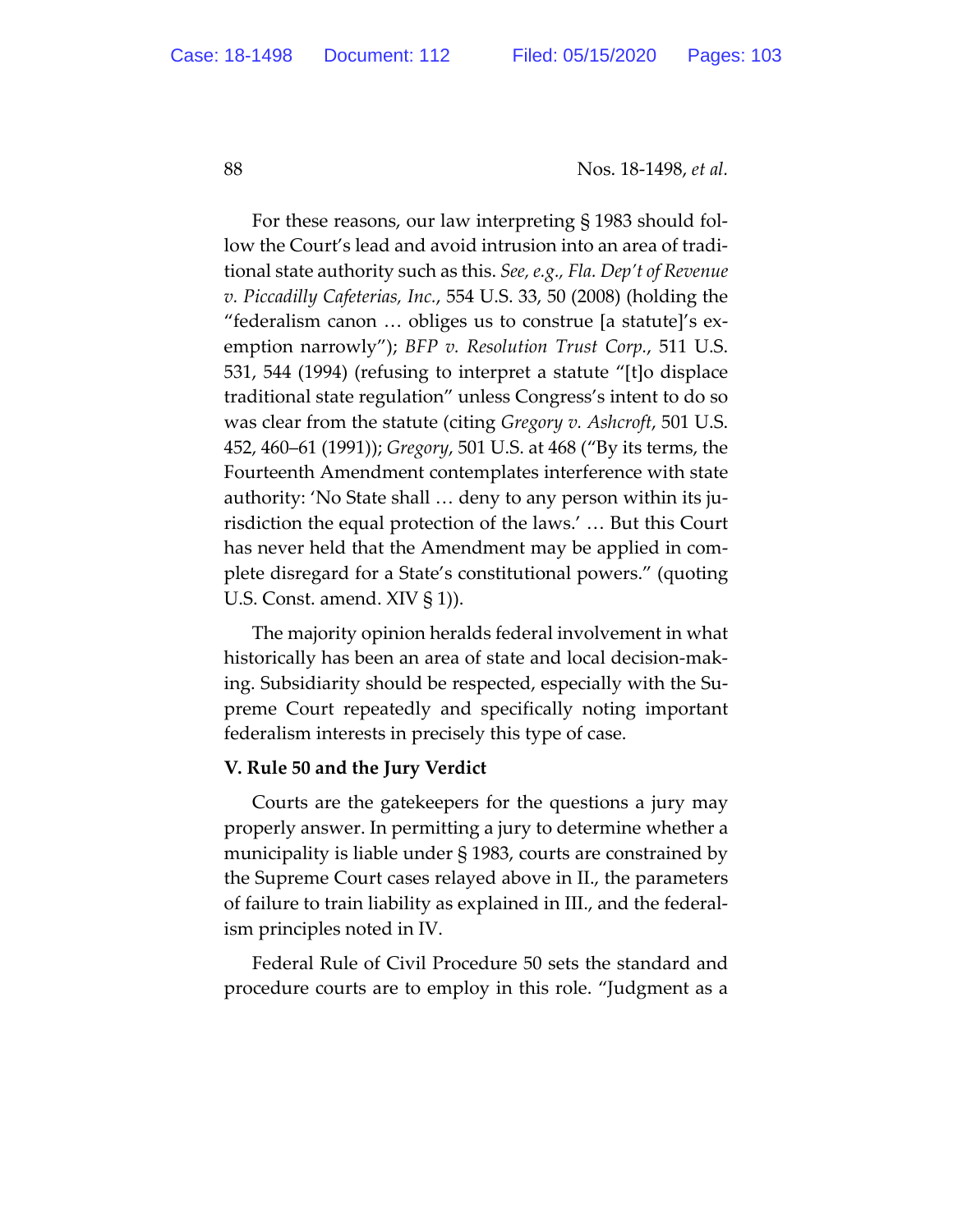matter of law is proper 'if a reasonable jury would not have a legally sufficient evidentiary basis to find for the party on that issue.'" *Lawson v. Sun Microsystems, Inc.*, 791 F.3d 754, 761 (7th Cir. 2015) (quoting FED. R. CIV. P. 50(a)(1)).

This court reviews de novo a district court's ruling on a post-trial motion for judgment as a matter of law under Rule 50. *Andy Mohr Truck Center, Inc. v. Volvo Trucks N.A.*, 869 F.3d 598, 602 (7th Cir. 2017) (citation omitted). The evidence is viewed in the light most favorable to the verdict. *Empress Casino Joliet Corp. v. Balmoral Racing Club, Inc.*, 831 F.3d 815, 822 (7th Cir. 2016). This standard applies regardless of whether the verdict under review was for the plaintiff or the defendant and regardless of the case's underlying legal issues. *Schandelmeier-Bartels v. Chicago Park Dist.*, 634 F.3d 372, 376 (7th Cir. 2011).

The showing required for judgment as a matter of law under Rule 50 has been equated with a grant of summary judgment under Federal Rule of Civil Procedure 56. The Advisory Committee Note to the 1991 amendments to Rule 50 explains that, in part, those amendments are intended to call attention to the similarity between judgment as a matter of law under Rule 50 and summary judgment under Rule 56. The Supreme Court has also "noted that the 'genuine issue' summary judgment standard is 'very close' to the 'reasonable jury' directed verdict standard … ." *Anderson v. Liberty Lobby, Inc.*, 477 U.S. 242, 251 (1986); *see also Miller v. Fisher*, 381 F. App'x 594, 596 (7th Cir. 2010) ("The standard [for reviewing a Rule 50 motion] mirrors our appellate analysis of a motion for summary judgment.").

When considering whether a claim survives a motion for judgment as a matter of law, courts decide whether the claim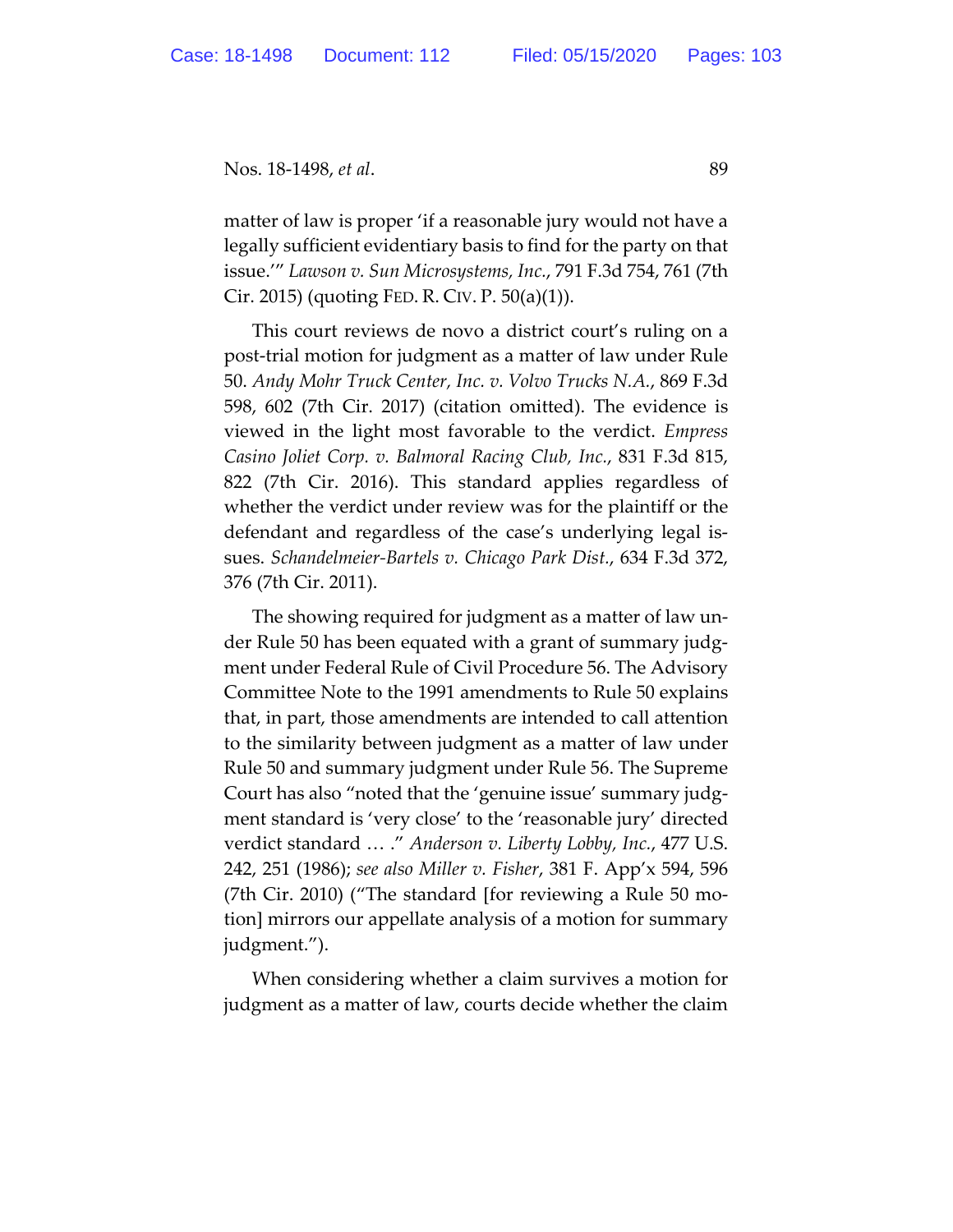is legally sufficient. *See* FED. R. CIV. P. 50(a)(1) (stating a judge may grant judgment as a matter of law if the movant shows "a reasonable jury would not have a legally sufficient evidentiary basis to find for the party on that issue"). This question differs from the factual finding asked of and made by a jury. District courts must determine the controlling law and exercise "responsibility to assure the fidelity of [their] judgment to the controlling law, a responsibility imposed by the Due Process Clause of the Fifth Amendment." FED. R. CIV. P. 50 advisory committee's note to 1991 amendment (citation omitted). That note provides good guidance: "In ruling on such a [Rule 50] motion, the court should disregard any jury determination for which there is no legally sufficient evidentiary basis enabling a reasonable jury to make it." *Id*.

The constitutional claim against the County never should have reached the jury. Summary judgment should have been granted to the County because the claim was legally deficient, as shown above.11 The legal deficiency of the claim, more than the lack of evidence, should have led to its demise. If summary judgment had not been granted on the claim, judgment as a matter of law should have been granted to the County.

If this court had reversed the district court's denial of the County's motion for judgment as a matter of law, it certainly would not have "taken a case from the jury." Rather, it would have exercised its proper role by deciding that the jury never should have considered the claim against the County in the first place. Putting to the side the understandable sympathy

<sup>&</sup>lt;sup>11</sup> The County moved for summary judgment on plaintiffs'  $\S$  1983 claims on this issue (Dist. Ct. D.E. 54), which the district court denied. (Dist. Ct. D.E. 160 at 30).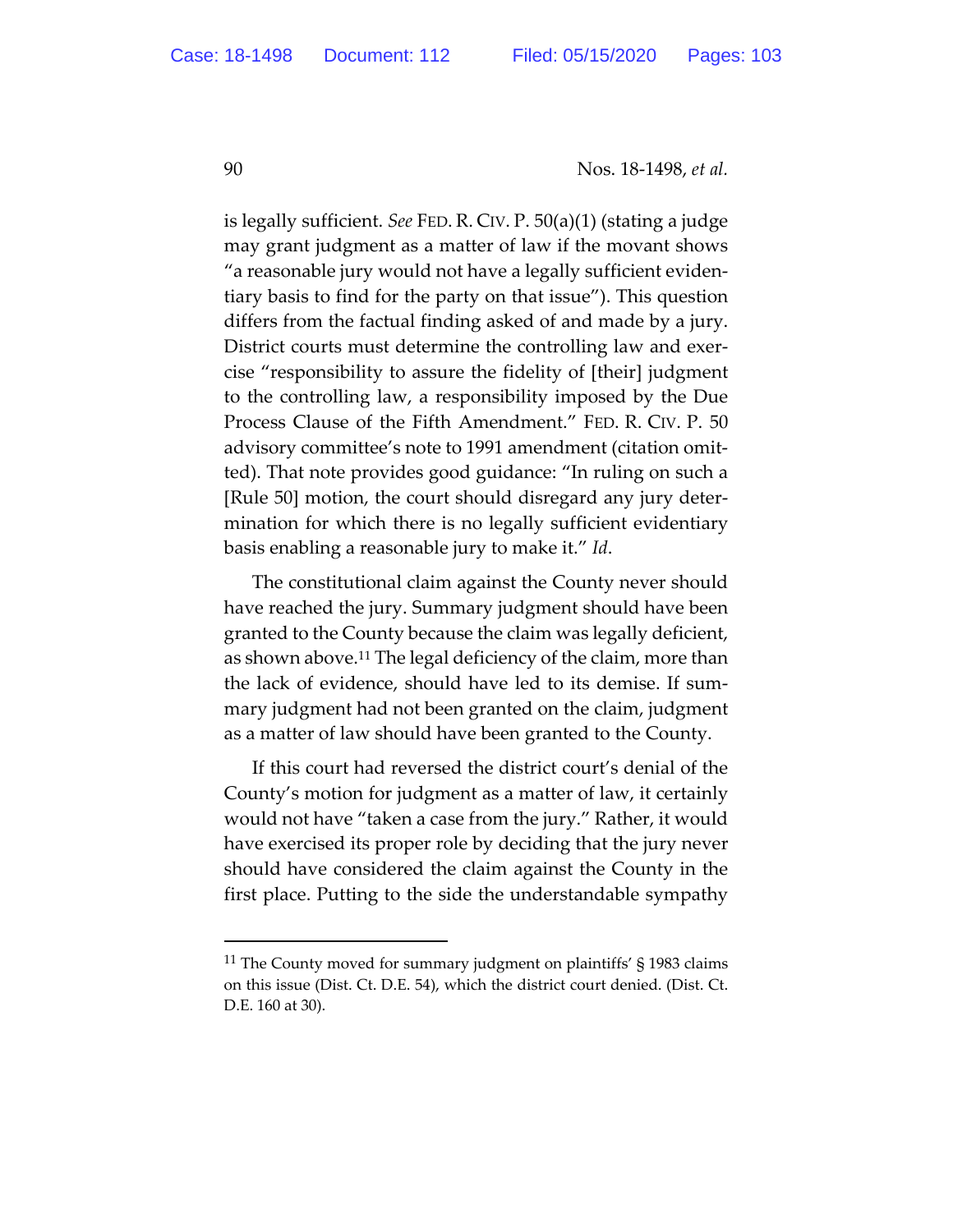factor—the desire to make someone pay for the assaults these plaintiffs endured—the County should not be held liable on plaintiffs' legally deficient constitutional claim. Liability standards exist to govern behavior. Every tort case has a standard for fault and for causation. The court's role is to preclude a finding of liability if there is no legal basis and no causal link to hold the defendant at fault. Otherwise courts fail to ensure that the law is properly applied. A jury's verdict must be respected, but the jury can only be posed a question the law allows. This jury was asked a question it should not have been.

This case presents the downside of the mantra "let a questionable claim go to the jury." A claim that should have been denied at summary judgment, or resolved after the evidence was presented, or even post-trial, took on inertia. Rule 50 exists to prevent that. The Supreme Court and federal appellate courts consistently overturn verdicts that rest on incorrect legal grounds. As noted above, the Court's failure-to-train decisions that control here each reversed a jury verdict for the plaintiff: *Tuttle*, 415 U.S. at 813*; Canton*, 489 U.S. at 391; *Bryan Cty*., 520 U.S. at 400; and *Connick*, 563 U.S. at 57.

In addition to these reversals, in the last twenty years this court has overturned jury verdicts, for plaintiffs and for defendants, in at least twelve cases when a prisoner inmate sued under § 1983.12 In about the same time frame this court has

<sup>12</sup> *Martin v. Milwaukee Cty.*, 904 F.3d 544 (7th Cir. 2018) (reversed jury verdict for plaintiff on a prison sexual assault claim because rape not within scope of employment); *Ruiz-Cortez v. City of Chicago*, 931 F.3d 592 (7th Cir. 2019) (vacated jury verdict for defendant on a *Brady* violation claim, ordered a new trial on that claim, and affirmed summary judgment for town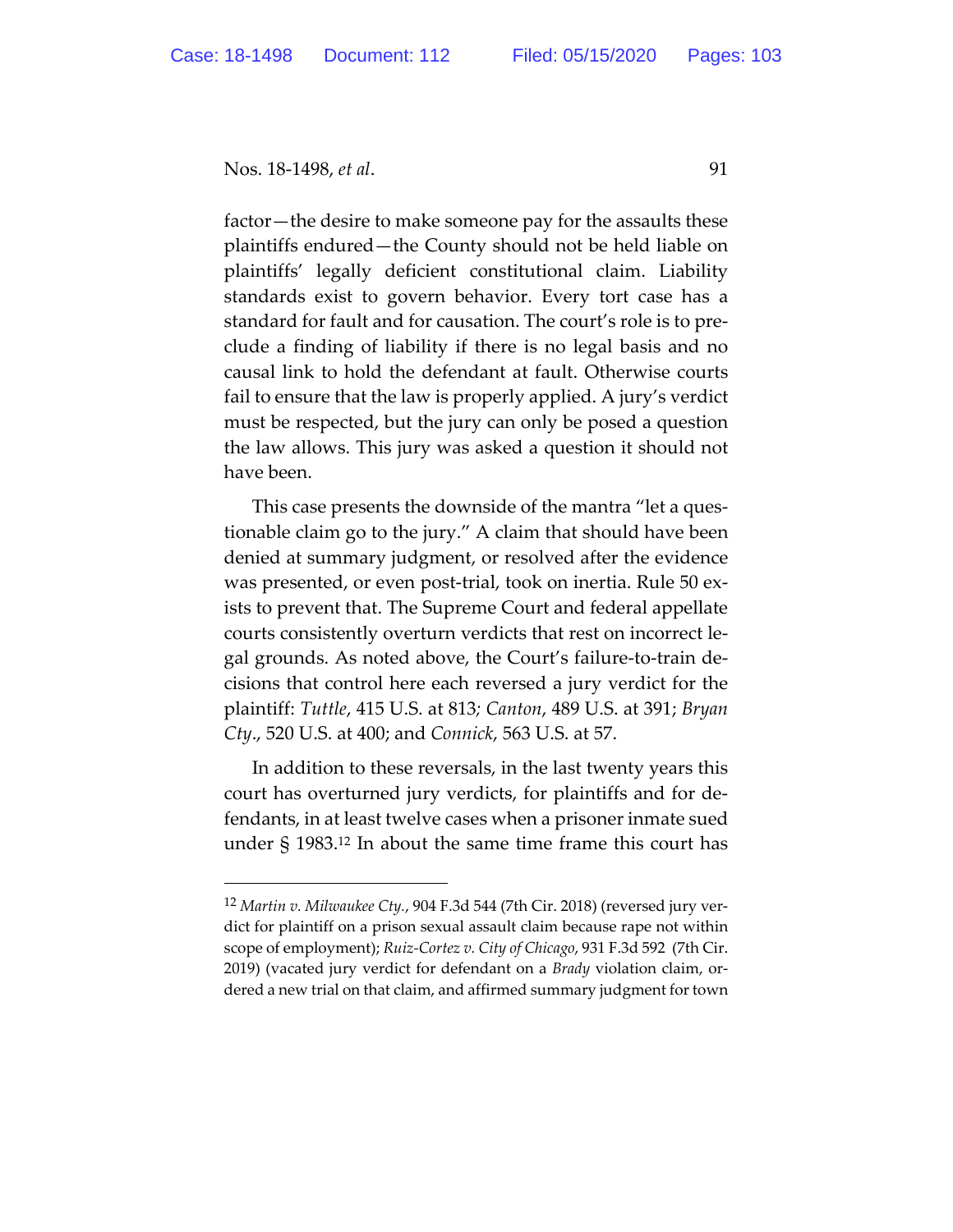twice overturned a jury's finding of an unconstitutional policy in *Monell* cases. *See Thomas v. Cook Cty. Sheriff's Dept.*, 604 F.3d 293, 298 (7th Cir. 2010) (concluding insufficient evidence existed to hold sheriff liable because causal connection between his policies and death was tenuous in light of jury's finding that individual correctional officers deliberately disregarded plaintiff's medical needs); *Palmquist v. Selvik*, 111 F.3d 1332, 1347 (7th Cir. 1997) (holding municipality was not deliberately indifferent for failure to train because the lack of

on *Monell* claim); *Nelson v. City of Chicago*, 810 F.3d 1061 (7th Cir. 2016) (reversed jury verdict for plaintiff on an unlawful search and seizure claim and ordered a new trial); *Barber v. City of Chicago*, 725 F.3d 702 (7th Cir. 2013) (reversed jury verdict for defendant on claims of arrest without probable cause and excessive force and ordered a new trial); *Phillips v. Cmty. Ins. Corp.*, 678 F.3d 513 (7th Cir. 2012) (reversed jury verdict for defendants on a claim of excessive force and remanded to enter judgment for plaintiff); *Duran v. Town of Cicero*, 653 F.3d 632 (7th Cir. 2011) (reversed denial of defendant's new trial motion on claims of excessive force, false arrest, and equal protection violations against police officers and town); *Fox v. Hayes*, 600 F.3d 819 (7th Cir. 2010) (reversed jury verdict for plaintiffs due process claim after plaintiffs won on false arrest, malicious prosecution, violation of due process, and state law claims because plaintiff's state law theory was the same as violation of due process claim); *Watkins v. Kasper*, 599 F.3d 791 (7th Cir. 2010) (reversed jury verdict for incarcerated plaintiff's exercise of free speech claim because inmate's speech was inconsistent with legitimate penological interests); *Thomas v. Cook Cty. Sheriff's Dep't*, 604 F.3d 293 (7th Cir. 2009) (reversed jury verdict for plaintiff's wrongful death action against sheriff under *Monell* and remanded to enter judgment in sheriff's favor); *Campbell v. Miller*, 499 F.3d 711 (7th Cir. 2007) (reversed jury verdict for defendant officer because no jury could find his public strip search of the plaintiff in a driveway was reasonable); *Riccardo v. Rausch*, 375 F.3d 521 (7th Cir. 2004) (reversed jury verdict for incarcerated plaintiff on a failure to protect claim); *Campbell v. Peters*, 256 F.3d 695 (7th Cir. 2001) (reversed jury verdict for incarcerated prisoner on qualified immunity grounds).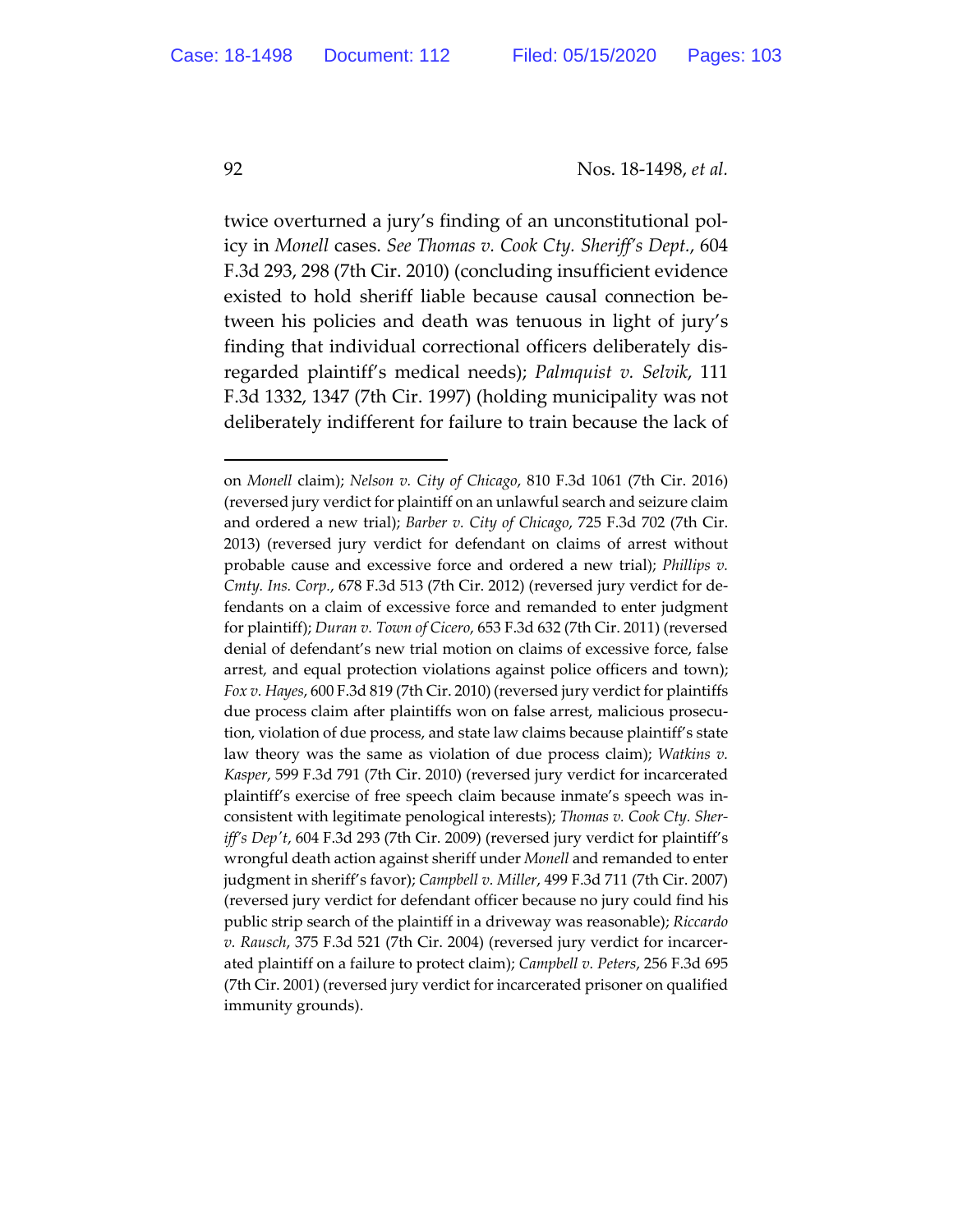```
Nos. 18-1498, et al. 93
```
training was not sufficiently obvious and any inadequacy was not sufficiently likely to result in a constitutional violation). Because the constitutional claim against the County had no legal basis, judgment as a matter of law should have been granted.

# **VI. Other Case Law**

The majority opinion expands municipal liability under § 1983 beyond the boundaries established by federal appellate courts, including that of this circuit:

- No federal appellate court has ever extended the single-incident exception to the sexual assault context;
- No federal appellate court has ever extended the single-incident exception when the employee's compliance with the municipality's policy and training would have prevented the injuries; and
- Specialized training is not required to know that rape is wrong.

# **A. Single-Incident Liability for Sexual Assaults**

The other federal appellate courts to have ruled on this issue have rejected the "so obvious" single-incident exception in the sexual assault context:13

<sup>13</sup> The majority opinion is also at odds with this court's order in *Johnson v. Cook Cty*., 526 F. App'x 692 (7th Cir. 2013), in which this court rejected single-incident liability and affirmed the dismissal of an inmate's *Monell* claim after the inmate was sexually assaulted by a Cook County Jail employee. *Id.* at 697.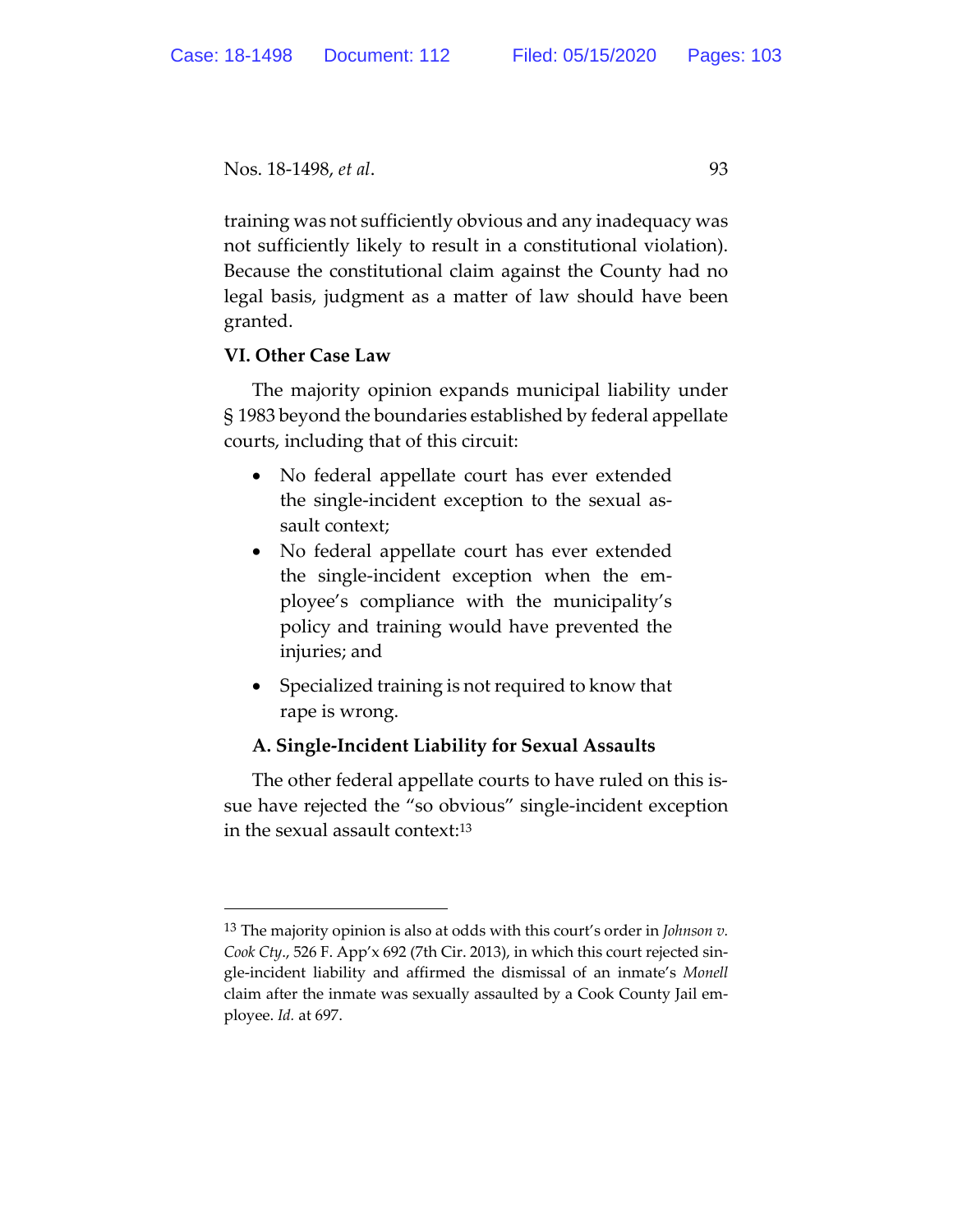Eighth Circuit: *Parrish v. Ball*, 594 F.3d 993, 999 (8th Cir. 2010) (rejecting plaintiff's single-incident theory because "tell[ing] officers to not sexually assault detainees [] is not so obvious that not doing so would result in an officer actually sexually assaulting a female detainee"); *S.J. v. Kansas City Missouri Pub. Sch. Dist.*, 294 F.3d 1025, 1029 (8th Cir. 2002) (rejecting plaintiff's single-incident claim after finding there is no patently obvious need for public schools or principals to train volunteers not to commit sexual abuse); *Andrews v. Fowler*, 98 F.3d 1069, 1077 (8th Cir. 1996) (rejecting plaintiff's single-incident theory after determining there is no "patently obvious need for the city to specifically train officers not to rape young women").

Ninth Circuit: *Flores v. Cty. of Los Angeles*, 758 F.3d 1154, 1160 (9th Cir. 2014) (rejecting plaintiff's single-incident theory of liability because "[t]here is [] every reason to assume that police academy applicants are familiar with the criminal prohibition on sexual assault, as everyone is presumed to know the law").

Tenth Circuit: *Schneider v. City of Grand Junction Police Dep't*, 717 F.3d 760, 774 (10th Cir. 2013) (rejecting plaintiff's single-incident claim because "[s]pecific or extensive training hardly seems necessary for a jailer to know that sexually assaulting inmates is inappropriate behavior'' (quoting *Barney v. Pulsipher*, 143 F.3d 1299, 1308 (10th Cir. 1998)); *Barney v. Pulsipher*, 143 F.3d at 1308 ("[T]his case does not fall within the narrow range of circumstances justifying a finding of deliberate indifference absent a pattern of violations … [because] we are not persuaded that a plainly obvious consequence of a deficient training program would be the sexual assault of inmates.").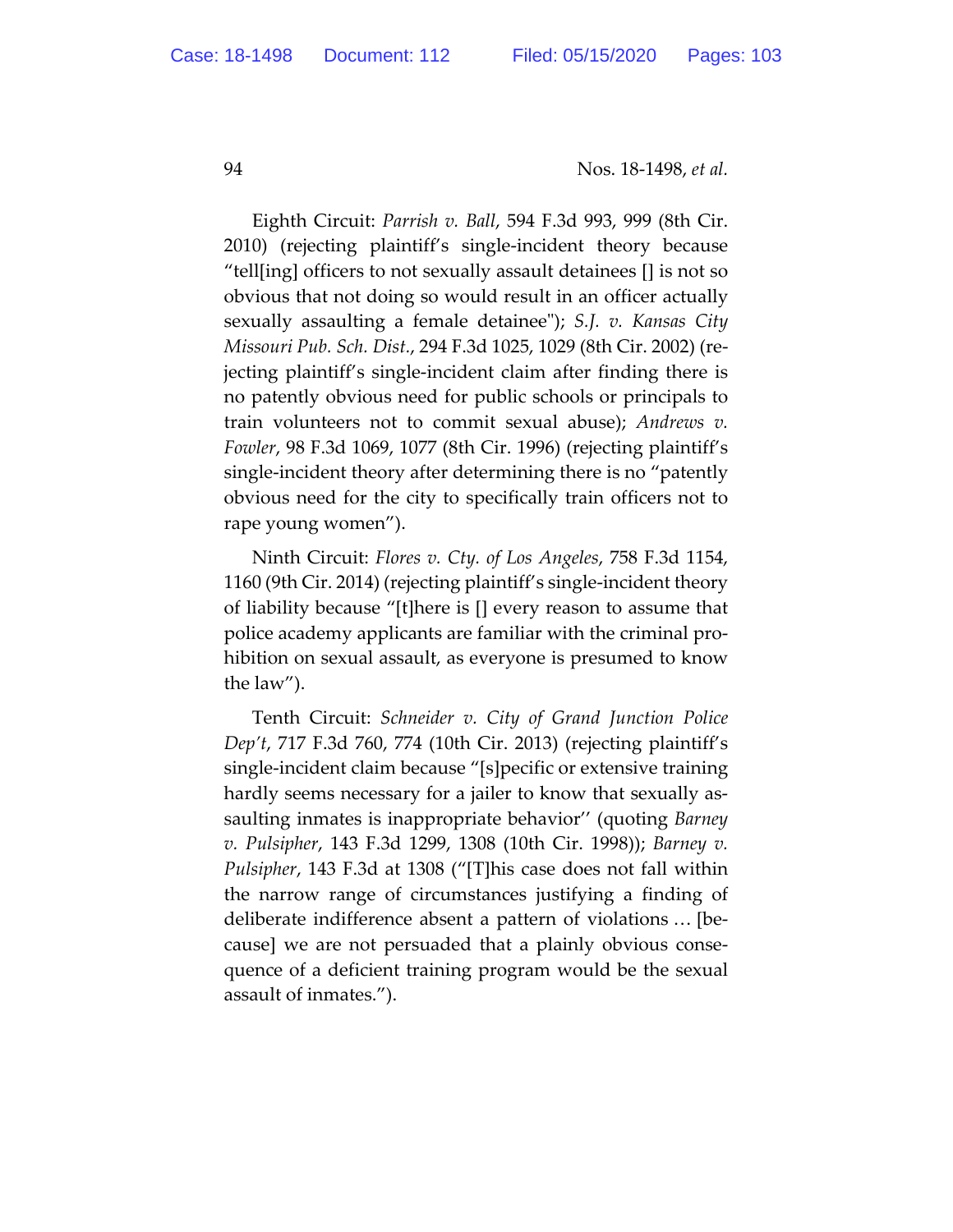Eleventh Circuit: *Floyd v. Waiters*, 133 F.3d 786, 796 (11th Cir. 1998), *vacated on other grounds by* 525 U.S. 802 (1998)*, reinstated by* 171 F.3d 1264 (11th Cir. 1999) (board of education was "entitled to rely on the common sense of its" security guards not to sexually harass and rape underage girls.).

The only federal appellate case arguably to the contrary may be *Cash v. Cty. of Erie*, 654 F.3d 324, 337–38 (2d Cir. 2011). But *Cash* does not apply a single-incident theory analysis or even cite to *Canton's* single-incident hypothetical. *Cash* itself states it is not a failure-to-train case: "the deliberate indifference concern in this case … is not with a failure to train prison guards to distinguish between permissible and impermissible sexual contact with prisoners. Nor is it with providing sufficient supervision to ensure that guards make correct choices in this respect." *Id*. at 336. *Cash* also based its conclusion of liability on a generalized risk rather than a particularized inquiry (violating *Bryan County*, 520 U.S. at 410–13), and it ignored the requirement of similar prior violations (violating *Connick*, 563 U.S. at 62–63).

A failure to supervise case, *Cash* holds: "[K]nowledge that an established practice has proved insufficient to deter lesser [sexual] misconduct can be found to serve notice that the practice is also insufficient to deter more egregious misconduct." 654 F.3d at 337. *See* Majority op. at p. 26 (quoting same). But that holding offers no help. Here, unlike *Cash*, the district court ruled that plaintiffs' pattern evidence of lesser misconduct failed to show notice of an obvious need for revised policies and training. Plaintiffs did not appeal that ruling. And unlike the majority opinion here, *Cash* does not deem it obvious that without training male guards will rape female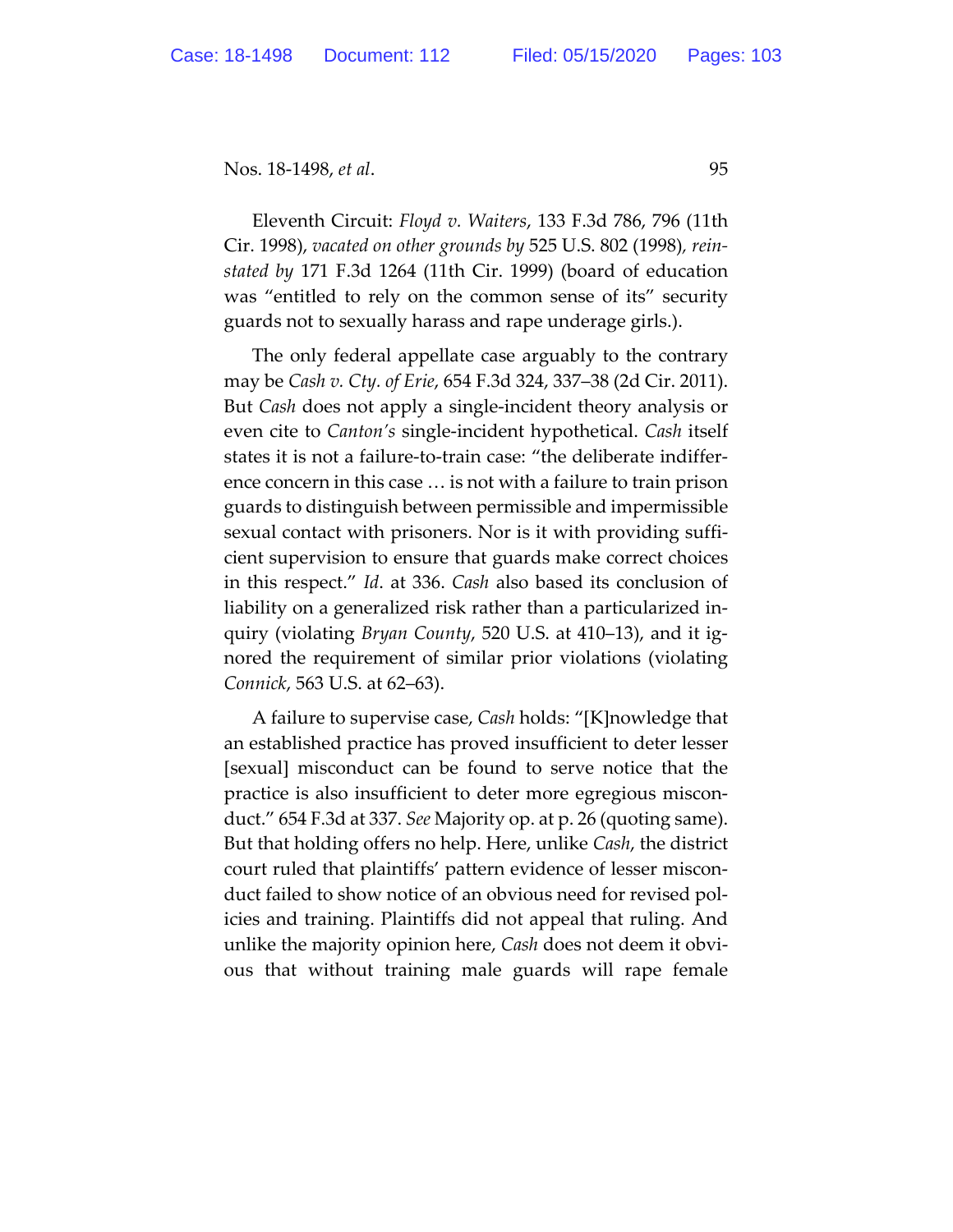inmates. To the extent the majority opinion may read *Cash* differently, district courts in the Second Circuit have not followed suit.<sup>14</sup>

#### **B. Failure to Comply with Policies and Training**

A federal appellate court also has never extended the single-incident exception when the employee's compliance with the municipality's policy and training would have prevented the injuries:

Fifth Circuit: *Pena v. City of Rio Grande City*, 879 F.3d 613, 624 (5th Cir. 2018) (determining single incident theory should

<sup>&</sup>lt;sup>14</sup> Recall, to prove deliberate indifference under the single-incident theory of liability, *Canton* requires employers "know to a moral certainty" that their employees will face a "difficult choice of the sort that training or supervision will make less difficult." *Walker v. City of New York*, 974 F.2d 293, 297 (2d Cir. 1992). District courts in the Second Circuit after *Cash* have not concluded that sexual assault qualifies as a "difficult decision." *See*, *e.g.*, *R.A. v. City of New York*, 206 F. Supp. 3d 799, 803 (E.D.N.Y. 2016) ("The complaints against Defendant … show a conscious decision by Defendant … to commit sexual assault, which does not present a 'difficult choice' [that] further training would prevent." (quoting *Walker*, 974 F.2d at 297 (citations omitted)); *Noonan v. City of New York*, 2015 WL 3948836, at \*4 (S.D.N.Y. June 26, 2015) (decision to commit a sexual assault cannot reasonably be seen as posing the type of "difficult choice" contemplated by the Second Circuit in *Walker*.); *Doe v. City of New York*, 2013 WL 796014, at \*4 (S.D.N.Y. Mar. 4, 2013) ("Plaintiff has not plausibly alleged that either [officer]'s decision to rape her or [second officer]'s decision to aid and abet that rape was a 'difficult choice of the sort that training or supervision will make less difficult.'" (quoting *Walker*, 974 F.2d at 298)); *Castilla v. City of New York*, 2012 WL 5510910, at \*6 (S.D.N.Y. Nov. 14, 2012) ("It beggars common sense to posit that [the officer] faced a difficult choice as to whether or not to coerce sex from [plaintiff] and that training would have alleviated that conundrum.").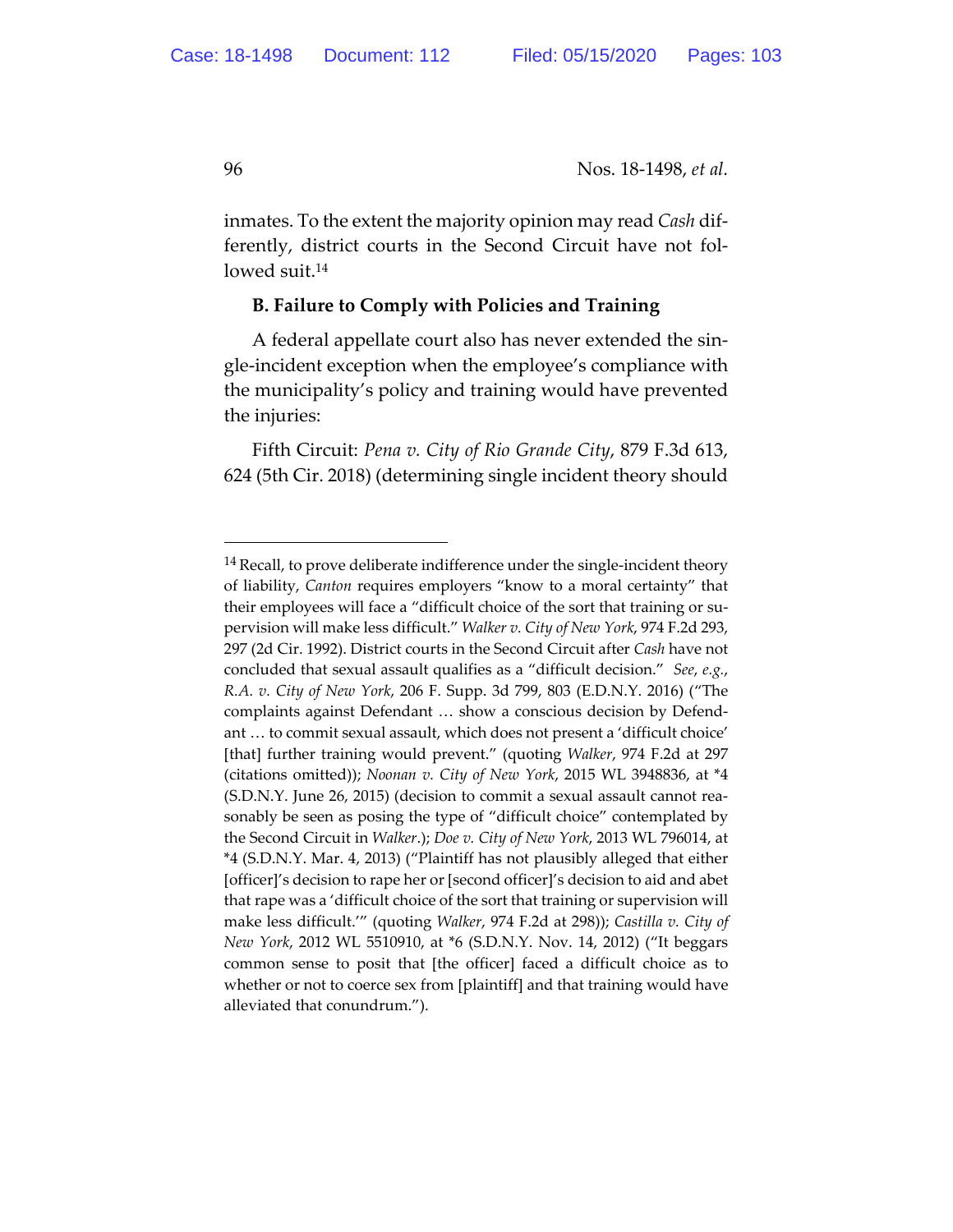be limited to "cases in which the government actor was provided no training whatsoever"); *Estate of Davis ex rel. McCully v. City of N. Richland Hills*, 406 F.3d 375, 377–78, 385–86 (5th Cir. 2005) (concluding single-incident exception did not apply when training occurred).

Ninth Circuit: *Jason v. Tanner*, 938 F.3d 191, 199 (5th Cir. 2019) (rejecting single-incident theory because prison had trained about sling-blade misuse, "albeit training that didn't prevent th[e] attack," and "this was the first and only slingblade attack in a presumably otherwise incident-free program").

Tenth Circuit: *Waller v. City & Cty. of Denver*, 932 F.3d 1277, 1288 (10th Cir. 2019) (rejecting single-incident theory because "[t]his case does not involve technical knowledge or ambiguous 'gray areas' in the law that would make it 'highly predictable' that a deputy sheriff … would need 'additional specified training' to … put [him] on notice that [he] may not violently assault a restrained detainee"); *Keith v. Koerner*, 843 F.3d 833, 839–40 (10th Cir. 2016) (rejecting failure-to-train liability because jailer received training about the impropriety of and potential consequences for engaging in sexual misconduct); *Schneider*, 717 F.3d at 774 (10th Cir. 2013) (rejecting failure-totrain liability where the offending officer "was, in fact, instructed against relationships with women he met on duty. …"); *Porro v. Barnes*, 624 F.3d 1322, 1328–29 (10th Cir. 2010) (county jail's policy of training jailers to use stun guns and failure to enforce federal policy that banned use of stun guns on immigration detainees did not demonstrate deliberate indifference).

On first glance, the only federal appellate court case on the other side of this question might be *Allen v. Muskogee*, 119 F.3d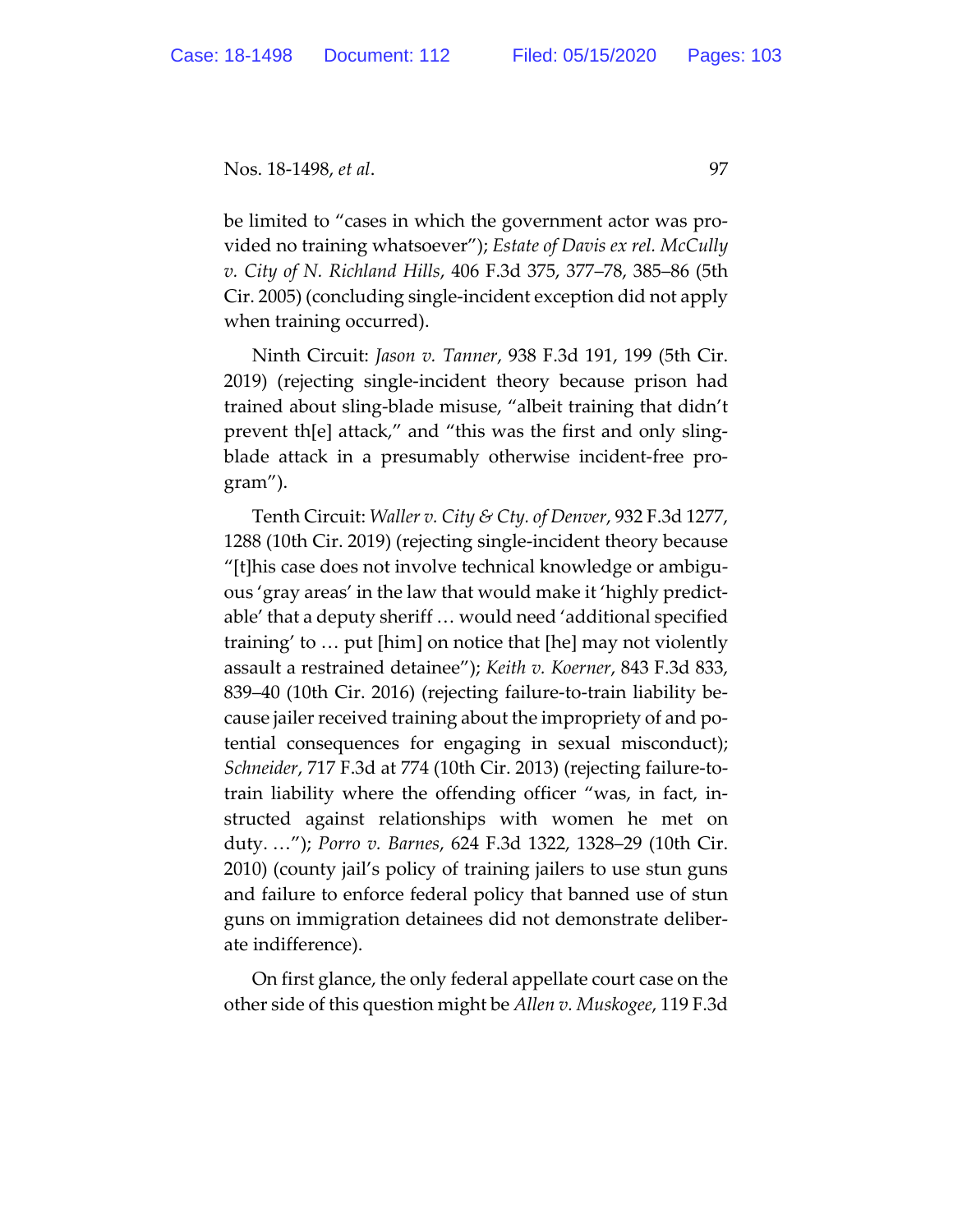837 (10th Cir. 1997), in which a divided panel reversed summary judgment granted to a city on an excessive force claim and held that failure to train officers how to deal with armed and mentally ill persons fits within the *Canton* single-incident exception. *Id*. at 844. But in *Allen* the officer was trained to do the *wrong* thing, not left untrained. *Id*. Unlike *Allen*, no one disputes that had Christensen followed his training or the jail's policies, the injuries to plaintiffs never would have occurred.

These cases instruct that single-incident liability should not be extended to cases involving a rogue officer not complying with uncomplicated and constitutionally sound policies and training. Christensen admitted at trial that the County trained him on the illegality of sexual contact between guards and inmates. Christensen also admitted he did not require more training to know his conduct was a crime. Even plaintiff's opinion witness Eiser conceded at trial that no proof exists that better or more training could have dissuaded Christensen from his predatory and assaultive behavior.

### **C. No Need for Specialized Training**

The third requirement from *Connick* is that the degree of training received by municipal employees is not relevant to establishing liability under *Canton*'s single-incident hypothetical. 563 U.S. at 68. Per *Connick*, courts should be "concerned with the substance of the training, not the particular instructional format." *Id.* To rule to the contrary would "provide plaintiffs or courts *carte blanche* to micromanage local governments." *Id.* This would "'engage the federal courts in an endless exercise of second-guessing municipal employee-training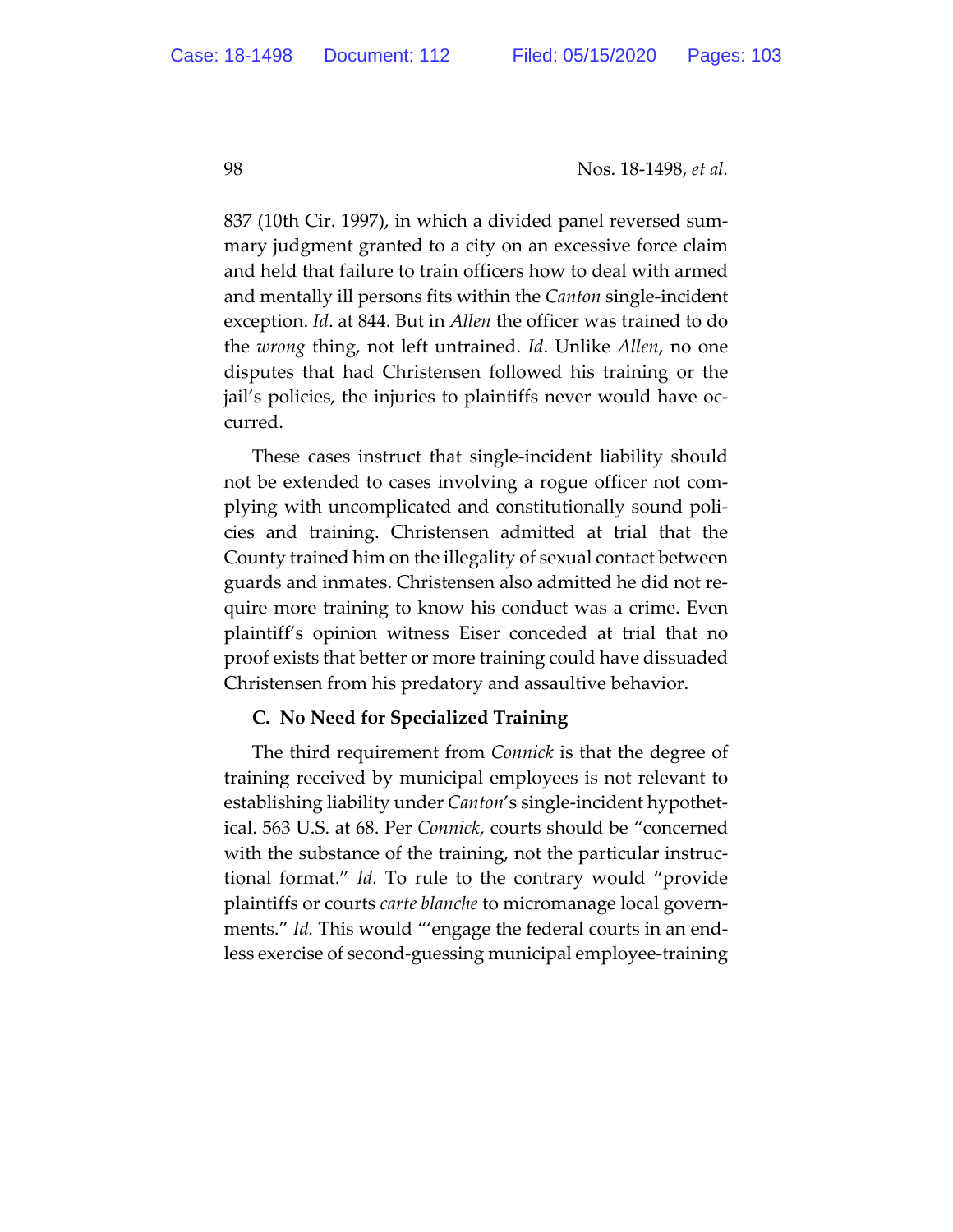programs,' thereby diminishing the autonomy of state and local governments." *Connick*, 536 U.S. at 75 (Scalia, J. concurring) (quoting *Canton*, 489 U.S. at 392).

Applying *Connick*, the inquiry is whether the Polk County Jail trained its guards not to commit sexual assault, not the amount or particulars of that training. *Connick*, 563 U.S. at 68. Nevertheless, the majority opinion is replete with conclusions on the nature, quantity, and timing of the training: what language was and was not included in Polk County's written policies; what topics were and were not discussed in training sessions; when the training did and did not occur; and how the training should have been done, in contrast to how it was done.15 The majority opinion equates its conclusion of insufficient training with no training. But that decides the amount,

<sup>&</sup>lt;sup>15</sup> Majority op. at p. 2 ("Nor did the County provide any meaningful training on the topic [of sexual assault]."), *id.* (finding relevant that no further training occurred after Jorgenson incident); *id.* at p. 9 ("no training (in any sense of the word) focused on the sexual harassment or assault"); *id.* at pp. 10–11 (quoting email that training would "hit the basics" but no requirement jail would be compliant with everything PREA calls for); *id.* at p. 10 (finding relevant what topics Sergeant Schaefer did and did not train officers on); *id.* at p. 11 (noting plaintiffs' evidence on "inadequacy of Polk County's policies and training"); *id.* (recounting Eiser's testimony on insufficiency of training); *id.* at p. 19 ("[T]he County's training on preventing and detecting the sexual harassment and abuse of inmates was all but nonexistent"); *id.* ("The training consisted almost exclusively of informing guards of the easy and evident.") *id.* (noting single session on PREA); *id.*  at p. 20 (stating jury could have found jail's "sexual abuse prevention program was entirely lacking"); *id.* (stating County "exacerbated the gap by failing to use training as the means of making the policy prohibition a reality"); *id.* at p. 27 (identifying failure to institute a training session after Jorgenson incident); *id.* at p. 31 (stating County should have "put in place some of Eiser's proposed policies and training to prevent but especially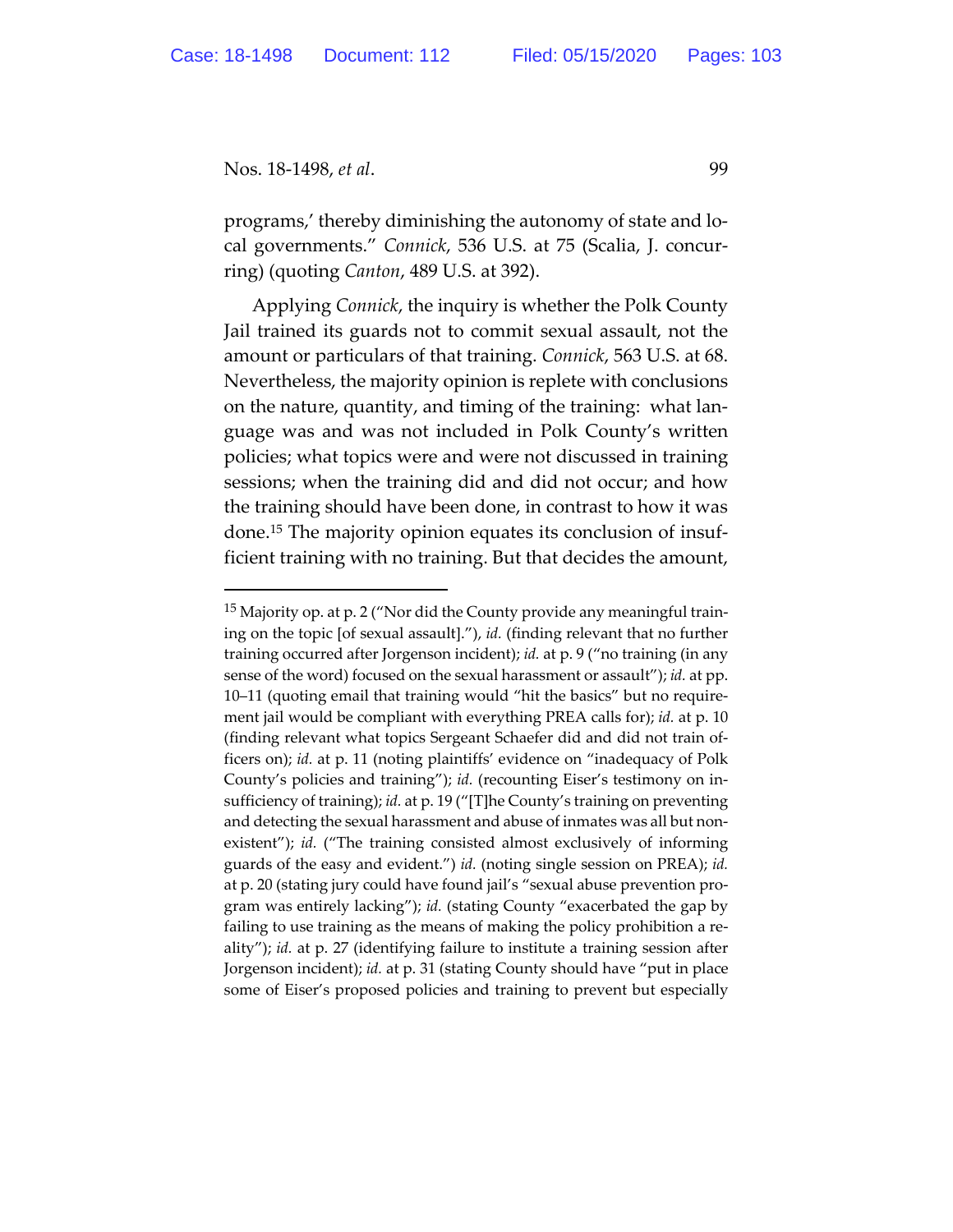type, and frequency of training. After *Connick*, 563 U.S. at 68, that is not the court's inquiry.

The County's policies and training—that guards are not to sexually assault inmates—admits of no nuance, separating it from the deadly force training of *Canton* and the *Brady* prosecutorial obligations of *Connick*. The training here is imperative and declarative: a jailer may not have sexual contact with an inmate, and if the jailer does, the jailer will be fired and prosecuted for a felony under Wisconsin law. That is not a gray area, confounding correctional officials, nor did Christensen so testify. In fact, he admitted exactly the opposite: he knew what he was doing was criminal, and that no more training would have altered that. Christensen, not the County, committed the legally and morally violative decisions here.

Federal appellate courts to have addressed this issue have held that specialized training is not required for an employee to know that sexual assault is wrong:

Eighth Circuit: *McGuire v. Cooper*, 952 F.3d 918, 2020 WL 1069461 at \*3 (8th Cir. 2020) (concluding reasonable supervisor would not know that a failure to specifically train a deputy not to sexually assault a woman would cause that deputy to engage in that behavior); *Parrish*, 594 F.3d at 999 ("[W]e do not believe that there is a patently obvious need to train an officer not to sexually assault women."); *Andrews*, 98 F.3d at 1077 ("In light of the regular law enforcement duties of a po-

detect sexual abuse"); *id.* ("If Polk County had different policies or training, … these women or someone else may have felt able to report the abuse … .").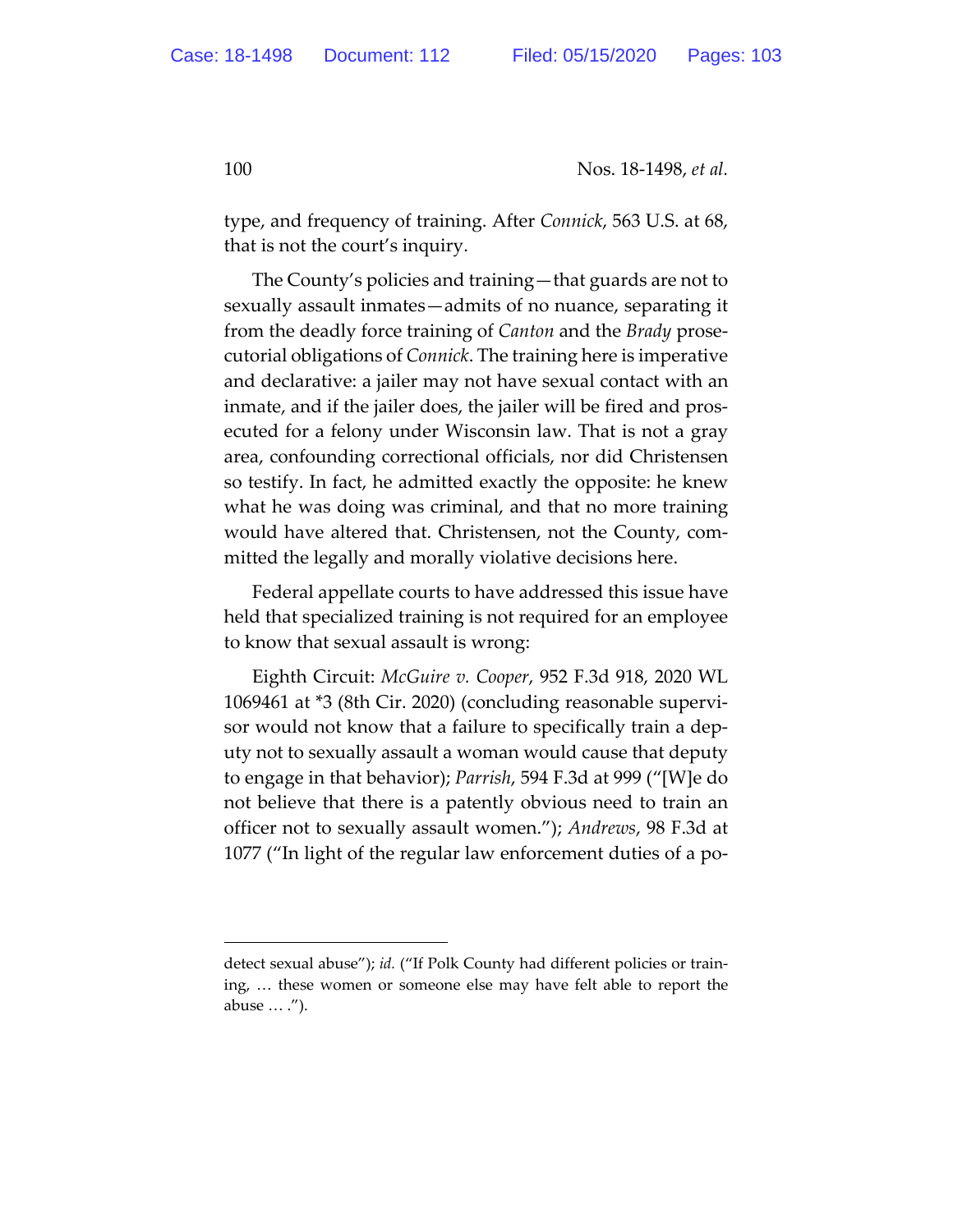Nos. 18-1498, *et al*. 101

lice officer, we cannot conclude that there was a patently obvious need for the city to specifically train officers not to rape young women.").

Ninth Circuit: *Flores*, 758 F.3d at 1160 ("We agree with our sister circuits that '[i]n light of the regular law enforcement duties of a police officer' there is not 'a patently obvious need for the city [ ] specifically [to] train officers not to rape young women.'" (quoting *Andrews*, 98 F.3d at 1077)).

Tenth Circuit: *Schneider*, 717 F.3d at 773–74 (rejecting failure-to-train liability because "[s]pecific or extensive training hardly seems necessary for a jailer to know that sexually assaulting inmates is inappropriate behavior" (quoting *Barney*, 143 F.3d at 1308)); *Barney*, 143 F.3d at 1308 (same).

Eleventh Circuit: *Sewell v. Town of Lake Hamilton*, 117 F.3d 488, 490 (11th Cir. 1997) (reversing jury verdict against town and rejecting failure-to-train liability because it is obvious that a police officer should not "barter arrests for sexual favors").

The majority opinion's expansion of § 1983 liability becomes even more apparent when one considers how many of the decisions listed above would have come out the opposite way under the majority opinion's rule.

### **D. Seventh Circuit**

For support the majority opinion cites to two decisions of this court: *Woodward v. Corr. Med. Servs. of Ill., Inc.*, 368 F.3d 917 (7th Cir. 2004), and *Glisson v. Indiana Dep't of Corr.*, 849 F.3d 372 (7th Cir. 2017) (en banc). Neither assists here.

In *Woodward*, this court affirmed a judgment under *Monell* when a contractor repeatedly failed to act in the face of known violations. 368 F.3d at 930. But unlike here, in *Woodward* the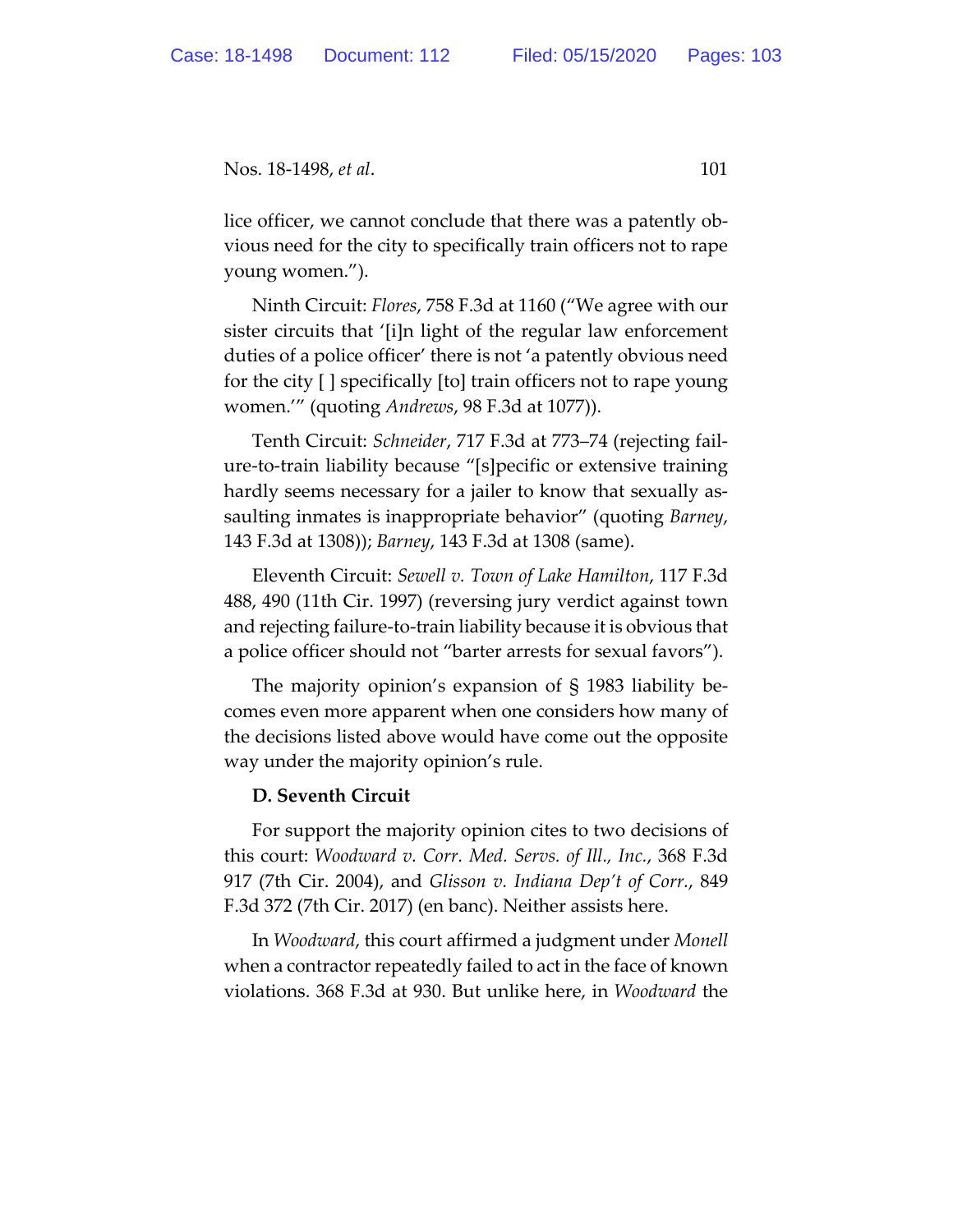contractor violated an express policy and willfully ignored its own policies. 368 F.3d at 926. *Woodward* was not a failure-totrain case, and it did not grapple with the requirements of *Canton* and *Connick*; indeed, it mentions neither case. *Woodward* also found "a direct link" between the policy at issue and the constitutional deprivation, an inmate's suicide. 368 F.3d at 929. That requirement comes from *Bryan County*. 520 U.S. at 404. As noted above such a link is absent here.

The majority opinion also cites *Glisson* as a pathway for J.K.J. and M.J.J. to make their case to a jury. *Glisson* held that an inmate healthcare provider could be liable under § 1983 for failing to establish any protocol for the coordinated care of inmates with chronic illnesses. 849 F.3d at 380. But *Glisson* involved a failure to enact a policy, not a failure to train employees. *Id*. at 382. In *Glisson*, this court concluded that the contractor had deliberately chosen not to have *any* policy as to the coordination of care, even though the contractor had actual knowledge that would result in deprivation of rights. *Id*. at 382. That is not the case here. No one disputes the jail had express zero-tolerance sexual assault policies and trained its guards about those policies. And, actual knowledge of sexual assaults is absent here. Even more, to align with *Glisson*, sexual assaults by male guards would have to be as obvious as not coordinating care for sick people, which was not shown here.

### **VII. Conclusion**

A lone correctional officer covertly committed terrible sexual assaults against two jail inmates. That employee is now behind bars for 30 years and has millions of dollars of civil judgments against him. At issue is whether his public employer is also liable for those crimes.